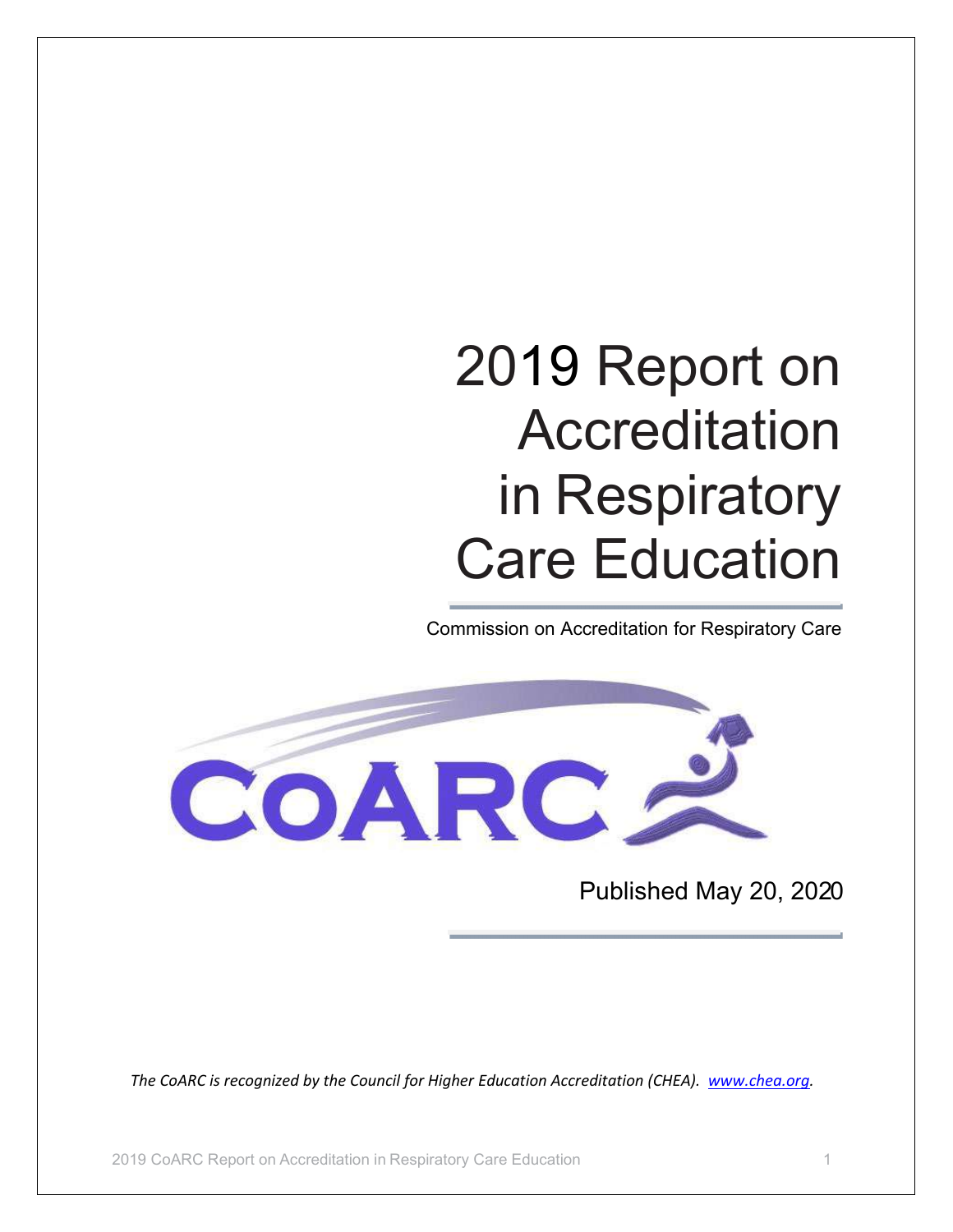To maintain transparency and advance education in respiratory care, the CoARC is fully committed to sharing its accreditation data. Annually, the CoARC Executive Office prepares this comprehensive report that provides a plethora of information about all CoARC accredited programs including descriptive statistics of the programs, the accreditation actions taken by CoARC over the previous year, and aggregate data on graduate, enrollment, and outcomes. This Annual Report on Accreditation in Respiratory Care Education is posted on the CoARC web site in PDF format. Access is unrestricted. When CoARC-published data is used by a third party as part of a separate publication, the CoARC requests that the publication include the following disclaimer:

*"The analysis and opinions contained in this publication are those of the author(s). All compilations of data from these records were prepared by the author(s), who is/are solely responsible for their accuracy and completeness. The CoARC is not a party to, nor does it sponsor or endorse, this publication."*

© 2020 All rights reserved. Commission on Accreditation for Respiratory Care, Inc. 264 Precision Blvd Telford, TN 37690 www.coarc.com

2019 CoARC Report on Accreditation in Respiratory Care Education 2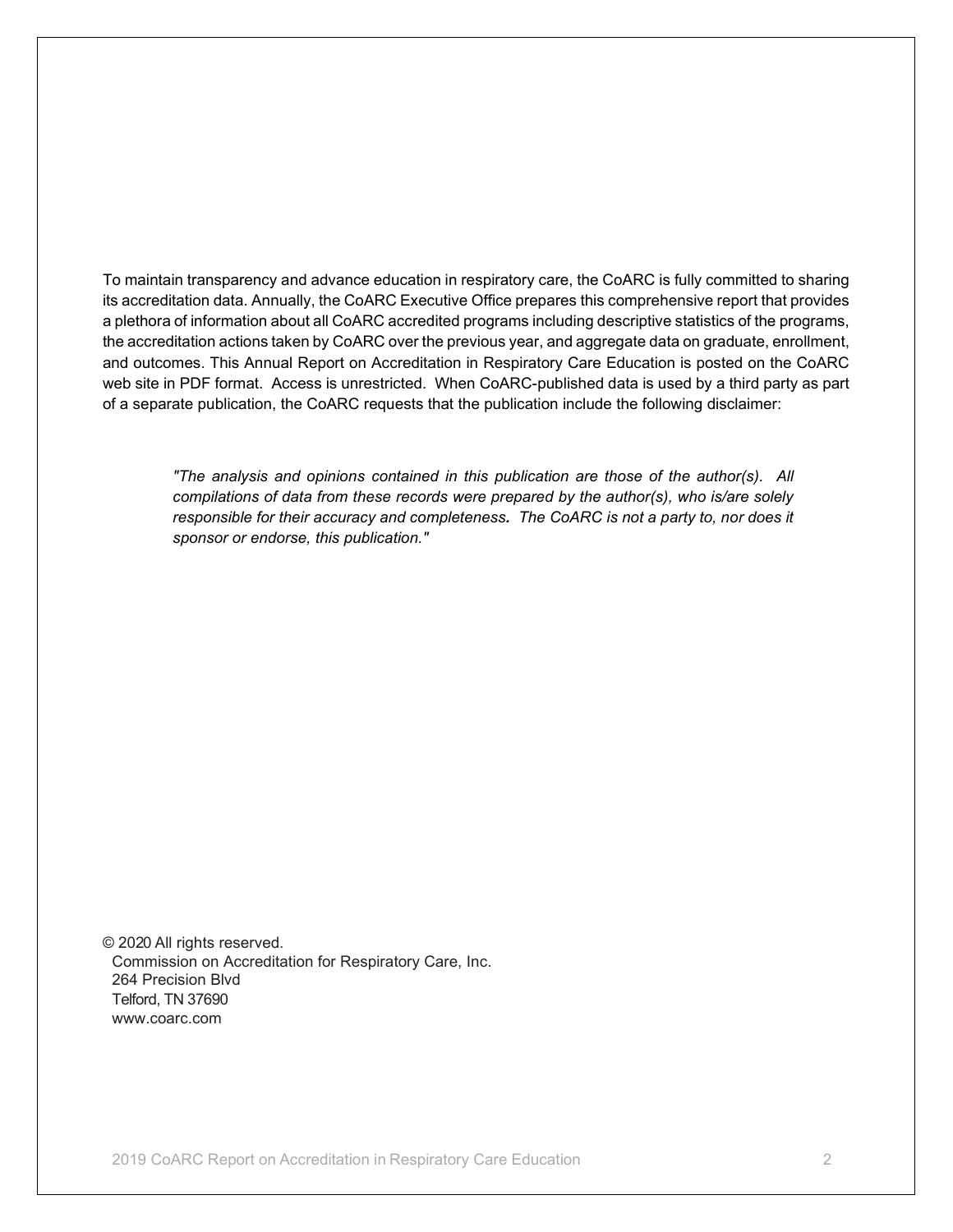

# **TABLE OF CONTENTS**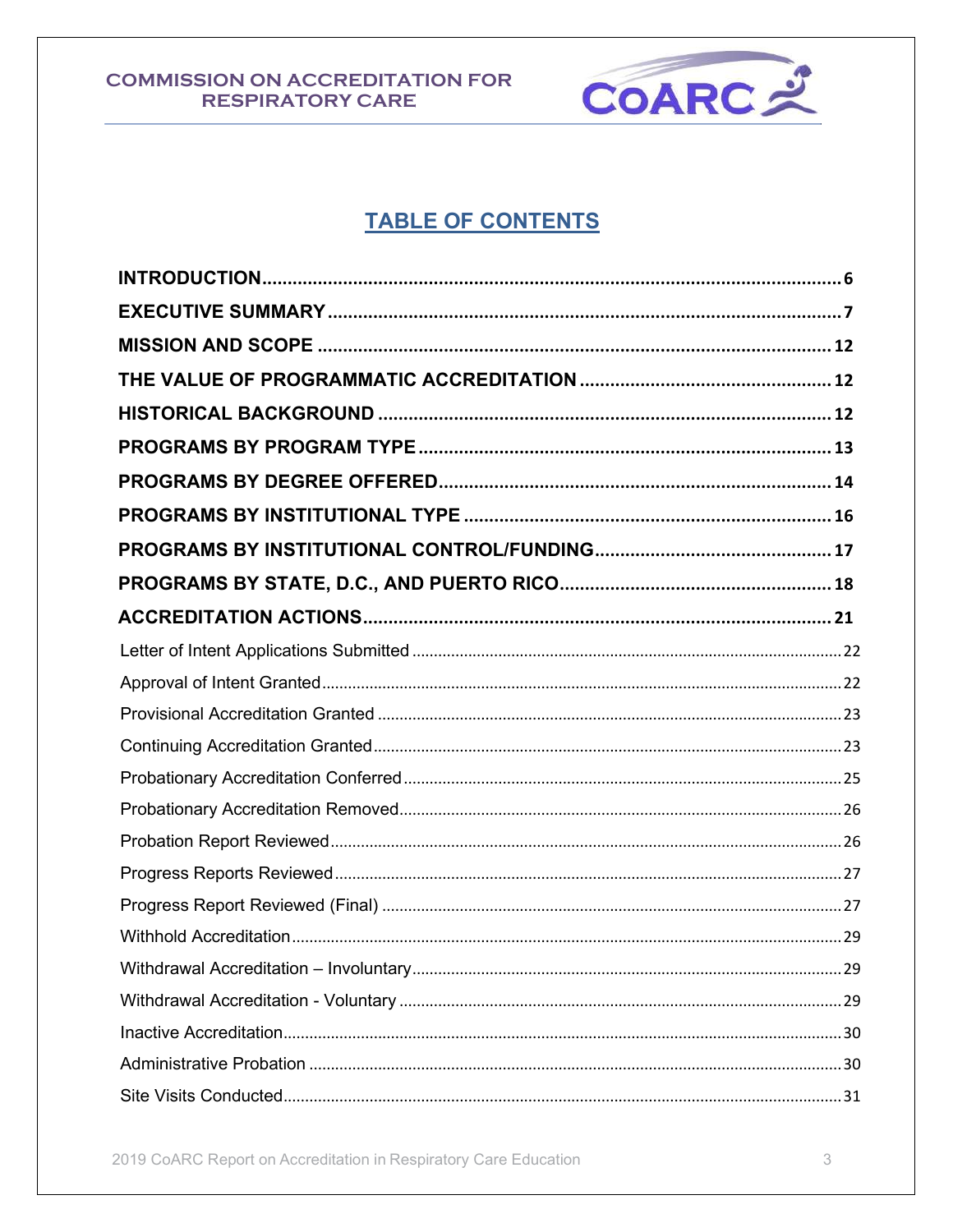

| Retention by Degree Offered, Institutional Type, and Institutional Control/Funding 65 |
|---------------------------------------------------------------------------------------|
|                                                                                       |
| Placement by Degree Offered, Institutional Type, and Institutional Control/Funding 69 |
|                                                                                       |
| CRT Credentialing Success by Degree Offered, Institutional Type, and Institutional    |
|                                                                                       |
| RRT Credentialing Success by Degree Offered, Institutional Type, and Institutional    |
|                                                                                       |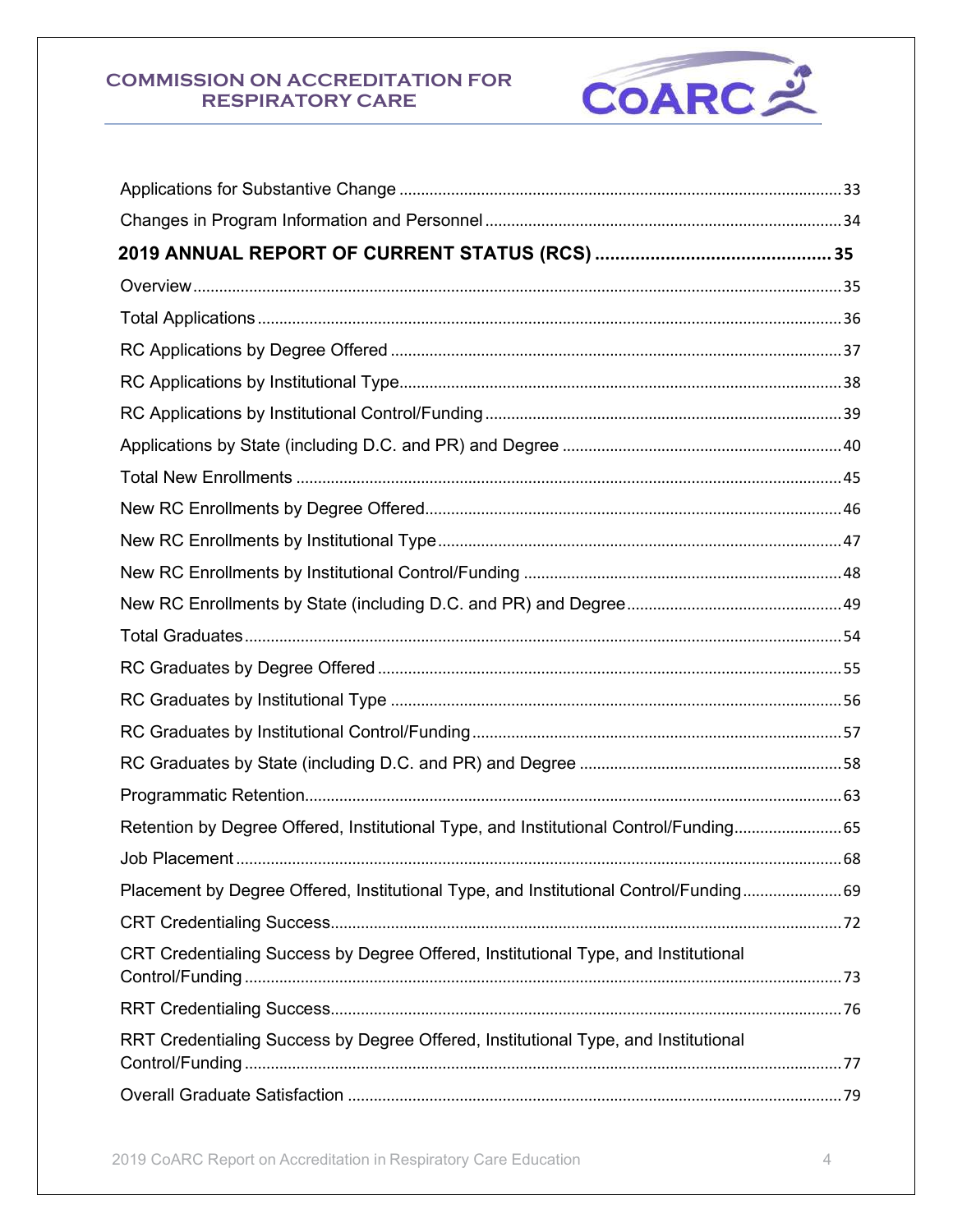

| PROGRAMMATIC DATA RELATED TO THE AARC 2015 AND BEYOND PROJECT 80            |  |
|-----------------------------------------------------------------------------|--|
|                                                                             |  |
| Baccalaureate Degree Eligibility - Enrollment Capacity and Graduation Rates |  |
|                                                                             |  |
|                                                                             |  |
|                                                                             |  |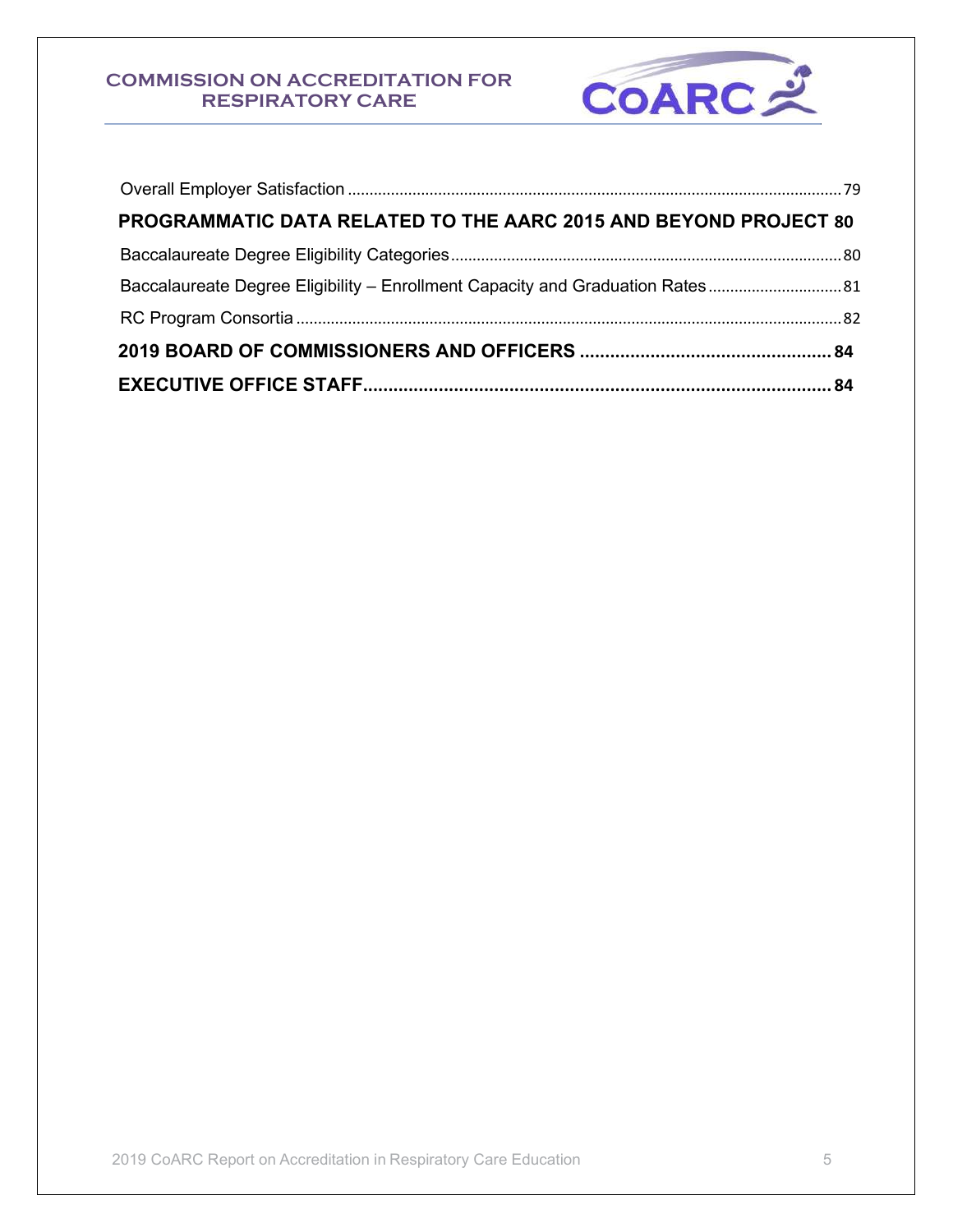

#### <span id="page-5-0"></span>**INTRODUCTION**

It is my great pleasure to provide to you, on behalf of the Board and Executive Office Staff of the Commission on Accreditation for Respiratory Care (CoARC), the *2019 Report on Accreditation in Respiratory Care Education.* This report presents information on CoARC accredited programs and accreditation actions taken by the CoARC on an annual basis. The CoARC has developed this report to provide critical data in the following four areas:

- Descriptive statistics of CoARC Accredited Programs as of December 31, 2019;
- Accreditation actions taken in 2019;
- Aggregate statistics of graduate, enrollment, and outcomes data derived from the 2019 Annual Reports of Current Status submitted on February 1, 2020; and
- Programmatic data related to the AARC 2015 and Beyond Project.

There were 72 accreditation site visits in 2019 involving 54 volunteers. The commitment level of these volunteers is remarkable and truly appreciated. The CoARC expresses its gratitude to each of them for sharing the time and talent essential to the critically important goal of ensuring the quality of all respiratory care programs.

The CoARC collected annual report data using the annual reporting tool developed and maintained by KG Labs, LLC. The Annual Report of Current Status (RCS) was completed by a total of 421 programs and program options and submitted on February 1st following a delay in the release of the new annual reporting system. We truly appreciate your patience and cooperation this past year during the development of the new RCS system and we would like to acknowledge the considerable time and effort required to provide the important information encompassed by the RCS. The charts included in this report are derived from these data as well as other data sets used by the CoARC and are designed to provide aggregate information on accredited respiratory care educational programs and their graduates. This information can be used by the CoARC's communities of interest in their evaluations of the current state of the profession, both locally and nationally. In addition to this report, there is an interactive map of programmatic outcomes: [https://fortress.maptive.com/ver4/6479e039dd58e620af07c7aca8854194.](https://fortress.maptive.com/ver4/6479e039dd58e620af07c7aca8854194)

Please feel free to share suggestions for improvements or changes by contacting our Chief Executive Officer, Tom Smalling, PhD, RRT, RRT-SDS, RPFT, RPSGT, FAARC, at [tom@coarc.com.](mailto:tom@coarc.com)

Thank you for your support,

Pat Munzer

Pat Munzer, DHSc, RRT, FAARC **President**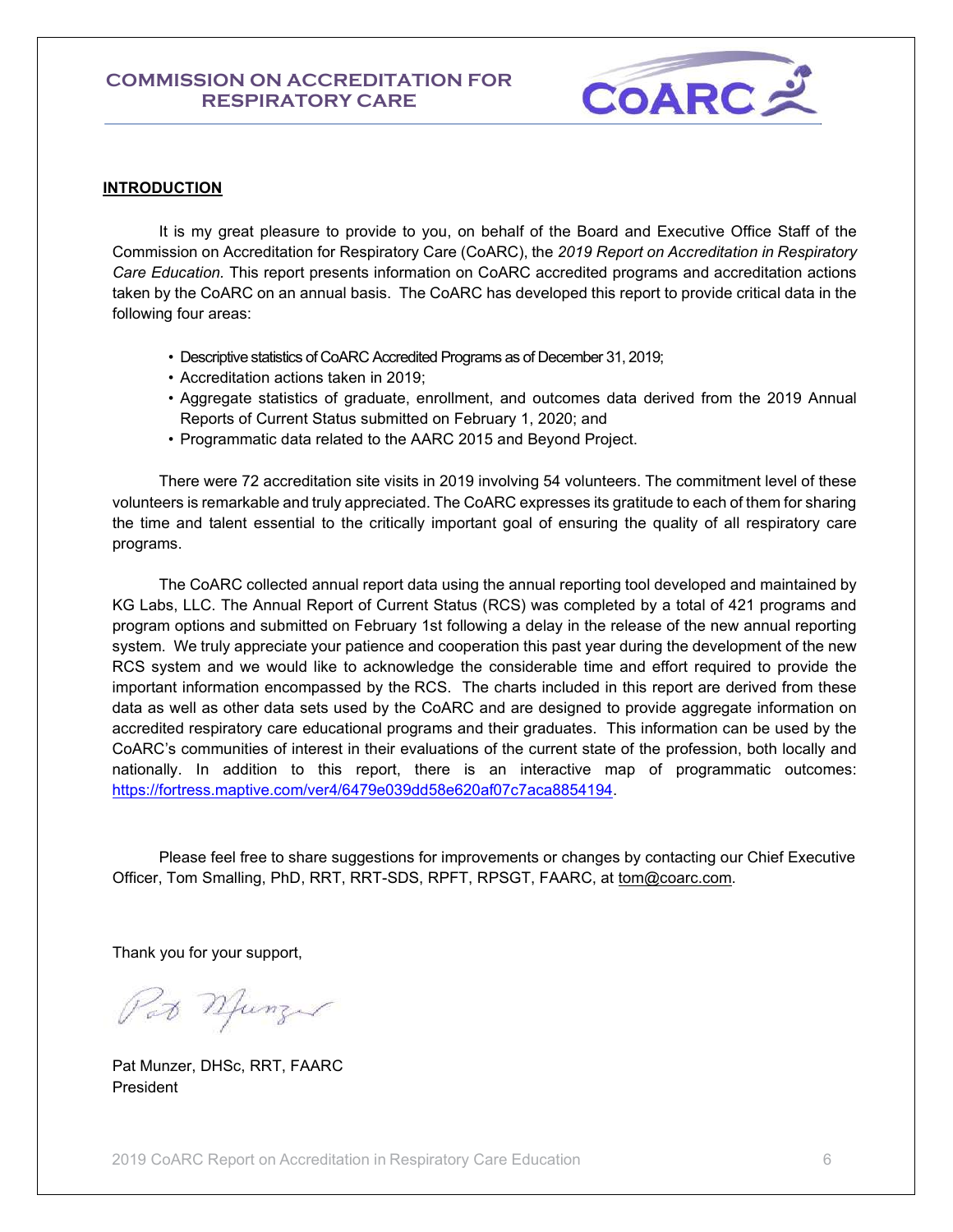

## **EXECUTIVE SUMMARY**

#### <span id="page-6-0"></span>**PROGRAMS BY PROGRAM TYPE**

As of December 31, 2019, there were a total of 448 programs and program options under accreditation review by the CoARC. These include 420 Entry into Respiratory Care Professional Practice programs/ program satellites, 4 sleep specialist programs, 23 Degree Advancement programs, and 1 Advanced Practice Respiratory Therapist program.

#### **PROGRAMS BY DEGREE OFFERED**

As of December 31, 2019, 82% of the 420 accredited entry into respiratory care practice programs were associate degree and 17% were baccalaureate degree. Five programs (1% of total) offered a master's degree. Compared to data from the 2018 Report on Accreditation, the number of associate degree programs decreased by 9, the number of baccalaureate programs increased by 2, and the number of master's degrees decreased by 1. The AAS degree accounted for the largest (54%) of all degree types, a slight decrease from the previous year. There has been a 47% decrease in AS programs since 2013. The BS degree accounted for 16% of all degree types, an increase of 16% since 2013.

#### **PROGRAMS BY INSTITUTIONAL TYPE**

As of December 31, 2019, 58% of programs and satellites were offered at a community/junior college, and 25% of programs were offered at a four-year college/university; 14% of accredited programs were offered at a technical/vocational School; 2% at an academic HSC/medical Center; 1% at a career/technical college, and <1% of programs were offered by the U.S. military. Interestingly, 40 of the associate degree programs (10%) are offered at four-year colleges/universities.

#### **PROGRAMS BY INSTITUTIONAL CONTROL/FUNDING**

As of December 31, 2019, 80% of the sponsors were operating under a public/not-for-profit status; 10% were operating under a private/for-profit (proprietary) status; 9% were operating under a private/not-for-profit status and <1% were controlled and funded by the federal government. Associate degree programs offered by sponsors operating under a public/not-for-profit status accounted for the largest (68%) group.

#### **PROGRAMS BY STATE, D.C., AND PUERTO RICO**

There are CoARC-accredited respiratory care programs in every state except Alaska. California remains the state with the largest number of programs and satellites with 36. States/locations with only one program include Wyoming, Vermont, New Hampshire, Hawaii, the District of Columbia, and Puerto Rico. As of December 31, 2019, the associate degree is offered in 48 states and the District of Columbia (North Dakota, Alaska, and Puerto Rico are the exceptions). In 22 states/locations, the associate degree is the only degree offered. The baccalaureate degree is offered in 27 states/locations. The master's degree is offered in five states (GA, IL, KY, ND, and TX).

#### **ACCREDITATION ACTIONS**

In 2019 there were 184 accreditation actions taken by the Board, 45 accreditation actions processed by the Executive Office and 71 site visits conducted.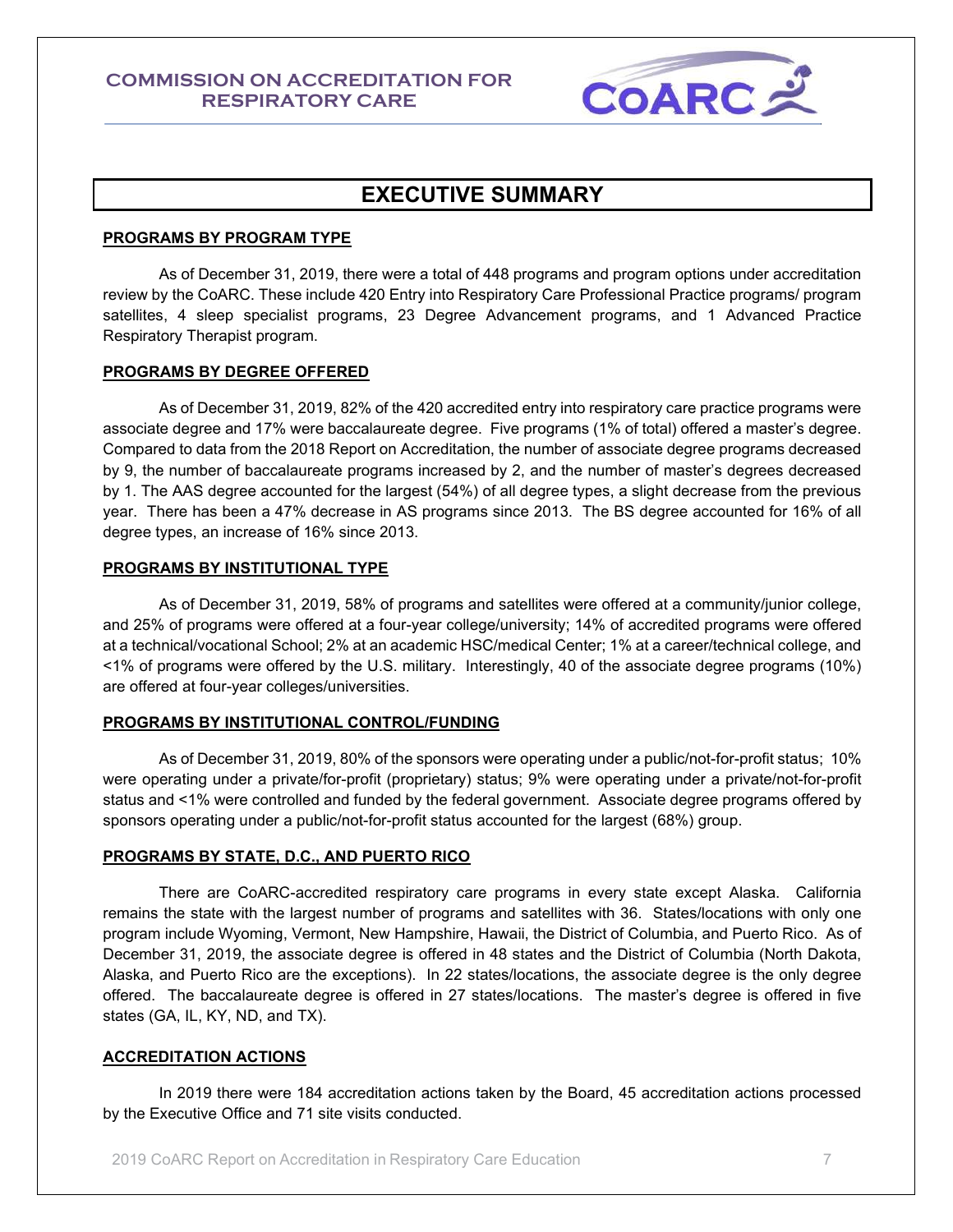

#### **Applications for Substantive Change**

Of the 23 applications for substantive change processed by the CoARC in 2019, 9 were increases in enrollment, and 13 were changes in curriculum or delivery methods, including changes in the number of clock or credit hours and/or other changes in the length of the program.

#### **Changes in Program Information and Personnel**

Of the 60 permanent changes in Program Director in 2019, 20 were due to retirement, 18 to resignation, 8 to re-assignment, and 10 were due to other reasons. Four did not provide a reason.

#### **2019 ANNUAL REPORT OF CURRENT STATUS (RCS)**

A total of 421 annual reports for respiratory programs were used to generate the aggregate data (January 1, 2016 through December 31, 2018) from the 2019 RCS reports.

#### **Total Applications**

Total applications reached a peak of 23,430 in 2011, and then decreased by 41% between 2011 and 2016. The number of applications increased by 21% between 2016 and 2018. The mean number of applications per program was 41 in 2018. The median was 30.

#### **RC Applications by Degree Offered**

Compared to 2017, applications in 2018 increased by 5.9% for associate degree programs; by 6.8% for baccalaureate degree programs; and by 16% for masters programs.

#### **RC Applications by Institutional Type**

Compared to 2017, applications in 2018 increased by 6% for community/junior colleges; by 0.4% for technical/vocational schools; by 1.8% for U.S. military programs; by 55.4% for career/technical colleges; and by 5.2% for four-year colleges/universities. Applications decreased by 13.1% for academic HSC/medical centers.

#### **RC Applications by Institutional Control/Funding**

Compared to 2017, applications in 2018 increased by 3.8% in the public/not-for-profit sector; by 20.6% in the private/for-profit (proprietary) sector; by 0.2% in the private/not-for-profit sector; and by 26.9% for federal government (military) programs.

#### **Applications by State (including D.C.) and Degree**

California continues to have the largest (12.3% of total in 2018) number of applications, which is an increase of 9.3% from the previous year.

#### **Total New Enrollments**

For 2018, there were 8.027 new students enrolled – 64.5% of capacity. The mean maximum annual enrollment capacity per program was 31 and the mean number of new enrollments per program was 20. The median was 17. There was an 8.1% increase in new enrollments compared to 2017. For 2018, 8.8% (45 of the 400) programs reported new enrollments reaching maximum annual enrollment capacity. Of these 45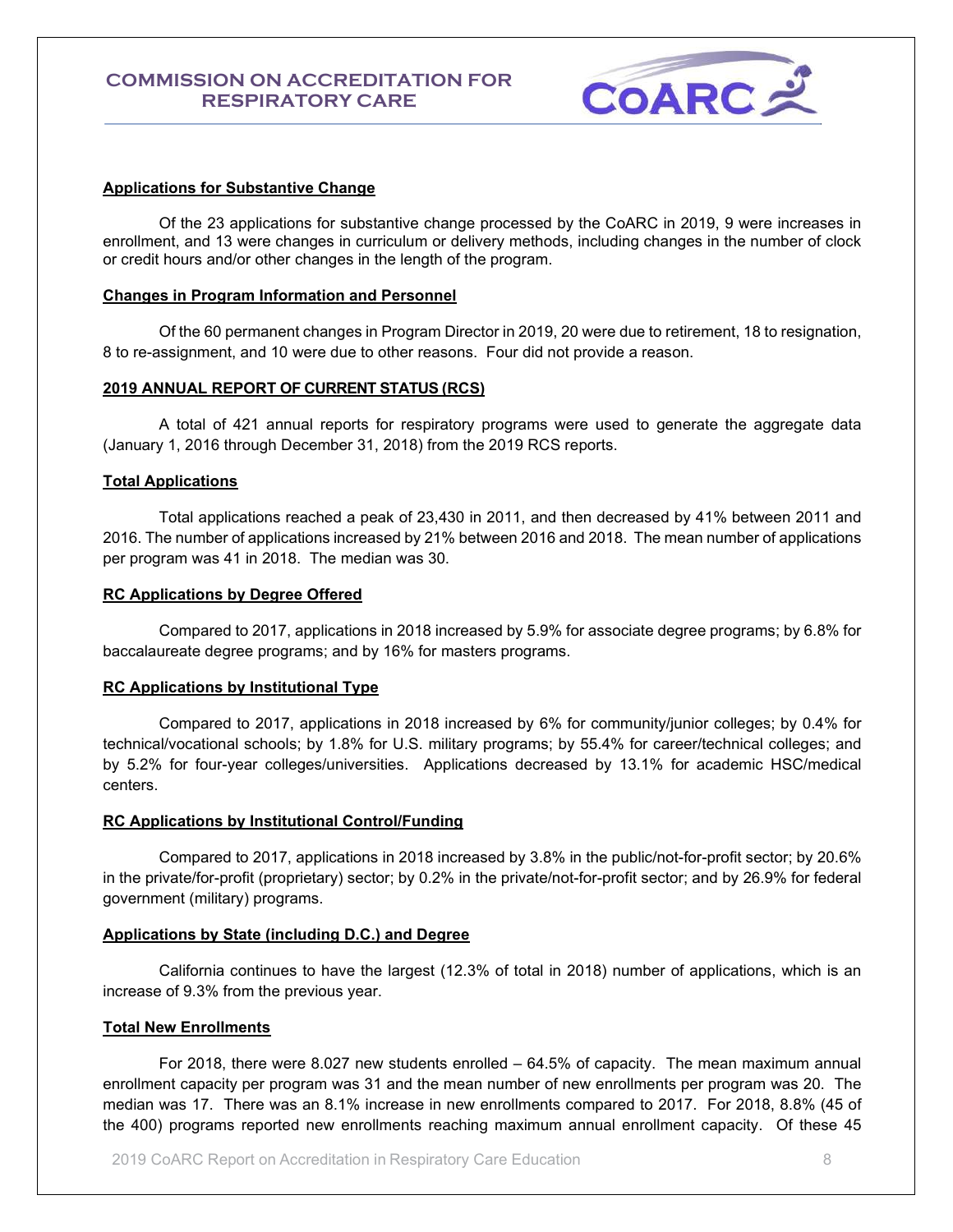

programs, 21 offered the AAS degree, 13 offered the AS degree, and 11 offered the BS degree. The 47 programs were in 19 different states.

#### **New RC Enrollments by Degree Offered**

Compared to 2017, new enrollments in 2018 increased by 8.5% for associate degree programs; and by 6.2% for baccalaureate programs. New enrollments decreased by 9.8% for masters programs.

#### **New RC Enrollments by Institutional Type**

Compared to 2017, new enrollments in 2018 increased by 5.9% for community/junior colleges; by 9.6% for technical/vocational schools; by 10.2% for four-year colleges/universities; by 0.7% for U.S. military programs; and by 43.1% for career/technical colleges. New enrollments decreased by 1.2% for academic HSC/medical centers.

#### **New RC Enrollments by Institutional Control/Funding**

Compared to 2017, new enrollments in 2018 increased by 18.3% in the private/for-profit (proprietary) sector; increased by 7.7% in the private/not-for-profit sector; increased by 5.9% in the public/not-for-profit sector; New enrollments decreased by 0.7% in the federal government sector.

#### **New RC Enrollments by State (including D.C.) and Degree**

California had the largest number of enrollments (8.4% of total) in 2018.

#### **Total Graduates**

There were 6,219 graduates in 2018. This is a 1.5% decrease compared to 2017. The mean number of graduates per program was 16. The median was 14.

#### **RC Graduates by Degree Offered**

Compared to 2017, number of graduates in 2018 decreased by 1.1% for associate degree programs; by 3% for baccalaureate degree programs; and by 15.4% for master's degree programs.

#### **RC Graduates by Institutional Type**

Compared to 2017, the number of graduates in 2018 increased by 0.7% in community/junior colleges; and by 35.4% in career/technical colleges. Applications decreased by 0.7% in technical/vocational schools; by 17.7% in academic HSC/medical centers; by 26.9% in U.S. military programs; and by 7.4% in 4-year colleges/universities.

#### **RC Graduates by Institutional Control/Funding**

Compared to 2017, the number of graduates in 2018 increased by 1.2% in the public/not-for-profit sector, and by 2.7% in the private/for-profit (proprietary) sector. The number of graduates decreased by 19.1% in the private/not-for-profit sector; and by 26.9% in the federal government sector.

#### **RC Graduates by State (including D.C.) and Degree**

California and Texas had the largest number of graduates (8.3% of total) in 2018.

2019 CoARC Report on Accreditation in Respiratory Care Education 9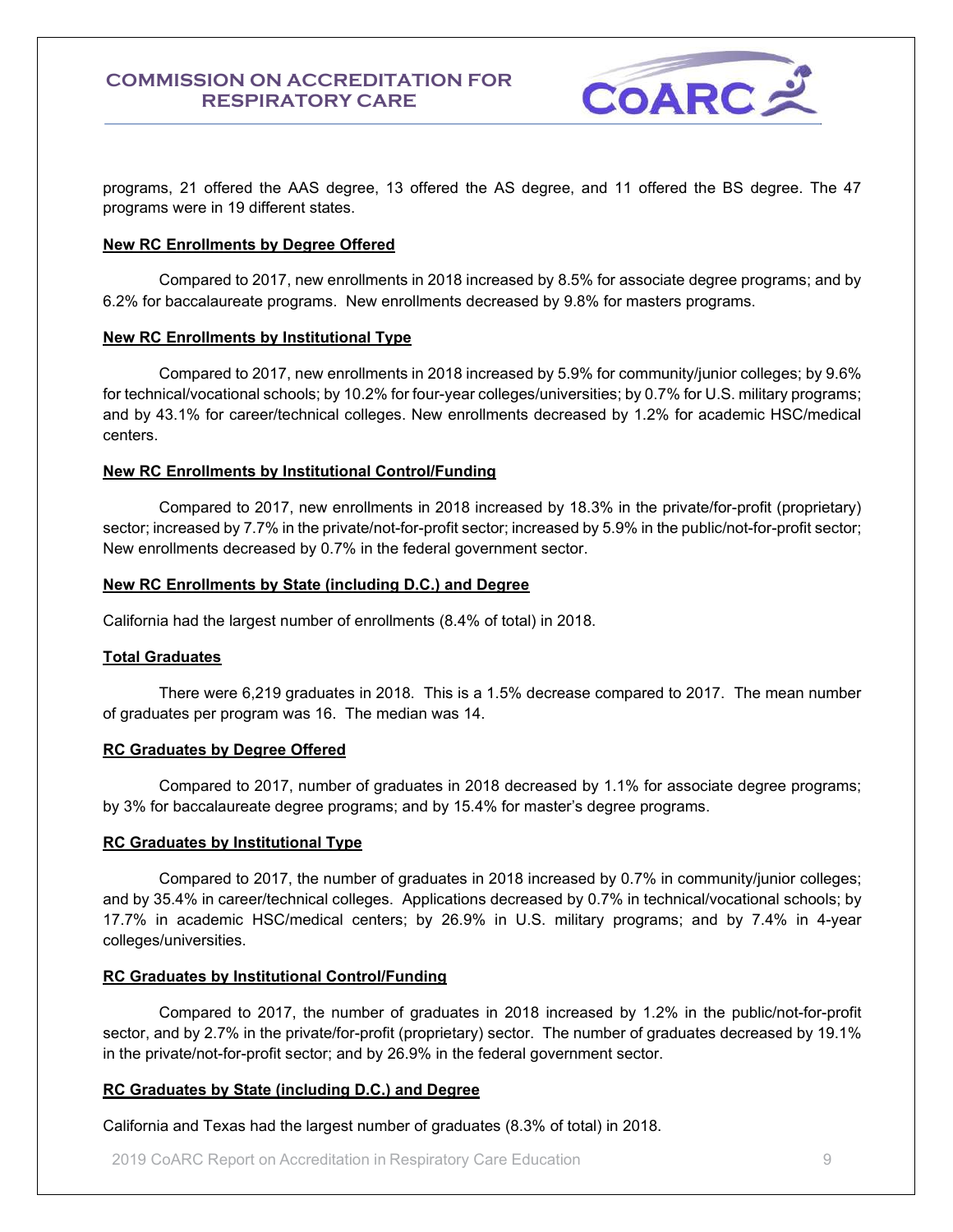

#### **Programmatic Retention**

For the 2019 RCS, the mean retention rate was 91%. This is a 3.5% increase compared to 2018. Six programs (1.5% of total) reported retention rates below the CoARC-established threshold of 70%.

#### **Retention by Degree Offered, Institutional Type, and Institutional Control/Funding**

For the 2019 RCS, associate and baccalaureate degree programs had the lowest mean retention rate (91%) and master's degree programs had the highest (98%). Programs located in four-year colleges or universities, community or junior colleges, and academic HSC/medical centers had the highest mean, 90%. U.S. military programs had the lowest, 87%. Programs controlled/funded by the private/for-profit sector (proprietary) had the highest mean retention at 92%, while programs controlled/funded by the federal government had the lowest, at 87%.

#### **Positive (Job) Placement**

The 2019 RCS mean placement rate was 88.0 %. This is a 3.2% increase when compared to 2018 and is the highest mean placement rate recorded since at least 2013. The highest mean placement rate was 100% (n = 50) and the lowest rate was 33% (n=1).

#### **Placement by Degree Offered, Institutional Type, and Institutional Control/Funding**

 For the 2019 RCS, associate, baccalaureate, and master's degree programs showed significant increases in mean placement rates when compared to the 2018 RCS. Baccalaureate degree programs had a higher mean (89%) than associate degree programs (88%), however, master's degree programs had the highest (98%). Academic HSC/Medical Center programs had the highest overall mean (93%). Programs controlled/funded by the federal government had the highest mean (89%).

#### **CRT Credentialing Success**

For the 2019 RCS, the mean CRT credentialing success was 93.0% with the highest at 100% (n=111) and the lowest at 0% (n=1). This is a 0.7% decrease compared to 2018. A total of 26 programs (6.5% of total) reported success rates below the CoARC established threshold of 80%. The number of programs reporting the highest CRT success rate (100%) increased from 104 in 2013 to 111 in 2019.

#### **CRT Credentialing Success by Degree Offered, Institutional Type, and Institutional Control/Funding**

CRT success for baccalaureate degree programs was the same (93%) as that of associate degree programs. Master's degree programs had the highest (8%). Twenty-one out of the 26 programs below the CoARC established threshold conferred the associate degree; the five remaining were baccalaureate degrees. By institutional type, academic HSC/medical center programs continued to demonstrate the highest mean CRT success at 99%. Mean CRT success in public/not-for-profit institutions, private/ not-for-profit institutions, and the federal government was highest, at 93%.

#### **RRT Credentialing Success**

The states that currently require RRT as a minimum requirement for a license to practice are: New Mexico, Oregon, Arizona, California, Ohio, and New Jersey. The mean RRT credentialing success was 80.0% with the highest at 100% (n=32) and the lowest at 0% (n=1). When compared to 2018 RCS data, the mean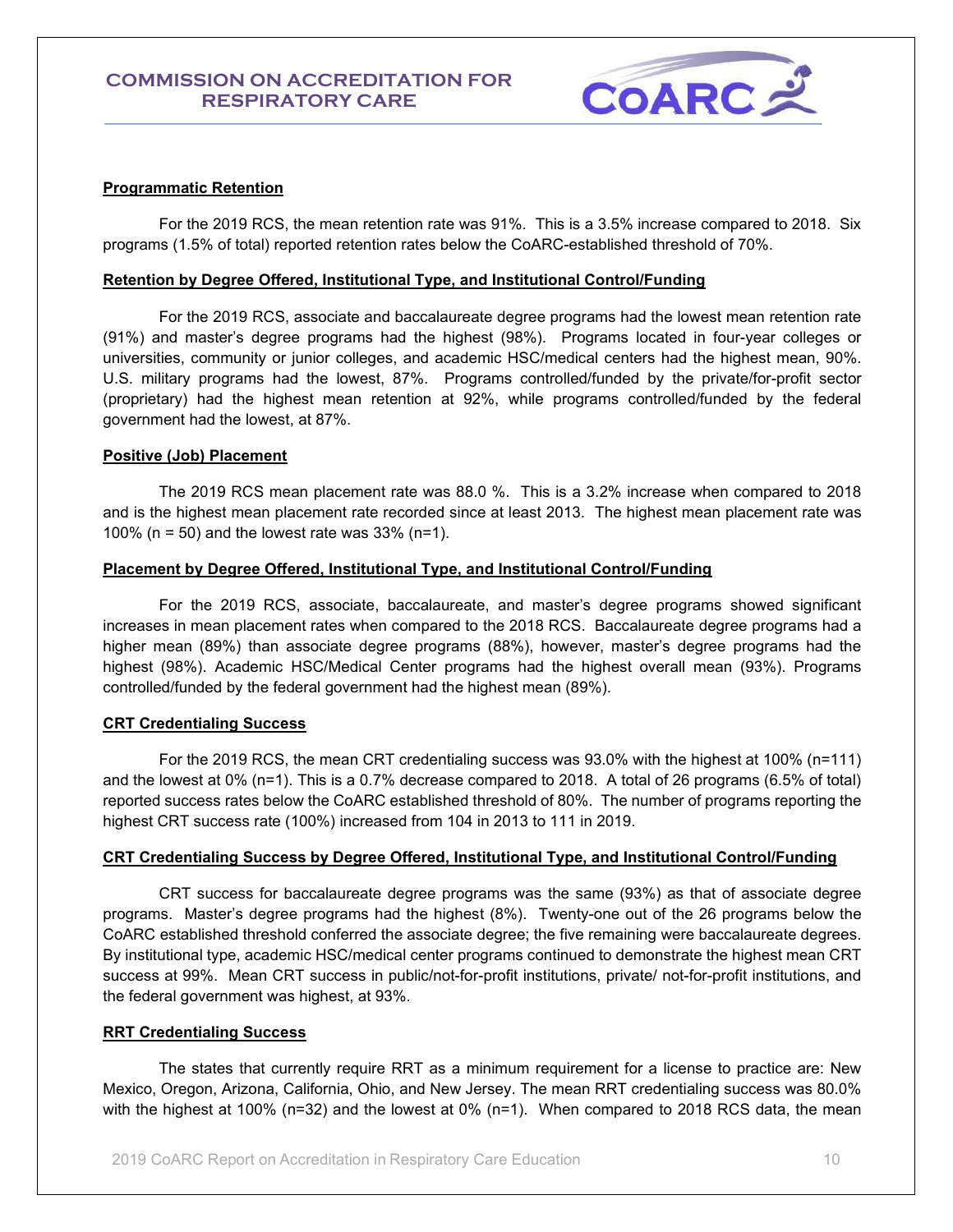

RRT credentialing success rate decreased 0.2%, with an overall increase of 16.6% since the 2013 RCS. The number of programs reporting the highest RRT credentialing success rate (100%) increased from 7 in 2012 to 32 in 2019.

#### **RRT Credentialing Success by Degree Offered, Institutional Type, and Institutional Control/Funding**

Baccalaureate and associate degree programs had the same mean RRT success (80%) as associate programs. Masters programs were slightly lower at 78%. Compared to 2018, mean RRT success for associate degree programs increased by 1.2%. Mean RRT success for baccalaureate and master degree programs decreased by 7.6% and 15%, respectively. By institutional type, academic HSC/medical center programs continued to demonstrate the highest mean at 87%. By funding criteria, the public/not-for-profit sector continued to demonstrate the highest mean (80%).

#### **PROGRAMMATIC DATA RELATED TO THE AARC 2015 AND BEYOND PROJECT**

As of 12/31/2019, 67 of the 420 (16% of total) RC programs and satellites fall under Category I. An additional 79 sponsors are currently qualified to offer both the entry into practice associate degree and the baccalaureate degree or to transition their associate degree to a baccalaureate degree (Category II). Under legislation passed by the various states in which they reside, 132 sponsors may offer both the entry associate degree and entry baccalaureate degree, or they may transition their associate degree to a baccalaureate degree (Category III) under certain circumstances. Based on legislation or regulations specific to the state in which they are located the 142 sponsors that do not have the authority to award a baccalaureate degree may be capable of participating in a consortia partnership with a 4-year degree-granting institution (Category IV).

#### **Baccalaureate Degree Eligibility – Enrollment Capacity and Graduation Rates**

As of December 31, 2019, the 67 programs in Category I produced 766 graduates (12.4% of the total of the 6,173 graduates from all 4 categories in 2018). The 79 programs in Category II produced 1,350 graduates (21.9% of the total graduates). The 132 programs in Category III produced 1,997 graduates (32.4% of the total graduates). The 142 programs in Category IV produced 2,060 graduates (33.4% of the total graduates).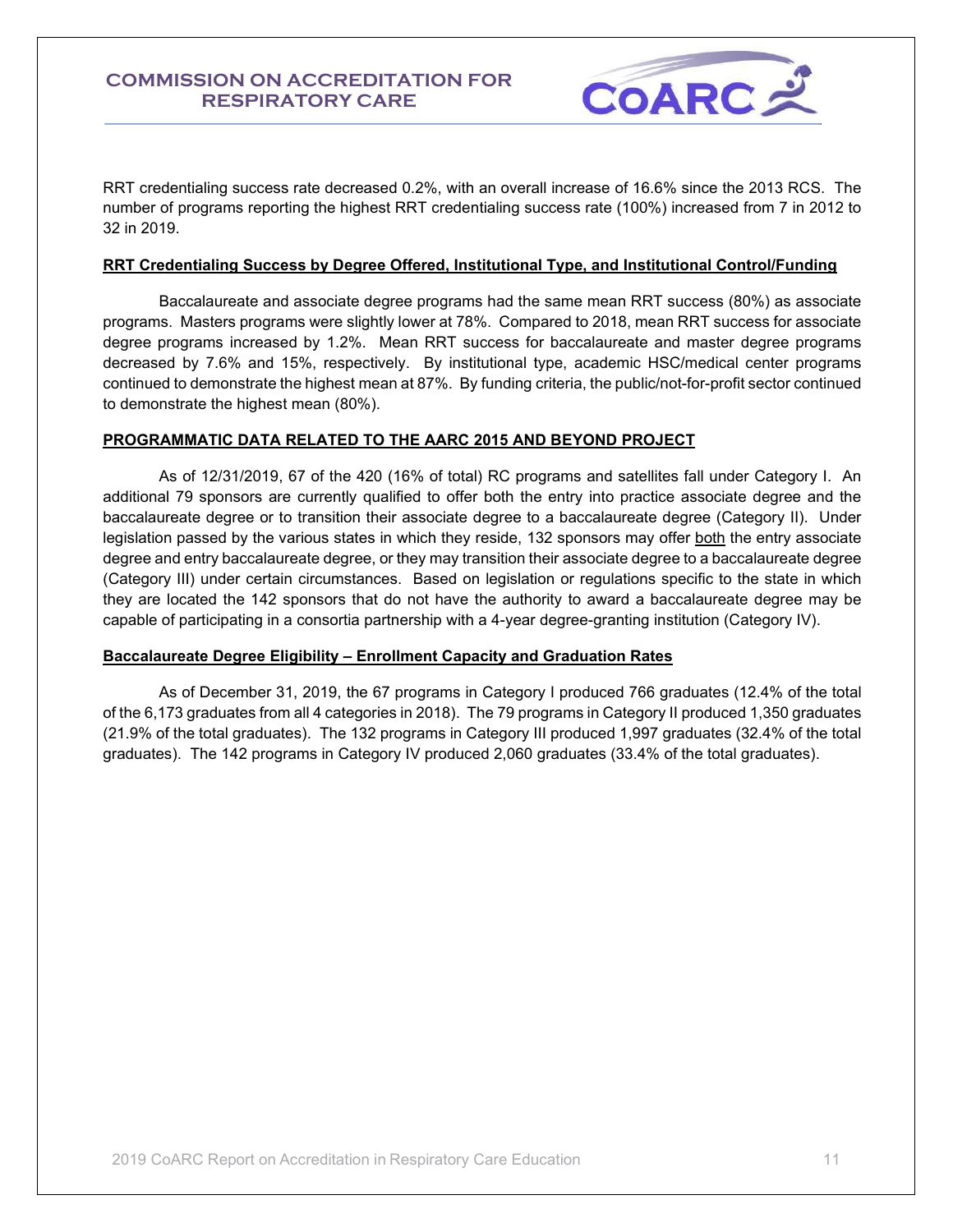

#### <span id="page-11-0"></span>**MISSION AND SCOPE**

The mission of the Commission on Accreditation for Respiratory Care (CoARC) is to ensure that high quality educational programs prepare competent respiratory therapists for practice, education, research and service. The CoARC accredits entry into professional practice programs in respiratory care at the Associate, Baccalaureate, and Master's Degree levels, degree advancement programs in respiratory care at the undergraduate and graduate levels, and Advanced Practice Respiratory Therapist (APRT) programs at the graduate level. The CoARC also accredits polysomnography programs offered by these programs. CoARC accreditation activities are limited to programs in the United States and its territories.

#### <span id="page-11-1"></span>**THE VALUE OF PROGRAMMATIC ACCREDITATION**

Accreditation provides consumer protection, advances and enhances the profession of Respiratory Care, and protects against compromise of educational quality. Accreditation also supports the continuous improvement of these educational programs by mandating continuing reassessment of resources, educational processes, and outcomes. The CoARC is responsible for evaluating respiratory care educational programs and publicly recognizing those which meet agreed-upon accreditation standards. Respiratory therapists are members of a team of health care professionals working in a wide variety of clinical settings to evaluate, treat, and manage patients of all ages with respiratory illnesses and other cardiopulmonary disorders.

#### <span id="page-11-2"></span>**HISTORICAL BACKGROUND**

The Medical Society of the State of New York formed a Special Joint Committee in Inhalation Therapy on May 11, 1954. One of its purposes was "... to establish the essentials of acceptable schools of inhalation therapy (not to include administration of anesthetic agents) ..." In June 1956, the House of Delegates of the American Medical Association (AMA) adopted its Resolution No. 12, introduced by the Medical Society of the State of New York. The delegates "Resolved, that the Council on Medical Education and Hospitals is hereby requested to endorse such or similar 'Essentials' and to stimulate the creation of schools of inhalation therapy in various parts of these United States of America." A report entitled, "Essentials for an Approved School of Inhalation Therapy Technicians," was adopted by sponsor participants (American Association for Inhalation Therapy [AAIT], American College of Chest Physicians [ACCP], American Medical Association [AMA], and American Society of Anesthesiologists [ASA]) at an exploratory conference in October 1957. The AMA's House of Delegates granted formal approval in December 1962. The first official meeting of the Board of Schools of Inhalation Therapy Technicians was held at AMA's Chicago headquarters on October 8, 1963.

The Joint Review Committee for Respiratory Therapy Education (JRCRTE), the successor group to the Board of Schools came into being on January 15, 1970 as a recommending body to the Committee on Allied Health Education and Accreditation (CAHEA) of the AMA. The JRCRTE was dissolved in 1996 and the Committee on Accreditation for Respiratory Care became its successor organization, as a recommending body to the newly formed Commission on Accreditation for Allied Health Education Programs (CAAHEP). In 2008, the Committee on Accreditation for Respiratory Care began the process of becoming an independent accrediting body: the Commission on Accreditation for Respiratory Care (CoARC). The CoARC became a freestanding accreditor of respiratory care programs on November 12, 2009 and in September 2012, the Council for Higher Education Accreditation (CHEA) granted recognition to the CoARC.

Since 1986, the CoARC has used an outcomes-centered approach to its accreditation review process. This approach focuses on a specific set of outcomes that include but are not limited to: a) Graduate performance on national credentialing examinations; b) Programmatic retention; c) Graduate and employer satisfaction with program; and d) Job placement. The CoARC routinely monitors the program's outcomes results in relation to the thresholds via an Annual Report of Current Status (RCS). Any program not meeting all the thresholds must document in the RCS a detailed analysis of each deficiency and provide a specific action plan to address that deficiency.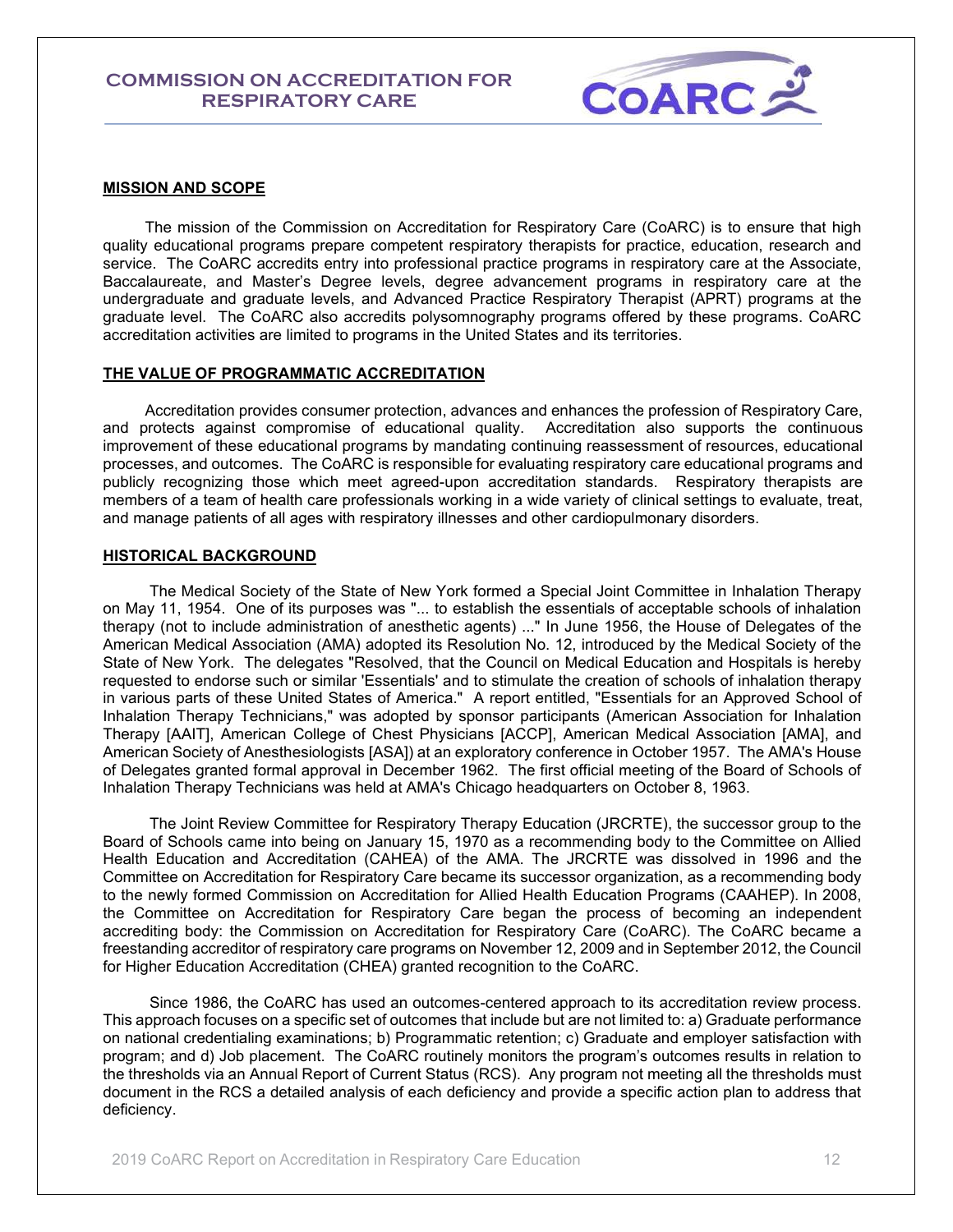

#### <span id="page-12-0"></span>**PROGRAMS BY PROGRAM TYPE**

Programs are grouped into three categories and are assigned a unique 6-digit number based on the category to which they are assigned:

- 1. **(200-level):** Programs that prepare graduates with demonstrated competence in the cognitive (knowledge), psychomotor (skills), and affective (behavior) learning domains of respiratory care practice as performed by Registered Respiratory Therapists [\(RRTs](https://www.nbrc.org/Examinations/RRT/tabid/60/Default.aspx)). 200-level program graduates can earn both the National Board for Respiratory Care (NBRC) Certified Respiratory Therapist (CRT) and RRT credentials. Programs in this category are subcategorized as Entry into Professional Practice base programs (200-level), Entry into Professional Practice Additional Degree Track (ADT) baccalaureate (210-level), and Entry into Professional Practice Additional Degree Track (ADT) Master's (220-level).
- 2. **(300-level or Satellite programs**): These are programs, offered by a base program at a location separate from the base program but within the U.S. and its Territories, at which all core Respiratory Care didactic and laboratory courses are available. This does not pertain to sites used by a completely on-line/distance education program for individual students or to base programs with students attending one or more classes via distance learning technologies. Satellite location(s) function under the direction of the Key Personnel of the base program.
- 3. **(400-level or Sleep Disorders Specialist programs):** Programs that prepare sleep disorder specialists with demonstrated competence in the cognitive (knowledge), psychomotor (skills), and affective (behavior) learning domains of polysomnography practice as performed by sleep disorder specialists [\(SDS\)](https://www.nbrc.org/Examinations/SDS/tabid/92/Default.aspx). 400-level program graduates have the opportunity to earn both the NBRC SDS credential and Board of Registered Polysomnographic Technologists [\(BRPT\)](http://www.brpt.org/) Registered Polysomnographic Technologist [\(RPSGT\)](http://www.brpt.org/default.asp?contentID=34) credential.
- 4. **(500-level):** Degree Advancement (DA) programs meet the needs of practicing respiratory therapists with an RRT who, having already completed an accredited respiratory care program with an Entry into Respiratory Care Professional Practice degree, wish to obtain advanced training in Respiratory Care. Advanced educational experiences, designed to enhance a respiratory therapist's ability to function in clinical, teaching, administrative, or research environments, are essential components of DA programs.
- 5. **(600-level):** Advanced Practice Respiratory Therapist (APRT) programs train Registered Respiratory Therapists (RRTs) to provide advanced, evidence-based, diagnostic and therapeutic clinical practice and disease management. All APRT students must be graduates of a CoARC-accredited Entry into Respiratory Care Professional Practice degree program and hold the Registered Respiratory Therapist (RRT) credential prior to entry into the program.

As of December 31, 2019, there were a total of 448 programs and program options under accreditation review by the CoARC. Most of these programs are sponsored by public and private higher education institutions. Two programs are sponsored federally: one by the U.S. Army and one by the U.S. Air Force.

Of the 448 programs, 4 have applied for accreditation review, 8 hold an Approval of Intent (approval of their Letter of Intent applications to start developing an accredited program). Forty-three (43) programs hold Provisional Accreditation which is the term used by the CoARC to signify that a program has demonstrated sufficient compliance with the Standards to initiate a program and admit students. These include 15 DA programs and one APRT program. The CoARC also accredits 4 sleep disorders specialist programs as add-on program options to accredited respiratory care programs. There were 8 domestic satellite campuses.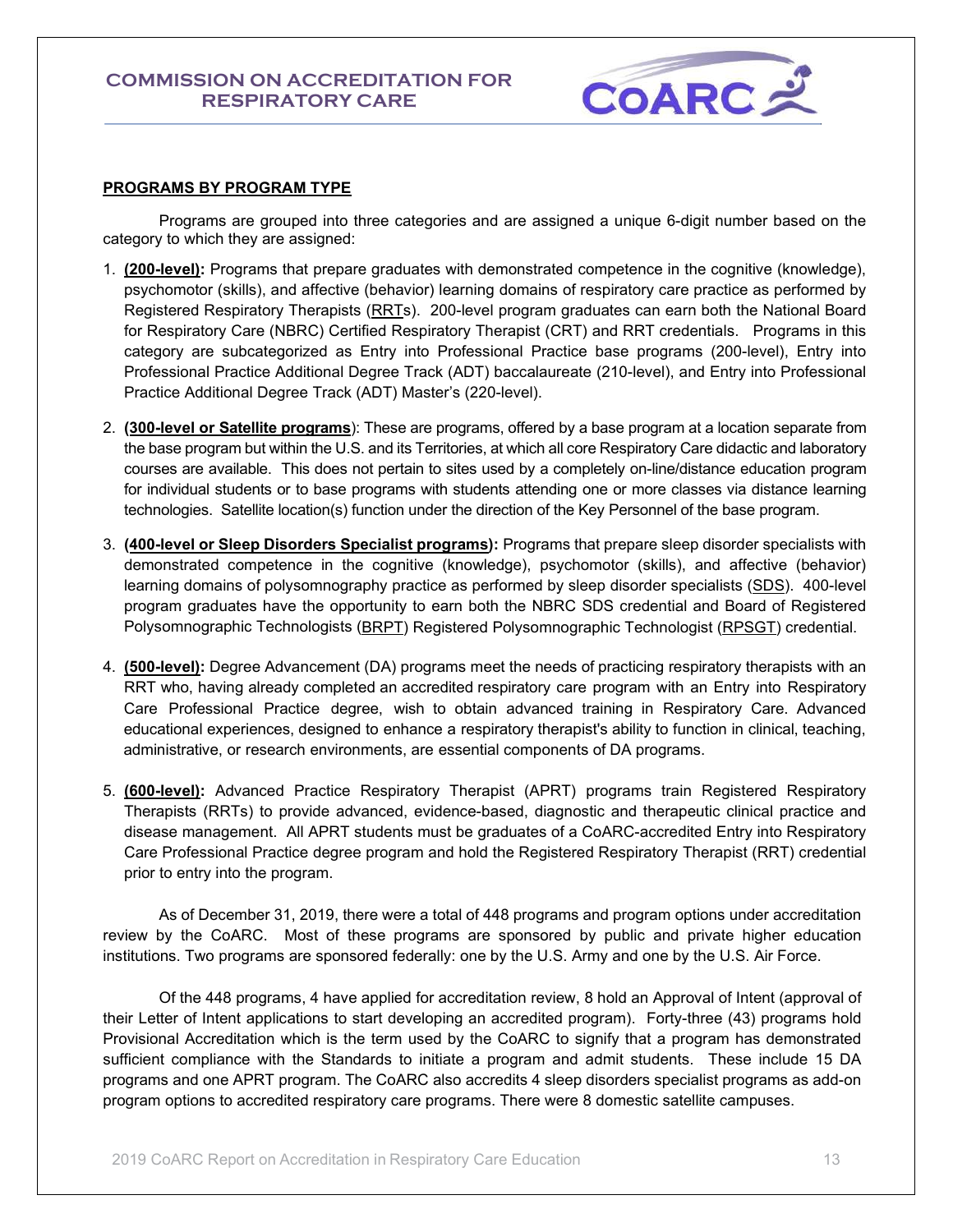

**Table 1** (below) provides a breakdown of program numbers by program type.

| Table 1 - Program Numbers by CoARC Level as of December 31, 2019 (N=448) |                              |                                                         |                                              |                                  |                   |                                                          |                     |  |
|--------------------------------------------------------------------------|------------------------------|---------------------------------------------------------|----------------------------------------------|----------------------------------|-------------------|----------------------------------------------------------|---------------------|--|
|                                                                          | 200-level<br>(Entry<br>Base) | 210-level<br><b>(Entry ADT</b><br><b>Baccalaureate)</b> | 220-level<br><b>(Entry ADT)</b><br>Master's) | 300-level<br>(U.S.<br>Satellite) | 400-level<br>(SDS | 500-level<br>(Degree<br><b>Certificate) Advancement)</b> | 600-level<br>(APRT) |  |
| <b>Continuing</b><br><b>Accreditation</b>                                | 372                          | 2                                                       | 3                                            | 7                                | 3                 | $\Omega$                                                 | 0                   |  |
| <b>Probationary</b><br><b>Accreditation</b>                              | $6\phantom{1}6$              | $\overline{0}$                                          | 0                                            | $\mathbf{0}$                     | $\overline{0}$    | $\Omega$                                                 | 0                   |  |
| <b>Provisional</b><br><b>Accreditation</b>                               | 21                           | 3                                                       |                                              |                                  |                   | 15                                                       |                     |  |
| <b>Inactive</b><br><b>Accreditation</b>                                  | $\Omega$                     | $\overline{0}$                                          | $\mathbf 0$                                  | $\mathbf{0}$                     | $\overline{0}$    | $\Omega$                                                 | 0                   |  |
| <b>Approval of</b><br><b>Intent</b>                                      | $\overline{2}$               | $\Omega$                                                | 0                                            | $\mathbf{0}$                     | $\Omega$          | 6                                                        | 0                   |  |
| <b>Letter of</b><br><b>Intent</b>                                        | $\overline{2}$               | $\mathbf{0}$                                            | 0                                            | $\mathbf 0$                      | 0                 | 2                                                        | O                   |  |

#### <span id="page-13-0"></span>**PROGRAMS BY DEGREE OFFERED**

Programs accredited by the CoARC are in institutions which are accredited by a regional or national accrediting agency that is recognized by the U.S. Department of Education (USDE) and authorized under applicable law or other acceptable authority to award graduates of the program an associate or higher degree (*CoARC Entry into Practice Standard 1.01*). *Note: The subsequent data presented in this section includes data on Entry into Practice programs only.* **Figure 1**, below, provides a graphic representation of degrees offered.



As of December 31, 2019, there were 420 Entry into Respiratory Care Professional Practice programs/program satellites. Of these, 345 (82% of total) confer the associate degree upon graduation and 70 (17% of total) programs confer the baccalaureate degree. Five programs (1% of total) confer the master's degree. Compared to data from the 2018 Report on Accreditation, the number of associate degree programs decreased by 9, the number of baccalaureate programs increased by 2, and the number of master's degrees decreased by 1.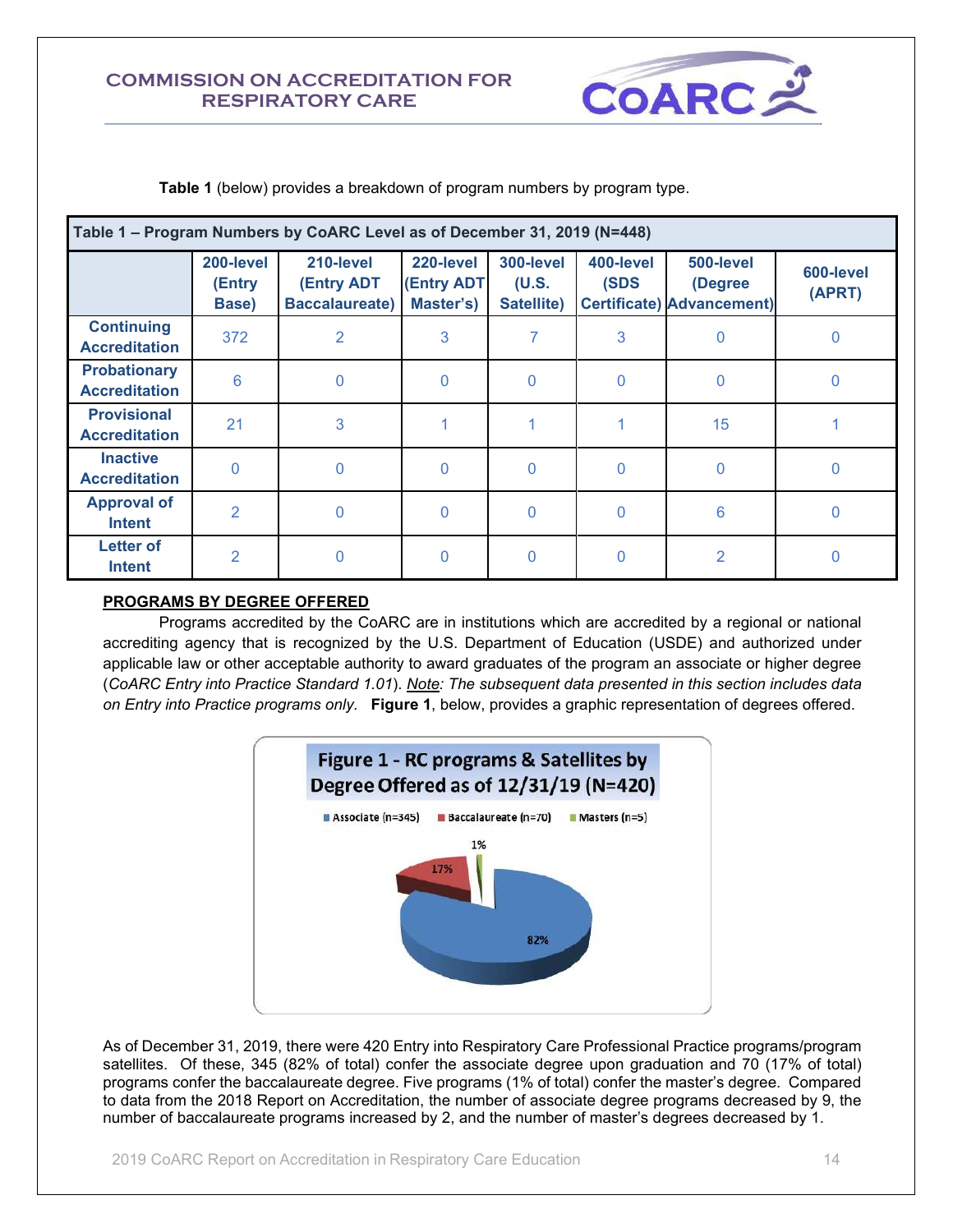

**Table 2** provides a breakdown of program numbers by degree type. The Associate of Applied Science (AAS) degree accounted for the largest (54%) of all degree types offered in 2018, a slight decrease from the previous year. In 2015, AAS degree programs began outnumbering AS degree programs. In 2018, the number of AAS programs became the majority of all degree types. The Associate of Science (AS) degree accounted for 27% of all degree types offered in 2019. This is an 7% decrease compared to 2018 and a 47% decrease since 2013. The increase in AAS degrees between 2013 and 2018 are due in part to the increase in statemandated limits on the number of credit hours for associate degree programs*.* The Bachelor of Science (BS) degree accounted for 16% of all degree types offered in 2018**,** an increase of 16% compared to 2013.

| Table 2 – RC Programs and Satellites by Degree for 2013 through 2019 |                                |                                |                                |                                |                                |                                |                                |  |
|----------------------------------------------------------------------|--------------------------------|--------------------------------|--------------------------------|--------------------------------|--------------------------------|--------------------------------|--------------------------------|--|
|                                                                      | as of<br>12/31/13<br>$(N=441)$ | as of<br>12/31/14<br>$(N=438)$ | as of<br>12/31/15<br>$(N=427)$ | as of<br>12/31/16<br>$(N=428)$ | as of<br>12/31/17<br>$(N=443)$ | as of<br>12/31/18<br>$(N=430)$ | as of<br>12/31/19<br>$(N=420)$ |  |
| <b>Associate of Science (AS)</b>                                     | 215                            | 196                            | 172                            | 153                            | 136                            | 122                            | 113                            |  |
| <b>Associate of Applied Science</b><br>(AAS)                         | 161                            | 174                            | 186                            | 198                            | 227                            | 228                            | 226                            |  |
| <b>Associate of Specialized</b><br><b>Technology (AST)</b>           | 3                              | 2                              | 2                              | 3                              | $\overline{4}$                 | 4                              | 4                              |  |
| <b>Associate of Occupational</b><br><b>Studies (AOS)</b>             | $\overline{2}$                 | 2                              | $\overline{2}$                 | 3                              | 3                              | $\overline{2}$                 | 2                              |  |
| <b>Bachelor of Science (BS)</b>                                      | 57                             | 60                             | 60                             | 64                             | 65                             | 66                             | 67                             |  |
| <b>Bachelor of Applied Science</b><br>(BAS)                          | 0                              | 1                              | 1                              | 1                              | 2                              | 2                              | 3                              |  |
| <b>Master of Science (MS)</b>                                        | 3                              | 3                              | 4                              | 6                              | 6                              | 6                              | 5                              |  |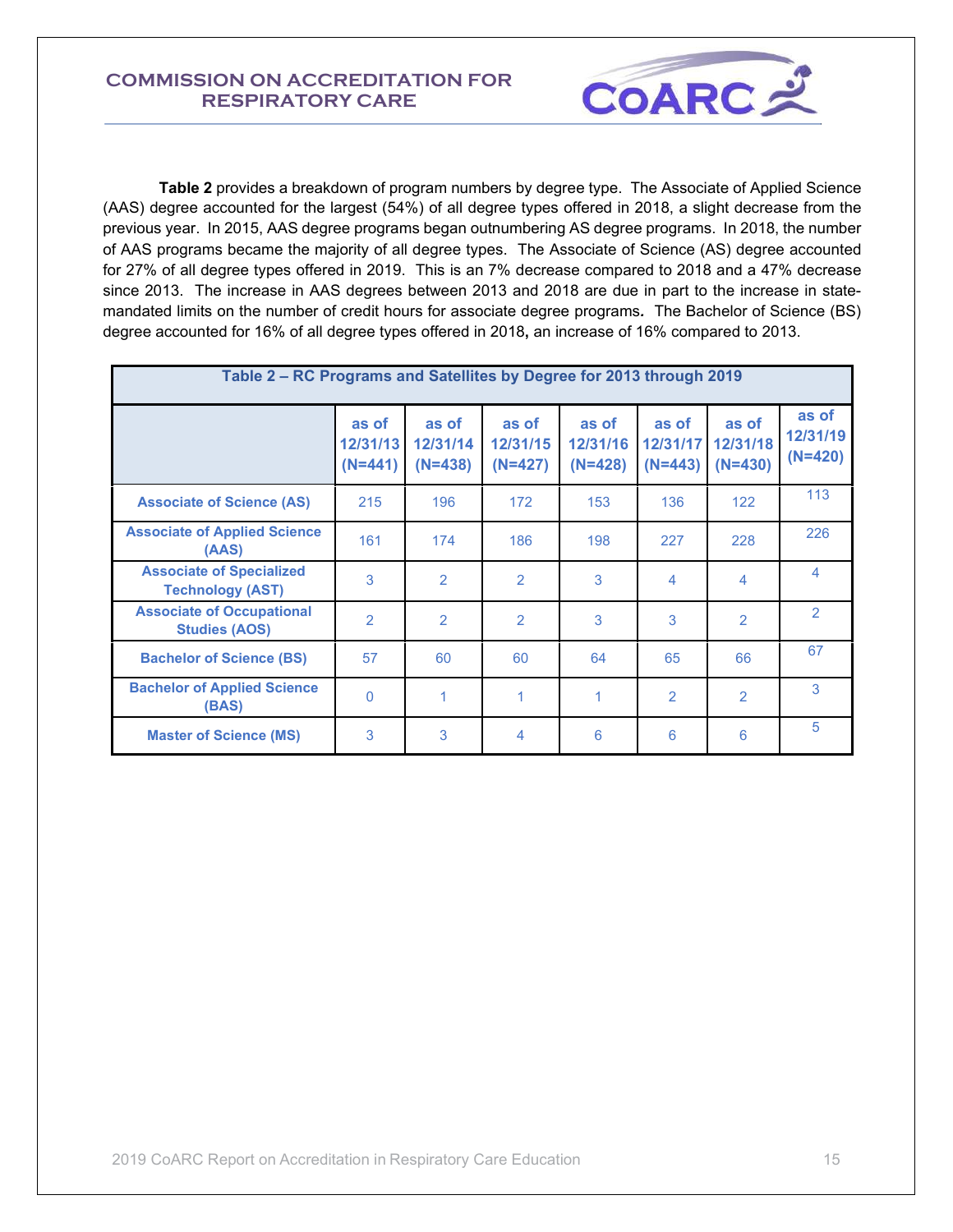

#### <span id="page-15-0"></span>**PROGRAMS BY INSTITUTIONAL TYPE**

The CoARC assigns programs to one of six categories that define the type of institution sponsoring the respiratory care program. These categories are: (1) Academic HSC/Medical Center; (2) Career or Technical College; (3) Community College or Junior College; (4) Four-Year College or University; (5) Technical or Vocational School, and (6) U.S. Military. As of December 31, 2019, there were 243 respiratory care programs and satellites offered at a community or junior college. This was the largest (58%) of the categories, and a decrease of 12 compared to 2018 data. One hundred-four (25%) programs were offered at a four-year college or university, which is an increase of 5 compared to 2018 data. Fifty-seven (14%) programs were offered at a technical or vocational school. Ten (2%) programs were offered at an academic health sciences or medical center. Four (1%) programs were offered at a career/technical college. Two programs (<1%) were offered at a U.S. military. **Figure 2** illustrates these categories.



**Table 3** provides a comparison of programs by institutional type and degree. As of December 31, 2019, the majority (57%) of programs conferring the associate degree are offered at community or junior colleges. Interestingly, 40 programs (10%) conferring the associate degree were offered at four-year colleges or universities. Three baccalaureate programs offered by a community college are Spokane Community College, WA, Highline College, WA, and Seattle Central College, WA.

| Table 3 – RC Programs and Satellites by Institutional Type and Degree (2017 thru 2019) |                                |                                |                                |                                |                                |                                |                                |                                |                                |
|----------------------------------------------------------------------------------------|--------------------------------|--------------------------------|--------------------------------|--------------------------------|--------------------------------|--------------------------------|--------------------------------|--------------------------------|--------------------------------|
|                                                                                        | <b>Associate</b>               |                                |                                | <b>Baccalaureate</b>           |                                |                                | <b>Masters</b>                 |                                |                                |
|                                                                                        | as of<br>12/31/19<br>$(N=420)$ | as of<br>12/31/18<br>$(N=430)$ | as of<br>12/31/17<br>$(N=443)$ | as of<br>12/31/19<br>$(N=420)$ | as of<br>12/31/18<br>$(N=430)$ | as of<br>12/31/17<br>$(N=443)$ | as of<br>12/31/19<br>$(N=420)$ | as of<br>12/31/18<br>$(N=430)$ | as of<br>12/31/17<br>$(N=443)$ |
| <b>Community of Junior College</b>                                                     | 240                            | 251                            | 251                            | 3                              | 3                              | 2                              | 0                              | $\Omega$                       | 0                              |
| <b>Technical or Vocational School</b>                                                  | 57                             | 55                             | 60                             | $\Omega$                       |                                | 0                              | 0                              | $\Omega$                       | 0                              |
| <b>Four-Year College or University</b>                                                 | 40                             | 41                             | 44                             | 60                             | 58                             | 61                             | 4                              | 2                              | 5                              |
| <b>Career or Technical College</b>                                                     | 4                              | 10                             | 10                             | <sup>0</sup>                   | 0                              | 0                              | 0                              | $\Omega$                       | 0                              |
| <b>Academic HSC/Medical Center</b>                                                     | 2                              | 3                              | 3                              |                                | 5                              | 4                              |                                |                                |                                |
| <b>U.S. Military</b>                                                                   | っ                              | ာ                              | 2                              |                                |                                | 0                              | 0                              | 0                              | 0                              |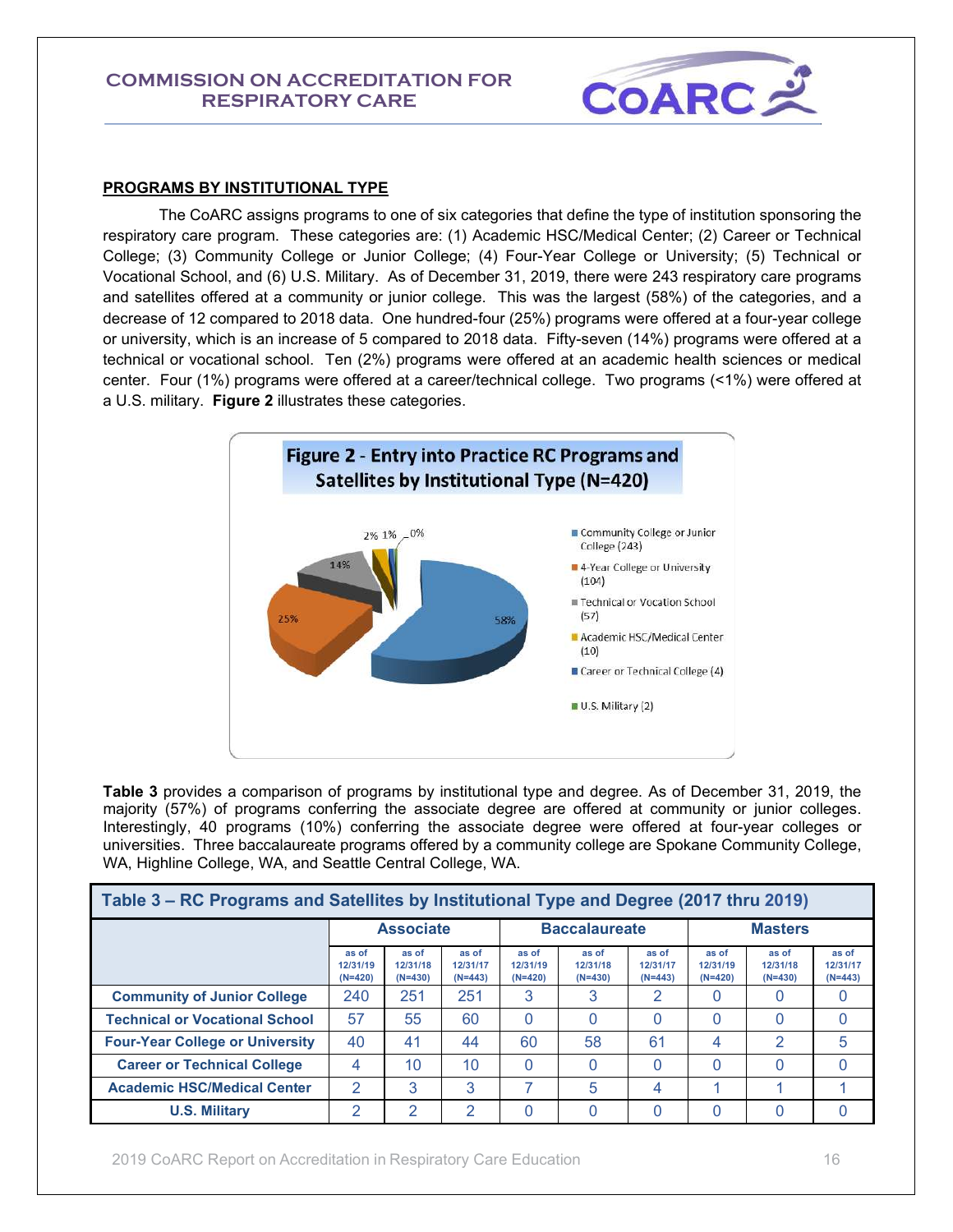

#### <span id="page-16-0"></span>**PROGRAMS BY INSTITUTIONAL CONTROL/FUNDING**

The CoARC assigns programs to one of four categories based on the governance of its sponsor: by publicly elected/appointed officials, with its major source of funds from public sources (Public/Not-For-Profit); by privately elected or appointed officials, with its major source of funds from private sources (Private/Not-For-Profit or Private/For Profit); or by a branch of the Armed Forces, with its major source of funds from federal appropriations (Federal Government). As of December 31, 2019, 337 (80%) institutions sponsoring a respiratory care program were operating under a public/not-for-profit status (an increase in 5 compared to 2018). Forty-three (10%) institutions were operating under a private/for-profit (proprietary) status (an increase in 1 compared to 2018). Thirty-eight (10%) institutions were operating under a private/not-for-profit status (a decrease in 15 compared to 2018). Two (<1%) institutions were controlled and funded by the federal government. **Figure 3** illustrates these categories.



**Table 4** provides a comparison of programs by institutional control and degree offered. As of December 31, 2019, the majority (68%) of programs conferring the associate degree are sponsored by public/not-for-profit institutions.

| Table 4 – RC Programs and Satellites by Institutional Control and Degree (2017 thru 2019) |                                |                                |                                |                                |                                |                                |                                |                                |                                |
|-------------------------------------------------------------------------------------------|--------------------------------|--------------------------------|--------------------------------|--------------------------------|--------------------------------|--------------------------------|--------------------------------|--------------------------------|--------------------------------|
|                                                                                           | <b>Associate</b>               |                                | <b>Baccalaureate</b>           |                                |                                | <b>Masters</b>                 |                                |                                |                                |
|                                                                                           | As of<br>12/31/19<br>$(N=420)$ | As of<br>12/31/18<br>$(N=430)$ | As of<br>12/31/17<br>$(N=443)$ | As of<br>12/31/19<br>$(N=420)$ | As of<br>12/31/18<br>$(N=430)$ | As of<br>12/31/17<br>$(N=443)$ | As of<br>12/31/19<br>$(N=420)$ | As of<br>12/31/18<br>$(N=430)$ | As of<br>12/31/17<br>$(N=443)$ |
| <b>Public-Not-For-Profit</b>                                                              | 285                            | 288                            | 299                            | 50                             | 42                             | 46                             | 2                              | 2                              |                                |
| <b>Private/For-Profit (Proprietary)</b>                                                   | 43                             | 42                             | 49                             | $\Omega$                       | 3                              | 0                              | 0                              | 0                              |                                |
| <b>Private-Not-For-Profit</b>                                                             | 15                             | 23                             | 21                             | 20                             | 24                             | 20                             | 3                              | 4                              | 5                              |
| <b>Federal Government</b>                                                                 | ာ                              | $\mathcal{P}$                  | 2                              |                                |                                |                                |                                | 0                              |                                |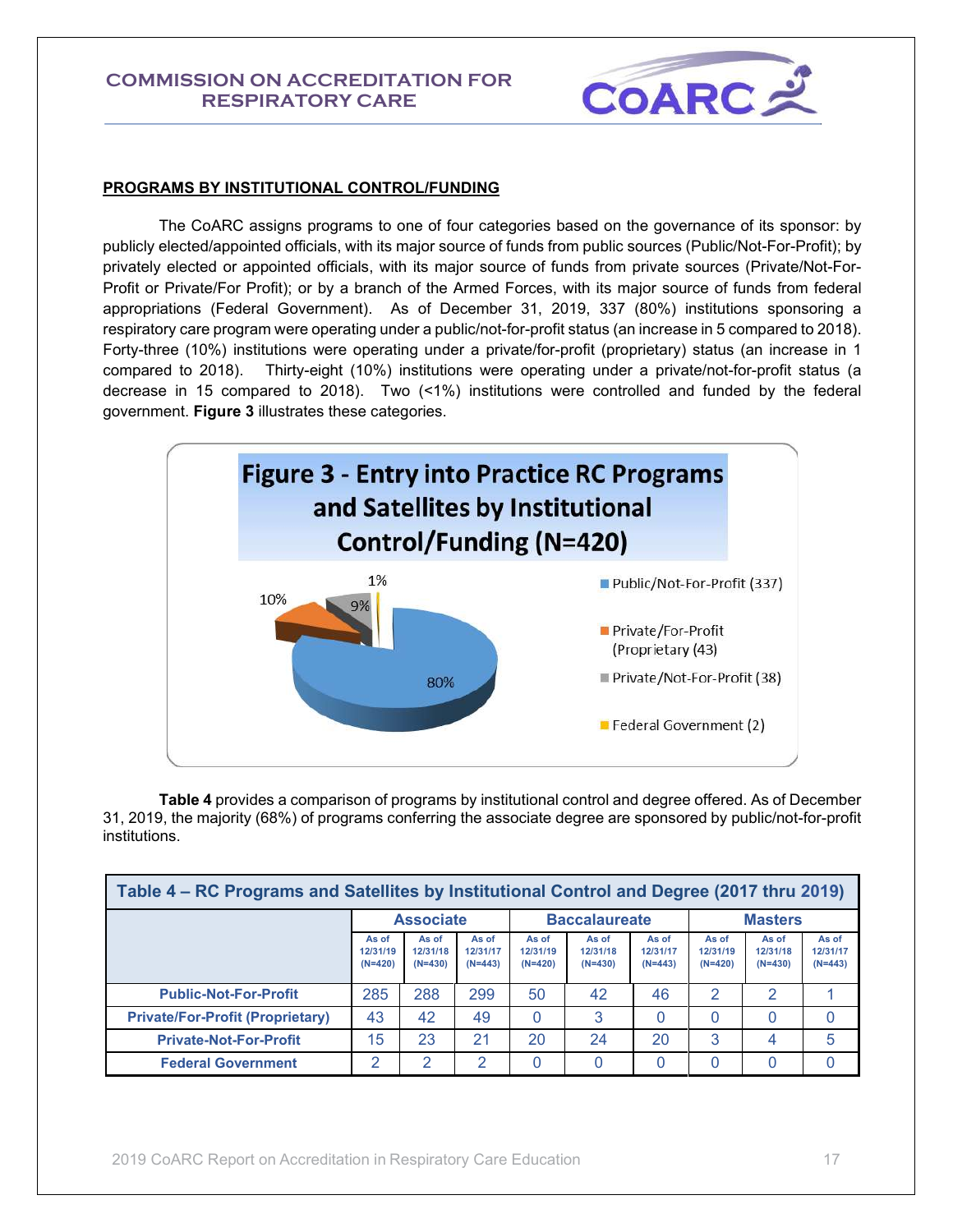

#### <span id="page-17-0"></span>**PROGRAMS BY STATE, D.C., AND PUERTO RICO**

**Figure 5** displays the number of respiratory care programs and satellites in each state, the District of Columbia, and Puerto Rico. CoARC-accredited respiratory care programs are in every state except Alaska. As of December 31, 2019, California remains the state with the largest number of programs and satellites with 36. States/locations with only one program include Wyoming, Vermont, New Hampshire, Hawaii, the District of Columbia, and Puerto Rico.



#### **Bars represent the number of programs and satellites for each state listed.**

**Table 5** (next two pages) provides a comparison of programs by state (including District of Columbia and Puerto Rico) and degree. As of December 31, 2019, the associate degree is offered in 48 states and the District of Columbia (North Dakota, Alaska, and Puerto Rico are the exceptions). In 22 states/locations, the associate degree is the only degree offered. The baccalaureate degree is offered in 27 states/locations. The master's degree is offered in five states (GA, IL, KY, ND, and TX).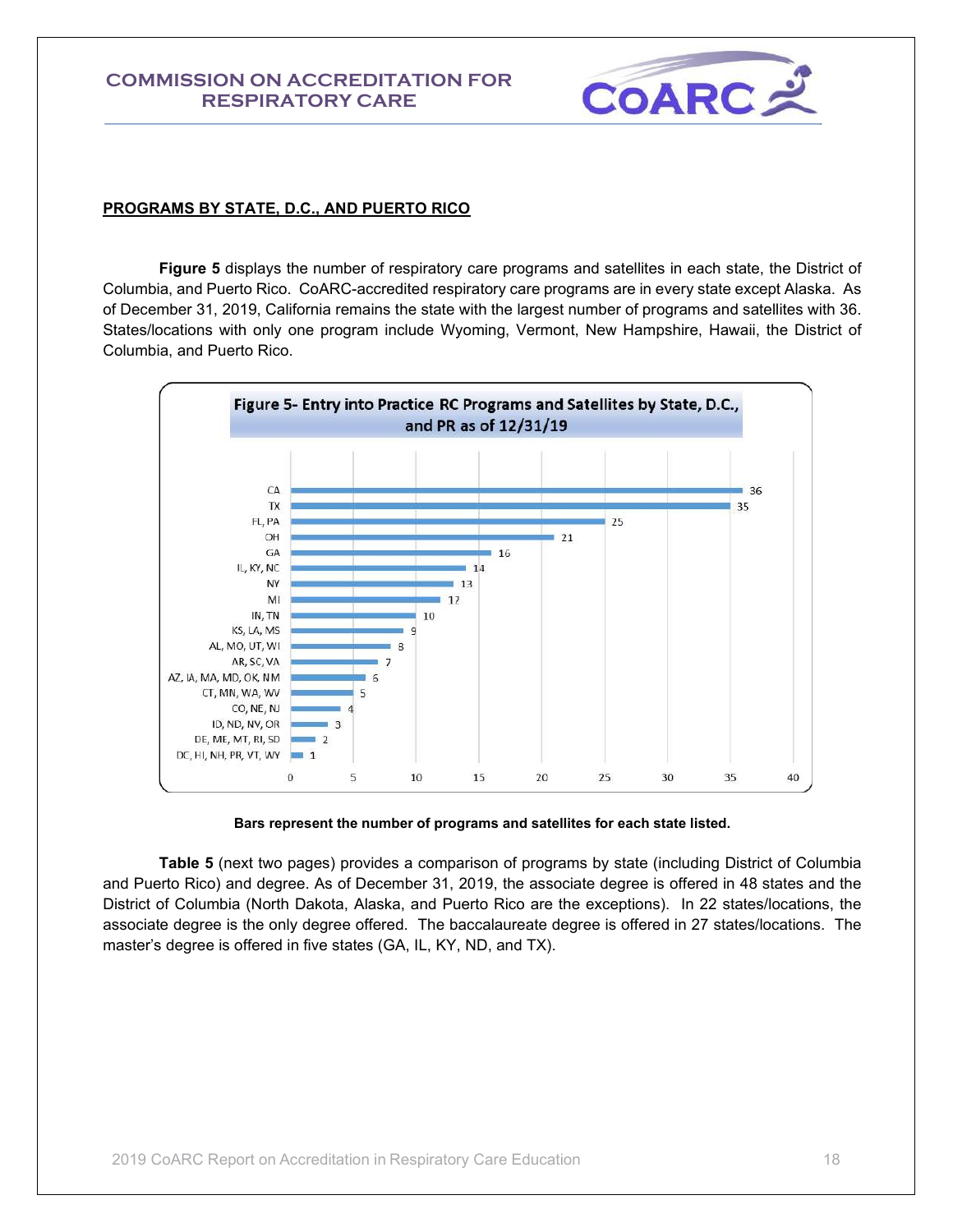

| Table 5-Entry into Practice RC Programs and Satellites by State, D.C., and PR and Degree<br>(N=420) as of 12/31/19 |                  |                      |                |  |  |
|--------------------------------------------------------------------------------------------------------------------|------------------|----------------------|----------------|--|--|
|                                                                                                                    | <b>Associate</b> | <b>Baccalaureate</b> | <b>Masters</b> |  |  |
| Alabama (n=8)                                                                                                      | 5                | 3                    | 0              |  |  |
| Alaska (n=0)                                                                                                       | $\overline{0}$   | $\overline{0}$       | $\overline{0}$ |  |  |
| Arkansas (n=7)                                                                                                     | 6                | $\mathbf{1}$         | $\mathbf 0$    |  |  |
| Arizona (n=6)                                                                                                      | 5                | $\overline{0}$       | 0              |  |  |
| California (n=36)                                                                                                  | 34               | $\overline{2}$       | 0              |  |  |
| Colorado (n=4)                                                                                                     | $\overline{4}$   | $\overline{0}$       | 0              |  |  |
| Connecticut (n=5)                                                                                                  | $\overline{4}$   | $\mathbf{1}$         | $\mathbf 0$    |  |  |
| <b>District of Columbia (n=1)</b>                                                                                  | $\mathbf{1}$     | $\overline{0}$       | $\mathbf 0$    |  |  |
| Delaware (n=2)                                                                                                     | $\overline{2}$   | $\overline{0}$       | $\mathbf 0$    |  |  |
| Florida (n=25)                                                                                                     | 23               | $\overline{2}$       | 0              |  |  |
| Georgia (n=16)                                                                                                     | 11               | $\overline{4}$       | 1              |  |  |
| Hawaii (n=1)                                                                                                       | $\mathbf{1}$     | $\overline{0}$       | $\mathbf 0$    |  |  |
| Iowa $(n=6)$                                                                                                       | 6                | $\mathbf 0$          | $\mathbf 0$    |  |  |
| Idaho $(n=3)$                                                                                                      | $\overline{2}$   | $\mathbf{1}$         | 0              |  |  |
| Illinois $(n=14)$                                                                                                  | 12               | $\mathbf{1}$         | $\mathbf{1}$   |  |  |
| Indiana ( $n=10$ )                                                                                                 | 8                | $\overline{2}$       | 0              |  |  |
| Kansas (n=9)                                                                                                       | 8                | $\mathbf{1}$         | $\mathbf 0$    |  |  |
| Kentucky (n=14)                                                                                                    | 11               | $\overline{2}$       | $\mathbf{1}$   |  |  |
| Louisiana (n=9)                                                                                                    | 6                | 3                    | $\mathbf 0$    |  |  |
| <b>Massachusetts (n=6)</b>                                                                                         | $6\phantom{1}6$  | $\overline{0}$       | 0              |  |  |
| Maryland (n=6)                                                                                                     | 5                | $\mathbf{1}$         | $\mathbf 0$    |  |  |
| Maine (n=2)                                                                                                        | $\overline{2}$   | $\overline{0}$       | $\mathbf 0$    |  |  |
| Michigan (n=12)                                                                                                    | 12               | $\mathbf 0$          | $\mathbf 0$    |  |  |
| Minnesota (n=5)                                                                                                    | $\overline{3}$   | $\overline{2}$       | 0              |  |  |
| Missouri (n=8)                                                                                                     | 6                | $\overline{2}$       | $\mathbf 0$    |  |  |
| Mississippi (n=9)                                                                                                  | $\overline{9}$   | $\overline{0}$       | 0              |  |  |
| Montana (n=2)                                                                                                      | $\overline{2}$   | $\mathbf 0$          | 0              |  |  |
| <b>North Carolina (n=14)</b>                                                                                       | 14               | $\pmb{0}$            | $\pmb{0}$      |  |  |
| North Dakota (n=3)                                                                                                 | $\mathbf 0$      | $\overline{2}$       | $\mathbf{1}$   |  |  |
| Nebraska (n=4)                                                                                                     | $\overline{3}$   | $\mathbf{1}$         | 0              |  |  |
| <b>New Hampshire (n=1)</b>                                                                                         | $\mathbf{1}$     | $\overline{0}$       | $\overline{0}$ |  |  |
| New Jersey (n=4)                                                                                                   | $\overline{4}$   | $\mathbf 0$          | $\mathbf 0$    |  |  |
| <b>New Mexico (n=6)</b>                                                                                            | 6                | $\pmb{0}$            | $\mathbf 0$    |  |  |
| Nevada (n=3)                                                                                                       | $\overline{3}$   | $\pmb{0}$            | $\mathbf 0$    |  |  |
| New York (n=13)                                                                                                    | 9                | 4                    | $\mathbf 0$    |  |  |
| <b>Ohio (n=21)</b>                                                                                                 | 14               | $\overline{7}$       | $\overline{0}$ |  |  |
| Oklahoma (n=6)                                                                                                     | 6                | $\mathbf 0$          | 0              |  |  |
| Oregon (n=3)                                                                                                       | $\overline{2}$   | $\mathbf{1}$         | $\mathbf 0$    |  |  |

2019 CoARC Report on Accreditation in Respiratory Care Education 19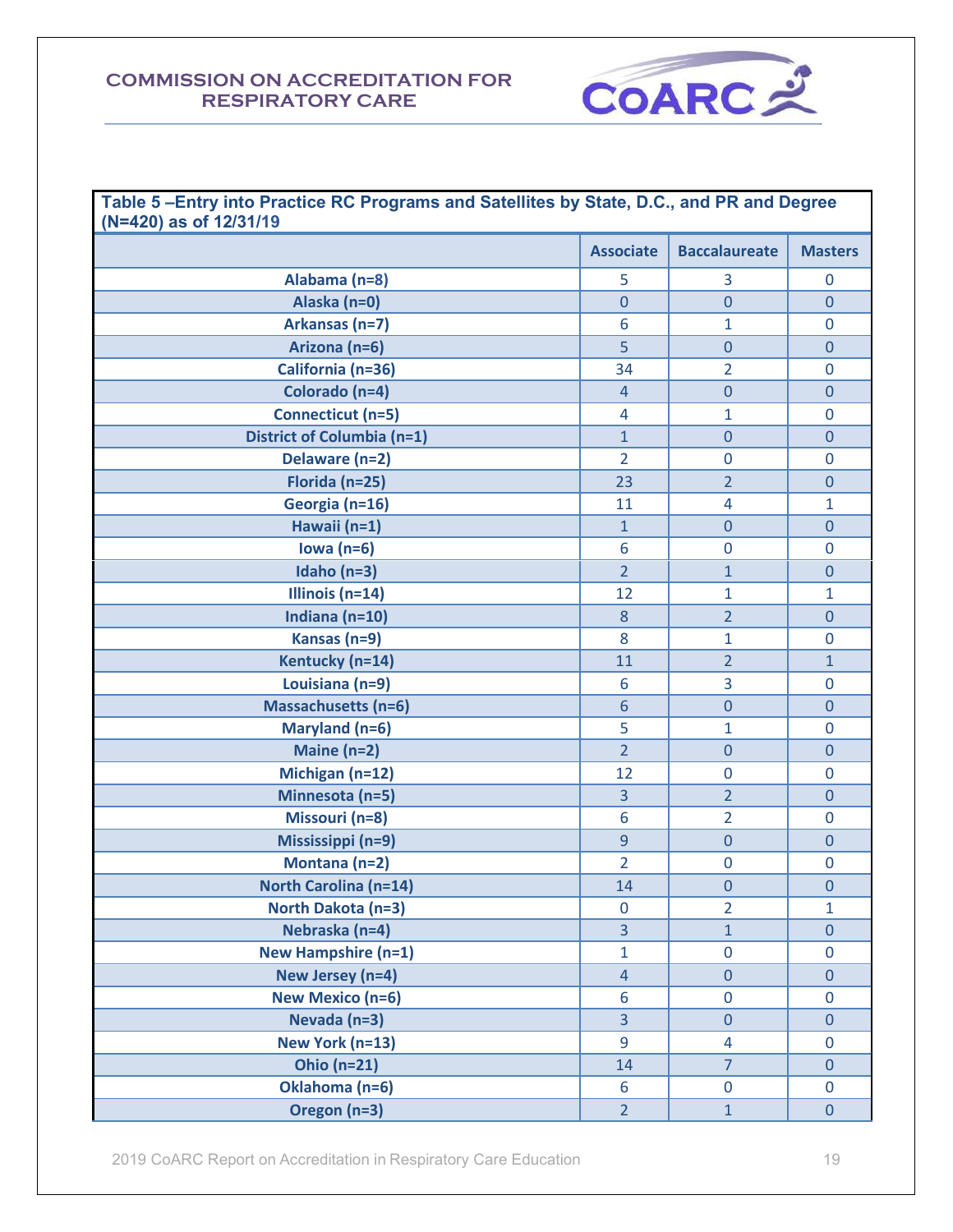

| Pennsylvania (n=25)         | 17                       | $\mathsf{R}$ | Ω        |
|-----------------------------|--------------------------|--------------|----------|
| <b>Puerto Rico (n=1)</b>    | $\Omega$                 |              | O        |
| Rhode Island (n=2)          |                          |              |          |
| <b>South Carolina (n=7)</b> |                          |              | O        |
| South Dakota (n=2)          | $\overline{2}$           |              |          |
| Tennessee (n=10)            | ⇁                        | 3            |          |
| Texas ( $n=35$ )            | 29                       | 5            |          |
| Utah $(n=8)$                | 4                        | 4            |          |
| Virginia (n=7)              | 5                        | 2            | O        |
| Vermont (n=1)               |                          |              | $\Omega$ |
| <b>Washington (n=5)</b>     | $\overline{\phantom{a}}$ | 3            |          |
| <b>Wisconsin (n=8)</b>      |                          |              | $\Omega$ |
| <b>West Virginia (n=5)</b>  | 4                        |              | Ω        |
| Wyoming $(n=1)$             |                          |              |          |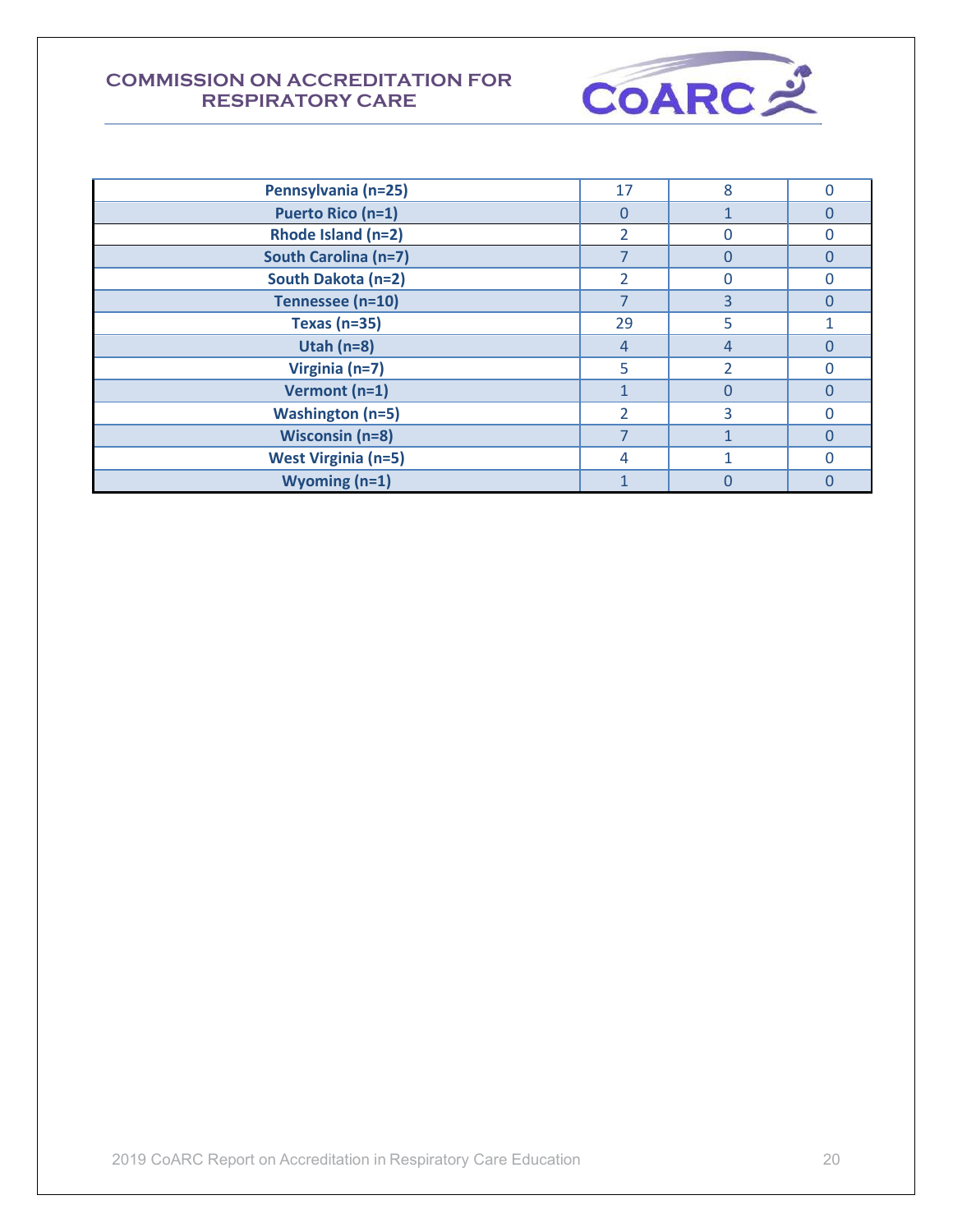

#### <span id="page-20-0"></span>**ACCREDITATION ACTIONS**

The CoARC makes most accreditation decisions during its Board meetings (which occur three times per year typically in March, July, and November), based on an accreditation review cycle described in Section 1 of the *2019 CoARC Accreditation Policies and Procedures Manual* (revised version available at [https://coarc.com/Accreditation-Resources.aspx.](https://coarc.com/Accreditation-Resources.aspx)) The statuses of Administrative Probation, Voluntary Withdrawal of Accreditation and Voluntary Inactive Accreditation do not require a vote by the CoARC Board and are processed by the Executive Office throughout the year. **Table 8** is a summary of accreditation actions taken by both the Commission and the CoARC Executive Office in 2019. The three columns (March, July, and November) relate to specific actions taken by the Commission at Board meetings.

| Table 8 – CoARC Accreditation Actions for 2019 |                                                                                       |                      |                |                         |                |  |
|------------------------------------------------|---------------------------------------------------------------------------------------|----------------------|----------------|-------------------------|----------------|--|
|                                                |                                                                                       | <b>March</b><br>2019 | July<br>2019   | <b>December</b><br>2019 | <b>Total</b>   |  |
|                                                | <b>Approval of Intent</b>                                                             | 5                    | 4              | 1                       | 10             |  |
|                                                | <b>Provisional Accreditation</b>                                                      | $\Omega$             | 6              | 5                       | 11             |  |
|                                                | <b>Base Program</b>                                                                   | 21                   | 26             | 16                      | 63             |  |
| <b>Continuing</b>                              | <b>Additional Degree Track</b>                                                        | $\overline{0}$       | $\Omega$       | 1                       | 1              |  |
| <b>Accreditation</b>                           | <b>Satellite Option</b>                                                               | $\Omega$             | $\Omega$       | $\overline{2}$          | $\overline{2}$ |  |
|                                                | <b>Sleep Specialist Program Option</b>                                                | $\overline{0}$       | 0              | $\overline{0}$          | $\bf{0}$       |  |
|                                                | <b>Conferred</b>                                                                      | 3                    | $\overline{2}$ | $\mathbf 0$             | 5              |  |
| <b>Probationary</b><br><b>Accreditation</b>    | <b>Removed</b>                                                                        | 1                    | $\Omega$       | $\overline{2}$          | 3              |  |
|                                                | <b>Reviewed</b>                                                                       | 9                    | 0              | 3                       | 12             |  |
| <b>Progress Report</b>                         | <b>Accepted as Final</b>                                                              | 4                    | 1              | 13                      | 18             |  |
| <b>Reviewed</b>                                | <b>Additional PR Requested</b>                                                        | 31                   | $\overline{0}$ | 26                      | 57             |  |
|                                                | <b>Withdrawal of Accreditation - Involuntary</b>                                      | $\overline{2}$       | 0              | $\Omega$                | $\mathbf{2}$   |  |
|                                                | <b>Withhold of Accreditation</b>                                                      | $\Omega$             | $\Omega$       | $\Omega$                | $\bf{0}$       |  |
|                                                | <b>Substantive Changes Reviewed by the Commission</b>                                 | $\Omega$             | 0              | $\Omega$                | $\bf{0}$       |  |
|                                                | Total Number of Accreditation Actions taken by the Commission in 2019                 |                      |                |                         | 184            |  |
| <b>Letter of Intent Applications</b>           |                                                                                       |                      |                |                         |                |  |
| <b>Voluntary Inactive Accreditation</b>        |                                                                                       |                      |                |                         |                |  |
| <b>Voluntary Withdrawal Accreditation</b>      |                                                                                       |                      |                |                         |                |  |
| <b>Application for Substantive Change</b>      |                                                                                       |                      |                |                         |                |  |
|                                                | Total Number of Accreditation Actions processed by the CoARC Executive Office in 2019 |                      |                |                         | 45             |  |

 The CoARC is required to keep the public informed about its accreditation actions. One of the ways the CoARC does this is to provide the public with information about the accreditation decision process, the nature and scope of CoARC accreditation activity and the importance and value of accreditation [\(https://coarc.com/\)](https://coarc.com/). The CoARC also provides the public with detailed descriptions of its accreditation policies and procedures by publishing its Accreditation Policies and Procedures Manual [\(https://coarc.com/Accreditation-Resources.aspx\)](https://coarc.com/Accreditation-Resources.aspx). In addition, prior to each Board meeting, the CoARC provides a list of programs scheduled to be reviewed and, following each meeting, the accreditation actions taken [\(https://coarc.com/News-and-Events/Meetings-and-Events/CoARC-Board-Meetings-Archive.aspx\)](https://coarc.com/News-and-Events/Meetings-and-Events/CoARC-Board-Meetings-Archive.aspx).

The following section lists the specific accreditation actions taken by the CoARC during 2019.

2019 CoARC Report on Accreditation in Respiratory Care Education 21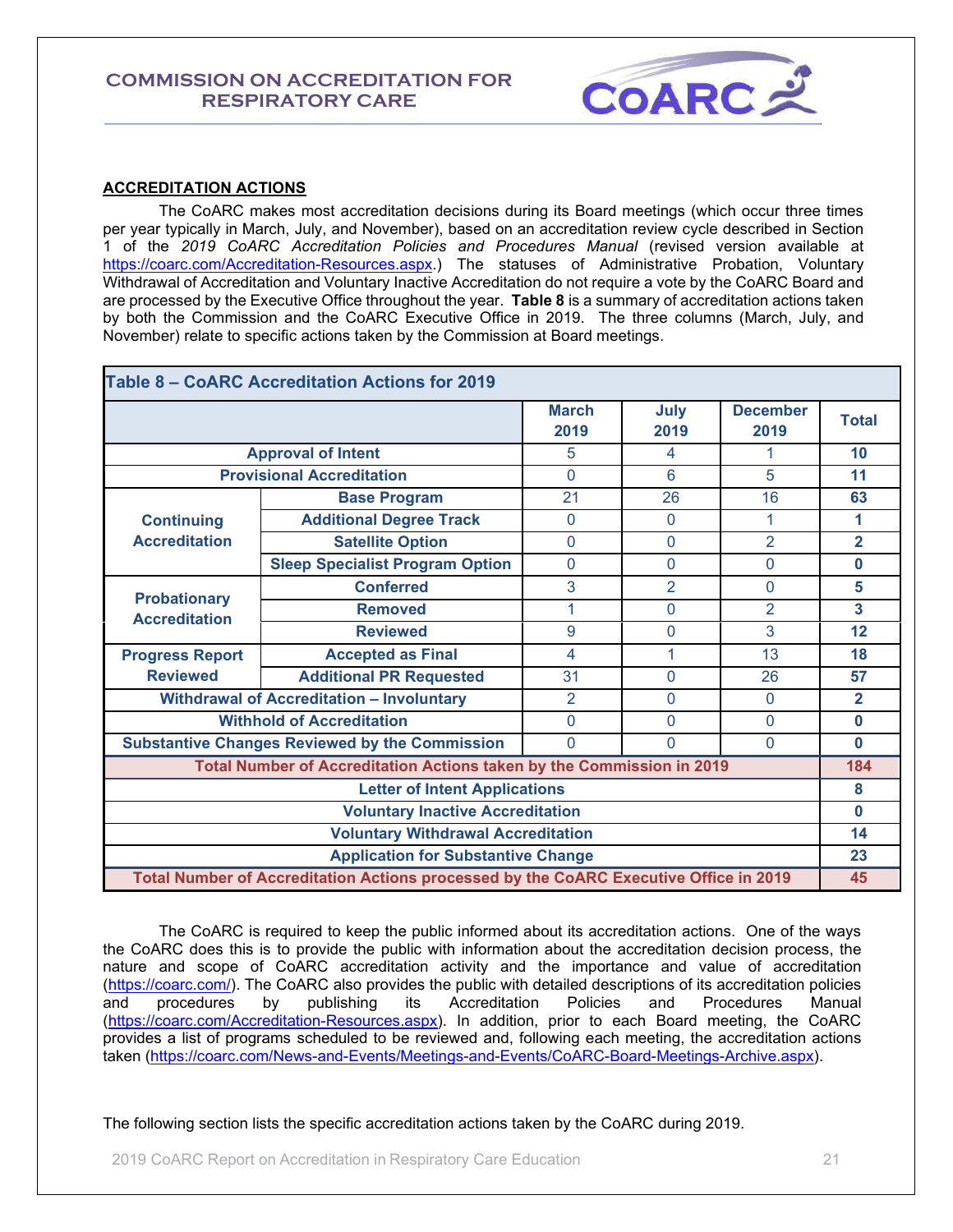

#### <span id="page-21-0"></span>**Letter of Intent Applications Submitted**

The first step in the accreditation process is the submission of a Letter of Intent (LOI) application that declares the sponsor's intention to start a new program. The application, including supplementary materials, is reviewed by the CoARC Executive Office to ensure completeness, and subsequently by the Program Referee (a member of the CoARC Board who serves as the liaison between the program and the Commission). Further details regarding the Letter of Intent application process can be found in CoARC Policy 2.0.

| <b>Program Name</b>              | <b>Type/Degree</b> | Location       | <b>Date</b><br><b>Application</b><br><b>Received</b> |
|----------------------------------|--------------------|----------------|------------------------------------------------------|
| <b>Skyline College</b>           | DA BS              | San Bruno, CA  | 1/3/2019                                             |
| <b>Clarion University</b>        | <b>Entry BS</b>    | Oil City, PA   | 2/1/2019                                             |
| <b>The Ohio State University</b> | <b>APRT MS</b>     | Columbus, OH   | 3/19/2019                                            |
| <b>Texas State University</b>    | DA BS              | Round Rock, TX | 6/3/2019                                             |
| <b>Texas State University</b>    | DA MS              | Round Rock, TX | 6/3/2019                                             |
| <b>University of Mary</b>        | <b>DABS</b>        | Bismarck, ND   | 8/1/2019                                             |
| <b>Youngstown University</b>     | <b>DA BAS</b>      | Youngstown, OH | 12/16/2019                                           |
| <b>Youngstown University</b>     | DA MS              | Youngstown, OH | 12/16/2019                                           |

#### <span id="page-21-1"></span>**Approval of Intent Granted**

An Approval of Intent (AOI) is an action taken by the CoARC, following the submission of a Letter of Intent (LOI) Application. An AOI indicates that a sponsoring institution's plan to start a program or program option is acceptable. An AOI authorizes the sponsor to submit a Provisional Accreditation Self-Study Report (PSSR) and to undergo a Provisional Accreditation site visit.

| Program<br># | <b>Program Name</b><br>(date LOI application received) | <b>Type/Degree</b> | <b>Location</b>                | <b>Effective</b> |
|--------------|--------------------------------------------------------|--------------------|--------------------------------|------------------|
| 200639       | Marywood University (7/18/2018)                        | <b>Entry BS</b>    | Scranton, PA                   | 3/22/2019        |
| 200640       | Liberty University (11/1/2018)                         | <b>Entry BS</b>    | Lynchburg, VA                  | 3/22/2019        |
| 510011       | <b>Northern Kentucky University</b><br>(10/17/2018)    | DA BS              | <b>Highland Heights,</b><br>ΚY | 3/22/2019        |
| 510012       | University of Kansas (10/22/2018)                      | DA BS              | Kansas City, KS                | 3/22/2019        |
| 510013       | Liberty University (11/1/2018)                         | DA BS              | Lynchburg, VA                  | 3/22/2019        |
| 510014       | Kent State University at Ashtabula<br>(11/13/2018)     | DA BS              | Ashtabula, OH                  | 3/22/2019        |
| 500015       | <b>University of Cincinnati</b><br>(10/9/2018)         | DA BS              | Cincinnati, OH                 | 3/22/2019        |
| 210517       | Clarion University (2/1/2019)                          | <b>Entry BS</b>    | Oil City, PA                   | 4/30/2019        |
| 510016       | Skyline College (1/3/2019                              | DA BS              | San Bruno, CA                  | 7/19/2019        |
| 510017       | Texas State University (6/3/2019)                      | DA BS              | Round Rock, TX                 | 7/19/2019        |
| 520017       | Texas State University (6/3/2019)                      | DA MS              | Round Rock, TX                 | 7/19/2019        |
| 620001       | Ohio State University (3/19/2019)                      | <b>APRT MS</b>     | Columbus, OH                   | 7/19/2019        |
| 510018       | University of Mary (8/1/2019)                          | DA BS              | <b>Bismarck, ND</b>            | 12/14/2019       |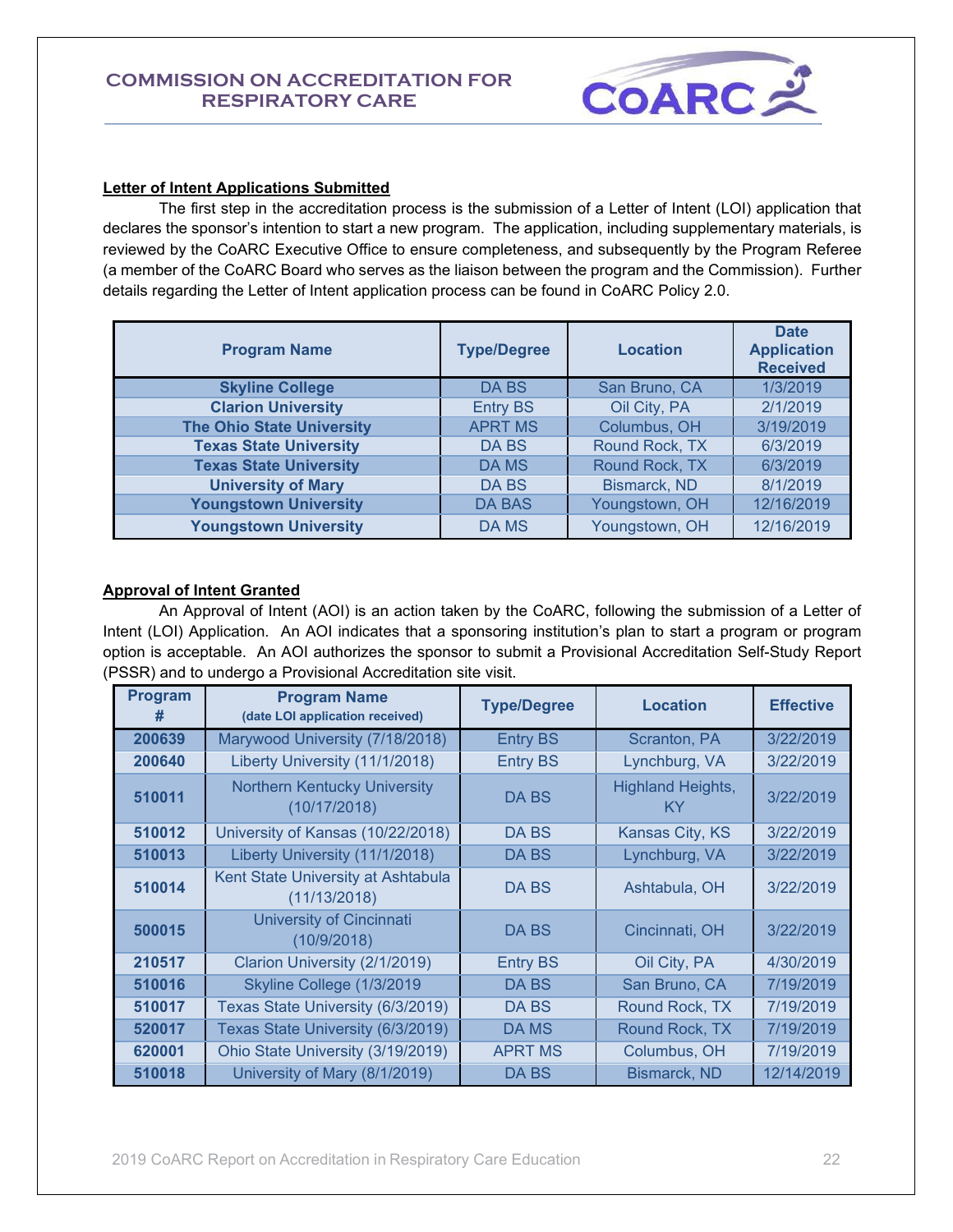

#### <span id="page-22-0"></span>**Provisional Accreditation Granted**

Provisional Accreditation status signifies that a program has demonstrated sufficient compliance with the Standards to initiate a program. Such compliance includes the completion and submission of an acceptable Provisional Accreditation Self Study Report (PSSR) and other documentation required by the CoARC and completion of Provisional on-site visit. The program will remain on Provisional Accreditation until it achieves Continuing Accreditation. The conferral of Provisional Accreditation authorizes the sponsor to admit its first class of students and signifies that the program is recognized by the NBRC, thus providing graduates of these programs with eligibility to the Respiratory Care Credentialing Examination(s). After at least three (3) years of outcomes have been collected, reported and analyzed (i.e. following the graduation of at least 3 cohorts of students), a provisionally accredited program may apply for Continuing Accreditation. If the program does not progress to Continuing Accreditation, enrolled students completing a program under Provisional Accreditation are still considered graduates of a CoARC accredited program.

| Program# | <b>Program Name (date AOI granted)</b>                  | <b>Location</b>                | <b>Effective</b> |
|----------|---------------------------------------------------------|--------------------------------|------------------|
| 200633   | Andrew College (3/9/2018)                               | Cuthbert, GA                   | 3/22/2019        |
| 300035   | Southern West Virginia Community & Tech<br>(11/11/2017) | Mt. Gay, WV                    | 3/22/2019        |
| 500006   | University of Michigan-Flint (3/9/2018)                 | Flint, MI                      | 3/22/2019        |
| 510007   | Boise State University (3/9/2018)                       | Boise, ID                      | 3/22/2019        |
| 520007   | Boise State University (3/9/2018)                       | Boise, ID                      | 3/22/2019        |
| 200635   | St. Clair County Community College (7/16/2018)          | Port Huron, MI                 | 7/19/2019        |
| 200638   | Trenholm State Community College (7/16/2018)            | Montgomery, AL                 | 7/19/2019        |
| 200640   | Liberty University (3/22/2019)                          | Lynchburg, VA                  | 7/19/2019        |
| 210517   | Clarion University (4/30/2019)                          | Oil City, PA                   | 7/19/2019        |
| 510008   | Modesto Junior College (11/9/2018)                      | Modesto, CA                    | 7/19/2019        |
| 510013   | Liberty University (3/22/2019)                          | Lynchburg, VA                  | 7/19/2019        |
| 510009   | University of Southern Indiana (11/9/2018)              | Evansville, IN                 | 12/14/2019       |
| 510010   | Nebraska Methodist College (11/9/2018)                  | Omaha, NE                      | 12/14/2019       |
| 510011   | Northern Kentucky University (3/22/2019)                | <b>Highland Heights,</b><br>KY | 12/14/2019       |
| 510014   | Kent State University at Ashtabula (3/22/2019)          | Ashtabula, OH                  | 12/14/2019       |
| 620001   | Ohio State University (7/19/2019)                       | Columbus, OH                   | 12/14/2019       |

#### <span id="page-22-1"></span>**Continuing Accreditation Granted**

Continuing Accreditation is conferred when 1) an established, program with Continuing Accreditation demonstrates compliance with the *Standards* following submission of an acceptable continuing accreditation self-study report and completion of an on-site visit, or 2) a program holding Provisional Accreditation has demonstrated compliance with the *Standards* during the Provisional Accreditation period. Continuing Accreditation remains in effect until it is withdrawn: either voluntarily - the program withdraws from the accreditation process; or involuntarily - accreditation is withdrawn by the CoARC because of the program's failure to comply with the *Standards*.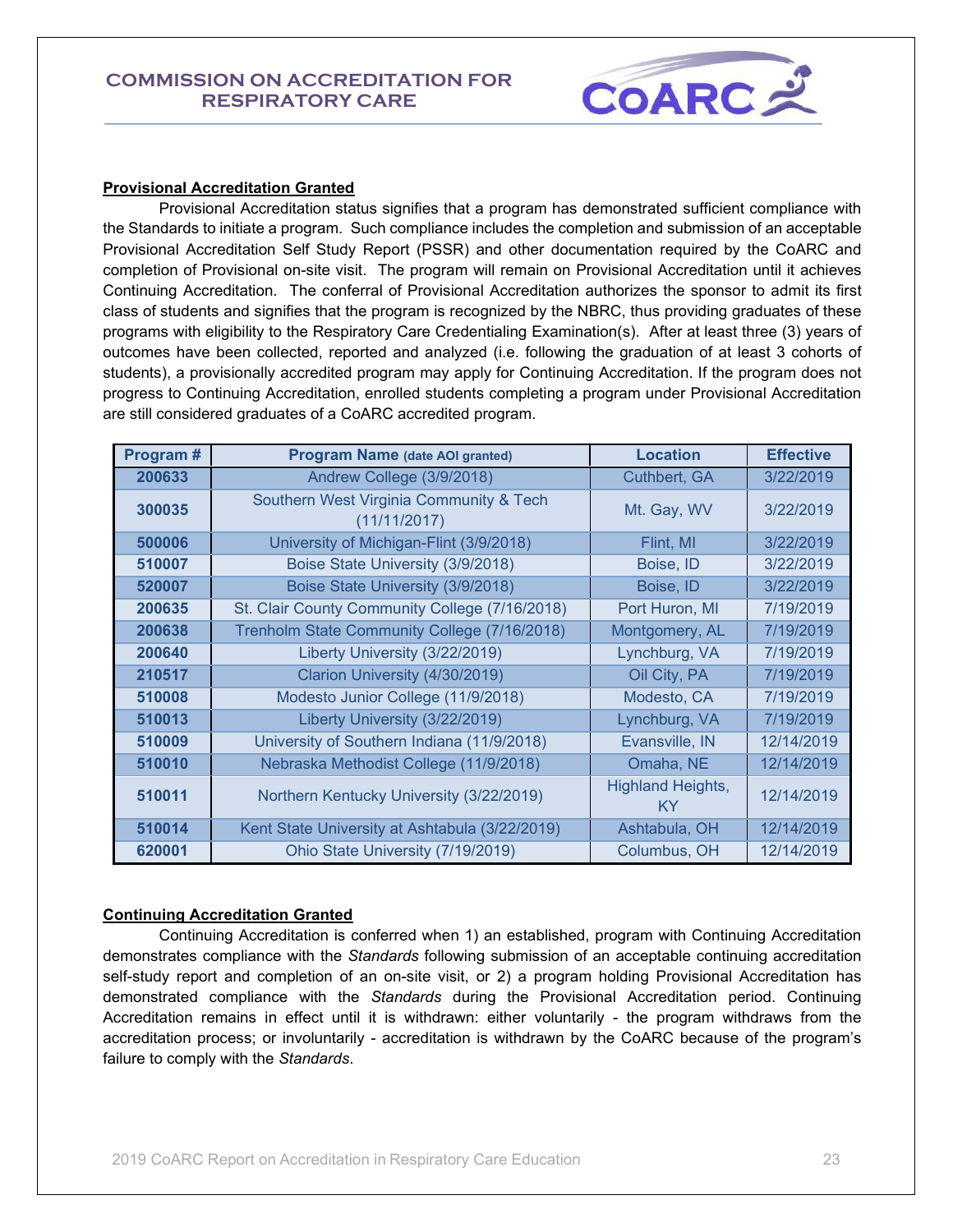

| <b>Program</b><br># | <b>Program Name</b>                         | <b>Location</b>          | <b>Next Re-</b><br>evaluation |
|---------------------|---------------------------------------------|--------------------------|-------------------------------|
| 200022              | Mt. San Antonio College                     | Walnut, CA               | 2029                          |
| 200070              | <b>Dakota State University</b>              | Madison, SD              | 2029                          |
| 200088              | Delaware Co CC/Crozer-Chester Med Ctr       | Upland, PA               | 2029                          |
| 200105              | <b>Westchester Community College</b>        | Valhalla, NY             | 2029                          |
| 200204              | <b>Delgado Community College</b>            | New Orleand, LA          | 2029                          |
| 200211              | <b>Central Piedmont Community College</b>   | Charlotte, NC            | 2029                          |
| 200226              | <b>GateWay Community College</b>            | Phoenix, AZ              | 2029                          |
| 200292              | <b>Itawamba Community College</b>           | Tupelo, MS               | 2029                          |
| 200329              | <b>Muskegon Community College</b>           | Muskegon, MI             | 2029                          |
| 200342              | <b>Tennessee State University</b>           | Nashville, TN            | 2029                          |
| 200374              | <b>Lake Superior College</b>                | Duluth, MN               | 2029                          |
| 200379              | <b>Vermont Technical College</b>            | Williston, VT            | 2029                          |
| 200384              | Pima Medical Institute-Mesa                 | Phoenix, AZ              | 2029                          |
| 200457              | <b>Hawkeye Community College</b>            | Waterloo, IA             | 2029                          |
| 200510              | <b>Concorde Career College- Denver</b>      | Aurora, CO               | 2029                          |
| 200511              | <b>Idaho State University</b>               | Pocatello, ID            | 2029                          |
| 200520              | <b>Polk State College</b>                   | Winter Haven, FL         | 2029                          |
| 200526              | <b>Columbus Technical College</b>           | Columbus, GA             | 2029                          |
| 200531              | <b>Cameron University</b>                   | Lawton, OK               | 2029                          |
| 200600              | <b>Sullivan Respiratory Care Consortium</b> | Loch Sheldrake, NY       | 2024                          |
| 300015              | <b>Dakota State University Satellite</b>    | Rapid City, SD           | 2029                          |
| 300016              | <b>Munson Medical Center</b>                | <b>Traverse City, MI</b> | 2029                          |
| 200055              | <b>Spokane Community College</b>            | Spokane, WA              | 2029                          |
| 200076              | <b>Johnson County Community College</b>     | Olathe, KS               | 2029                          |
| 200117              | <b>Newman University</b>                    | Wichita, KS              | 2029                          |
| 200152              | Valencia College                            | Orlando, FL              | 2029                          |
| 200161              | <b>Loma Linda University</b>                | Loma Linda, CA           | 2029                          |
| 200183              | <b>Northern Essex Community College</b>     | Lawwrence, MA            | 2029                          |
| 200205              | <b>Long Island University</b>               | Brooklyn, NY             | 2029                          |
| 200215              | Santa Fe College                            | Gainesville, FL          | 2029                          |
| 200267              | University of South Alabama                 | Mobile, AL               | 2029                          |
| 200300              | Daytona State College                       | Daytona Beach, FL        | 2029                          |
| 200344              | <b>Seattle Central College</b>              | Seattle, WA              | 2029                          |
| 200360              | <b>Modesto Junior College</b>               | Modesto, CA              | 2029                          |
| 200388              | <b>College of DuPage</b>                    | Glen Ellyn, IL           | 2029                          |
| 200398              | <b>East Tennessee State University</b>      | Elizabethton, TN         | 2029                          |
| 200436              | <b>Washington State Community College</b>   | Marietta, OH             | 2029                          |
| 200446              | <b>Mohawk Valley Community College</b>      | Utica, NY                | 2029                          |
| 200448              | <b>Baptist College of Health Sciences</b>   | Memphis, TN              | 2029                          |
| 200453              | <b>Mountain Empire Community College</b>    | <b>Big Stone Gap, VA</b> | 2029                          |
| 200454              | <b>Francis Tuttle Technology Center</b>     | Oklahoma City, OK        | 2029                          |

2019 CoARC Report on Accreditation in Respiratory Care Education 24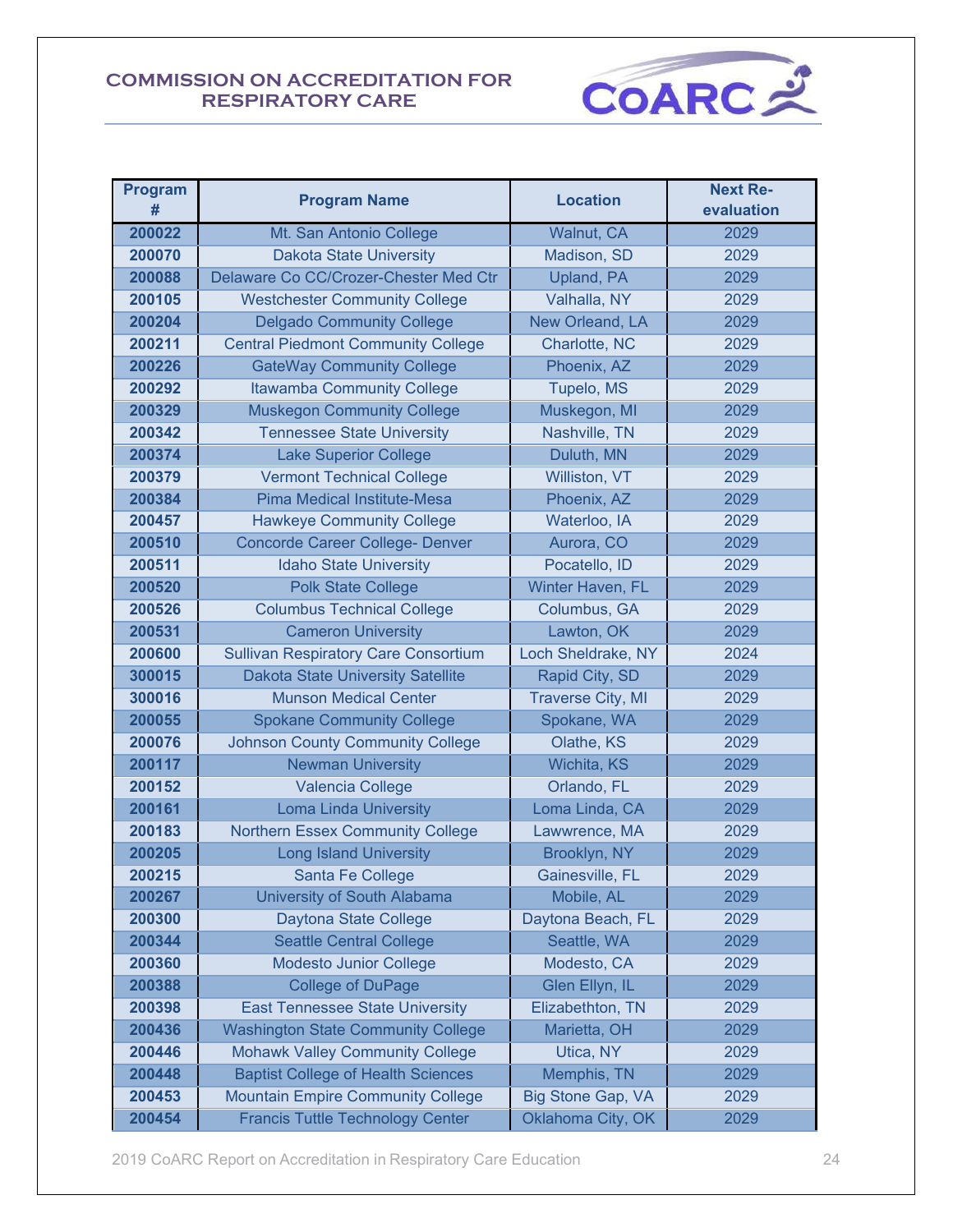

| 200455 | <b>Eastern New Mexico University-Roswell</b> | Roswell, NM                           | 2029 |
|--------|----------------------------------------------|---------------------------------------|------|
| 200506 | Marshall University/St. Mary's Med Ctr       | Huntington, WV                        | 2029 |
| 200517 | <b>Clarion University</b>                    | Oil City, PA                          | 2029 |
| 200519 | Southcentral Kentucky Community & Tech       | <b>Bowling Green, KY</b>              | 2029 |
| 200529 | <b>Jackson College</b>                       | Jackson, MI                           | 2029 |
| 200539 | <b>St. Johns River State College</b>         | St. Augustine, FL                     | 2029 |
| 200611 | Mandl School College of Allied Health        | New York, NY                          | 2024 |
| 200115 | Northwest Mississippi Community College      | Southaven, MS                         | 2029 |
| 200127 | <b>Weber State University</b>                | Ogden, UT                             | 2029 |
| 200144 | <b>Rose State College</b>                    | Midwest City, OK                      | 2029 |
| 200155 | <b>Greenville Technical College</b>          | Greenville, SC                        | 2029 |
| 200154 | <b>Madison Area Technical College</b>        | Madison, WI                           | 2029 |
| 200162 | <b>Georgia State University</b>              | Atlanta, GA                           | 2029 |
| 200223 | Florida State College at Jacksonville        | Jacksonville, FL                      | 2029 |
| 200383 | <b>Pima Medical Institute-Denver</b>         | Denver, CO                            | 2029 |
| 200393 | <b>Northern Kentucky University</b>          | <b>Highland Heights,</b><br><b>KY</b> | 2029 |
| 200395 | <b>Piedmont Technical College</b>            | Greenwood, SC                         | 2029 |
| 200432 | <b>Missouri Southern State University</b>    | Joplin, MO                            | 2029 |
| 200449 | <b>Gulf Coast State College</b>              | Panama City, FL                       | 2029 |
| 200464 | Ivy Tech Community College - Lake<br>County  | <b>Crown Point, IN</b>                | 2029 |
| 200507 | Pima Medical Institute-Las Vegas             | Las Vegas, NV                         | 2029 |
| 200544 | <b>Wilkes Community College</b>              | Wilkesboro, NC                        | 2029 |
| 200610 | <b>Hartnell College</b>                      | Salinas, CA                           | 2024 |
| 220162 | <b>Georgia State University</b>              | Atlanta, GA                           | 2029 |
| 300029 | <b>Weber State University-Davis Campus</b>   | Layton, UT                            | 2029 |
| 300030 | Weber State University-Univ of Utah          | Salt Lake City, UT                    | 2029 |

#### <span id="page-24-0"></span>**Probationary Accreditation Conferred**

Probationary Accreditation is a temporary status\* of accreditation conferred when an accredited program is not in compliance with one or more *Standards* and/or Policies, and progress reports submitted do not demonstrate correction of these deficiencies. Probationary Accreditation can also be conferred when a sponsor receives an adverse accreditation action as described in CoARC Policy 1.07. Following conferral of Probationary Accreditation, the program must file a Probation Report as directed by the CoARC Executive Office. However, if at any time the program can rectify all the deficiencies that resulted in Probationary Accreditation, supported by CoARC's review of the Probation Report, and thereby achieve compliance with the *Standards*, the CoARC will consider removing probationary status. If compliance with all *Standards* is not demonstrated within two (2) consecutive years following conferral of Probationary Accreditation, accreditation will be withheld or withdrawn. In no case will probationary status exceed 2 years. If the program remains out of compliance with the *Standards* at the end of the first year of the two-year probationary period, the CoARC may withdraw accreditation unless it determines that the program is making a good faith effort to come into compliance with the *Standards.* A decision to confer probation is subject to reconsideration but cannot be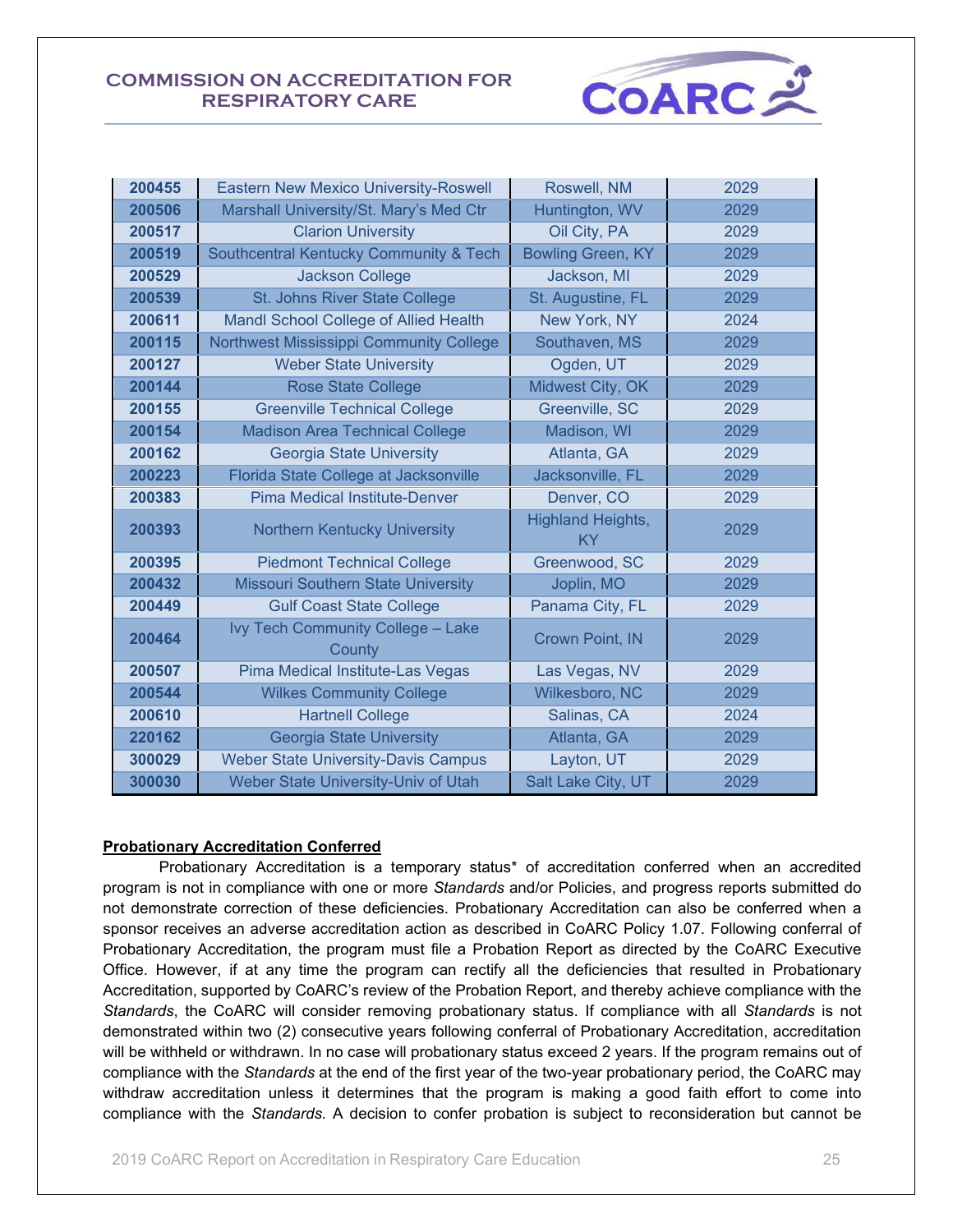

appealed (See CoARC Policy 1.06). Enrolled students completing a program that is under Probationary Accreditation are considered graduates of a CoARC accredited program. Programs on Probationary Accreditation are prohibited from increasing cohort and enrollment numbers until Probationary Accreditation is removed. The CoARC requires the sponsor to complete a teach-out plan when: a program placed on probation; requests inactive status; or when accreditation is withdrawn - voluntarily/involuntarily (see CoARC Policy 1.13).

| Program<br># | <b>Program Name</b>                     | <b>Location</b>         | Effective* |
|--------------|-----------------------------------------|-------------------------|------------|
| 200385       | <b>Pittsburgh Career Institute</b>      | Pittsburgh, PA          | 3/22/2019  |
| 200469       | <b>Concorde Career College- Memphis</b> | Memphis, TN             | 3/22/2019  |
| 200543       | <b>METC - Air Force</b>                 | Fort Sam Houston,<br>ТX | 3/22/2019  |
| 200560       | <b>Platt College</b>                    | Moore, OK               | 3/22/2019  |
| 200587       | St. Augustine College                   | Chicago, IL             | 3/22/2019  |
| 200342       | <b>Tennessee State University</b>       | Nashville, TN           | 7/19/2019  |
| 200586       | Simi Institute/Excelsior College        | Simi Valley, CA         | 7/19/2019  |

\*This action does not become final until after the program has exhausted its rights to seek reconsideration (see CoARC Policy 1.07 – Reconsideration and Appeal).

#### <span id="page-25-0"></span>**Probationary Accreditation Removed\*\***

\*\*Following review of the Probation Report, Probationary Accreditation was removed, and the programs listed below resumed their previous accreditation status.

| Program<br># | <b>Program Name (date initially placed on probation)</b> | <b>Location</b>         | <b>Effective</b> |
|--------------|----------------------------------------------------------|-------------------------|------------------|
| 200303       | <b>Midland College</b>                                   | Midland, TX             | 3/22/2019        |
| 200442       | <b>Howard College</b>                                    | San Angelo, TX          | 3/22/2019        |
| 200469       | <b>Concorde Career College- Memphis</b>                  | Memphis, TN             | 12/14/2019       |
| 200543       | <b>METC - Air Force</b>                                  | Fort Sam Houston,<br>TХ | 12/14/2019       |

#### <span id="page-25-1"></span>**Probation Report Reviewed\***

\* Following review of the Probation Report, Probationary Accreditation remains for the program listed below.

| Program<br># | Program Name (date initially placed on probation) | <b>Location</b>         | <b>Next</b><br><b>Action</b> |
|--------------|---------------------------------------------------|-------------------------|------------------------------|
| 200438       | McLennan Community College (11-11-17)             | Waco, TX                | 12/2019                      |
| 200602       | American College for Medical Careers (11-11-17)   | Orlando, FL             | 12/2019                      |
| 200605       | Arkansas State University Mid-South (11-11-17)    | <b>West Memphis, AR</b> | 12/2019                      |
| 200438       | McLennan Community College (11-11-17)             | Waco, TX                | 3/2020                       |
| 200602       | American College for Medical Careers (11-11-17)   | Orlando, FL             | 3/2020                       |
| 200605       | Arkansas State University-Mid South (11-11-17)    | West Memphis, AR        | 3/2020                       |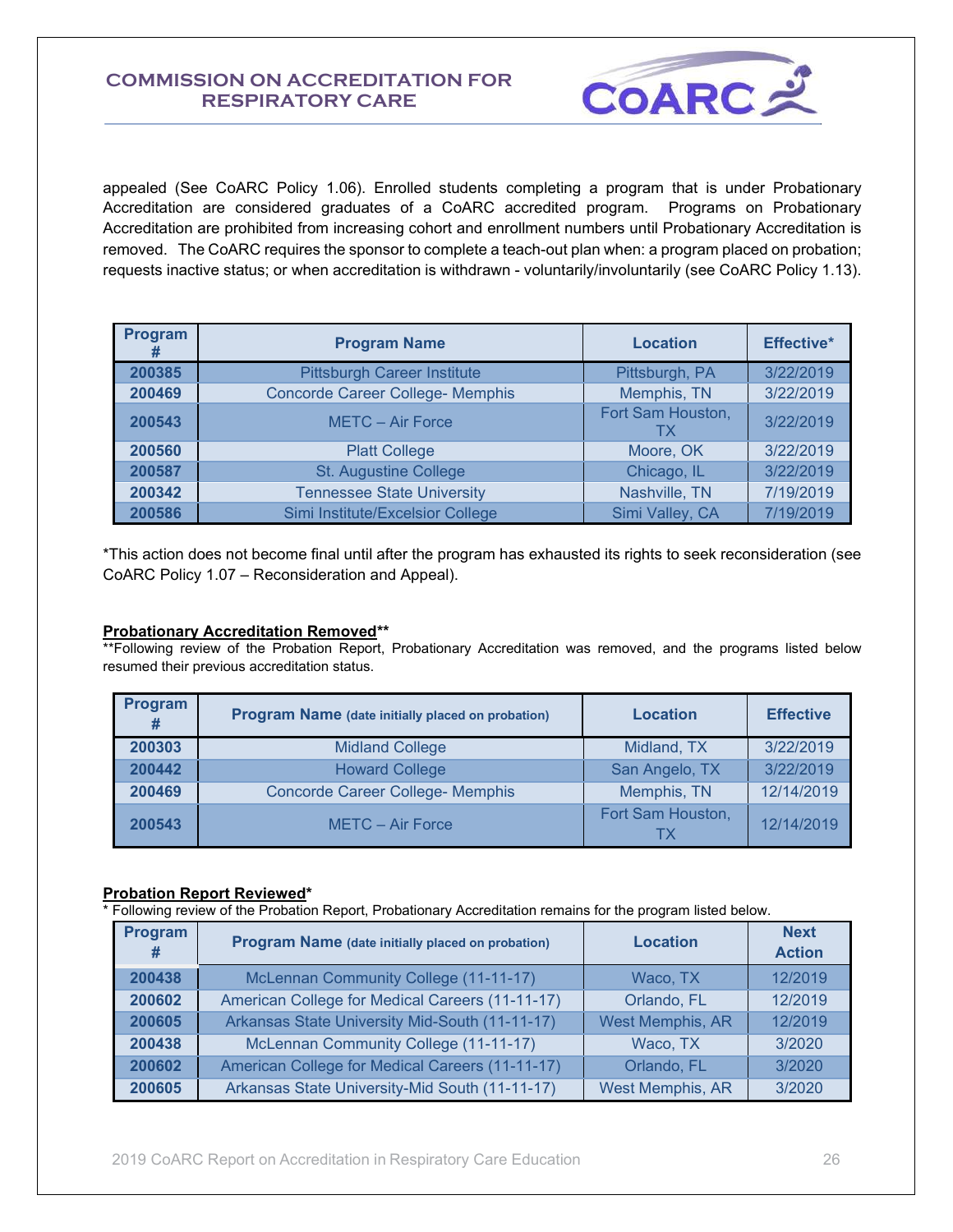

#### <span id="page-26-0"></span>**Progress Reports Reviewed\***

\*All programs listed below are required to submit an additional Progress Report (PR).

For general information about progress reports, please visit [https://coarc.com/Accreditation-](https://coarc.com/Accreditation-Resources/Progress-Reports.aspx)[Resources/Progress-Reports.aspx](https://coarc.com/Accreditation-Resources/Progress-Reports.aspx) . For detailed information on the actions taken by the CoARC Board, please visit the Accreditation Actions document [\(https://coarc.com/News-and-Events/Meetings-and-Events/CoARC-](https://coarc.com/News-and-Events/Meetings-and-Events/CoARC-Board-Meetings-Archive.aspx)[Board-Meetings-Archive.aspx\)](https://coarc.com/News-and-Events/Meetings-and-Events/CoARC-Board-Meetings-Archive.aspx) for the specific Board meeting date.

| <b>Program</b><br># | <b>Program Name</b>                         | <b>Location</b>       | <b>Next</b><br><b>CoARC</b><br><b>Mtg</b> |
|---------------------|---------------------------------------------|-----------------------|-------------------------------------------|
| 200276              | California College San Diego                | San Diego, CA         | 12/2019                                   |
| 200326              | <b>Eastern Gateway Community College</b>    | Steubenville, OH      | 12/2019                                   |
| 200378              | <b>Robeson Community College</b>            | Lumberton, NC         | 12/2019                                   |
| 200440              | Concorde Career College- North Hollywood    | North Hollywood, CA   | 12/2019                                   |
| 200559              | <b>Concorde Career Institute- Miramar</b>   | Miramar, FL           | 12/2019                                   |
| 200597              | <b>Concorde Career College- Dallas</b>      | Dallas, TX            | 12/2019                                   |
| 200084              | <b>Nassau Community College</b>             | Garden City, NY       | 3/2020                                    |
| 200107              | <b>Cuyahoga Community College</b>           | Parma, OH             | 3/2020                                    |
| 200276              | California College San Diego                | San Diego, CA         | 3/2020                                    |
| 200292              | <b>Itawamba Community College</b>           | Tupelo, MS            | 3/2020                                    |
| 200302              | <b>Tallahassee Community College</b>        | Tallahassee, FL       | 3/2020                                    |
| 200326              | <b>Eastern Gateway Community College</b>    | Steubenville, OH      | 3/2020                                    |
| 200329              | <b>Muskegon Community College</b>           | Muskegon, MI          | 3/2020                                    |
| 200342              | <b>Tennessee State University</b>           | Nashville, TN         | 3/2020                                    |
| 200360              | <b>Modesto Junior College</b>               | Modesto, CA           | 3/2020                                    |
| 200378              | <b>Robeson Community College</b>            | Lumberton, NC         | 3/2020                                    |
| 200450              | <b>Collins Career Technical Center</b>      | Chesapeake, OH        | 3/2020                                    |
| 200476              | <b>Chippewa Valley Technical College</b>    | Eau Claire, WI        | 3/2020                                    |
| 200490              | <b>Stevens-Henager College</b>              | Salt Lake City, UT    | 3/2020                                    |
| 200506              | Marshall University / St. Mary's Med Ctr    | Huntington, WV        | 3/2020                                    |
| 200528              | <b>Southeast Arkansas College</b>           | Pine Bluff, AR        | 3/2020                                    |
| 200533              | University of Arkansas - Pulaski Tech       | North Little Rock, AR | 3/2020                                    |
| 200597              | <b>Concorde Career College- Dallas</b>      | Dallas, TX            | 3/2020                                    |
| 200598              | <b>Hutchinson Community College</b>         | Hutchinson, KS        | 3/2020                                    |
| 210290              | <b>Gannon University</b>                    | Erie, PA              | 3/2020                                    |
| 300009              | <b>BGSU-Lorain County Community College</b> | Elyria, OH            | 3/2020                                    |

#### <span id="page-26-1"></span>**Progress Report Reviewed (Final)\***

The CoARC requires a program to submit documentation addressing any *Standard* not met (i.e. a citation) as a progress report. The CoARC may request a Standardized Progress Report (series of questions developed by the CoARC) for a variety of deficiencies including failing to meet thresholds for the following outcomes: retention, credentialing success, graduate and employer satisfaction, and on-time graduation rate.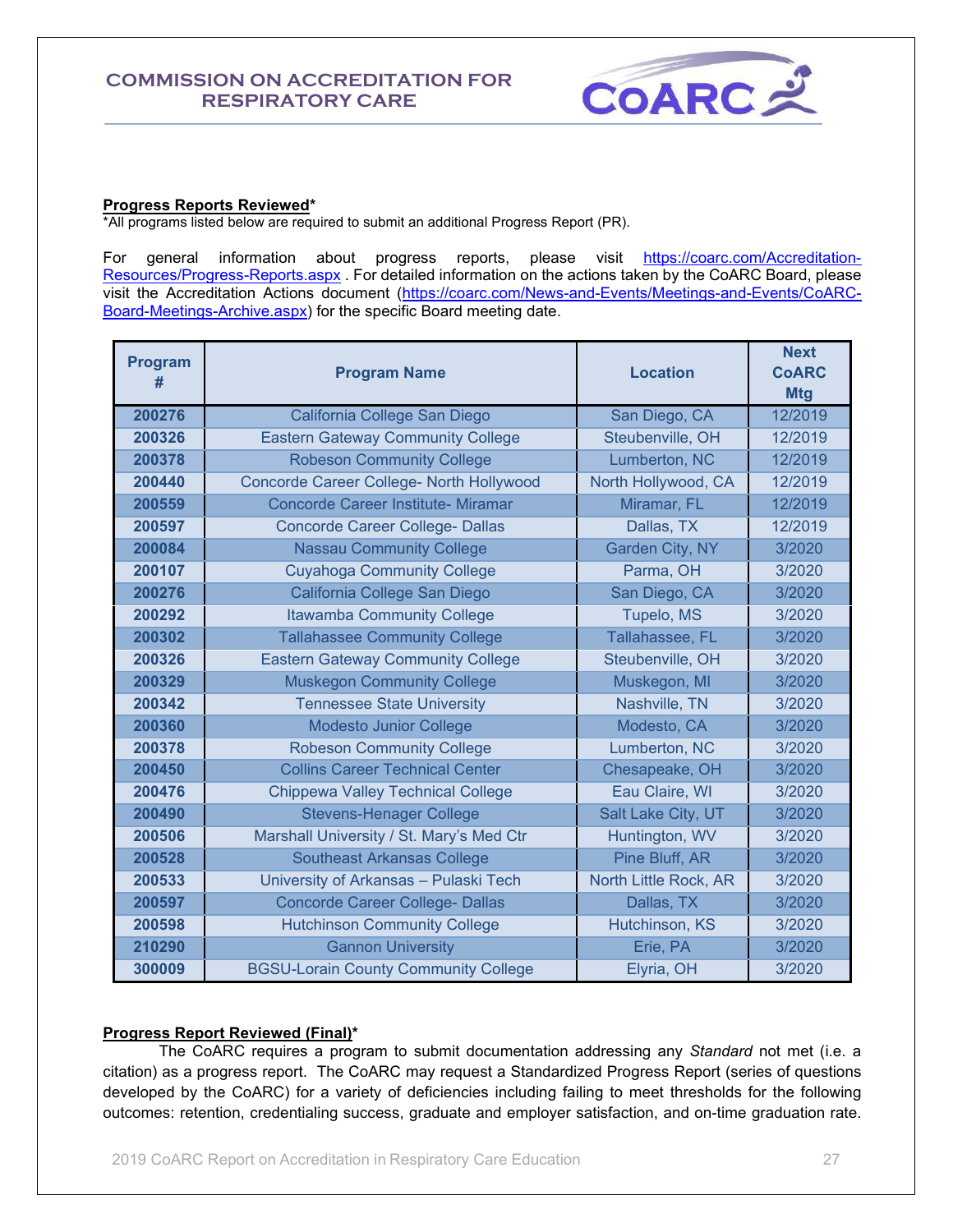

The decision to request a progress report is made by the Program Referee or the Executive Office during the accreditation review process. The progress report addressing the standard(s) with which the program has been found to be in non-compliance must be submitted before the specified deadline. The progress report will constitute the basis for subsequent Commission action. If the program comes into compliance with all the CoARC *Standards*, the action will be to accept the report. If the report does not demonstrate compliance with the *Standards*, or if it was not submitted within the time frame specified in the request for the progress report, the Commission may either (1) request an additional progress report or (2) confer a Probationary Accreditation status. For general information about progress reports, please visit [https://coarc.com/Accreditation-](https://coarc.com/Accreditation-Resources/Progress-Reports.aspx)[Resources/Progress-Reports.aspx.](https://coarc.com/Accreditation-Resources/Progress-Reports.aspx) For detailed information on the actions taken by the CoARC Board, please visit the Accreditation Actions document [\(https://coarc.com/News-and-Events/Meetings-and-Events/CoARC-](https://coarc.com/News-and-Events/Meetings-and-Events/CoARC-Board-Meetings-Archive.aspx)[Board-Meetings-Archive.aspx\)](https://coarc.com/News-and-Events/Meetings-and-Events/CoARC-Board-Meetings-Archive.aspx) for the specific Board meeting date.

| <b>Program</b><br># | <b>Program Name</b>                                | <b>Location</b>          | <b>Next Re-</b><br>evaluation |
|---------------------|----------------------------------------------------|--------------------------|-------------------------------|
| 200180              | <b>Parkland College</b>                            | Champaign, IL            | 2026                          |
| 200208              | <b>Texas Southern University</b>                   | Houston, TX              | 2026                          |
| 200249              | <b>River Valley Community College</b>              | Claremont, NH            | 2026                          |
| 200277              | Georgia Southern University-Savannah               | Savannah, GA             | 2028                          |
| 200293              | <b>Texas Southmost College</b>                     | <b>Brownsville, TX</b>   | 2022                          |
| 200340              | <b>Northland Community &amp; Technical College</b> | <b>E Grand Forks, MN</b> | 2028                          |
| 200533              | University of Arkansas - Pulaski Tech              | N Little Rock, AR        | 2028                          |
| 200536              | Carrington College - Las Vegas                     | Las Vegas, NV            | 2019                          |
| 200545              | Concorde Career Institute- Jacksonville            | Jacksonville, FL         | 2020                          |
| 200591              | <b>Shelton State Community College</b>             | Tuscaloosa, AL           | 2021                          |
| 300006              | University of Missouri at Mercy Hospital           | St. Louis, MO            | 2022                          |
| 200511              | <b>Idaho State University</b>                      | Pocatello, ID            | 2029                          |
| 200088              | Delaware Co CC/Crozer Chester Med Ctr              | Upland, PA               | 2029                          |
| 200116              | Borough of Manhattan Community College             | New York, NY             | 2026                          |
| 200117              | <b>Newman University</b>                           | Wichita, KS              | 2029                          |
| 200204              | <b>Delgado Community College</b>                   | New Orleans, LA          | 2029                          |
| 200396              | Northeast Iowa Community College                   | Peosta, IA               | 2021                          |
| 200406              | <b>Copiah-Lincoln Community College</b>            | Natchez, MS              | 2023                          |
| 200425              | San Joaquin Valley College-Bakersfield             | Bakersfield, CA          | 2025                          |
| 200440              | Concorde Career College- North Hollywood           | N Hollywood, CA          | 2022                          |
| 200461              | <b>Northeast Kentucky Consortium</b>               | Morehead, KY             | 2021                          |
| 200531              | <b>Cameron University</b>                          | Lawton, OK               | 2029                          |
| 200559              | Concorde Career Institute- Miramar                 | Miramar, FL              | 2027                          |
| 200566              | American Career College - Ontario                  | Ontario, CA              | 2027                          |
| 300035              | Southern West Virginia Community & Technical       | Mt. Gay, WV              | 2024                          |

\*All Progress Reports were accepted as final for the programs listed below.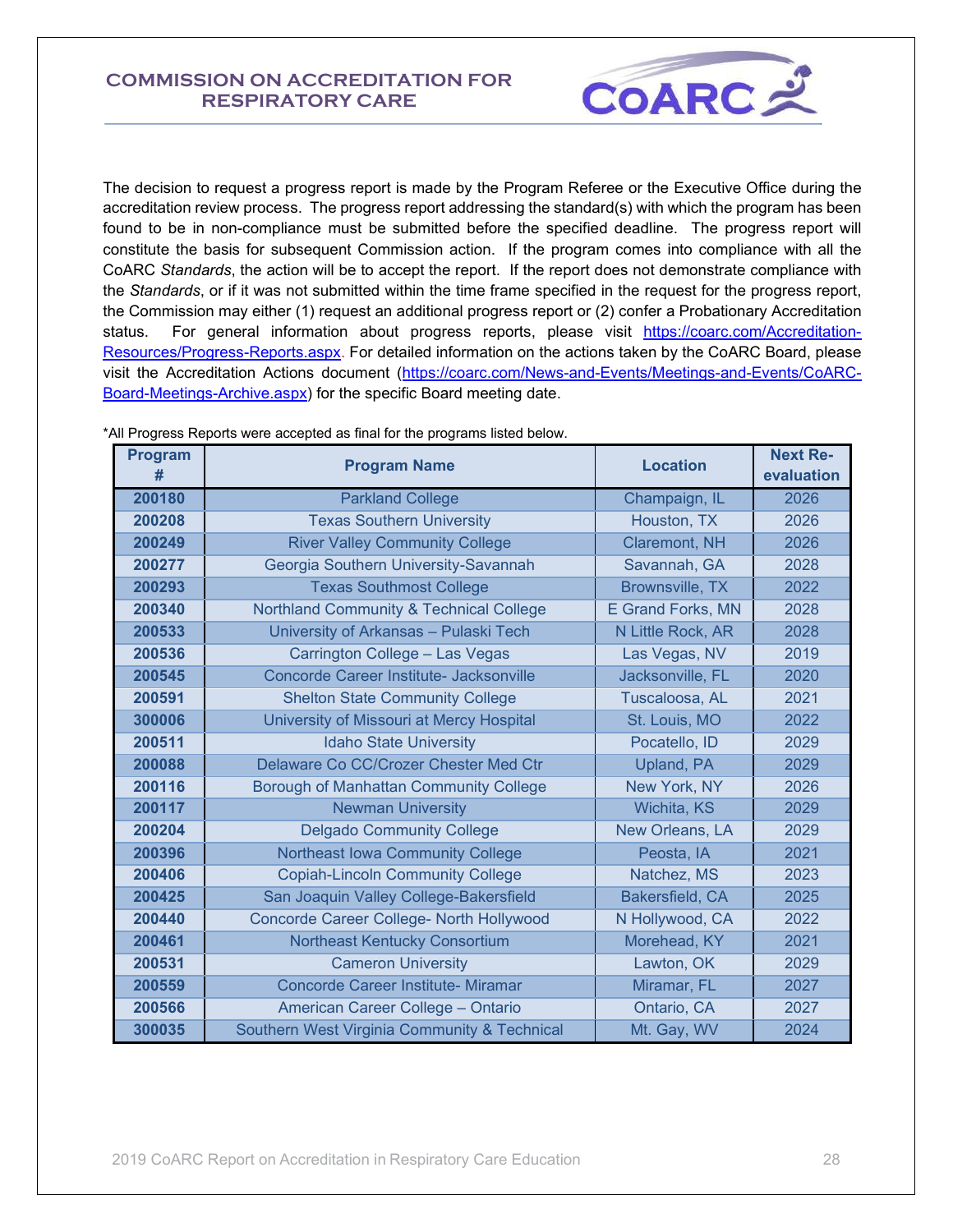

#### <span id="page-28-0"></span>**Withhold Accreditation**\*

A program seeking Provisional Accreditation or Continuing Accreditation may have such accreditation status withheld if, following submission of a self-study and completion of an on-site evaluation, the accreditation review process confirms that the program is not in compliance with the Standards. A program that has had its accreditation status withheld can no longer admit students. The CoARC requires a sponsor to formulate and complete a teach-out plan when the CoARC acts to withhold/withdraw a program's accreditation (see Policy 1.13). Enrolled students who satisfactorily complete the program during the teach-out are considered graduates of a CoARC accredited program. \*This action does not become final until after the program has exhausted its rights to seek reconsideration and to file an appeal (see CoARC Policy 1.06 – Reconsideration and Appeal).

| Program<br>π | <b>Program Name</b> | Location | <b>Effective</b> |
|--------------|---------------------|----------|------------------|
|              | N/A                 |          |                  |

#### <span id="page-28-1"></span>**Withdrawal Accreditation – Involuntary**\*

This status is conferred when an accredited program is not in compliance with the Accreditation Standards and has failed to address cited deficiencies to the satisfaction of the CoARC. Specific circumstances warranting a withdrawal of accreditation are described in CoARC Policy 1.057. A program that has had its accreditation status withdrawn cannot admit students. When the CoARC confers Withdrawal of Accreditation, the CoARC requires the sponsor to formulate and complete a teach-out plan for any students remaining in the program (see CoARC Policy 1.13). For programs that receive a Withdrawal of Accreditation status, enrolled students who satisfactorily complete the program teach-out are considered graduates of a CoARC accredited program.

| <b>Program</b> | <b>Program Name</b>               | Location           | <b>Effective</b> |
|----------------|-----------------------------------|--------------------|------------------|
| 200343         | Southern University at Shreveport | Shreveport, LA     | 3/22/2019        |
| 320276         | Independence University           | Salt Lake City, UT | 3/22/2019        |

\*This action does not become final until after the program has exhausted its rights to seek reconsideration and to file an appeal (see CoARC Policy 1.06 – Reconsideration and Appeal).

#### <span id="page-28-2"></span>**Withdrawal Accreditation - Voluntary**

This status is conferred when a sponsor notifies the CoARC that it wants its program(s) to be removed from the accreditation process. Sponsoring institutions may notify the CoARC of Voluntary Withdrawal of Accreditation, at any time, either for all activities of the program or for any program options. For programs that receive a 'Withdrawal of Accreditation – Voluntary' status, enrolled students who satisfactorily complete the teach-out are considered graduates of a CoARC accredited program (See CoARC Policy 1.06 for Reconsideration and Appeal Policy).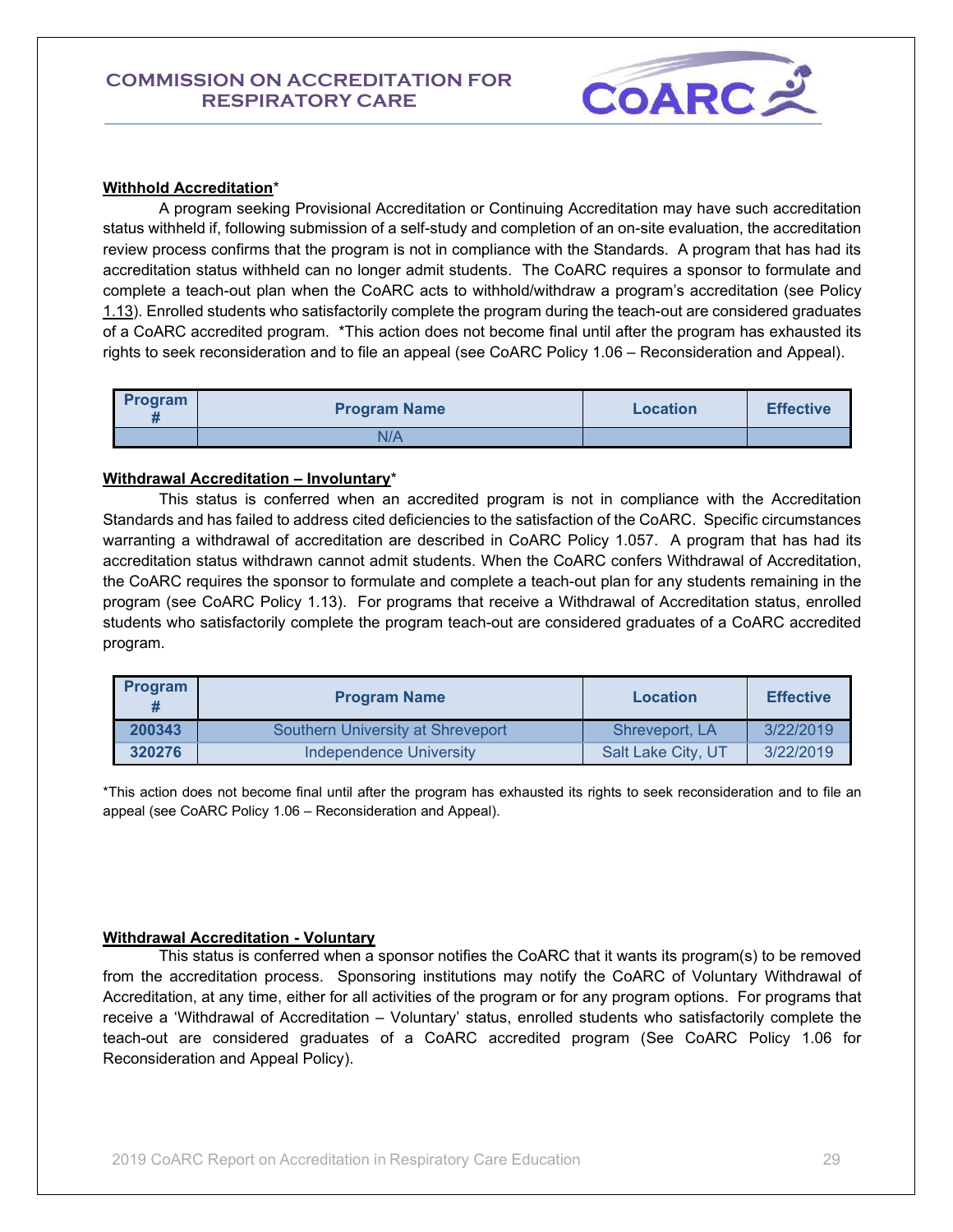

| Program<br># | <b>Program Name</b>                                        | <b>Degree</b><br><b>Conferred</b> | <b>Location</b>                      | <b>Effective</b> |
|--------------|------------------------------------------------------------|-----------------------------------|--------------------------------------|------------------|
| 300036       | <b>Ferris State University-Grand Rapids</b>                | <b>AAS</b>                        | <b>Grand Rapids, MI</b>              | 1/14/2019        |
| 300033       | California College San Diego                               | AS.                               | San Marcos, CA                       | 1/30/2019        |
| 200614       | <b>Cochise College</b>                                     | AAS                               | Sierra Vista, AZ                     | 2/14/2019        |
| 200537       | Trinity College of Nursing & Health Sc                     | <b>AAS</b>                        | Rock Island, IL                      | 2/15/2019        |
| 200620       | <b>Samford University</b>                                  | <b>MS</b>                         | Birmingham, AL                       | 5/6/2019         |
| 400247       | <b>Youngstown State University</b>                         | <b>SDS</b>                        | Youngstown, OH                       | 5/13/2019        |
| 200572       | <b>Rush University Medical Center</b>                      | <b>BS</b>                         | Chicago, IL                          | 6/1/2019         |
| 200569       | Ivy Tech Eastern Indiana RC Consortium                     | <b>AS</b>                         | New Castle, IN                       | 8/19/2019        |
| 200496       | <b>Orangeburg-Calhoun Technical College</b>                | <b>AS</b>                         | Orangeburg, SC                       | 9/1/2019         |
| 200560       | <b>Platt College</b>                                       | <b>AS</b>                         | Moore, OK                            | 9/27/2019        |
| 200264       | <b>Wheeling Jesuit University</b>                          | <b>BS</b>                         | Wheeling, WV                         | 12/16/2019       |
| 200051       | <b>Shenandoah University</b>                               | BS                                | Winchester, VA                       | 12/31/2019       |
| 200516       | <b>Southern State Community College-</b><br><b>Fayette</b> | AAS                               | <b>Washington Court</b><br>House, OH | 12/31/2019       |
| 300034       | Shenandoah University Northern Virginia                    | BS                                | Leesburg, VA                         | 12/31/2019       |

#### <span id="page-29-0"></span>**Inactive Accreditation**

Base programs and/or program options on Administrative Probation or with a status of Continuing Accreditation without any pending Progress Reports are eligible to request inactive status for up to two years. No students may be enrolled or matriculated in the program while the program is on inactive status. Programs offering additional options may request voluntary inactive status for these program options without affecting the accreditation status of the base program. The Inactive Status does not affect the date of the next scheduled site visit. During inactive status, programs must continue to submit documents (e.g., annual reports) and pay applicable fees, unless otherwise directed by the CoARC. The CoARC requires a sponsor to formulate and complete a teach-out plan when a program requests inactive status (see CoARC Policy 1.13).

| Program | <b>Program Name</b> | <b>Location</b> | <b>Effective</b> |
|---------|---------------------|-----------------|------------------|
|         | N/A                 |                 |                  |

#### <span id="page-29-1"></span>**Administrative Probation**

Administrative Probation is conferred when a program, or any program option with a separate CoARC ID number, does not comply with any of the CoARC's administrative requirements. Administrative Probation status will not affect the eligibility of its students for the NBRC Examinations. During a period of Administrative Probation, all listings of a program's accreditation status must include the words "Administrative Probation". Following conferral of Administrative Probation, failure of the program to provide requested material/fees etc. will result in the program's being placed on the agenda of the next scheduled CoARC meeting for consideration of Withhold or Withdrawal of Accreditation (see CoARC Accreditation Policy 1.054 and 1.057). If conferral of Administrative Probation was for failure to meet personnel requirements, the deficiency will be brought before the CoARC Board at its next meeting and may result in an adverse accreditation decision (see CoARC Accreditation Policy 6.011I).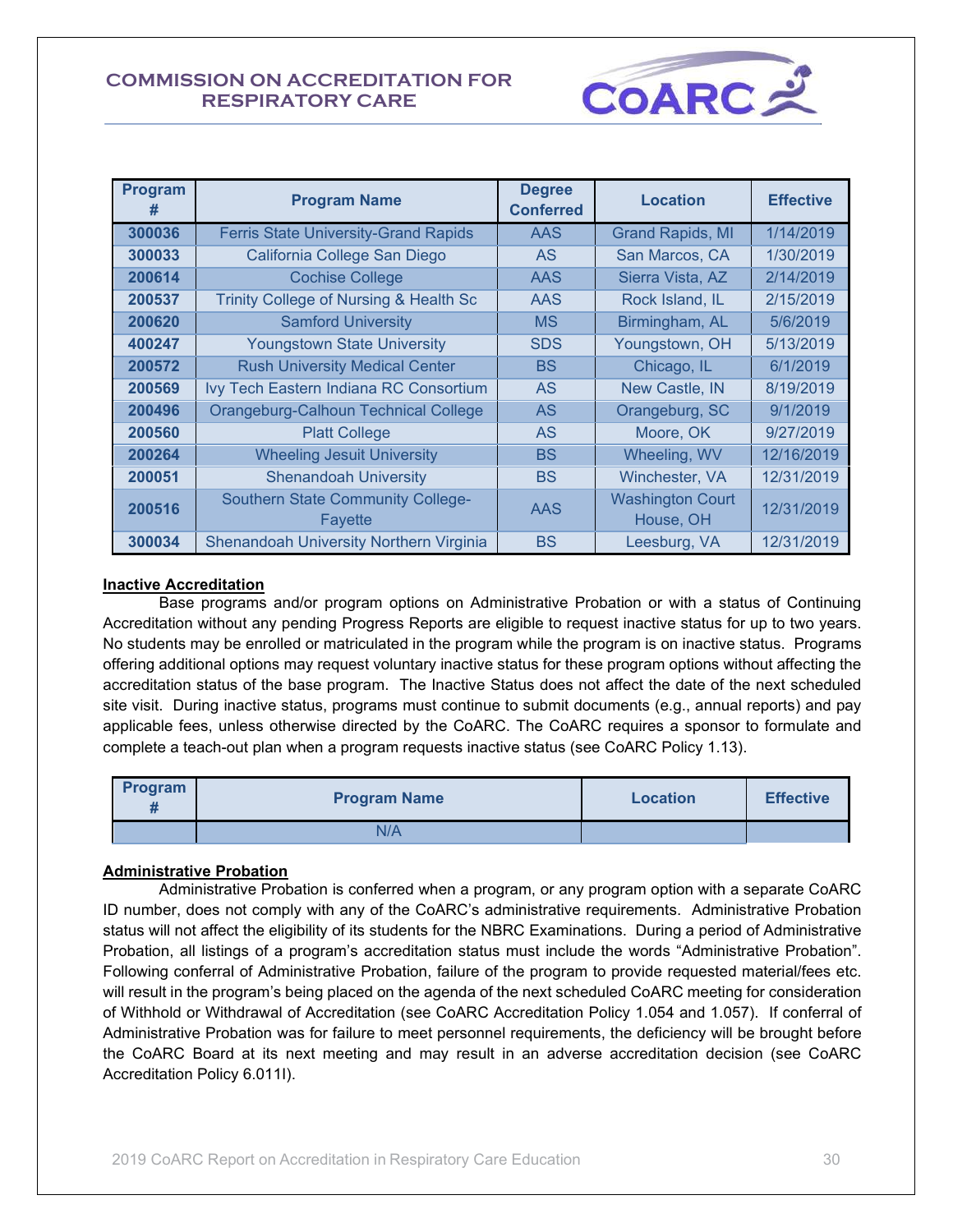

| <b>Program</b> | <b>Program Name</b><br>(date Admin Pro Conferred) | <b>Location</b> | <b>Reason</b> | Date Admin<br><b>Pro Removed</b> |
|----------------|---------------------------------------------------|-----------------|---------------|----------------------------------|
|                | N/A                                               |                 |               |                                  |

#### <span id="page-30-0"></span>**Site Visits Conducted**

 A site visit is the most complex aspect of the accreditation process. It is also the most visible function of the CoARC. Site visitation teams usually have two members, one of whom may (and in some cases, must) be a physician. Site visitors are trained to be objective on-site observers and gatherers of data, which are then reported back to the CoARC Referee. During the campus visit, site visitors interact with all of the communities of interest, review pertinent documents, and, when appropriate, inspect program facilities. Through this process, the CoARC ensures that the documentation provided to the CoARC prior to the visit-supports the program's analysis and action plans related to its resources and outcomes. Further, the visit offers an opportunity to confirm the extent to which the program meets the Standards. Further details regarding the site visit process can be found at [https://www.coarc.com/Site-Visitors/Resources.aspx.](https://www.coarc.com/Site-Visitors/Resources.aspx) In 2019, there were a total of 71 site visits, listed below.

| Program# | <b>Program Name</b>                       | <b>Location</b>       | <b>Dates of Site</b><br>Visit in 2019 |  |
|----------|-------------------------------------------|-----------------------|---------------------------------------|--|
| 200055   | <b>Spokane Community College</b>          | Spokane, WA           | 4/25/18                               |  |
| 200076   | Johnson County Community College          | Olathe, KS            | 2/21/19                               |  |
| 200109   | Miami Dade College                        | Miami, FL             | 10/24/19                              |  |
| 200115   | Northwest Mississippi Community College   | Southaven             | 9/19/19                               |  |
| 200127   | <b>Weber State University</b>             | Ogden, UT             | 2/21/19                               |  |
| 200132   | <b>Crafton Hills College</b>              | Yucaipa, CA           | 12/9/19                               |  |
| 200144   | <b>Rose State College</b>                 | Midwest, OK           | 10/3/19                               |  |
| 200152   | Valencia College                          | Orlando, FL           | 2/18/19                               |  |
| 200154   | <b>Madison Area Technical College</b>     | Madison, WI           | 10/24/19                              |  |
| 200155   | <b>Greenville Technical College</b>       | Greenville, SC        | 9/12/19                               |  |
| 200161   | Loma Linda University                     | Loma Linda, CA        | 5/30/19                               |  |
| 200162   | Georgia State University                  | Atlanta, GA           | 10/14/19                              |  |
| 200183   | <b>Northern Essex Community College</b>   | Lawrence, MA          | 4/22/19                               |  |
| 200194   | <b>American River College</b>             | Sacramento, CA        | 11/14/19                              |  |
| 200205   | <b>Long Island University</b>             | Brooklyn, NY          | 4/22/19                               |  |
| 200207   | <b>Victor Valley Community College</b>    | Victorville, CA       | 9/16/19                               |  |
| 200211   | <b>Central Piedmont Community College</b> | Charlotte, NC         | 2/11/19                               |  |
| 200215   | Santa Fe College                          | Gainesville, FL       | 3/11/19                               |  |
| 200223   | Florida State College at Jacksonville     | Jacksonville, FL      | 4/11/19                               |  |
| 200224   | <b>Augusta University</b>                 | Augusta, GA           | 11/14/19                              |  |
| 200288   | Southern Maine Community College          | <b>South Portland</b> | 11/4/19                               |  |
| 200300   | Daytona State College                     | Daytona, FL           | 3/7/19                                |  |
| 200344   | <b>Seattle Central College</b>            | Seattle, WA           | 4/29/19                               |  |
| 200350   | Northeast Wisconsin Technical College     | Green Bay, WI         | 10/7/19                               |  |
| 200352   | Ivy Tech Community College - Central IN   | Indianapolis, IN      | 10/3/19                               |  |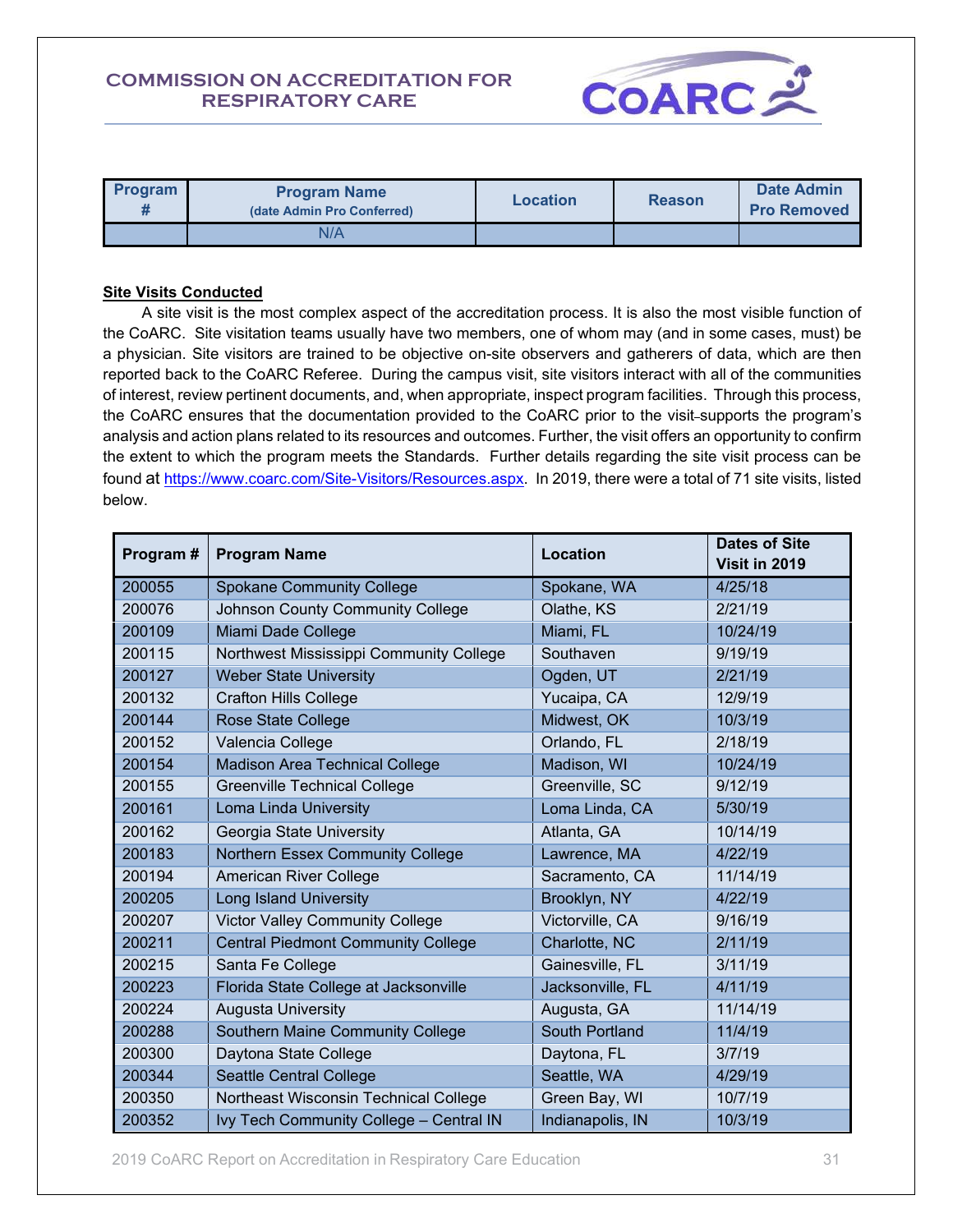

| 200360 | Modesto Junior College                    | Modesto, CA                 | 4/11/19  |
|--------|-------------------------------------------|-----------------------------|----------|
| 200383 | <b>Pima Medical Institute-Denver</b>      | Denver, CO                  | 3/14/19  |
| 200388 | College of DuPage                         | Glen Ellyn, IL              | 4/4/19   |
| 200393 | Northern Kentucky University              | <b>Highland Heights, KY</b> | 10/28/19 |
| 200395 | <b>Piedmont Technical College</b>         | Greenwood, SC               | 6/27/19  |
| 200398 | East Tennessee State University           | Elizabethton, TN            | 2/28/19  |
| 200432 | Missouri Southern State University        | Joplin, MO                  | 9/19/19  |
| 200436 | <b>Washington State Community College</b> | Marietta, OH                | 2/25/19  |
| 200446 | Mohawk Valley Community College           | Utica, NY                   | 4/28/19  |
| 200448 | <b>Baptist College of Health Sciences</b> | Memphis, TN                 | 4/4/19   |
| 200449 | <b>Gulf Coast State College</b>           | Panama City, FL             | 9/26/19  |
| 200453 | <b>Mountain Empire Community College</b>  | <b>Big Stone Gap</b>        | 3/28/19  |
| 200454 | Francis Tuttle Technology Center          | Oklahoma City               | 1/31/19  |
| 200455 | Eastern New Mexico University-Roswell     | Roswell, NM                 | 2/7/19   |
| 200464 | Ivy Tech Community College-Lake County    | Crown Point, IN             | 10/17/19 |
| 200506 | Marshall University/St. Mary's Med Ctr    | Huntington, WV              | 1/14/19  |
| 200507 | Pima Medical Institute-Las Vegas          | Las Vegas, NV               | 7/8/19   |
| 200517 | <b>Clarion University</b>                 | Oil City, PA                | 6/6/19   |
| 200519 | Southcentral Kentucky Community & Tech    | Bowling Green, KY           | 3/28/19  |
| 200520 | Polk State College                        | Winter Haven, FL            | 1/17/19  |
| 200529 | Jackson College                           | Jackson, MI                 | 6/3/19   |
| 200530 | Northwest Kansas Technical College        | Goodland, KS                | 10/28/19 |
| 200536 | Carrington College - Las Vegas            | Las Vegas, NV               | 11/14/19 |
| 200539 | St. Johns River State College             | St. Augustine, FL           | 4/15/19  |
| 200544 | <b>Wilkes Community College</b>           | Wilkesboro, NC              | 8/29/19  |
| 200545 | Concorde Career Institute- Jacksonville   | Jacksonville, FL            | 9/26/19  |
| 200586 | Simi Institute/Excelsior College          | Simi Valley, CA             | 4/11/19  |
| 200610 | <b>Hartnell College</b>                   | Salinas, CA                 | 9/9/19   |
| 200611 | Mandl School College of Allied Health     | New York, NY                | 6/17/19  |
| 200633 | <b>Andrew College</b>                     | Cuthbert, GA                | 2/18/19  |
| 200635 | St. Clair County Community College        | Port Huron, MI              | 6/3/19   |
| 200638 | <b>Trenholm State Community College</b>   | Montgomery, AL              | 2/11/19  |
| 200640 | <b>Liberty University</b>                 | Lynchburg, VA               | 6/6/19   |
| 210517 | <b>Clarion University</b>                 | Oil City, PA                | 6/6/19   |
| 220162 | Georgia State University                  | Atlanta, GA                 | 10/14/19 |
| 300029 | Weber State University-Davis Campus       | Layton, UT                  | 2/21/19  |
| 300030 | Weber State University-Univ of Utah       | Salt Lake City, UT          | 2/21/19  |
| 500006 | University of Michigan - Flint            | Flint, MI                   | 2/21/19  |
| 510007 | <b>Boise State University</b>             | Boise, ID                   | 3/7/19   |
| 510008 | Modesto Junior College                    | Modesto, CA                 | 4/11/19  |
| 510009 | University of Southern Indiana            | Evansville, IN              | 10/24/19 |
| 510010 | Nebraska Methodist College                | Omaha, NE                   | 10/17/19 |
| 510011 | Northern Kentucky University              | <b>Highland Heights, KY</b> | 10/28/19 |

2019 CoARC Report on Accreditation in Respiratory Care Education 32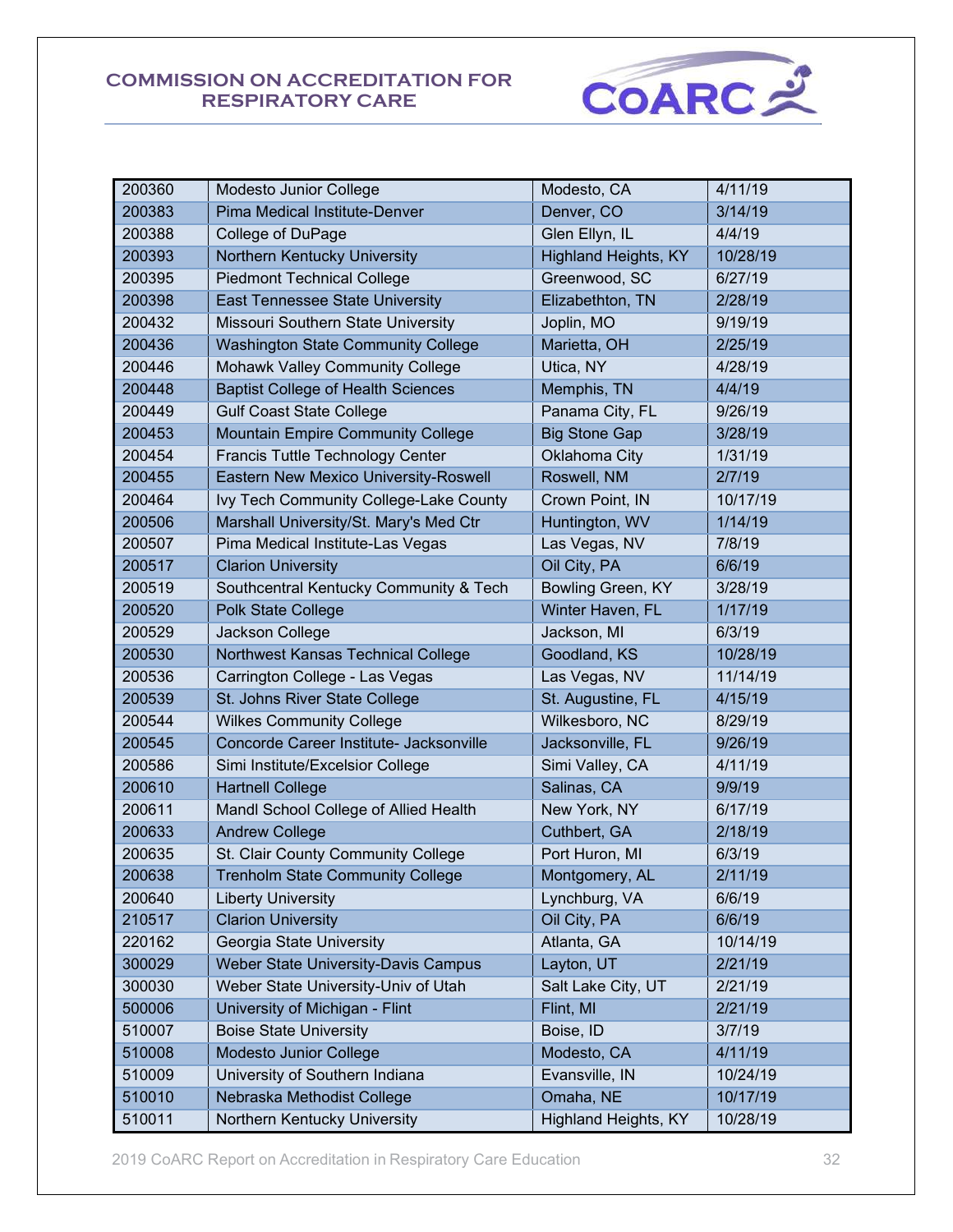

| 510013 | <b>Liberty University</b>          | Lynchburg, VA | 6/6/19   |
|--------|------------------------------------|---------------|----------|
| 510014 | Kent State University at Ashtabula | Ashtabula, OH | 11/21/19 |
| 520007 | <b>Boise State University</b>      | Boise, ID     | 3/7/19   |
| 620001 | The Ohio State University          | Columbus, OH  | 11/4/19  |

#### <span id="page-32-0"></span>**Applications for Substantive Change**

A substantive change is any modification, affecting either the program or the program's sponsor, that the CoARC has determined to have the potential to affect program outcomes and thus requires the program to notify the CoARC prior to its occurrence [\(https://coarc.com/Accreditation/Program-Resources/Substantive-](https://coarc.com/Accreditation/Program-Resources/Substantive-Changes.aspx)[Changes.aspx\)](https://coarc.com/Accreditation/Program-Resources/Substantive-Changes.aspx). The sponsor must report substantive change(s) to the CoARC for approval prior to the intended date of implementation, except for either an adverse action by the sponsor's institutional accrediting agency, a change in the program sponsor's institutional accreditation status or changes that are emergent or unexpected (see Accreditation Policy 1.07). While the decision to implement a substantive change is an institutional prerogative and/or responsibility, the CoARC is obligated to assess the potential of any substantive change to adversely affect the program's ability to meet the *Standards* and Policies.

| Program<br># | <b>Program Name</b>                         | <b>State</b>            | Policy #         | <b>Date</b><br><b>Approved</b> |
|--------------|---------------------------------------------|-------------------------|------------------|--------------------------------|
| 200573       | Concorde Career Institute-Tampa             | <b>FL</b><br>9.10       |                  | 1/1/2019                       |
| 200410       | <b>Fletcher Technical Community College</b> | LA                      | 9.11             | 1/10/2019                      |
| 300030       | Weber State University-Univ of Utah         | UT                      | 9.11             | 1/23/2019                      |
| 200550       | <b>Walters State Community College</b>      | <b>TN</b>               | 9.04             | 2/15/2019                      |
| 200616       | <b>Blessing-Reiman College of Nursing</b>   | IL                      | 9.11             | 3/26/2019                      |
| 200339       | <b>Bowling Green State U-Firelands</b>      | <b>OH</b>               | 9.02, 9.03, 9.04 | 4/16/2019                      |
| 200321       | <b>Florida A&amp;M University</b>           | FL.                     | 9.04             | 4/25/2019                      |
| 300009       | <b>Bowling Green State U-Firelands</b>      | OH                      | 9.02, 9.03, 9.04 | 4/25/2019                      |
| 200066       | <b>SUNY Upstate Medical University</b>      | <b>NY</b><br>9.04, 9.10 |                  | 4/25/2019                      |
| 200109       | Miami Dade College                          | <b>FL</b>               | 9.03             | 4/26/2019                      |
| 200452       | <b>College of Southern Nevada</b>           | <b>NV</b>               | 9.02, 9.04       | 6/10/2019                      |
| 200352       | Ivy Tech Community College-Central IN       | IN                      | 9.10             | 6/14/2019                      |
| 200608       | <b>YTI Career Institute-Altoona</b>         | <b>PA</b>               | 9.04, 9.10       | 6/24/2019                      |
| 200276       | California College San Diego                | CA.                     | 9.04             | 8/16/2019                      |
| 200312       | <b>Radford University</b>                   | <b>VA</b>               | 9.01             | 8/16/2019                      |
| 200065       | <b>Highline College</b>                     | <b>WA</b>               | 9.02, 9.04       | 9/1/2019                       |
| 200373       | <b>Edgecombe Community College</b>          | <b>NC</b>               | 9.10             | 9/17/2019                      |
| 200145       | St. Petersburg College                      | FL.                     | 9.10             | 9/17/2019                      |
| 200359       | Seminole State College of Florida           | <b>FL</b><br>9.04       |                  | 9/24/2019                      |
| 200005       | <b>Chattanooga State Community College</b>  | <b>TN</b>               | 9.04             | 10/25/2019                     |
| 200542       | <b>Carrington College</b>                   | <b>CA</b>               | 9.10             | 11/1/2019                      |
| 200298       | <b>Madisonville Community College</b>       | <b>KY</b>               | 9.04, 9.10       | 12/9/2019                      |
| 200407       | <b>Catawba Valley Community College</b>     | <b>NC</b>               | 9.04, 9.10       | 12/11/2019                     |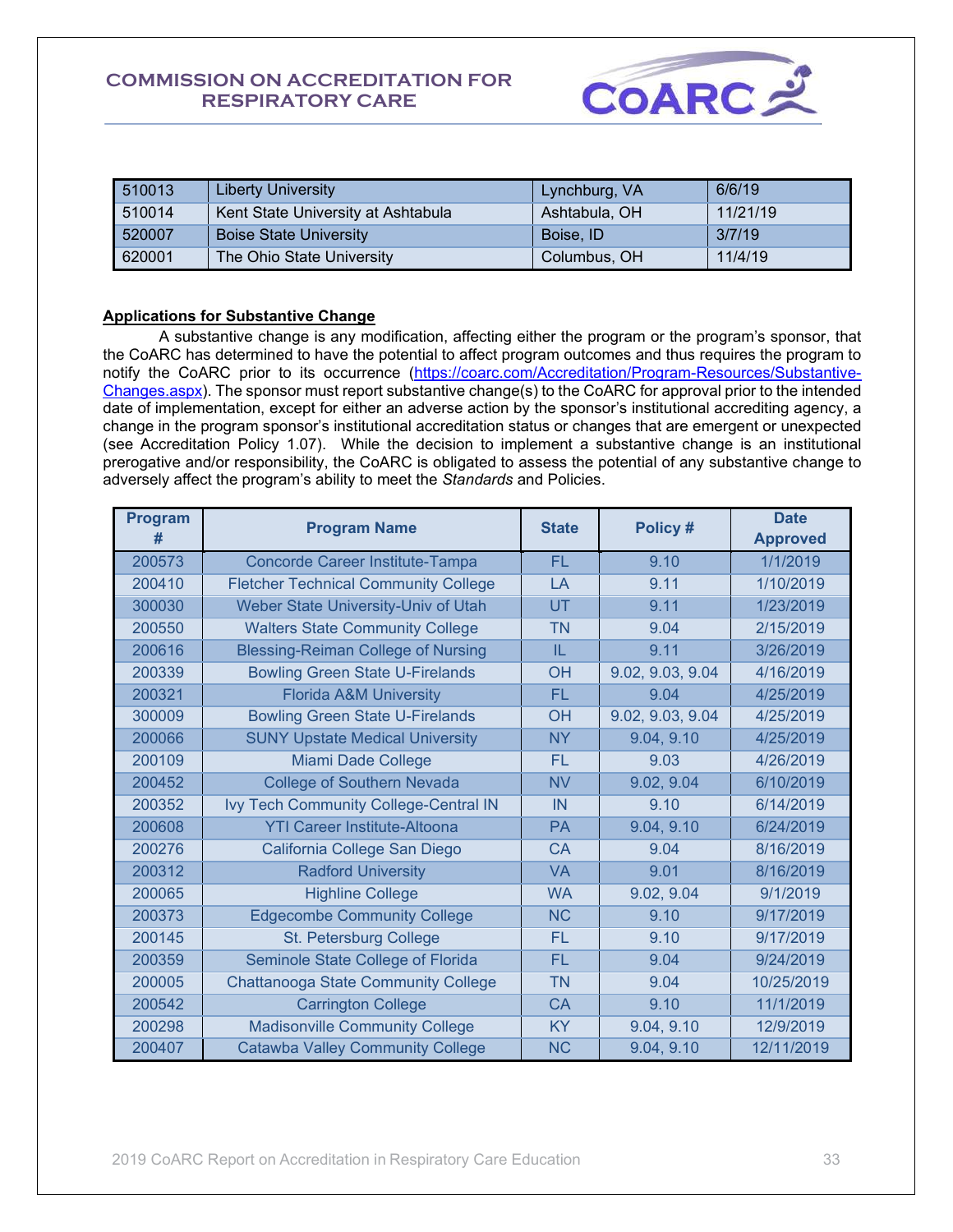

#### <span id="page-33-0"></span>**Changes in Program Information and Personnel**

The CoARC Executive Office is responsible for maintaining accurate programmatic information. Programs are required to report changes in program name, address, and certain personnel to the CoARC in a timely manner. The following is a list of reported changes from January 1, 2015 through December 31, 2019:

| <b>Type of Change Reported</b>                                 |                  | <b>Number</b><br><b>Reported</b><br>in 2015 | <b>Number</b><br><b>Reported</b><br>in 2016 | <b>Number</b><br><b>Reported</b><br>in 2017 | <b>Number</b><br><b>Reported</b><br>in 2018 | <b>Number</b><br><b>Reported</b><br>in 2019 |
|----------------------------------------------------------------|------------------|---------------------------------------------|---------------------------------------------|---------------------------------------------|---------------------------------------------|---------------------------------------------|
| <b>Change in Program Name</b>                                  |                  | 11                                          | $\overline{\mathbf{4}}$                     | 5                                           | 1                                           | 1                                           |
| <b>Change in Program Address</b>                               |                  | $\overline{2}$                              | 1                                           | 1                                           | $\overline{\mathbf{A}}$                     | $\overline{2}$                              |
| <b>Change in Billing Contact</b>                               |                  | 56                                          | 38                                          | 46                                          | 26                                          | 19                                          |
| <b>Change in President/CEO</b>                                 |                  | 73                                          | 61                                          | 60                                          | 40                                          | 75                                          |
| <b>Change in Dean</b>                                          |                  | 113                                         | 104                                         | 109                                         | 73                                          | 94                                          |
| <b>Change in</b>                                               | <b>Permanent</b> | 49                                          | 55                                          | 72                                          | 55                                          | 60                                          |
| Program                                                        | <b>Temporary</b> | $\overline{7}$                              | 11                                          | $\overline{\mathbf{3}}$                     | 11                                          | 15                                          |
| <b>Director</b>                                                | <b>Acting</b>    | 1                                           | 5                                           | 10                                          | 5                                           | 5                                           |
| <b>Change in</b>                                               | <b>Permanent</b> | 83                                          | 91                                          | 87                                          | 91                                          | 107                                         |
| Director of<br><b>Clinical</b>                                 | <b>Temporary</b> | 22                                          | 20                                          | 21                                          | 20                                          | 31                                          |
| <b>Education</b>                                               | <b>Acting</b>    | $\overline{2}$                              | $\overline{3}$                              | 5                                           | 3                                           | $5\overline{5}$                             |
| <b>Change in</b>                                               | <b>Permanent</b> | 31                                          | 42                                          | 40                                          | 42                                          | 39                                          |
| <b>Medical</b><br><b>Director</b>                              | <b>Temporary</b> | 0                                           | $\bf{0}$                                    | 1                                           | 0                                           | $\overline{2}$                              |
| <b>Change in Co-Medical Director</b>                           |                  | $\overline{3}$                              | $\overline{2}$                              | 5                                           | $\overline{7}$                              | $6\phantom{a}$                              |
| <b>Change in Primary Sleep</b><br><b>Specialist Instructor</b> |                  | 1                                           | $\bf{0}$                                    | $\bf{0}$                                    | $\overline{2}$                              | $\mathbf{0}$                                |
| <b>Total # of Changes Reported</b>                             |                  | 446                                         | 405                                         | 453                                         | 392                                         | 461                                         |

Of the 55 permanent changes in Program Director in 2015, 18 were due to retirement, 15 to resignation, 13 to re-assignment, and 9 were due to other reasons.

Of the 49 permanent changes in Program Director in 2016, 20 were due to retirement, 14 to resignation, 6 to re-assignment, and 9 were due to other reasons.

Of the 55 permanent changes in Program Director in 2017, 16 were due to retirement, 17 to resignation, 13 to re-assignment and 9 were due to other reasons.

Of the 72 permanent changes in Program Director in 2018, 19 were due to retirement, 22 to resignation, 22 to re-assignment, and 9 were due to other reasons.

Of the 60 permanent changes in Program Director in 2019, 20 were due to retirement, 18 to resignation, 8 to re-assignment, and 10 were due to other reasons. Four did not provide a reason.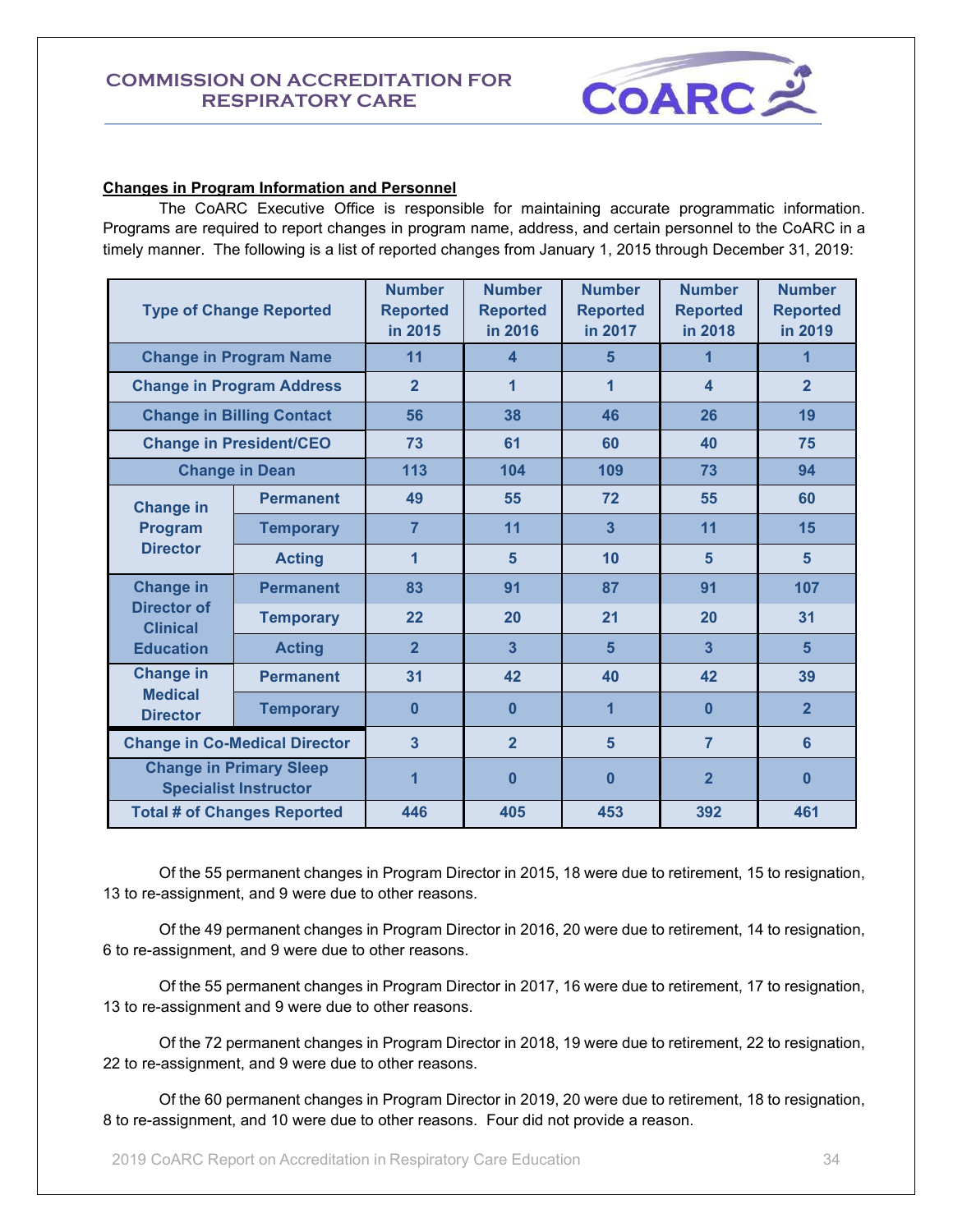

# <span id="page-34-0"></span>**2019 ANNUAL REPORT OF CURRENT STATUS (RCS)**

#### <span id="page-34-1"></span>**Overview**

The CoARC defines program outcomes as *"performance indicators that reflect the extent to which the goals of the program are achieved and by which program effectiveness is documented. Examples include but are not limited to program completion rates, job placement rates, certification pass rates, and graduate satisfaction*" (*2015 Standards, p.47*). Outcomes measures used by the CoARC reflect metrics of program effectiveness and student achievement. The CoARC uses an outcomes-centered approach in its accreditation review process. This approach focuses on a specific set of outcomes which include the following: a) Graduate performance on the national credentialing examination for entry into practice; b) Programmatic retention; c) Graduate satisfaction with program; d) Employer satisfaction with program graduates; and e) Job placement.

The CoARC believes that continuous assessment of the educational quality of a respiratory care program (inclusive of distance education modalities and program options), will maximize the academic success of the enrolled students in an accountable and cost-effective manner. To achieve this outcome the assessment must be broad-based, systematic, and designed to promote achievement of program goals. The CoARC routinely monitors programmatic outcomes in relation to the CoARC thresholds via program submission of an Annual Report of Current Status (RCS). The CoARC provides definitions of each of the minimum performance criteria in Standard 3.09, its *Accreditation Policies & Procedures Manual*, and on its website [\(https://www.coarc.com/Accreditation-Resources/Outcomes-Thresholds.aspx\)](https://www.coarc.com/Accreditation-Resources/Outcomes-Thresholds.aspx).

In May 2011, the CoARC launched its online Annual RCS system with a deadline for submission of July 1<sup>st</sup>, 2011. In preparation for this launch, the CoARC redesigned its reporting tool. The focus of this redesign was to simplify, and increase the accuracy of, data entry for programs. To achieve this goal, the CoARC adopted a reporting system that is *driven by student data*. Programs can now capture and record cohort information that includes individual student data throughout their enrollment in the program. Once a cohort has been created and students for that cohort have been entered into the reporting system, the program can update student data, such as graduation, retention, credentials earned, and job placement, at any time. This student-specific information is then used to automatically generate aggregate programmatic outcomes data.

Outcomes are updated on an annual basis with submission of each program's Annual RCS. The CoARC works with programs throughout the data submission and validation phases to ensure that these performance data are accurate. With the 2015 RCS, the CoARC added overall employer and graduate satisfaction, as well as on-time graduation rates, to the outcomes metrics reported to the public.

The CoARC completed its verification of the outcomes data from the 2018 Annual Report of Current Status (RCS) in April 2020. A total of 421 program and program option annual reports were used to generate the data in this section. Programs on Approval of Intent are not included since they do not have outcomes data to report. These data are reported by program personnel to the CoARC and reflect the aggregate data for the three-year period being reported (January 1, 2016 through December 31, 2018 for the 2019 RCS reports accepted by the CoARC Executive Office). *Note: The data do not reflect any changes made to the RCS data after the 2019 RCS reports were accepted. Any such changes will be reported in the 2020 RCS reports.*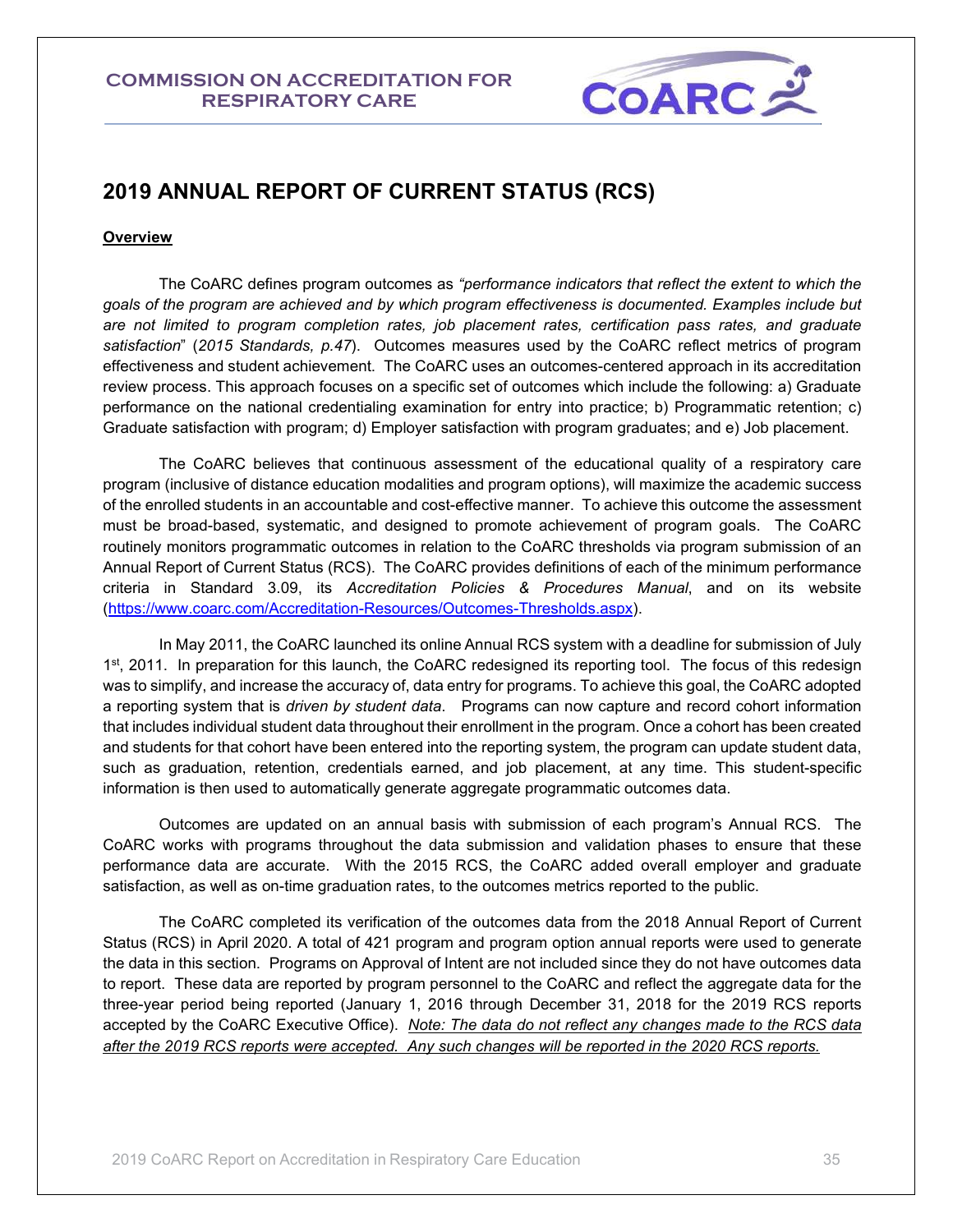

#### <span id="page-35-0"></span>**Total Applications**

Each year, programs are required to report the number of applications they received.**Figure 8** shows the total number of applications to RC programs from 2010 through 2018. Total applications reached a peak of 23,430 in 2011, and then decreased by 41% between 2011 and 2016. The number of applications increased by 21% between 2016 and 2018. The mean number of applications per program was 41 in 2018, 39 in 2017, 34 in 2016, 35 in 2015, 47 in 2014, 46 in 2013, and 52 from 2010 through 2012. The median number of applications per program was 30 in 2019, 30 in 2017, 27 in 2016, 35 in 2015, 32 in 2014, 34 in 2013, 38 in 2012, 40 in 2011, and 38 in 2010.



Not included in **Figure 8** are the enrollment data for the sleep disorders specialist certificate programs. The total number of applications to polysomnography was14 in 2018 (n=4), 28 in 2017 (n=6), 38 in 2016 (n=8), 49 in 2015 (n=7), 54 in 2014 (n=5), 50 in 2013 (n=7), 59 in 2012 (n=7), 85 in 2011 (7), 50 and in 2010 (n=11). The mean number of applications per program option was 4 in 2019, 5 in 2017, 8 in 2016, 10 in 2015, 11 in 2014, 7 in 2013 and 2012, 10 in 2011, and 5 in 2010. The median number of applications per program option was 3 in 2019, 10 in 2017, 6 in 2016, 8 in 2015, 10 in 2014, 5 in 2013, 7 in 2012, 10 in 2011, and 0 in 2010.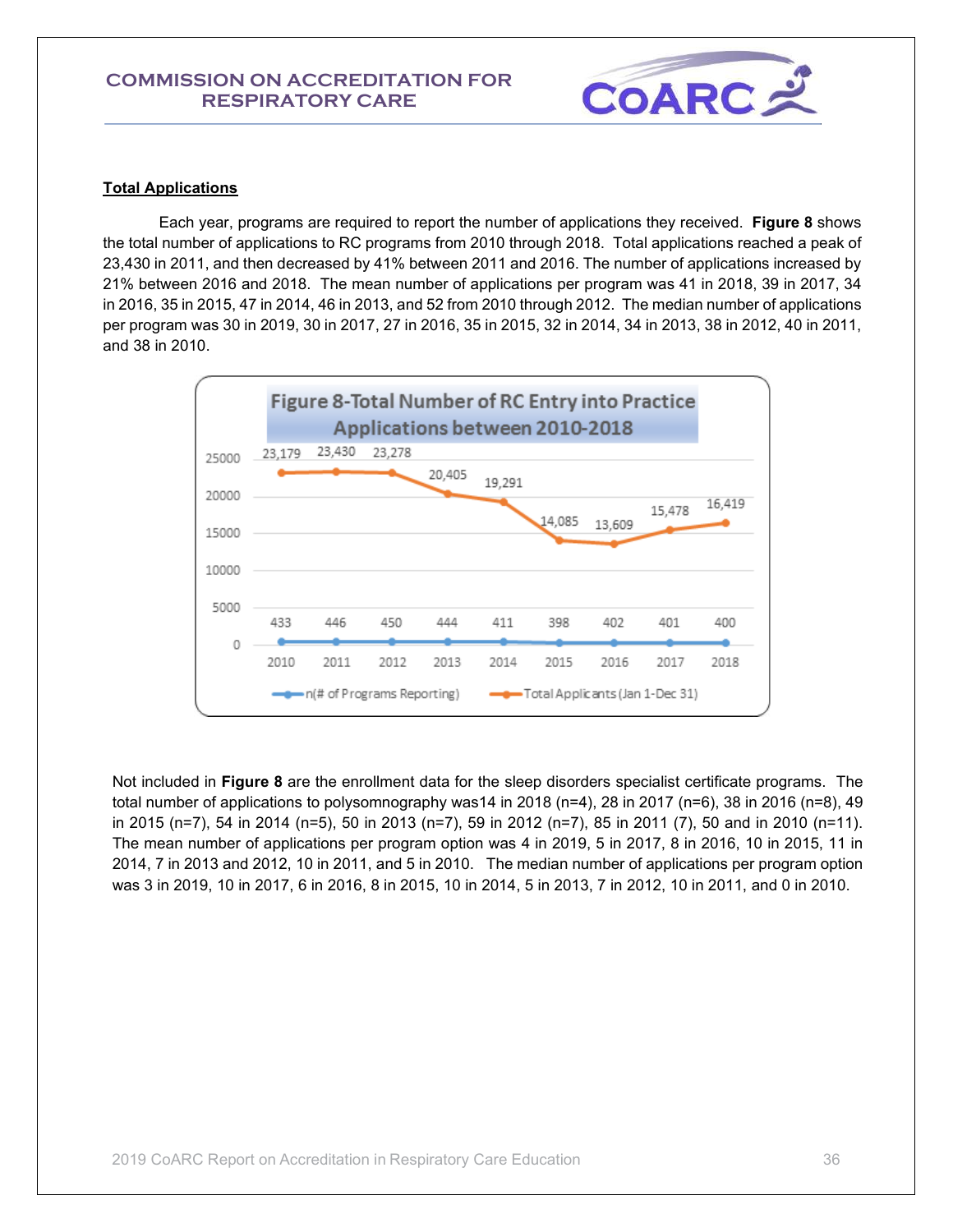

| Table 9-RC Applications by Degree Offered between 2014 and 2018               |                                                                         |      |              |                                            |              |                                            |        |                                          |        |                                          |  |
|-------------------------------------------------------------------------------|-------------------------------------------------------------------------|------|--------------|--------------------------------------------|--------------|--------------------------------------------|--------|------------------------------------------|--------|------------------------------------------|--|
| <b>Degree</b><br><b>Offered</b>                                               | 2018<br><b>Applications</b><br>$(N=400)$                                |      |              | 2017<br><b>Applications</b><br>$(N = 401)$ |              | 2016<br><b>Applications</b><br>$(N = 402)$ |        | 2015<br><b>Applications</b><br>$(N=398)$ |        | 2014<br><b>Applications</b><br>$(N=411)$ |  |
|                                                                               | <b>Total</b>                                                            | Mean | <b>Total</b> | Mean                                       | <b>Total</b> | Mean                                       | Total  | Mean                                     | Total  | Mean                                     |  |
| Associate                                                                     | 14.184                                                                  | 42   | 13,399       | 40                                         | 12,221       | 36                                         | 17,372 | 49                                       | 18,336 | 48                                       |  |
| <b>Baccalaureate</b>                                                          | 33<br>32<br>2,039<br>33<br>31<br>1,910<br>32<br>2,003<br>1,796<br>1,708 |      |              |                                            |              |                                            |        |                                          |        |                                          |  |
| 22<br>34<br>70<br><b>Masters</b><br>196<br>49<br>28<br>211<br>66<br>169<br>68 |                                                                         |      |              |                                            |              |                                            |        |                                          |        |                                          |  |

### **RC Applications by Degree Offered**

**Table 9** shows the annual respiratory care applications in relation to the degree offered. There were 14,184 applications in 2018. The 334 programs offering associate degrees accounted for 86.4% of the total number of applications in 2018. This is a 5.9% increase compared to 2017 for this category and a 22.6% decrease when compared to 2014. The mean number of applications per program for this category was 42 in 2018, 40 in 2017, 34 in 2016, 36 in 2015, and 49 in 2014.

The 62 programs offering baccalaureate degrees accounted for 12.4% of the total number of applications in 2018. This is a 6.8% increase when compared to 2017 for this category, and a 1.8% increase when compared to 2014. The mean number of applications per program for this category was 33 for 2018, 32 in 2017, 34 in 2016, 32 in 2015, and 31 in 2014.

The 4 programs offering master's degrees accounted for 1.2% of the total number of applications in 2018. This is a 16% increase compared to 2017 for this category, and a 197% increase when compared to 2014. The mean number of applications per program for this category was 49 for 2018, 28 in 2017, 30 in 2016, 34 in 2015, and 70 in 2014.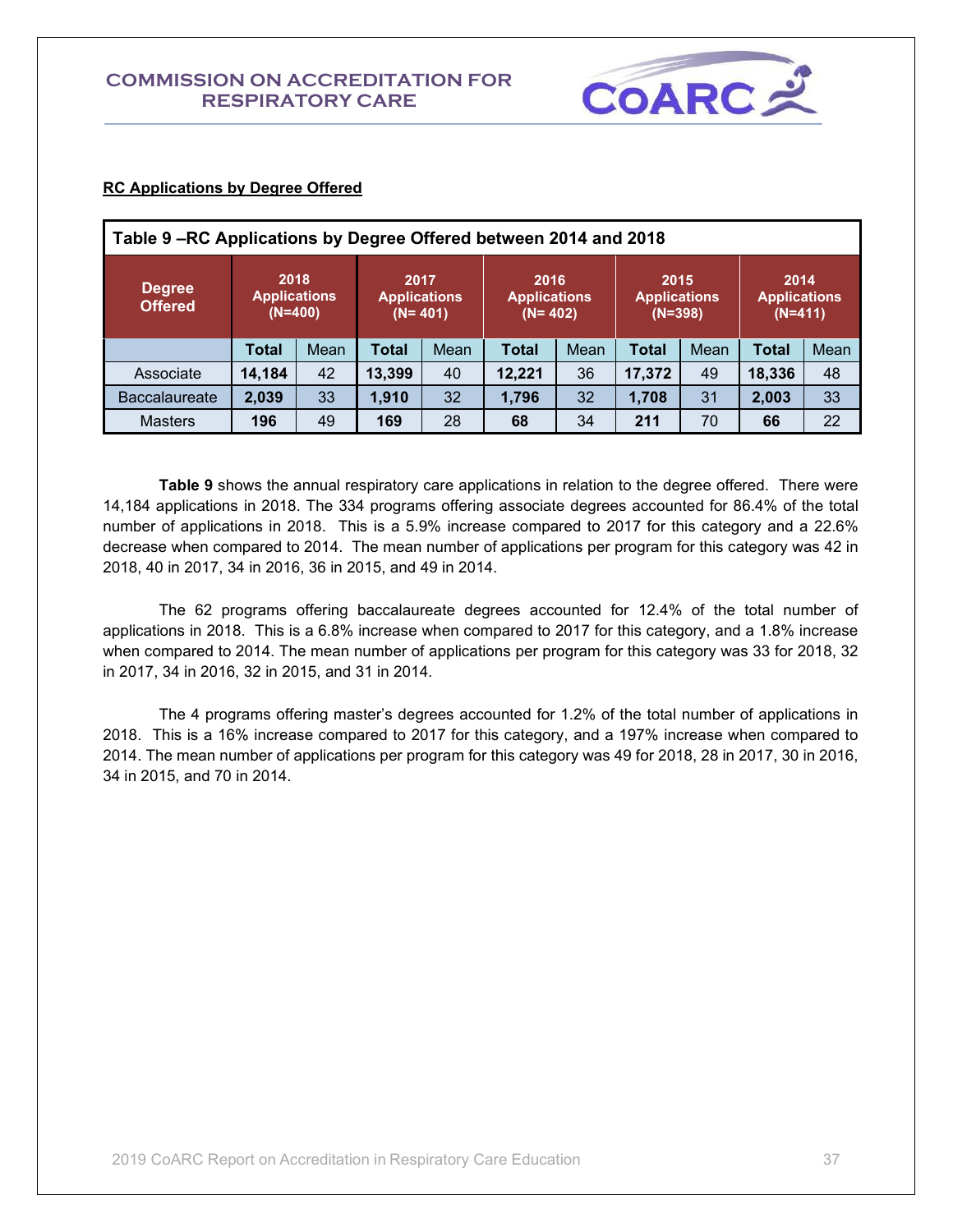

| Table 10 - RC Applications by Institutional Type between 2014 and 2018 |                                          |     |                                            |      |                                            |      |                                          |      |                                          |      |
|------------------------------------------------------------------------|------------------------------------------|-----|--------------------------------------------|------|--------------------------------------------|------|------------------------------------------|------|------------------------------------------|------|
| <b>Institutional Type</b>                                              | 2018<br><b>Applications</b><br>$(N=400)$ |     | 2017<br><b>Applications</b><br>$(N = 401)$ |      | 2016<br><b>Applications</b><br>$(N = 402)$ |      | 2015<br><b>Applications</b><br>$(N=398)$ |      | 2014<br><b>Applications</b><br>$(N=411)$ |      |
|                                                                        | <b>Total</b><br>Mean                     |     | <b>Total</b>                               | Mean | <b>Total</b>                               | Mean | <b>Total</b>                             | Mean | <b>Total</b>                             | Mean |
| Community or<br><b>Junior College</b>                                  | 10,078                                   | 43  | 9,501                                      | 41   | 8,746                                      | 39   | 9,411                                    | 41   | 11,430                                   | 48   |
| Four-Year College<br>or University                                     | 3,085                                    | 34  | 2,933                                      | 31   | 2,956                                      | 31   | 2.654                                    | 29   | 3,686                                    | 41   |
| Technical or<br><b>Vocational School</b>                               | 2,309                                    | 44  | 2,299                                      | 43   | 1,394                                      | 23   | 1,615                                    | 27   | 3,465                                    | 53   |
| Academic HSC/<br><b>Medical Center</b>                                 | 185                                      | 23  | 213                                        | 27   | 249                                        | 36   | 191                                      | 21   | 365                                      | 33   |
| Career or<br><b>Technical College</b>                                  | 47<br>474                                |     | 305                                        | 31   | 240                                        | 27   | 192                                      | 24   | 131                                      | 26   |
| U.S. Military                                                          | 288                                      | 144 | 227                                        | 114  | 25                                         | 13   | 22                                       | 11   | 214                                      | 107  |

### **RC Applications by Institutional Type**

**Table 10** shows the annual applications for respiratory care programs by institutional type. The 235 programs offered in community or junior colleges accounted for 61.3% of the 10,078 applications in 2018. This is still the largest category. There was a 6% increase in applications to such institutions compared to 2017 and an 11.8% decrease compared to 2014. The mean number of applications per program for this category was 43 in 2018, 41 in 2017, 39 in 2016, 41 in 2015, and 48 in 2014.

The 92 programs offered in four-year colleges or universities accounted for 18.8% of the total number of applications in 2018. This is a 5.2% increase compared to 2017 and a 16.3% decrease compared to 2014. The mean number of applications per program for this category was 34 in 2018, 31 in 2017, 31 in 2016, 29 in 2015, and 41 in 2014.

The 53 programs offered in technical or vocational schools accounted for 14% of the total number of applications in 2018. This is a 0.4% increase compared to 2017 and a 33.4% decrease compared to 2014. The mean number of applications per program was 44 in 2018, 43 in 2017, 23 in 2016, 27 in 2015, and 53 in 2014.

The 8 programs offered in academic HSC/medical centers accounted for 1.2% of the total number of applications in 2018. This is a 13.1% decrease compared to 2017 and a 49.3% decrease compared to 2014. The mean number of applications per program was 23 in 2018, 27 in 2017, 36 in 2016, 21 in 2015, and 33 in 2014.

The 10 programs offered in career or technical colleges accounted for 2.9% of the total number of applications in 2018. This is a 55.4% increase compared to 2017 and a 261% increase compared to 2014. The mean number of applications per program was 47 in 2018, 31 in 2017, 27 in 2016, 24 in 2015, and 26 in 2014.

The 2 programs offered in the U.S. military accounted for 1.8% of the total number of applications in 2018. This is a 26.9% increase compared to 2017 but a 34.6% increase compared to 2014. The mean number of applications per program was 144 in 2018, 25 in 2017, 13 in 2016, 11 in 2015, and 107 in 2014.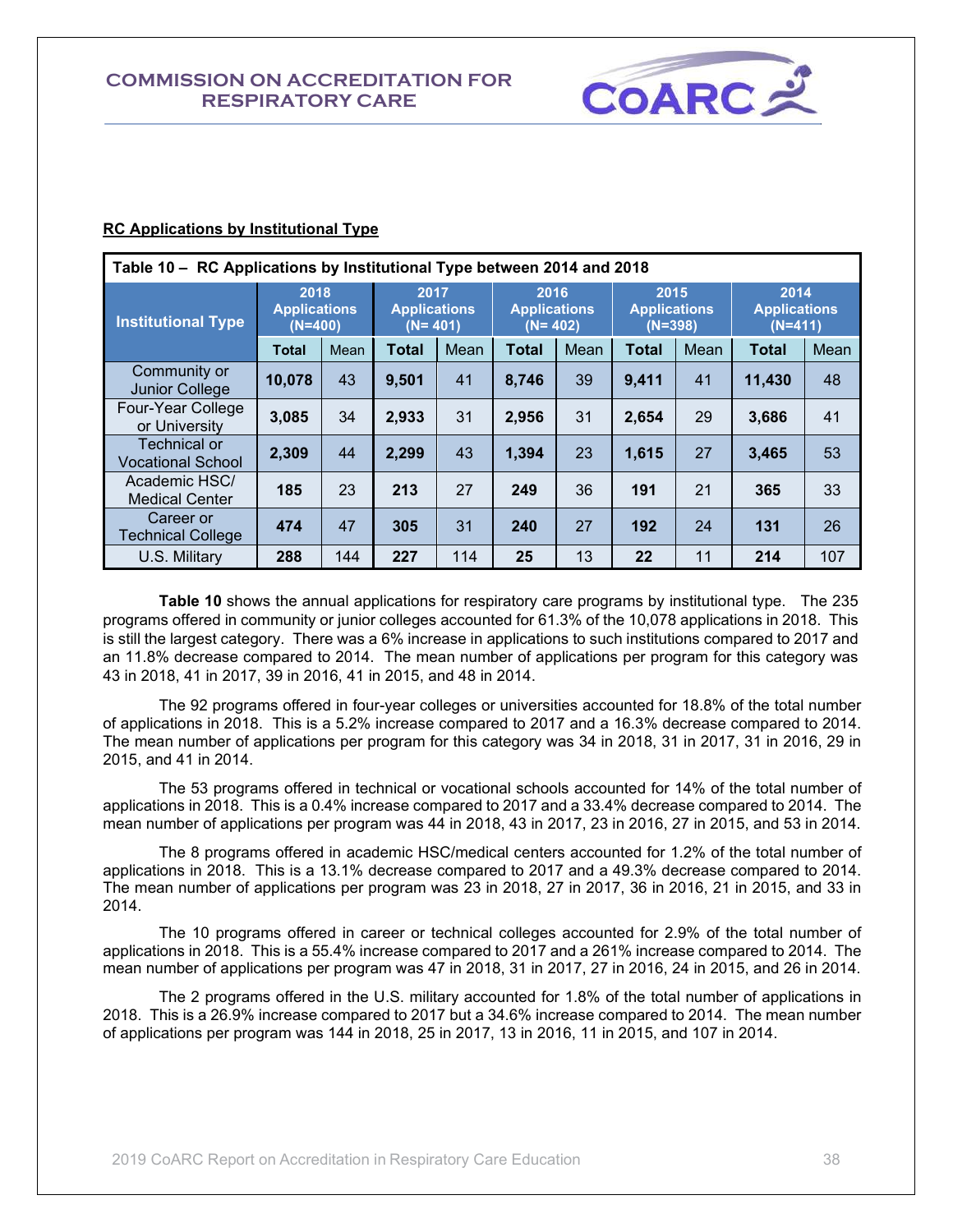

| Table 11-RC Applications by Institutional Control/Funding between 2014 and 2018                               |                                          |     |                                            |       |                                            |    |                                          |    |                                          |     |  |  |
|---------------------------------------------------------------------------------------------------------------|------------------------------------------|-----|--------------------------------------------|-------|--------------------------------------------|----|------------------------------------------|----|------------------------------------------|-----|--|--|
| <b>Institutional</b><br><b>Control/Funding</b>                                                                | 2018<br><b>Applications</b><br>$(N=400)$ |     | 2017<br><b>Applications</b><br>$(N = 401)$ |       | 2016<br><b>Applications</b><br>$(N = 402)$ |    | 2015<br><b>Applications</b><br>$(N=398)$ |    | 2014<br><b>Applications</b><br>$(N=411)$ |     |  |  |
| Mean<br>Mean<br>Mean<br>Mean<br>Mean<br><b>Total</b><br><b>Total</b><br><b>Total</b><br>Total<br><b>Total</b> |                                          |     |                                            |       |                                            |    |                                          |    |                                          |     |  |  |
| Public/Not-For-Profit                                                                                         | 12,381                                   | 39  | 11,928                                     | 39    | 11,695                                     | 38 | 12,172                                   | 39 | 14,286                                   | 44  |  |  |
| Private/For-Profit<br>(Proprietary)                                                                           | 2,492                                    | 59  | 2,067                                      | 47    | 1.081                                      | 28 | 1,217                                    | 26 | 3,652                                    | 70  |  |  |
| Private/Not-For-Profit                                                                                        | 1,258                                    | 33  | 1,256                                      | 26    | 809                                        | 22 | 674                                      | 20 | 1,139                                    | 38  |  |  |
| <b>Federal Government</b>                                                                                     | 288                                      | 144 | 227                                        | 113.5 | 25                                         | 13 | 22                                       | 11 | 214                                      | 107 |  |  |

#### **RC Applications by Institutional Control/Funding**

**Table 11** shows the annual applications to respiratory care programs in relation to institutional control/funding. The 318 programs controlled/funded by public/not-for-profit institutions accounted for 75.4% of the 16,419 applications in 2018. This is still the largest category. There was a 3.8% increase compared to 2017 and a 13.3% decrease compared to 2014. The mean number of applications per program for this category was 39 in 2018, 39 in 2017, 38 in 2016, 39 in 2015, and 44 in 2014.

The 42 programs controlled/funded by private/for-profit (proprietary) institutions accounted for 15.1% of the total number of applications in 2018. This is a 20.6% increase compared to 2017 and a 31.8% decrease compared to 2014. The mean number of applications per program for this category was 59 in 2018, 47 in 2017, 28 in 2016, 26 in 2015, and 70 in 2014.

The 38 programs controlled/funded by private/not-for-profit institutions accounted for 7.7% of the total number of applications in 2018. This is a 0.2% increase compared to 2017 and a 10.4% increase compared to 2014. The mean number of applications per program for this category was 33 in 2018, 26 in 2017, 22 in 2016, 20 in 2015, and 38 in 2014.

The 2 programs controlled/funded by the federal government accounted for 1.8% of the total number of applications in 2018. This is a 26.9% increase compared to 2017 and a 34.6% increase compared to 2014. The mean number of applications per program was 144 in 2018, 113.5 in 2017, 13 in 2016, 11 in 2015, and 107 in 2014.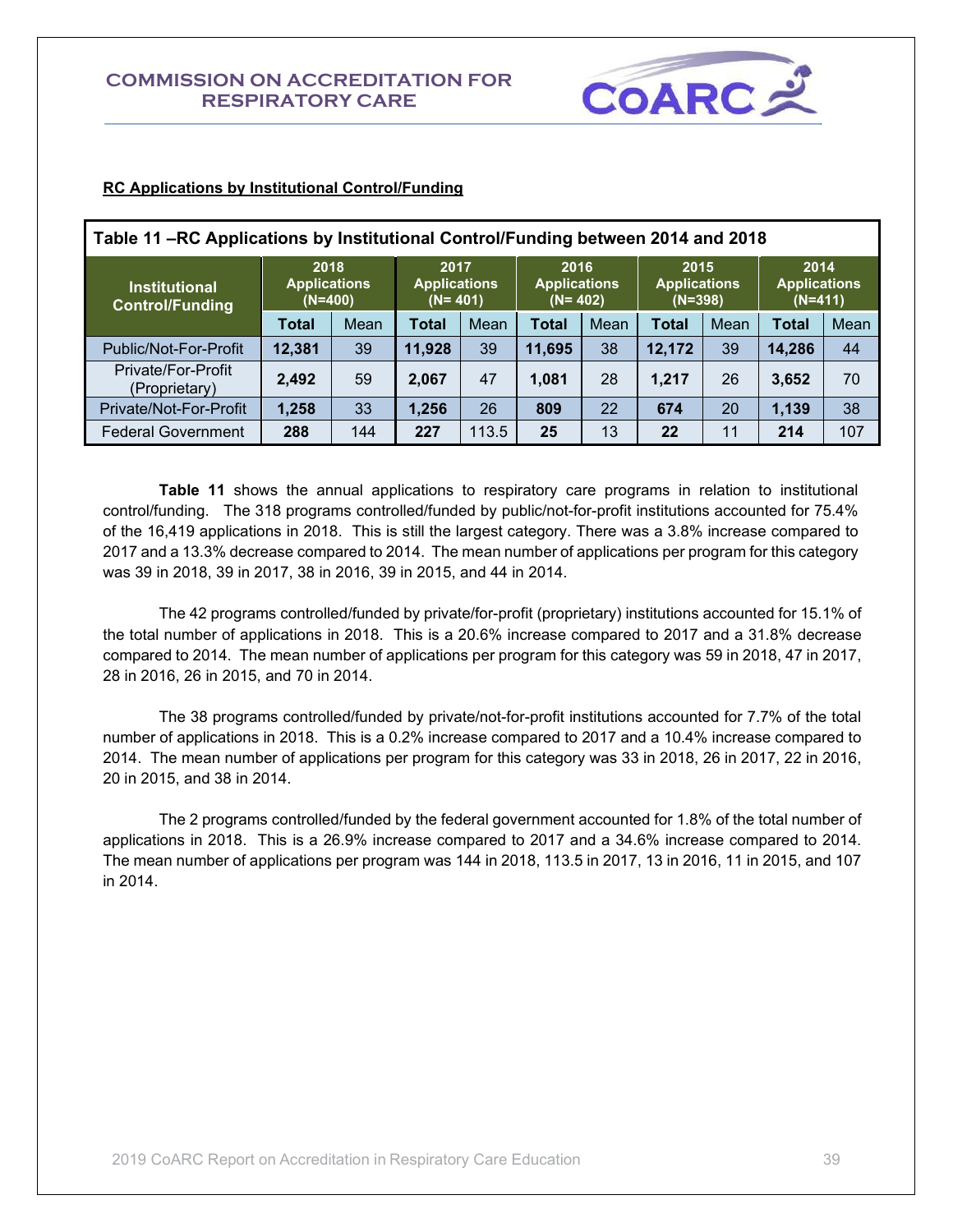

# **Applications by State (including D.C. and PR) and Degree**

**Table 12** provides data on applications to respiratory care programs for 2013-2018 by state and degree offered. As expected, California continues to have the largest (12.3% of total in 2018) number of applications.

| Table 12-Applications by State (including D.C. and PR) and Degree between 2013 and 2018 |                      |                                          |                                          |                                          |                                          |                                          |                                          |  |  |
|-----------------------------------------------------------------------------------------|----------------------|------------------------------------------|------------------------------------------|------------------------------------------|------------------------------------------|------------------------------------------|------------------------------------------|--|--|
| <b>State</b><br># of<br>programs<br>reporting)                                          | <b>Degree</b>        | 2018<br><b>Applications</b><br>$(N=400)$ | 2017<br><b>Applications</b><br>$(N=401)$ | 2016<br><b>Applications</b><br>$(N=402)$ | 2015<br><b>Applications</b><br>$(N=398)$ | 2014<br><b>Applications</b><br>$(N=411)$ | 2013<br><b>Applications</b><br>$(N=444)$ |  |  |
| $AL(n=6)$                                                                               | <b>Total</b>         | 341                                      | 288                                      | 246                                      | 335                                      | 290                                      | 336                                      |  |  |
| $\overline{4}$                                                                          | Associate            | 255                                      | 214                                      | 218                                      | 300                                      | 260                                      | 265                                      |  |  |
| $\overline{2}$                                                                          | <b>Baccalaureate</b> | 86                                       | 73                                       | 27                                       | 35                                       | 30                                       | 71                                       |  |  |
| $\mathbf{0}$                                                                            | <b>Masters</b>       | N/A                                      | $\overline{1}$                           | $\mathbf{1}$                             | N/A                                      | N/A                                      | N/A                                      |  |  |
| $AR(n=6)$                                                                               | <b>Total</b>         | 154                                      | 215                                      | 291                                      | 252                                      | 251                                      | 239                                      |  |  |
| 5                                                                                       | Associate            | 140                                      | 208                                      | 267                                      | 240                                      | 225                                      | 234                                      |  |  |
| $\mathbf{1}$                                                                            | Baccalaureate        | 14                                       | $\overline{7}$                           | 24                                       | 12                                       | 26                                       | 5                                        |  |  |
| $AZ (n=5)$                                                                              | <b>Total</b>         | 471                                      | 315                                      | 147                                      | 170                                      | 522                                      | 512                                      |  |  |
| 5                                                                                       | Associate            | 471                                      | 315                                      | 147                                      | 170                                      | 522                                      | 512                                      |  |  |
| $\overline{0}$                                                                          | Baccalaureate        | $\Omega$                                 | $\overline{0}$                           | $\overline{0}$                           | $\overline{0}$                           | $\overline{0}$                           | $\overline{0}$                           |  |  |
| CA (n=35)                                                                               | <b>Total</b>         | 2,530                                    | 2,314                                    | 1,673                                    | 1,819                                    | 3,349                                    | 3,281                                    |  |  |
| 34                                                                                      | Associate            | 2,488                                    | 2,269                                    | 1,623                                    | 1,765                                    | 3,317                                    | 3,252                                    |  |  |
| $\mathbf{1}$                                                                            | <b>Baccalaureate</b> | 42                                       | 45                                       | 50                                       | 54                                       | 32                                       | 29                                       |  |  |
| $CO(n=4)$                                                                               | <b>Total</b>         | 362                                      | 268                                      | 87                                       | 77                                       | 168                                      | 154                                      |  |  |
| $\overline{4}$                                                                          | Associate            | 362                                      | 268                                      | 87                                       | 77                                       | 168                                      | 154                                      |  |  |
| $\mathbf 0$                                                                             | <b>Baccalaureate</b> | 0                                        | 0                                        | $\mathbf 0$                              | $\mathbf 0$                              | $\mathbf{0}$                             | $\mathbf 0$                              |  |  |
| $CT (n=5)$                                                                              | Total                | 150                                      | 156                                      | 154                                      | 240                                      | 235                                      | 257                                      |  |  |
| $\overline{4}$                                                                          | Associate            | 130                                      | 142                                      | 139                                      | 215                                      | 205                                      | 227                                      |  |  |
| $\mathbf{1}$                                                                            | <b>Baccalaureate</b> | 20                                       | 14                                       | 15                                       | 25                                       | 30                                       | 30                                       |  |  |
| $DC(n=1)$                                                                               | <b>Total</b>         | 6                                        | 12                                       | 13                                       | 15                                       | 12                                       | 18                                       |  |  |
| $\mathbf{1}$                                                                            | Associate            | 6                                        | 12                                       | 13                                       | 15                                       | 12                                       | 18                                       |  |  |
| $\mathbf{0}$                                                                            | <b>Baccalaureate</b> | $\overline{0}$                           | $\mathbf{0}$                             | $\mathbf 0$                              | $\mathbf{0}$                             | $\mathbf{0}$                             | $\mathbf 0$                              |  |  |
| $DE (n=2)$                                                                              | <b>Total</b>         | 40                                       | 64                                       | 60                                       | 72                                       | 95                                       | 96                                       |  |  |
| $\overline{2}$                                                                          | Associate            | 40                                       | 64                                       | 60                                       | 72                                       | 95                                       | 96                                       |  |  |
| $\mathbf 0$                                                                             | Baccalaureate        | 0                                        | 0                                        | $\mathbf{0}$                             | $\overline{0}$                           | $\mathbf{0}$                             | 0                                        |  |  |
| $FL (n=24)$                                                                             | <b>Total</b>         | 987                                      | 1,004                                    | 884                                      | 905                                      | 1,092                                    | 1,251                                    |  |  |
| 22                                                                                      | Associate            | 930                                      | 963                                      | 830                                      | 858                                      | 1,057                                    | 1,221                                    |  |  |
| $\overline{2}$                                                                          | Baccalaureate        | $57\,$                                   | 41                                       | 54                                       | 47                                       | 35                                       | 30 <sub>o</sub>                          |  |  |
| $GA (n=15)$                                                                             | <b>Total</b>         | 383                                      | 382                                      | 458                                      | 391                                      | 585                                      | 648                                      |  |  |
| 10                                                                                      | Associate            | 217                                      | 242                                      | 272                                      | 222                                      | 451                                      | 518                                      |  |  |
| $\overline{4}$                                                                          | Baccalaureate        | 155                                      | 127                                      | 170                                      | 161                                      | 123                                      | 110                                      |  |  |
| 1                                                                                       | <b>Masters</b>       | 11                                       | 13 <sup>°</sup>                          | 16                                       | $\boldsymbol{8}$                         | 11                                       | 20                                       |  |  |
| $HI (n=1)$                                                                              | Total                | 30                                       | 30                                       | 30                                       | 18                                       | 25                                       | N/A                                      |  |  |
| 1                                                                                       | Associate            | 30                                       | 30                                       | 30                                       | 18                                       | 25                                       | N/A                                      |  |  |
| $\mathbf 0$                                                                             | Baccalaureate        | $\mathsf{O}\xspace$                      | $\mathbf{0}$                             | $\mathbf 0$                              | $\mathbf{0}$                             | $\mathsf{O}\xspace$                      | $\mathbf 0$                              |  |  |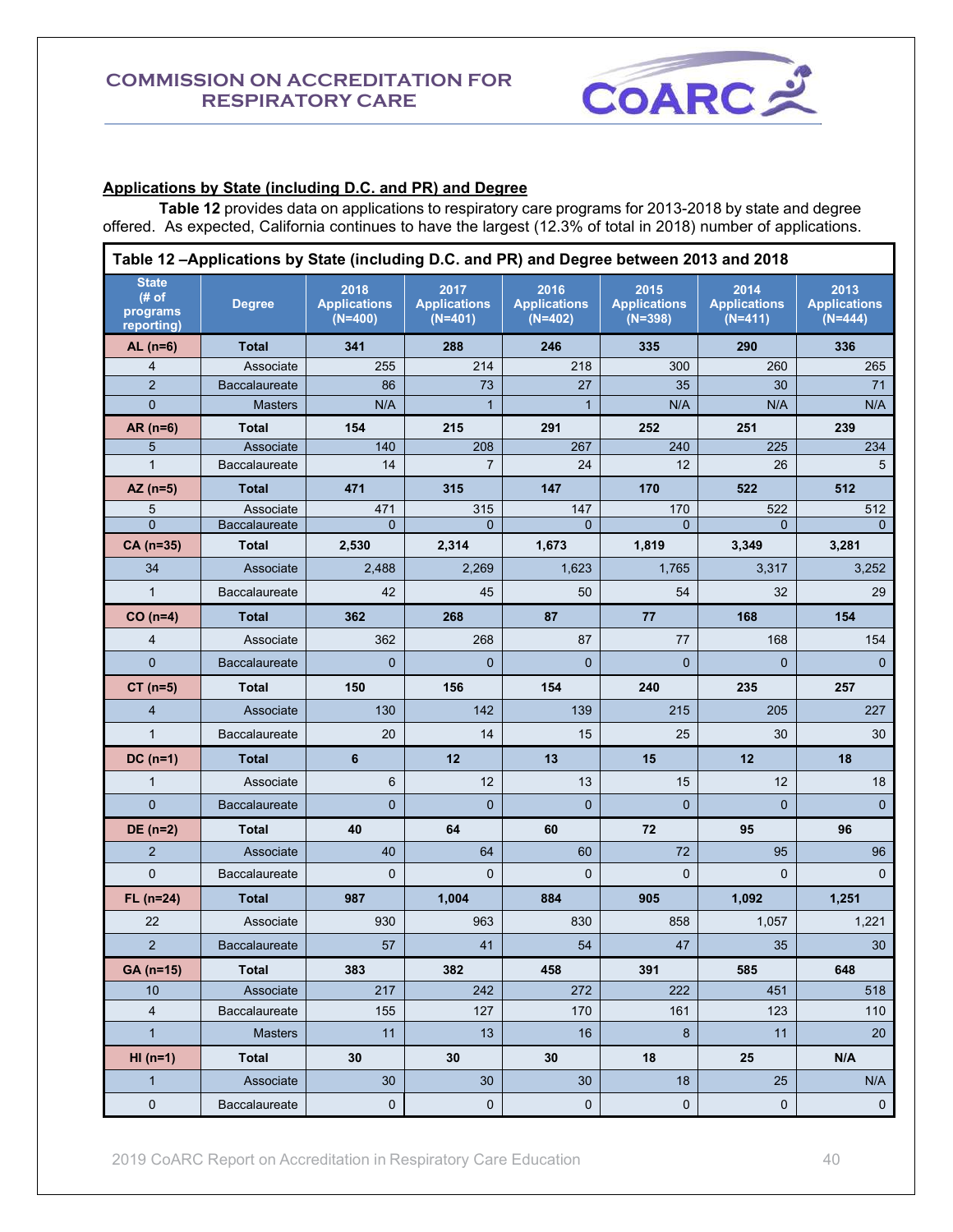

| <b>State</b><br># of<br>programs<br>reporting) | <b>Degree</b>              | 2018<br><b>Applications</b><br>$(N=400)$ | 2017<br><b>Applications</b><br>$(N=402)$ | 2016<br><b>Applications</b><br>$(N=402)$ | 2015<br><b>Applications</b><br>$(N=398)$ | 2014<br><b>Applications</b><br>$(N=411)$ | 2013<br><b>Applications</b><br>$(N=444)$ |
|------------------------------------------------|----------------------------|------------------------------------------|------------------------------------------|------------------------------------------|------------------------------------------|------------------------------------------|------------------------------------------|
| $IA(n=6)$                                      | <b>Total</b>               | 187                                      | 164                                      | 132                                      | 189                                      | 233                                      | 260                                      |
| 6                                              | Associate                  | 187                                      | 164                                      | 132                                      | 189                                      | 233                                      | 260                                      |
| $\overline{0}$                                 | Baccalaureate              | $\Omega$                                 | $\Omega$                                 | $\Omega$                                 | $\Omega$                                 | $\Omega$                                 | $\mathbf{0}$                             |
| $ID(n=3)$                                      | <b>Total</b>               | 115                                      | 93                                       | 54                                       | 65                                       | 77                                       | 81                                       |
| $\overline{2}$<br>$\mathbf{1}$                 | Associate<br>Baccalaureate | 40<br>75                                 | 42<br>51                                 | 21<br>33                                 | 25<br>40                                 | 26<br>51                                 | 37<br>44                                 |
| $IL (n=13)$                                    | <b>Total</b>               | 377                                      | 394                                      | 406                                      | 402                                      | 643                                      | 581                                      |
| 12                                             | Associate                  | 350                                      | 362                                      | 361                                      | 402                                      | 488                                      | 501                                      |
| $\mathbf 0$                                    | <b>Baccalaureate</b>       | N/A                                      | N/A                                      | N/A                                      | N/A                                      | 15                                       | 36                                       |
| $\mathbf{1}$                                   | <b>Masters</b>             | 27                                       | 32                                       | 45                                       | N/A                                      | 140                                      | 44                                       |
| IN $(n=10)$                                    | <b>Total</b>               | 411                                      | 382                                      | 218                                      | 317                                      | 310                                      | 356                                      |
| 8                                              | Associate                  | 330                                      | 321                                      | 176                                      | 236                                      | 270                                      | 301                                      |
| $\overline{2}$                                 | <b>Baccalaureate</b>       | 81                                       | 61                                       | 42                                       | 81                                       | 40                                       | 55                                       |
| $KS$ (n=9)                                     | <b>Total</b>               | 260                                      | 196                                      | 191                                      | 155                                      | 203                                      | 217                                      |
| 8                                              | Associate                  | 224                                      | 176                                      | 165                                      | 147                                      | 181                                      | 202                                      |
| $\mathbf{1}$                                   | <b>Baccalaureate</b>       | 36                                       | 20                                       | 26                                       | 8                                        | 22                                       | 15                                       |
| $KY$ (n=13)                                    | <b>Total</b>               | 332                                      | 335                                      | 364                                      | 343                                      | 397                                      | 388                                      |
| 10                                             | Associate                  | 295                                      | 298                                      | 317                                      | 313                                      | 354                                      | 372                                      |
| $\overline{2}$                                 | <b>Baccalaureate</b>       | 29                                       | 31                                       | 47                                       | 30                                       | 43                                       | 16                                       |
| $\mathbf{1}$                                   | <b>Masters</b>             | 8                                        | $\mathbf{1}$                             | N/A                                      | N/A                                      | N/A                                      | N/A                                      |
| $LA(n=9)$                                      | <b>Total</b>               | 208                                      | 158                                      | 198                                      | 212                                      | 225                                      | 254                                      |
| 6                                              | Associate                  | 176                                      | 119                                      | 168                                      | 168                                      | 203                                      | 226                                      |
| 3                                              | <b>Baccalaureate</b>       | 32                                       | 39                                       | 30                                       | 44                                       | 22                                       | 28                                       |
| $MA(n=5)$                                      | <b>Total</b>               | 167                                      | 188                                      | 163                                      | 285                                      | 245                                      | 276                                      |
| 5                                              | Associate                  | 167                                      | 188                                      | 163                                      | 285                                      | 245                                      | 276                                      |
| $\overline{0}$                                 | <b>Baccalaureate</b>       | 0                                        | 0                                        | $\mathbf{0}$                             | 0                                        | 0                                        | $\mathbf 0$                              |
| $MD (n=6)$                                     | <b>Total</b>               | 243                                      | 245                                      | 268                                      | 277                                      | 310                                      | 360                                      |
| 5                                              | Associate                  | 193                                      | 195                                      | 208                                      | 207                                      | 250                                      | 235                                      |
| 1                                              | <b>Baccalaureate</b>       | 50                                       | 50                                       | 60                                       | 70                                       | 60                                       | 125                                      |
| $ME(n=1)$                                      | <b>Total</b>               | 43                                       | 40                                       | 40                                       | 69                                       | 78                                       | 85                                       |
| $\mathbf{1}$                                   | Associate                  | 43                                       | 40                                       | 40                                       | 69                                       | 78                                       | 85                                       |
| $\mathbf{0}$                                   | Baccalaureate              | $\overline{0}$                           | $\mathbf{0}$                             | $\mathbf{0}$                             | $\mathbf{0}$                             | $\mathbf{0}$                             | $\mathsf{O}\xspace$                      |
| $MI(n=11)$                                     | Total                      | 363                                      | 454                                      | 425                                      | 411                                      | 404                                      | 476                                      |
| 11                                             | Associate                  | 363                                      | 454                                      | 425                                      | 411                                      | 404                                      | 476                                      |
| 0                                              | Baccalaureate              | 0                                        | 0                                        | $\mathbf{0}$                             | $\mathbf 0$                              | $\mathbf 0$                              | $\mathbf 0$                              |
| $MN(n=5)$                                      | <b>Total</b>               | 137                                      | 118                                      | 122                                      | 144                                      | 185                                      | 170                                      |
| 3                                              | Associate                  | 92                                       | 85                                       | 85                                       | 115                                      | 137                                      | 125                                      |
| $\mathbf 2$                                    | Baccalaureate              | 45                                       | 33                                       | 37                                       | 29                                       | 48                                       | 45                                       |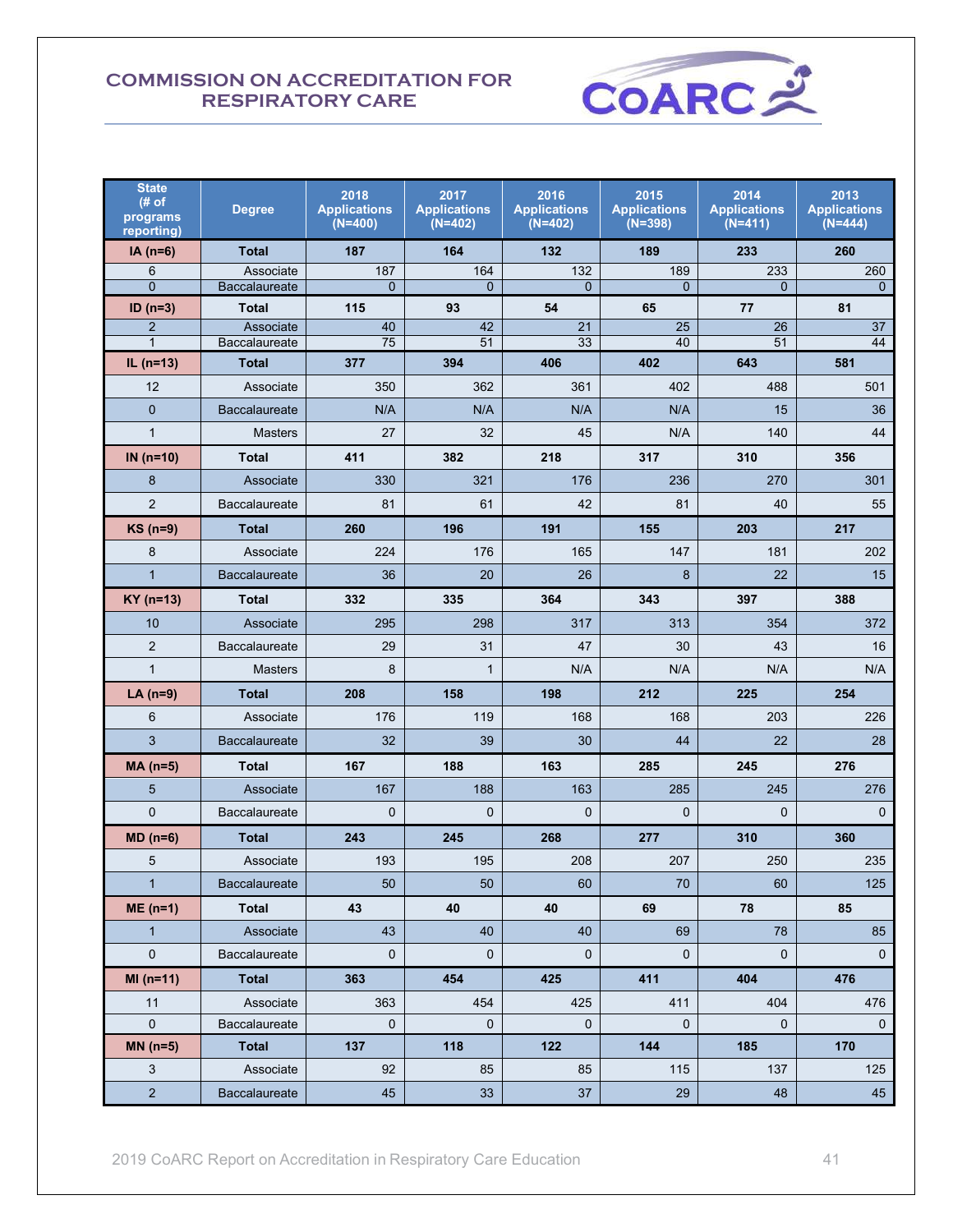

| <b>State</b><br># of<br>programs<br>reporting) | <b>Degree</b>        | 2018<br><b>Applications</b><br>$(N=400)$ | 2017<br><b>Applications</b><br>$(N=401)$ | 2016<br><b>Applications</b><br>$(N=402)$ | 2015<br><b>Applications</b><br>$(N=398)$ | 2014<br><b>Applications</b><br>$(N=411)$ | 2013<br><b>Applications</b><br>$(N=444)$ |
|------------------------------------------------|----------------------|------------------------------------------|------------------------------------------|------------------------------------------|------------------------------------------|------------------------------------------|------------------------------------------|
| $MO(n=8)$                                      | <b>Total</b>         | 195                                      | 128                                      | 151                                      | 192                                      | 242                                      | 262                                      |
| 6                                              | Associate            | 170                                      | 103                                      | 132                                      | 164                                      | 219                                      | 242                                      |
| $\overline{2}$                                 | <b>Baccalaureate</b> | 25                                       | 25                                       | 19                                       | 28                                       | 23                                       | 20                                       |
| $MS(n=9)$                                      | <b>Total</b>         | 382                                      | 382                                      | 387                                      | 383                                      | 393                                      | 395                                      |
| 9                                              | Associate            | 382                                      | 382                                      | 387                                      | 383                                      | 393                                      | 395                                      |
| $\overline{0}$                                 | <b>Baccalaureate</b> | $\overline{0}$                           | $\mathbf{0}$                             | $\mathbf{0}$                             | $\mathbf{0}$                             | $\overline{0}$                           | $\mathbf 0$                              |
| $MT(n=2)$                                      | <b>Total</b>         | 26                                       | 33                                       | 30                                       | 35                                       | 32                                       | 39                                       |
| $\overline{2}$                                 | Associate            | $\overline{2}$                           | 33                                       | 30                                       | 35                                       | 32                                       | 39                                       |
| $\mathbf 0$                                    | <b>Baccalaureate</b> | $\mathbf 0$                              | $\mathbf{0}$                             | 0                                        | $\overline{0}$                           | 0                                        | $\mathbf 0$                              |
| $NC (n=14)$                                    | <b>Total</b>         | 64                                       | 600                                      | 617                                      | 618                                      | 703                                      | 795                                      |
| 14                                             | Associate            | 64                                       | 600                                      | 603                                      | 618                                      | 703                                      | 795                                      |
| $\overline{0}$                                 | <b>Baccalaureate</b> | $\Omega$                                 | $\mathbf{0}$                             | $\Omega$                                 | $\overline{0}$                           | $\overline{0}$                           | $\mathbf 0$                              |
| $ND (n=2)$                                     | <b>Total</b>         | 26                                       | 23                                       | 29                                       | 22                                       | 21                                       | 29                                       |
| $\overline{0}$                                 | Associate            | $\overline{0}$                           | $\overline{0}$                           | $\Omega$                                 | $\mathbf{0}$                             | $\overline{0}$                           | $\mathbf 0$                              |
| $\overline{2}$                                 | Baccalaureate        | 26                                       | 21                                       | 28                                       | 22                                       | 21                                       | 27                                       |
| $\mathbf 0$                                    | <b>Masters</b>       | $\overline{0}$                           | 2                                        | $\mathbf{1}$                             | 0                                        | 0                                        | $\overline{2}$                           |
| $NE$ (n=4)                                     | <b>Total</b>         | 85                                       | 85                                       | 108                                      | 76                                       | 100                                      | 121                                      |
| 3                                              | Associate            | 81                                       | 79                                       | 98                                       | 66                                       | 95                                       | 106                                      |
| $\mathbf{1}$                                   | Baccalaureate        | $\overline{4}$                           | 6                                        | 10                                       | 10                                       | 5                                        | 15                                       |
| $NH (n=1)$                                     | Total                | 10                                       | 16                                       | 11                                       | 18                                       | 25                                       | 10                                       |
| $\mathbf{1}$                                   | Associate            | 10                                       | 16                                       | 11                                       | 18                                       | 25                                       | 10                                       |
| $\overline{0}$                                 | <b>Baccalaureate</b> | $\overline{0}$                           | $\mathbf 0$                              | $\overline{0}$                           | $\mathbf{0}$                             | 0                                        | $\mathbf{0}$                             |
| $NJ$ (n=3)                                     | <b>Total</b>         | 142                                      | 128                                      | 243                                      | 240                                      | 364                                      | 400                                      |
| 3                                              | Associate            | 142                                      | 128                                      | 184                                      | 170                                      | 336                                      | 354                                      |
| $\overline{0}$                                 | Baccalaureate        | $\overline{0}$                           | $\mathbf 0$                              | 9                                        | 70                                       | 28                                       | 46                                       |
| NM $(n=6)$                                     | Total                | 126                                      | 123                                      | 78                                       | 120                                      | 115                                      | 148                                      |
| 6                                              | Associate            | 126                                      | 123                                      | 78                                       | 120                                      | 115                                      | 148                                      |
| $\mathbf 0$                                    | Baccalaureate        | $\mathbf 0$                              | $\mathbf 0$                              | $\mathbf 0$                              | $\mathbf{0}$                             | $\mathbf 0$                              | $\mathbf 0$                              |
| $NV(n=2)$                                      | Total                | 205                                      | 154                                      | 83                                       | 59                                       | 194                                      | 285                                      |
| $\sqrt{2}$                                     | Associate            | 205                                      | 154                                      | 83                                       | 59                                       | 194                                      | 285                                      |
| 0                                              | Baccalaureate        | $\mathbf 0$                              | $\pmb{0}$                                | 0                                        | 0                                        | 0                                        | $\pmb{0}$                                |
| $NY($ n=13)                                    | <b>Total</b>         | 791                                      | 705                                      | 890                                      | 878                                      | 948                                      | 897                                      |
| 10                                             | Associate            | 699                                      | 618                                      | 829                                      | 815                                      | 847                                      | 759                                      |
| $\mathbf{3}$                                   | Baccalaureate        | 92                                       | 87                                       | 61                                       | 63                                       | 101                                      | 138                                      |
| OH (n=22)                                      | <b>Total</b>         | 672                                      | 730                                      | 691                                      | 667                                      | 847                                      | 979                                      |
| 15                                             | Associate            | 506                                      | 574                                      | 519                                      | 516                                      | 676                                      | 775                                      |
| $\overline{7}$                                 | Baccalaureate        | 166                                      | 156                                      | 172                                      | 151                                      | 171                                      | 204                                      |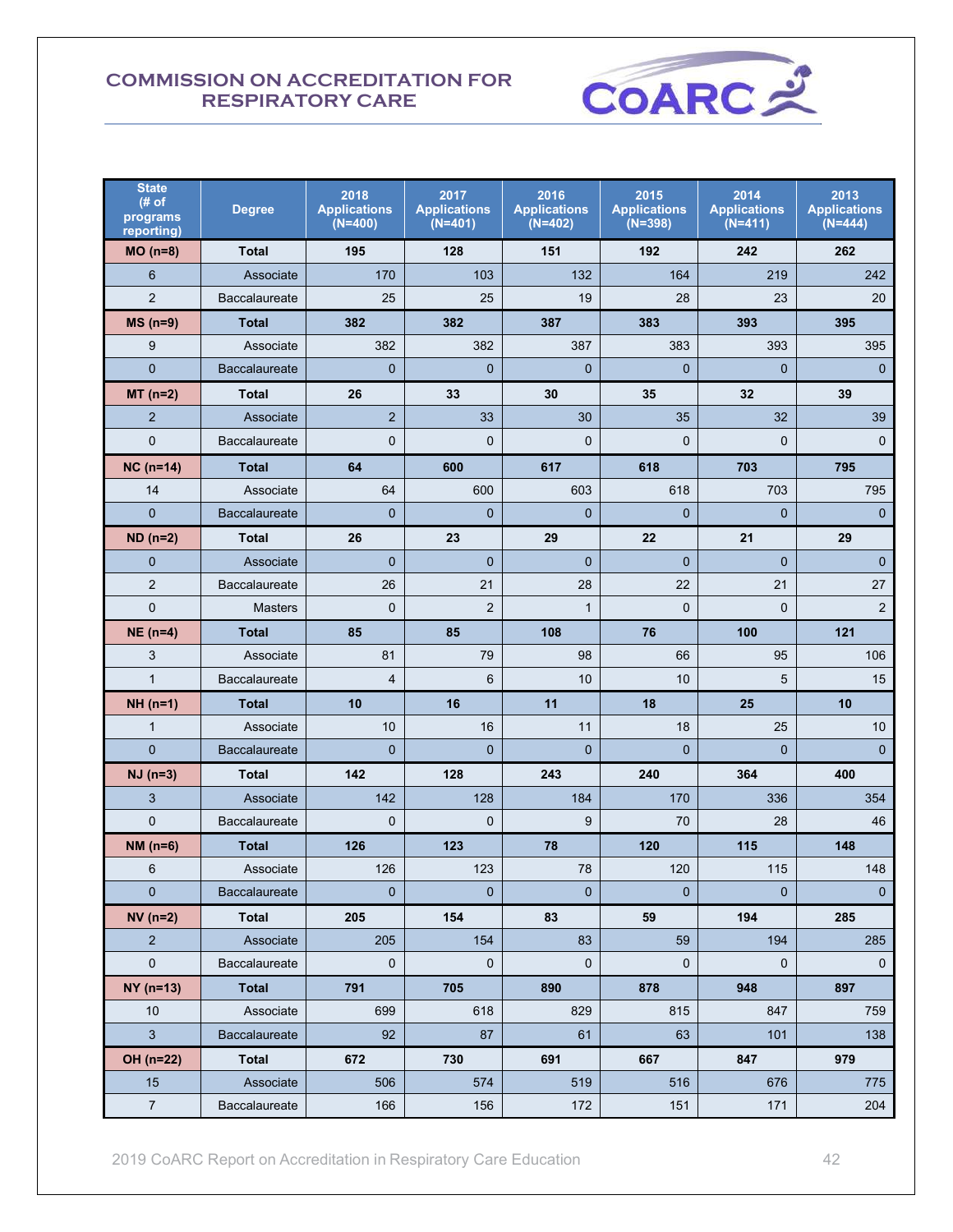

| <b>State</b><br># of<br>programs<br>reporting) | <b>Degree</b>              | 2018<br><b>Applications</b><br>$(N=400)$ | 2017<br><b>Applications</b><br>$(N=401)$ | 2016<br><b>Applications</b><br>$(N=402)$ | 2015<br><b>Applications</b><br>$(N=398)$ | 2014<br><b>Applications</b><br>$(N=411)$ | 2013<br><b>Applications</b><br>$(N=444)$ |
|------------------------------------------------|----------------------------|------------------------------------------|------------------------------------------|------------------------------------------|------------------------------------------|------------------------------------------|------------------------------------------|
| $OK(n=7)$                                      | <b>Total</b>               | 241                                      | 149                                      | 126                                      | 110                                      | 185                                      | 172                                      |
| $\overline{7}$                                 | Associate                  | 241                                      | 149                                      | 126                                      | 110                                      | 185                                      | 172                                      |
| $\overline{0}$                                 | <b>Baccalaureate</b>       | $\overline{0}$                           | $\overline{0}$                           | $\Omega$                                 | $\overline{0}$                           | $\overline{0}$                           | $\mathbf{0}$                             |
| OR (n=3)                                       | Total                      | 125                                      | 110                                      | 112                                      | 158                                      | 142                                      | 155                                      |
| $\overline{\mathbf{c}}$                        | Associate                  | 105                                      | 95                                       | 90                                       | 128                                      | 120                                      | 134                                      |
| $\mathbf{1}$                                   | Baccalaureate              | 20                                       | 15                                       | 22                                       | 30                                       | 22                                       | 21                                       |
| PA (n=22)                                      | <b>Total</b>               | 904                                      | 864                                      | 737                                      | 732                                      | 937                                      | 1,067                                    |
| 15<br>$\overline{7}$                           | Associate<br>Baccalaureate | 509<br>395                               | 504<br>360                               | 467<br>270                               | 453<br>279                               | 677<br>260                               | 867<br>200                               |
| $PR(n=1)$                                      | <b>Total</b>               | 13                                       | 17                                       |                                          |                                          |                                          |                                          |
| $\mathbf{1}$                                   | <b>Baccalaureate</b>       | 13                                       | $\mathbf{1}$                             | N/A                                      | N/A                                      | N/A                                      | N/A                                      |
| $RI(n=2)$                                      | <b>Total</b>               | 61                                       | 79                                       | 35                                       | 48                                       | 88                                       | 87                                       |
| $\overline{2}$                                 | Associate                  | 61                                       | 79                                       | 35                                       | 48                                       | 88                                       | 87                                       |
| $\overline{0}$                                 | <b>Baccalaureate</b>       | $\Omega$                                 | $\mathbf{0}$                             | $\Omega$                                 | $\Omega$                                 | $\mathbf{0}$                             | $\mathbf{0}$                             |
| $SC(n=7)$                                      | Total                      | 149                                      | 175                                      | 187                                      | 168                                      | 186                                      | 218                                      |
| $\overline{7}$                                 | Associate                  | 149                                      | 175                                      | 187                                      | 168                                      | 186                                      | 218                                      |
| $\mathbf 0$                                    | <b>Baccalaureate</b>       | $\mathbf 0$                              | $\mathbf{0}$                             | $\Omega$                                 | $\mathbf{0}$                             | $\mathbf{0}$                             | $\mathbf{0}$                             |
| $SD(n=2)$                                      | <b>Total</b>               | 24                                       | 30                                       | 32                                       | 34                                       | 29                                       | 30                                       |
| 2                                              | Associate                  | 24                                       | 30                                       | 32                                       | 34                                       | 29                                       | 30                                       |
| $\overline{0}$                                 | <b>Baccalaureate</b>       | $\Omega$                                 | $\overline{0}$                           | $\overline{0}$                           | $\overline{0}$                           | $\mathbf{0}$                             | $\mathbf{0}$                             |
| $TN$ (n=10)                                    | <b>Total</b>               | 454                                      | 403                                      | 378                                      | 390                                      | 521                                      | 556                                      |
| $\overline{7}$                                 | Associate                  | 353                                      | 300                                      | 258                                      | 268                                      | 409                                      | 418                                      |
| 3                                              | <b>Baccalaureate</b>       | 101                                      | 103                                      | 120                                      | 122                                      | 112                                      | 138                                      |
| $TX$ (n=35)                                    | Total                      | 1,588                                    | 1,622                                    | 1,147                                    | 982                                      | 1,515                                    | 1,578                                    |
| 29                                             | Associate                  | 1,189                                    | 1,202                                    | 843                                      | 744                                      | 1,265                                    | 1,312                                    |
| 5                                              | <b>Baccalaureate</b>       | 249                                      | 300                                      | 214                                      | 178                                      | 190                                      | 266                                      |
| $\mathbf{1}$                                   | Master's                   | 150                                      | 120                                      | 90                                       | 60                                       | 60                                       | 0                                        |
| $UT (n=7)$                                     | <b>Total</b>               | 369                                      | 224                                      | 131                                      | 91                                       | 520                                      | 592                                      |
| $\overline{\mathbf{4}}$                        | Associate                  | 240                                      | 124                                      | 29                                       | 3                                        | 448                                      | 451                                      |
| $\mathbf{3}$                                   | Baccalaureate              | 129                                      | 100                                      | 102                                      | 88                                       | 72                                       | 141                                      |
| VA $(n=6)$                                     | <b>Total</b>               | 206                                      | 246                                      | 250                                      | 285                                      | 457                                      | 520                                      |
| 5                                              | Associate                  | 181                                      | 174                                      | 190                                      | 217                                      | 377                                      | 440                                      |
| $\mathbf{1}$                                   | Baccalaureate              | 25                                       | 72                                       | 60                                       | 68                                       | 80                                       | 80                                       |
| $VT$ (n=1)                                     | <b>Total</b>               | 44                                       | 40                                       | 1                                        | 33                                       | 40                                       | 40                                       |
| $\mathbf{1}$                                   | Associate                  | 44                                       | 40                                       | 35                                       | 33                                       | 40                                       | 40                                       |
| $\mathbf{0}$                                   | Baccalaureate              | $\Omega$                                 | $\Omega$                                 | $\mathbf{0}$                             | $\Omega$                                 | $\mathbf{0}$                             | $\mathbf{0}$                             |
| $WA(n=5)$                                      | <b>Total</b>               | 195                                      | 184                                      | 175                                      | 193                                      | 179                                      | 214                                      |
| 3                                              | Associate                  | 133                                      | 144                                      | 144                                      | 156                                      | 163                                      | 151                                      |
| $\overline{2}$                                 | <b>Baccalaureate</b>       | 62                                       | 40                                       | 40                                       | 19                                       | 30                                       | 28                                       |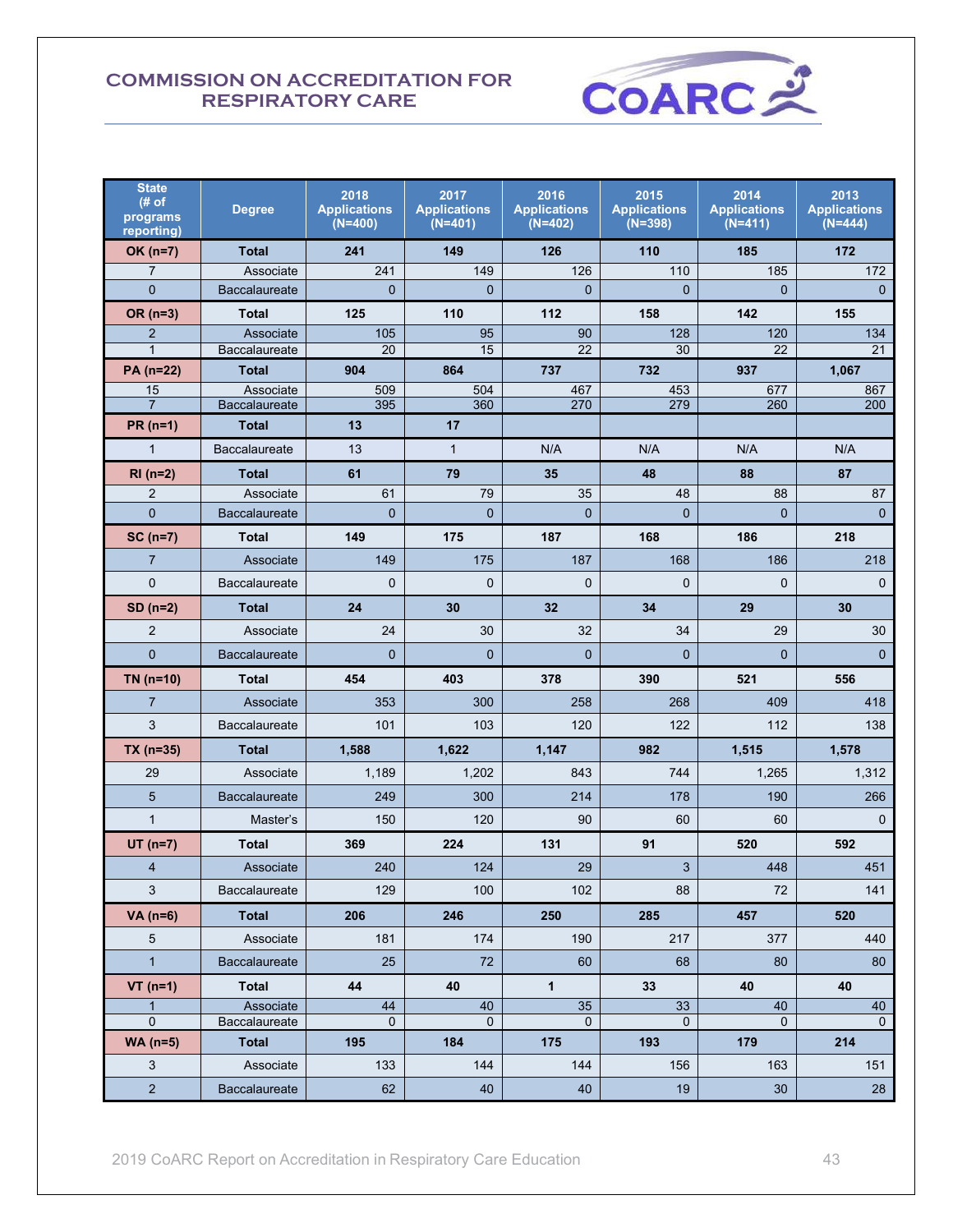

| <b>State</b><br># of<br>programs<br>reporting) | <b>Degree</b>        | 2018<br><b>Applications</b><br>$(N=400)$ | 2017<br><b>Applications</b><br>$(N = 401)$ | 2016<br><b>Applications</b><br>$(N = 402)$ | 2015<br><b>Applications</b><br>$(N=398)$ | 2014<br><b>Applications</b><br>$(N=411)$ | 2013<br><b>Applications</b><br>$(N=444)$ |
|------------------------------------------------|----------------------|------------------------------------------|--------------------------------------------|--------------------------------------------|------------------------------------------|------------------------------------------|------------------------------------------|
| $WI (n=7)$                                     | <b>Total</b>         | 233                                      | 212                                        | 237                                        | 255                                      | 296                                      | 330                                      |
| 7                                              | Associate            | 233                                      | 212                                        | 237                                        | 255                                      | 296                                      | 330                                      |
| $\mathbf 0$                                    | <b>Baccalaureate</b> | $\mathbf 0$                              | $\mathbf 0$                                | $\mathbf 0$                                | 0                                        | $\mathbf{0}$                             | 0                                        |
| $WV(n=3)$                                      | <b>Total</b>         | 205                                      | 186                                        | 76                                         | 119                                      | 268                                      | 184                                      |
| $\overline{2}$                                 | Associate            | 195                                      | 170                                        | 65                                         | 98                                       | 250                                      | 157                                      |
|                                                | <b>Baccalaureate</b> | 10                                       | 16                                         | 11                                         | 21                                       | 18                                       | 27                                       |
| $WY$ (n=1)                                     | <b>Total</b>         | 11                                       | 15                                         | 14                                         | 16                                       | 10                                       | 15                                       |
|                                                | Associate            | 11                                       | 15                                         | 14                                         | 16                                       | 10                                       | 15                                       |
| $\mathbf 0$                                    | Baccalaureate        | $\overline{0}$                           | 0                                          | $\mathbf{0}$                               | $\mathbf{0}$                             | 10                                       | $\mathbf{0}$                             |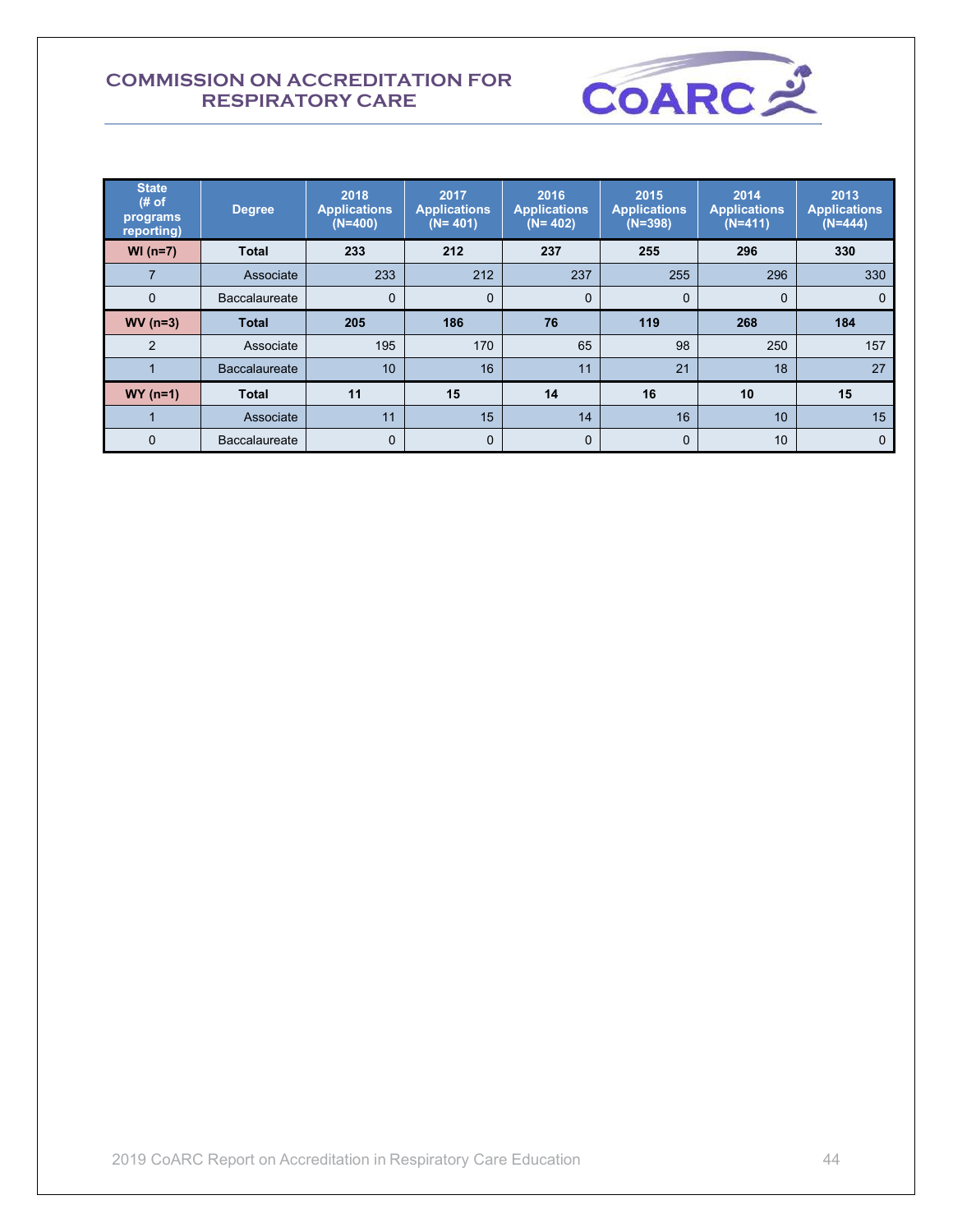

#### **Total New Enrollments**

*Programmatic enrollment* is deemed by the CoARC to occur when a student enrolls in the first core respiratory care course; i.e. a non-survey/non-prerequisite course available only to students matriculated in the respiratory care program. This may be different than the enrollment or matriculation date determined by the institution. This definition is used for calculating programmatic retention, on-time graduation rates, and maximum annual enrollment. **Figure 9** shows total new enrollments from 2009 through 2018. Enrollments for 2010 through 2018 are compared to the total maximum annual enrollment capacity<sup>1</sup>. The CoARC did not track maximum annual enrollment capacity prior to 2010. The data show new enrollments reaching 64.5% of maximum annual enrollment capacity in 2018, 58.8% of maximum annual enrollment capacity in 2017, 61.4% of capacity in 2016, 63.6% in 2015, 66.8% of capacity in 2014, 68.0% of capacity in 2013, 70.5% of capacity in 2012, 72% of capacity in 2011, and 78% of capacity in 2010. For 2018, 8.8% (45 of the 400) programs reported new enrollments reaching maximum annual enrollment capacity. Of these 45 programs, 21 offered the AAS degree, 13 offered the AS degree, and 11 offered the BS degree. The 47 programs were located in 19 different states.

The mean maximum annual enrollment capacity per program was 31 in 2018, 30 in 2017, 31 in 2016, 32 in 2015 and 2014, 31 in 2013 and 2012, and 32 in 2011 and 2010. The mean number of new enrollments per program was 20 in 2018, 18 in 2017, 19 in 2016, 20 in 2015, 21 in 2014 and 2013, 22 in 2012, 23 in 2011, 24 in 2010, and 24 in 2009. The median number of new enrollments per program was 17 in 2018, 16 in 2017, 17 in 2016, 18 in 2015, 25 in 2014, 18 in 2013, 19 in 2012 and 2011, 20 in 2010, and 19 in 2009. There was an 8.1% increase in new enrollments in 2018 compared to 2017 and a 23.6% decrease compared to 2009.



<sup>1</sup> The *maximum annual enrollment capacity* is defined as *the maximum number of new students that could be enrolled in a calendar year (defined as January 1 through December 31)*. This number is established by the CoARC based on information provided by the program and can only be increased upon approval of a request for a substantive change (see CoARC Policy 9.10).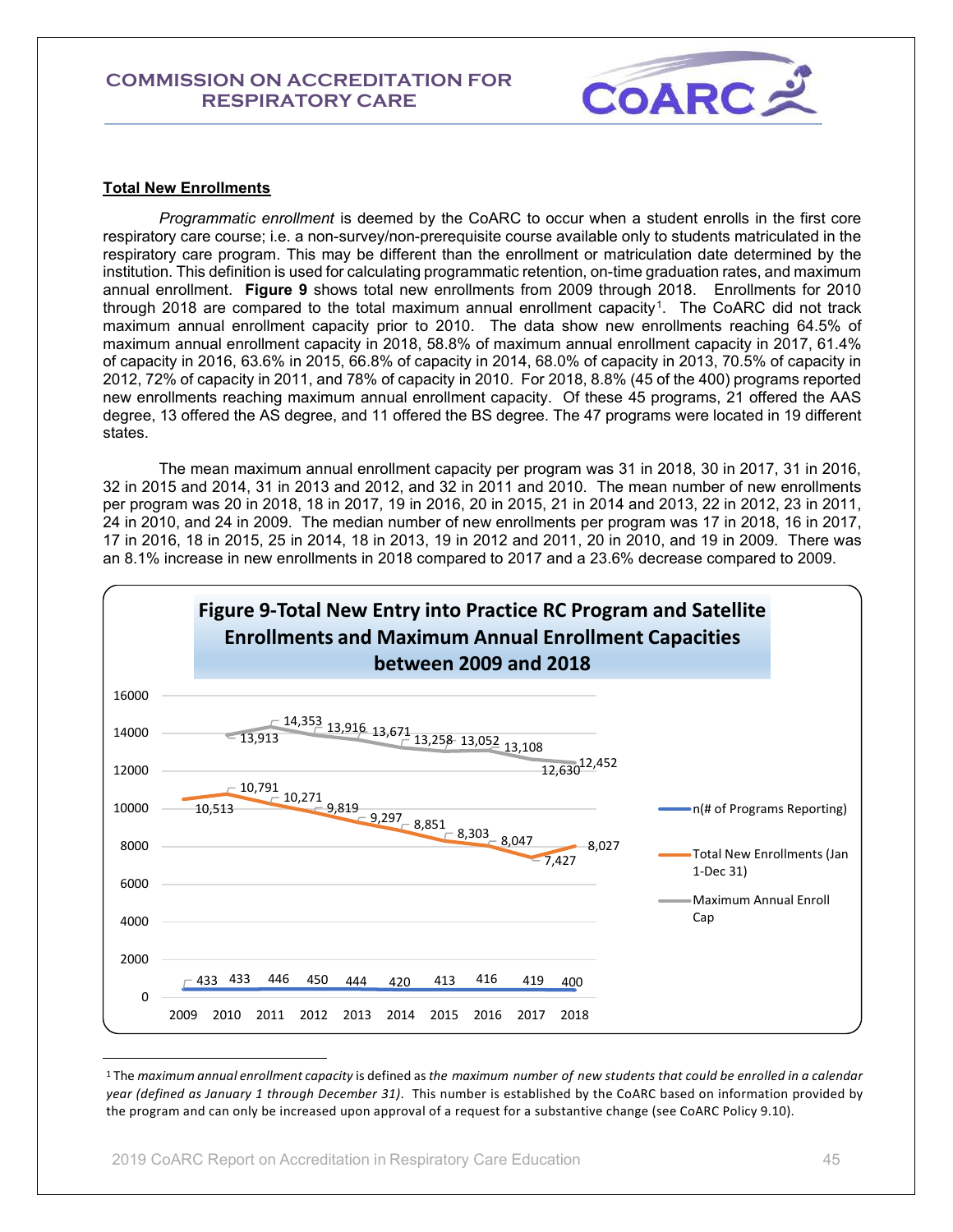

Not included in **Figure 9** are the enrollment data for the 4 polysomnography certificate program options with reportable enrollment data. There were 14 new enrollments in 2018 which is a 36.4% decrease compared to 2017. The mean number of new enrollments per program option was 4 in 2019, 4 in 2017, 6 in 2016, 8 in 2015, 7 in 2014, 6 in 2013, 7 in 2012 and 2011, 5 in 2010, and 8 in 2009. The median number of new enrollments per program option was 3 in 2019, 5 in 2017, 10 in 2016, 6 in 2015, 5 in 2014, 4 in 2013, 5 in 2012, 3 in 2011, 3 in 2010, and 5 in 2009.

#### **New RC Enrollments by Degree Offered**

|                                 | Table 13 – New RC Enrollments by Degree Offered between 2014 and 2018 |                                                                   |                                                    |      |              |                                                    |              |                                                    |       |                                                    |       |                                                    |  |
|---------------------------------|-----------------------------------------------------------------------|-------------------------------------------------------------------|----------------------------------------------------|------|--------------|----------------------------------------------------|--------------|----------------------------------------------------|-------|----------------------------------------------------|-------|----------------------------------------------------|--|
| <b>Degree</b><br><b>Offered</b> |                                                                       | <b>2018 Max</b><br>Annual<br><b>Enrollment</b><br><b>Capacity</b> | <b>2018 New</b><br><b>Enrollments</b><br>$(N=400)$ |      |              | <b>2017 New</b><br><b>Enrollments</b><br>$(N=419)$ |              | <b>2016 New</b><br><b>Enrollments</b><br>$(N=416)$ |       | <b>2015 New</b><br><b>Enrollments</b><br>$(N=413)$ |       | <b>2014 New</b><br><b>Enrollments</b><br>$(N=420)$ |  |
|                                 | Total                                                                 | Mean                                                              | <b>Total</b>                                       | Mean | <b>Total</b> | Mean                                               | <b>Total</b> | Mean                                               |       | Mean                                               | Total | Mean                                               |  |
| Associate                       | 10,743                                                                | 32                                                                | 6,989                                              | 21   | 6,442        | 19                                                 | 7,089        | 20                                                 | 7,289 | 21                                                 | 7,852 | 22                                                 |  |
| <b>Baccalaureate</b>            | 1,461                                                                 | 24                                                                | 992                                                | 16   | 934          | 15                                                 | 903          | 16                                                 | 948   | 16                                                 | 948   | 17                                                 |  |
| <b>Masters</b>                  | 96                                                                    | 24                                                                | 46                                                 | 12   | 51           | 9                                                  | 55           | 13                                                 | 66    | 22                                                 | 51    | 17                                                 |  |

**Table 13** shows the new annual enrollments in respiratory care in relation to the degree offered. The 334 programs offering associate degrees accounted for 87% of the 8,027 new enrollments in 2018. This is an 8.5% increase compared to 2017 for this category and a 11% decrease compared to 2014. New enrollments in associate degree programs reached 65% of maximum capacity in 2018. The mean number of new enrollments per program for this category was 21 for 2018, 19 for 2017, 20 in 2016, 21 in 2015, and 22 in 2014.

The 62 programs offering baccalaureate degrees accounted for 12.4% of the total number of new enrollments in 2018. This is a 6.2% increase compared to 2017 for this category, and a 4.6% increase compared to 2014. New baccalaureate degree enrollments reached 68% of maximum capacity in 2018. The mean number of new enrollments per program for this category was 16 in 2018, 15 in 2017, 16 in 2016 and 2015, and 17 in 2014.

The 4 programs offering master's degrees accounted for 0.6% of the total number of new enrollments in 2018. This is a 9.8% decrease compared to 2017, and a 9.8% decrease compared to 2014. New enrollments in these programs reached 48% of maximum capacity in 2018. The mean number of new enrollments per program for this category was 12 in 2018, 9 in 2017, 13 in 2016, 22 in 2015, and 17 in 2014.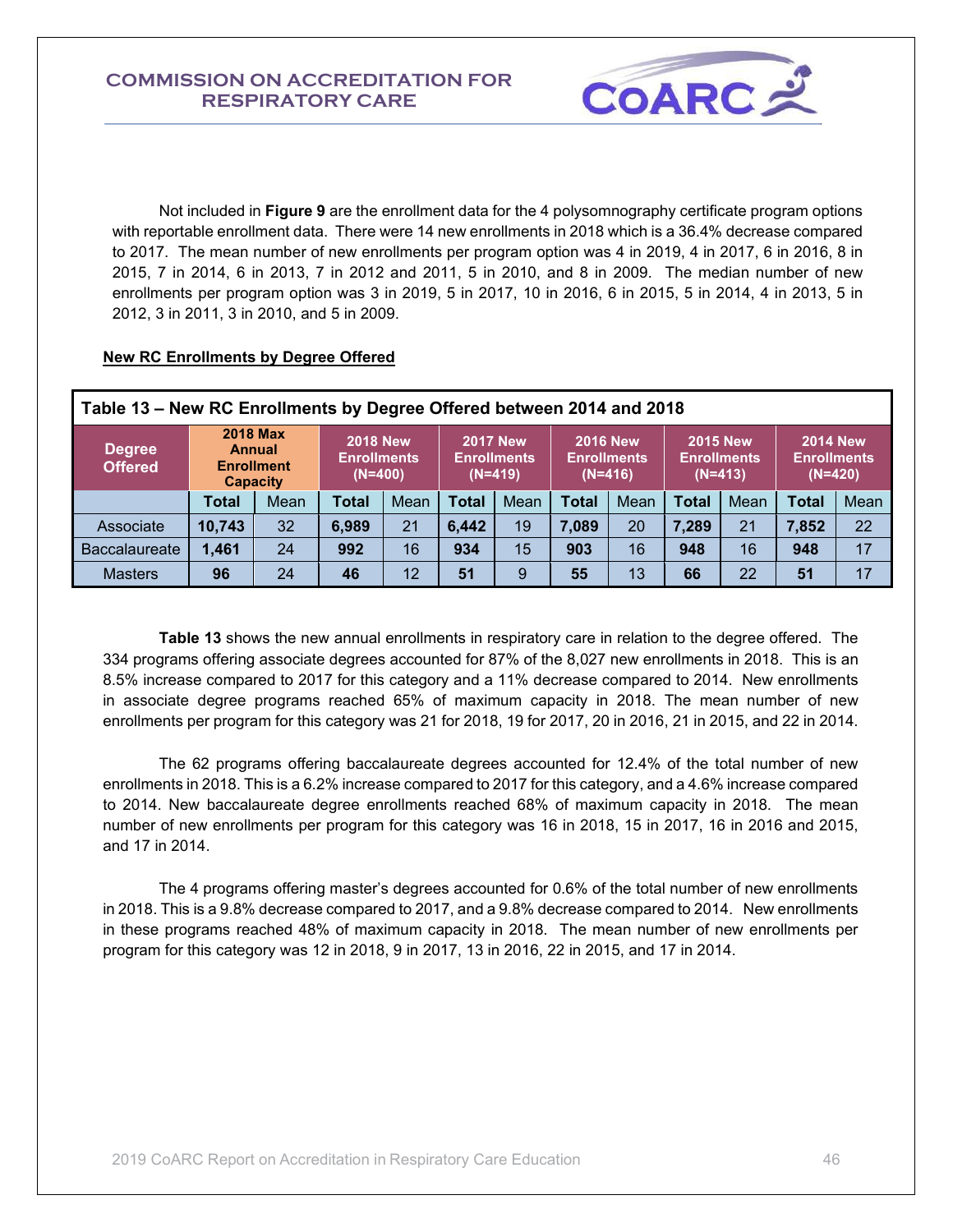

|                                          | Table 14 – New RC Enrollments by Institutional Type between 2014 and 2018 |                                         |                                                    |      |                                                    |      |                                                    |      |                                                    |      |                                                    |      |
|------------------------------------------|---------------------------------------------------------------------------|-----------------------------------------|----------------------------------------------------|------|----------------------------------------------------|------|----------------------------------------------------|------|----------------------------------------------------|------|----------------------------------------------------|------|
| <b>Institutional Type</b>                | <b>Capacity</b>                                                           | <b>2018 Max</b><br><b>Annual Enroll</b> | <b>2018 New</b><br><b>Enrollments</b><br>$(N=400)$ |      | <b>2017 New</b><br><b>Enrollments</b><br>$(N=419)$ |      | <b>2016 New</b><br><b>Enrollments</b><br>$(N=416)$ |      | <b>2015 New</b><br><b>Enrollments</b><br>$(N=413)$ |      | <b>2014 New</b><br><b>Enrollments</b><br>$(N=420)$ |      |
|                                          | <b>Total</b>                                                              | Mean                                    | <b>Total</b>                                       | Mean | <b>Total</b>                                       | Mean | <b>Total</b>                                       | Mean | <b>Total</b>                                       | Mean | <b>Total</b>                                       | Mean |
| Community or<br><b>Junior College</b>    | 6,371                                                                     | 27                                      | 4,595                                              | 20   | 4,337                                              | 18   | 4,473                                              | 20   | 4,522                                              | 19   | 4,769                                              | 20   |
| Four-Year College<br>or University       | 2,507                                                                     | 27                                      | 1,610                                              | 18   | 1,461                                              | 15   | 1,667                                              | 17   | 1,846                                              | 19   | 1,888                                              | 21   |
| Technical or<br><b>Vocational School</b> | 2,583                                                                     | 49                                      | 1,312                                              | 25   | 1,197                                              | 23   | 1,380                                              | 23   | 1,425                                              | 23   | 1,797                                              | 26   |
| Academic HSC/<br><b>Medical Center</b>   | 173                                                                       | 22                                      | 94                                                 | 12   | 101                                                | 11   | 98                                                 | 12   | 134                                                | 12   | 148                                                | 13   |
| Career or Technical<br>College           | 438                                                                       | 44                                      | 279                                                | 28   | 195                                                | 20   | 272                                                | 27   | 210                                                | 26   | 91                                                 | 18   |
| U.S. Military                            | 228                                                                       | 114                                     | 137                                                | 69   | 136                                                | 68   | 157                                                | 79   | 166                                                | 83   | 158                                                | 79   |

#### **New RC Enrollments by Institutional Type**

**Table 14** shows the new enrollments in respiratory care programs in relation to institutional type for the years 2014-2018. The 235 programs offered in community or junior colleges is the largest category and accounted for 57.2% of the 8,027 new enrollments in 2018. This is a 5.9% increase in enrollments compared to 2017 and a 3.6% decrease compared to 2014. New enrollments reached 72% of maximum capacity in 2018. The mean number of new enrollments per program was 20 in 2018, 18 in 2017, 20 in 2016, 19 in 2015, and 20 in 2014.

The 92 programs offered in four-year colleges or universities accounted for 20.1% of the total number of new enrollments in 2018. This is a 10.2% increase compared to 2017 and a 14.7% decrease compared to 2014. New enrollments reached 64.2% of maximum capacity in 2018. The mean number of new enrollments per program was 18 in 2018, 15 in 2017, 17 in 2016, 19 in 2015, and 21 in 2014.

The 53 programs offered in technical or vocational schools accounted for 16.3% of the total number of new enrollments in 2018. This is a 9.6% increase compared to 2017 and a 27% decrease compared to 2014. New enrollments reached 50.8% of maximum capacity in 2018. The mean number of new enrollments per program was 25 in 2018, 23 in 2017/2016 and 2015, and 26 in 2014.

The 8 programs offered in academic HSC/medical centers accounted for 1.2% of the total number of new enrollments in 2018. This is a 6.9% decrease compared to 2017 and a 36.5% decrease compared to 2014. New enrollments reached 54.3% of maximum capacity in 2018. The mean number of new enrollments per program was 12 in 2018, 11 in 2017, 12 in 2016 and 2015, and 13 in 2014.

The 10 programs offered in career or technical colleges accounted for 3.5% of the total number of new enrollments in 2018. This is a 43.1% increase compared to 2017 and a 207% increase compared to 2014. New enrollments reached 63.7% of maximum capacity in 2018. The mean number of new enrollments per program was 28 in 2018, 20 in 2017, 27 in 2016, 26 in 2015, and 18 in 2014.

The 2 programs offered in the U.S. military accounted for 1.7% of the total number of new enrollments in 2018. This is a 0.7% increase compared to 2017, but a 13.3% decrease compared to 2014. New enrollments reached 60.1% of maximum capacity in 2018. The mean number of new enrollments per program was 69 in 2018, 68 in 2017, 79 in 2016, 83 in 2015, and 79 in 2014.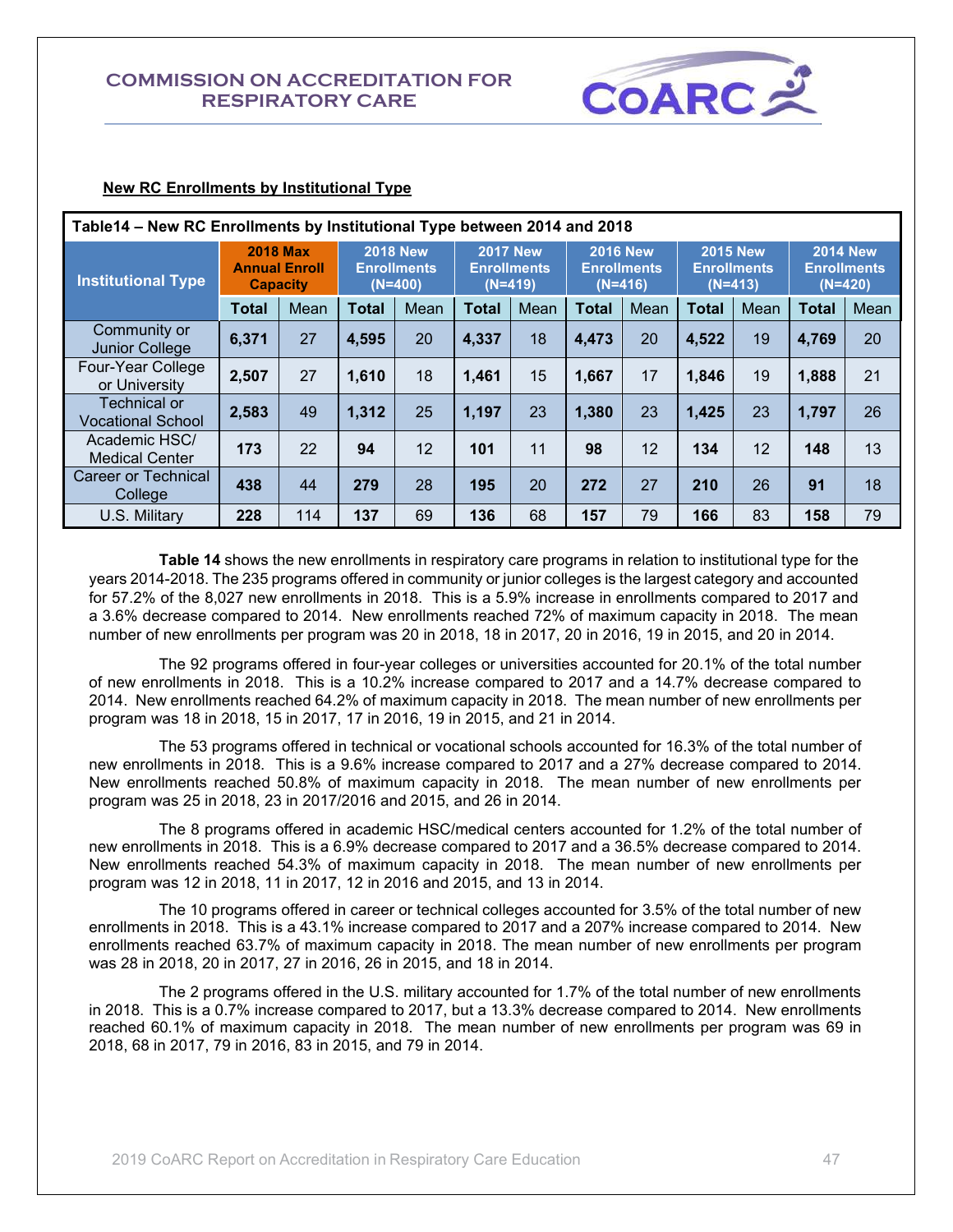

| Table 15 – New RC Enrollments by Institutional Control/Funding between 2014 and 2018 |                                                            |      |                                                    |      |                                                    |      |                                                    |      |                                                    |      |                                                    |      |  |
|--------------------------------------------------------------------------------------|------------------------------------------------------------|------|----------------------------------------------------|------|----------------------------------------------------|------|----------------------------------------------------|------|----------------------------------------------------|------|----------------------------------------------------|------|--|
| <b>Institutional</b><br><b>Control/Funding</b>                                       | <b>2018 Max</b><br><b>Annual Enroll</b><br><b>Capacity</b> |      | <b>2018 New</b><br><b>Enrollments</b><br>$(N=400)$ |      | <b>2017 New</b><br><b>Enrollments</b><br>$(N=419)$ |      | <b>2016 New</b><br><b>Enrollments</b><br>$(N=416)$ |      | <b>2015 New</b><br><b>Enrollments</b><br>$(N=413)$ |      | <b>2014 New</b><br><b>Enrollments</b><br>$(N=420)$ |      |  |
|                                                                                      | <b>Total</b>                                               | Mean | Total                                              | Mean | Total                                              | Mean | Total                                              | Mean | Total                                              | Mean | <b>Total</b>                                       | Mean |  |
| Public/Not-For-<br>Profit                                                            | 8,074                                                      | 25   | 5,656                                              | 18   | 5.341                                              | 16   | 5.715                                              | 18   | 5.924                                              | 18   | 6.150                                              | 18   |  |
| Private/For-Profit<br>(Proprietary)                                                  | 2,510                                                      | 60   | 1,490                                              | 35   | 1,259                                              | 31   | 1,506                                              | 30   | 1,467                                              | 29   | 1,984                                              | 37   |  |
| Private/Not-For-<br>Profit                                                           | 1,491                                                      | 39   | 744                                                | 20   | 691                                                | 14   | 669                                                | 16   | 746                                                | 21   | 559                                                | 18   |  |
| Federal<br>Government                                                                | 228                                                        | 114  | 137                                                | 69   | 136                                                | 68   | 157                                                | 79   | 166                                                | 83   | 158                                                | 79   |  |

#### **New RC Enrollments by Institutional Control/Funding**

**Table 15** shows the new enrollments in respiratory care programs in relation to institutional control/funding for the years 2014-2018. The 318 programs controlled/funded by public/not-for-profit institutions is the largest category and accounted for 70.5% of the 8,027 new respiratory care enrollments in 2018. This is a 5.9% increase compared to 2017 and an 8% decrease compared to 2014. New enrollments were at 70.1% of maximum capacity in 2018 for programs in this category. The mean number of new enrollments per program was 18 in 2018, 16 in 2017, and 18 in 2016 through 2014.

The 42 programs controlled /funded by private/for-profit (proprietary) institutions accounted for 18.6% of the total number of new enrollments in 2018. This is an 18.3% increase compared to 2017 and a 24.9% decrease compared to 2014. New enrollments reached 59.4% of maximum capacity in 2018 for programs in this category. The mean number of new enrollments per program was 35 in 2018, 31 in 2017, 30 in 2016, 29 in 2015, and 37 in 2014.

The 38 programs controlled/funded by private/not-for-profit institutions accounted for 9.2% of the total number of new enrollments in 2018. This is a 7.7% increase compared to 2017, and a 33.1% increase compared to 2014. New enrollments reached 49.9% of maximum capacity in 2018 for programs in this category. The mean number of new enrollments per program was 20 in 2018, 14 in 2017, 16 in 2016, 21 in 2015, and 18 in 2014.

The 2 programs controlled/funded by the federal government accounted for 1.7% of the total number of new enrollments in 2018. This is a 0.7% increase compared to 2017, but a 13.4% decrease compared to 2014. New enrollments reached 60.1% of maximum capacity in 2018. The mean number of new enrollments per program was 69 in 2018, 68 for 2017, 79 in 2016, 83 in 2015, and 79 in 2014.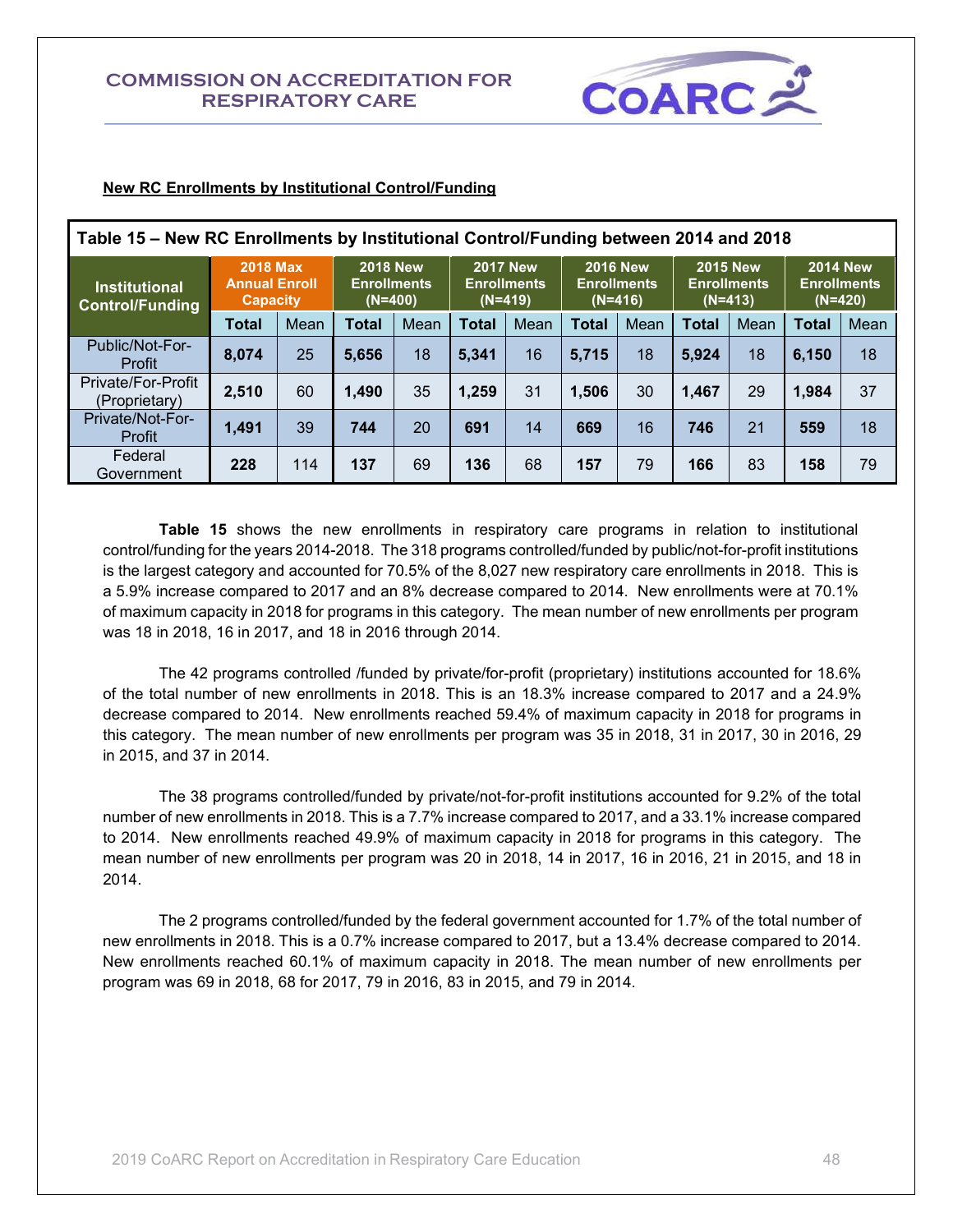

#### **New RC Enrollments by State (including D.C. and PR) and Degree**

**Table 16** provides data on new enrollments in respiratory care programs for 2013-2018 by state and degree offered. As expected, California had the largest (8.4% of total) enrollments of any state in 2018.

| Table 16 – New RC Enrollments by State (including D.C. and PR) and Degree between 2013 and 2018 |                                        |                                                                   |                                                    |                                                    |                                                    |                                                    |                                                    |                                                    |  |  |  |
|-------------------------------------------------------------------------------------------------|----------------------------------------|-------------------------------------------------------------------|----------------------------------------------------|----------------------------------------------------|----------------------------------------------------|----------------------------------------------------|----------------------------------------------------|----------------------------------------------------|--|--|--|
| <b>State</b><br># of<br>programs<br>reporting)                                                  | <b>Degree</b>                          | 2018<br><b>Maximum</b><br><b>Annual Enroll</b><br><b>Capacity</b> | <b>2018 New</b><br><b>Enrollments</b><br>$(N=400)$ | <b>2017 New</b><br><b>Enrollments</b><br>$(N=430)$ | <b>2016 New</b><br><b>Enrollments</b><br>$(N=416)$ | <b>2015 New</b><br><b>Enrollments</b><br>$(N=413)$ | <b>2014 New</b><br><b>Enrollments</b><br>$(N=420)$ | <b>2013 New</b><br><b>Enrollments</b><br>$(N=444)$ |  |  |  |
| $AL(n=6)$                                                                                       | <b>Total</b>                           | 201                                                               | 156                                                | 133                                                | 147                                                | 134                                                | 143                                                | 147                                                |  |  |  |
| 4                                                                                               | Associate                              | 145                                                               | 106                                                | 92                                                 | 127                                                | 108                                                | 122                                                | 100                                                |  |  |  |
| $\overline{2}$<br>$\overline{0}$                                                                | <b>Baccalaureate</b><br><b>Masters</b> | 56<br>$\mathbf{0}$                                                | 50<br>$\mathbf{0}$                                 | 40<br>$\mathbf{1}$                                 | 19<br>$\overline{1}$                               | 26<br>$\mathbf{0}$                                 | 21<br>$\mathbf{0}$                                 | 47<br>$\overline{0}$                               |  |  |  |
| AR $(n=6)$                                                                                      | <b>Total</b>                           | 124                                                               | 74                                                 | 69                                                 | 100                                                | 90                                                 | 117                                                | 134                                                |  |  |  |
| 5                                                                                               | Associate                              | 100                                                               | 64                                                 | 64                                                 | 90                                                 | 74                                                 | 100                                                | 118                                                |  |  |  |
| $\mathbf{1}$                                                                                    | Baccalaureate                          | 24                                                                | 10                                                 | 5                                                  | 10                                                 | 16                                                 | 17                                                 | 16                                                 |  |  |  |
| $AZ (n=5)$                                                                                      | <b>Total</b>                           | 353                                                               | 207                                                | 165                                                | 176                                                | 194                                                | 229                                                | 189                                                |  |  |  |
| 5                                                                                               | Associate                              | 353                                                               | 207                                                | 165                                                | 176                                                | 194                                                | 229                                                | 189                                                |  |  |  |
| $\overline{0}$                                                                                  | <b>Baccalaureate</b>                   | $\mathbf{0}$                                                      | $\mathbf{0}$                                       | $\overline{0}$                                     | $\Omega$                                           | $\mathbf{0}$                                       | $\mathbf{0}$                                       | $\mathbf{0}$                                       |  |  |  |
| CA (n=35)                                                                                       | <b>Total</b>                           | 1,772                                                             | 1,222                                              | 1,163                                              | 1,184                                              | 1,180                                              | 1,429                                              | 1,497                                              |  |  |  |
| 34                                                                                              | Associate                              | 1,750                                                             | 1,208                                              | 1,156                                              | 1169                                               | 1,174                                              | 1,420                                              | 1,488                                              |  |  |  |
| $\mathbf{1}$                                                                                    | <b>Baccalaureate</b>                   | 22                                                                | 14                                                 | $\overline{7}$                                     | 15                                                 | 6                                                  | 9                                                  | 9                                                  |  |  |  |
| $CO(n=4)$                                                                                       | <b>Total</b>                           | 227                                                               | 129                                                | 93                                                 | 119                                                | 97                                                 | 105                                                | 99                                                 |  |  |  |
| 4                                                                                               | Associate                              | 227                                                               | 129                                                | 93                                                 | 119                                                | 97                                                 | 105                                                | 99                                                 |  |  |  |
| $\Omega$                                                                                        | Baccalaureate                          | $\mathbf{0}$                                                      | $\mathbf{0}$                                       | $\mathbf{0}$                                       | $\Omega$                                           | $\mathbf{0}$                                       | $\mathbf{0}$                                       | $\Omega$                                           |  |  |  |
| $CT (n=5)$                                                                                      | <b>Total</b>                           | 118                                                               | 77                                                 | 72                                                 | 75                                                 | 85                                                 | 90                                                 | 76                                                 |  |  |  |
| $\overline{4}$<br>$\mathbf{1}$                                                                  | Associate<br>Baccalaureate             | 100<br>18                                                         | 67<br>10                                           | 65<br>7                                            | 62<br>13                                           | 67<br>18                                           | 76<br>14                                           | 59<br>17                                           |  |  |  |
| $DC(n=1)$                                                                                       | <b>Total</b>                           | 24                                                                | $\overline{\mathbf{4}}$                            | $\overline{7}$                                     | $\overline{\mathbf{4}}$                            | 4                                                  | $\overline{7}$                                     | 24                                                 |  |  |  |
| $\mathbf{1}$                                                                                    | Associate                              | 24                                                                | 4                                                  | $\overline{7}$                                     | $\overline{4}$                                     | 4                                                  | $\overline{7}$                                     | 10                                                 |  |  |  |
| $\Omega$                                                                                        | Baccalaureate                          | $\overline{0}$                                                    | $\overline{0}$                                     | $\overline{0}$                                     | $\Omega$                                           | $\overline{0}$                                     | $\overline{0}$                                     | $\Omega$                                           |  |  |  |
| DE $(n=2)$                                                                                      | <b>Total</b>                           | 35                                                                | 17                                                 | 19                                                 | 25                                                 | 25                                                 | 25                                                 | 24                                                 |  |  |  |
| $\overline{2}$                                                                                  | Associate                              | 35                                                                | 17                                                 | 19                                                 | 25                                                 | 25                                                 | 25                                                 | 24                                                 |  |  |  |
| $\mathbf{0}$                                                                                    | Baccalaureate                          | $\mathbf{0}$                                                      | 0                                                  | $\mathbf{0}$                                       | $\mathbf 0$                                        | $\mathbf 0$                                        | $\mathbf 0$                                        | $\mathbf{0}$                                       |  |  |  |
| $FL (n=24)$                                                                                     | <b>Total</b>                           | 697                                                               | 495                                                | 482                                                | 511                                                | 486                                                | 482                                                | 526                                                |  |  |  |
| 22                                                                                              | Associate                              | 642                                                               | 456                                                | 450                                                | 479                                                | 449                                                | 454                                                | 498                                                |  |  |  |
| $\overline{2}$                                                                                  | <b>Baccalaureate</b>                   | 55                                                                | 39                                                 | 32                                                 | 32                                                 | 37                                                 | 28                                                 | 28                                                 |  |  |  |
| $GA (n=15)$                                                                                     | Total                                  | 379                                                               | 241                                                | 188                                                | 260                                                | 260                                                | 276                                                | 260                                                |  |  |  |
| 10                                                                                              | Associate                              | 222                                                               | 142                                                | 103                                                | 248                                                | 177                                                | 179                                                | 167                                                |  |  |  |
| $\overline{4}$                                                                                  | Baccalaureate                          | 137                                                               | 89                                                 | 72                                                 | 65                                                 | 78                                                 | 86                                                 | 83                                                 |  |  |  |
| $\mathbf{1}$                                                                                    | <b>Masters</b>                         | 20                                                                | 10                                                 | 13                                                 | 12                                                 | 5 <sup>5</sup>                                     | 11                                                 | 10 <sup>°</sup>                                    |  |  |  |
| $HI (n=1)$                                                                                      | <b>Total</b>                           | 16                                                                | 16                                                 | 14                                                 | 13                                                 | 16                                                 | 17                                                 | 16                                                 |  |  |  |
| $\mathbf{1}$                                                                                    | Associate                              | 16                                                                | 16                                                 | 14                                                 | 13                                                 | 16                                                 | 17                                                 | 16                                                 |  |  |  |
| 0                                                                                               | Baccalaureate                          | $\pmb{0}$                                                         | 0                                                  | 0                                                  | $\mathbf 0$                                        | $\mathbf 0$                                        | $\mathbf 0$                                        | $\pmb{0}$                                          |  |  |  |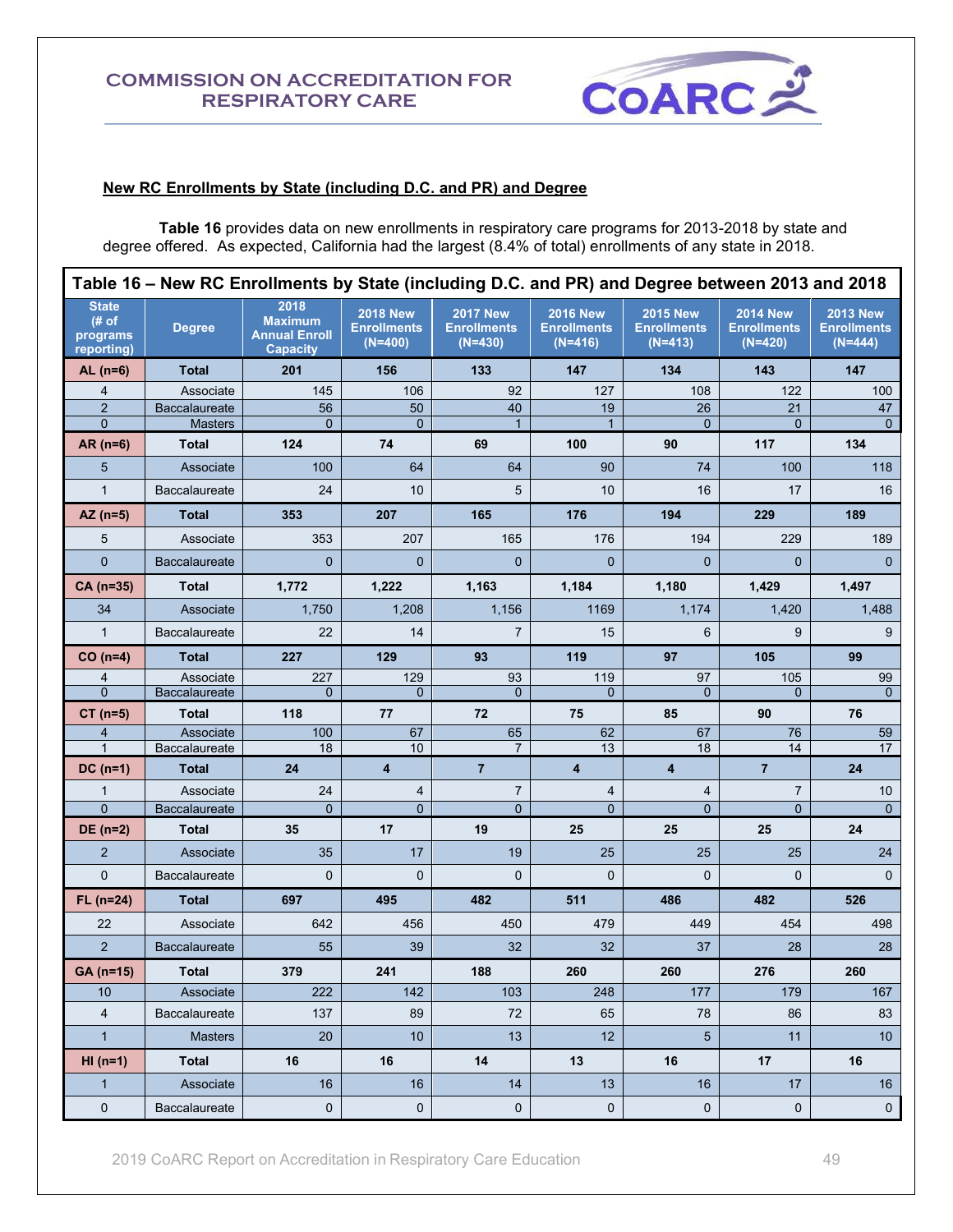

| <b>State</b><br># of<br>programs<br>reporting) | <b>Degree</b>        | 2018<br><b>Maximum</b><br><b>Annual Enroll</b><br><b>Capacity</b> | <b>2018 New</b><br><b>Enrollments</b><br>$(N=400)$ | <b>2017 New</b><br><b>Enrollments</b><br>$(N=430)$ | <b>2016 New</b><br><b>Enrollments</b><br>$(N=416)$ | <b>2015 New</b><br><b>Enrollments</b><br>$(N=413)$ | <b>2014 New</b><br><b>Enrollments</b><br>$(N=420)$ | <b>2013 New</b><br><b>Enrollments</b><br>$(N=444)$ |
|------------------------------------------------|----------------------|-------------------------------------------------------------------|----------------------------------------------------|----------------------------------------------------|----------------------------------------------------|----------------------------------------------------|----------------------------------------------------|----------------------------------------------------|
| $IA(n=6)$                                      | <b>Total</b>         | 123                                                               | 62                                                 | 47                                                 | 71                                                 | 80                                                 | 84                                                 | 87                                                 |
| 6                                              | Associate            | 123                                                               | 62                                                 | 47                                                 | 71                                                 | 80                                                 | 84                                                 | 87                                                 |
| $\overline{0}$                                 | Baccalaureate        | $\mathbf{0}$                                                      | $\mathbf{0}$                                       | $\mathbf 0$                                        | $\mathbf{0}$                                       | $\mathbf{0}$                                       | $\mathbf{0}$                                       | $\mathbf{0}$                                       |
| $ID (n=3)$                                     | <b>Total</b>         | 80                                                                | 58                                                 | 54                                                 | 53                                                 | 43                                                 | 45                                                 | 50                                                 |
| $\overline{2}$                                 | Associate            | 55                                                                | 32                                                 | 30                                                 | 28                                                 | 21                                                 | 23                                                 | 28                                                 |
| $\mathbf{1}$                                   | Baccalaureate        | 25                                                                | 26                                                 | 24                                                 | 25                                                 | 22                                                 | 22                                                 | 22                                                 |
| IL $(n=13)$                                    | <b>Total</b>         | 383                                                               | 241                                                | 220                                                | 234                                                | 248                                                | 263                                                | 279                                                |
| 12                                             | Associate            | 359                                                               | 234                                                | 211                                                | 223                                                | 232                                                | 238                                                | 255                                                |
| $\overline{0}$                                 | <b>Baccalaureate</b> | $\mathbf 0$                                                       | $\mathbf{0}$                                       | $\mathbf{0}$                                       | N/A                                                | 3                                                  | 3                                                  | 5                                                  |
| $\mathbf{1}$                                   | <b>Masters</b>       | 24                                                                | $\overline{7}$                                     | 9                                                  | 11                                                 | 13                                                 | 22                                                 | 19                                                 |
| IN $(n=10)$                                    | <b>Total</b>         | 235                                                               | 190                                                | 209                                                | 155                                                | 200                                                | 207                                                | 211                                                |
| 8                                              | Associate            | 189                                                               | 144                                                | 161                                                | 129                                                | 155                                                | 177                                                | 181                                                |
| $\overline{2}$                                 | Baccalaureate        | 46                                                                | 46                                                 | 48                                                 | 26                                                 | 45                                                 | 30                                                 | 30                                                 |
| $KS$ (n=9)                                     | <b>Total</b>         | 192                                                               | 132                                                | 101                                                | 118                                                | 104                                                | 122                                                | 132                                                |
| 8                                              | Associate            | 168                                                               | 110                                                | 90                                                 | 100                                                | 98                                                 | 101                                                | 123                                                |
| $\mathbf{1}$                                   | <b>Baccalaureate</b> | 24                                                                | 22                                                 | 11                                                 | 16                                                 | $6\phantom{1}$                                     | 21                                                 | 9                                                  |
| $KY$ (n=13)                                    | <b>Total</b>         | 256                                                               | 173                                                | 151                                                | 202                                                | 175                                                | 164                                                | 207                                                |
| 10                                             | Associate            | 211                                                               | 140                                                | 133                                                | 178                                                | 150                                                | 131                                                | 192                                                |
| 2                                              | <b>Baccalaureate</b> | 35                                                                | 25                                                 | 17                                                 | 34                                                 | 25                                                 | 33                                                 | 15                                                 |
| $\mathbf{1}$                                   | <b>Masters</b>       | 10                                                                | 8                                                  | $\mathbf{1}$                                       | <b>NA</b>                                          | <b>NA</b>                                          | <b>NA</b>                                          | <b>NA</b>                                          |
| LA $(n=9)$                                     | <b>Total</b>         | 183                                                               | 98                                                 | 104                                                | 115                                                | 112                                                | 106                                                | 122                                                |
| 6                                              | Associate            | 116                                                               | 76                                                 | 78                                                 | 83                                                 | 78                                                 | 87                                                 | 106                                                |
| 3                                              | <b>Baccalaureate</b> | 67                                                                | 22                                                 | 26                                                 | 32                                                 | 34                                                 | 19                                                 | 16                                                 |
| $MA(n=5)$                                      | <b>Total</b>         | 102                                                               | 79                                                 | 93                                                 | 83                                                 | 91                                                 | 110                                                | 113                                                |
| 5                                              | Associate            | 102                                                               | 79                                                 | 93                                                 | 83                                                 | 91                                                 | 110                                                | 113                                                |
| .0                                             | <b>Baccalaureate</b> | $\mathbf 0$                                                       | $\mathbf 0$                                        | $\mathbf 0$                                        | $\mathbf{0}$                                       | $\mathbf 0$                                        | $\mathbf{0}$                                       | $\mathbf{0}$                                       |
| $MD (n=6)$                                     | <b>Total</b>         | 153                                                               | 98                                                 | 88                                                 | 113                                                | 122                                                | 146                                                | 145                                                |
| 5                                              | Associate            | 113                                                               | 76                                                 | 63                                                 | 89                                                 | 88                                                 | 107                                                | 105                                                |
| $\mathbf{1}$                                   | Baccalaureate        | 40                                                                | 22                                                 | 25                                                 | 24                                                 | 34                                                 | 39                                                 | 40                                                 |
| $ME(n=1)$                                      | <b>Total</b>         | 20                                                                | 17                                                 | 16                                                 | 15                                                 | 32                                                 | 30                                                 | 33                                                 |
| $\mathbf{1}$                                   | Associate            | 20                                                                | 17                                                 | 16                                                 | 15                                                 | 32                                                 | 30                                                 | 33                                                 |
| $\mathbf 0$                                    | Baccalaureate        | $\mathbf{0}$                                                      | $\mathbf 0$                                        | $\mathbf 0$                                        | $\mathbf{0}$                                       | $\mathbf{0}$                                       | $\mathbf 0$                                        | $\mathbf{0}$                                       |
| $MI(n=11)$                                     | <b>Total</b>         | 303                                                               | 235                                                | 238                                                | 232                                                | 271                                                | 233                                                | 299                                                |
| 11                                             | Associate            | 303                                                               | 235                                                | 238                                                | 232                                                | 271                                                | 233                                                | 299                                                |
| $\mathbf 0$                                    | Baccalaureate        | 0                                                                 | $\mathbf 0$                                        | 0                                                  | 0                                                  | $\mathbf 0$                                        | 0                                                  | 0                                                  |
| $MN(n=5)$                                      | <b>Total</b>         | 123                                                               | 89                                                 | 79                                                 | 74                                                 | 87                                                 | 101                                                | 90                                                 |
| 3                                              | Associate            | 83                                                                | 58                                                 | 52                                                 | 46                                                 | 64                                                 | 68                                                 | 57                                                 |
| $\overline{a}$                                 | Baccalaureate        | 40                                                                | 31                                                 | $27\,$                                             | 28                                                 | 23                                                 | 33                                                 | 33                                                 |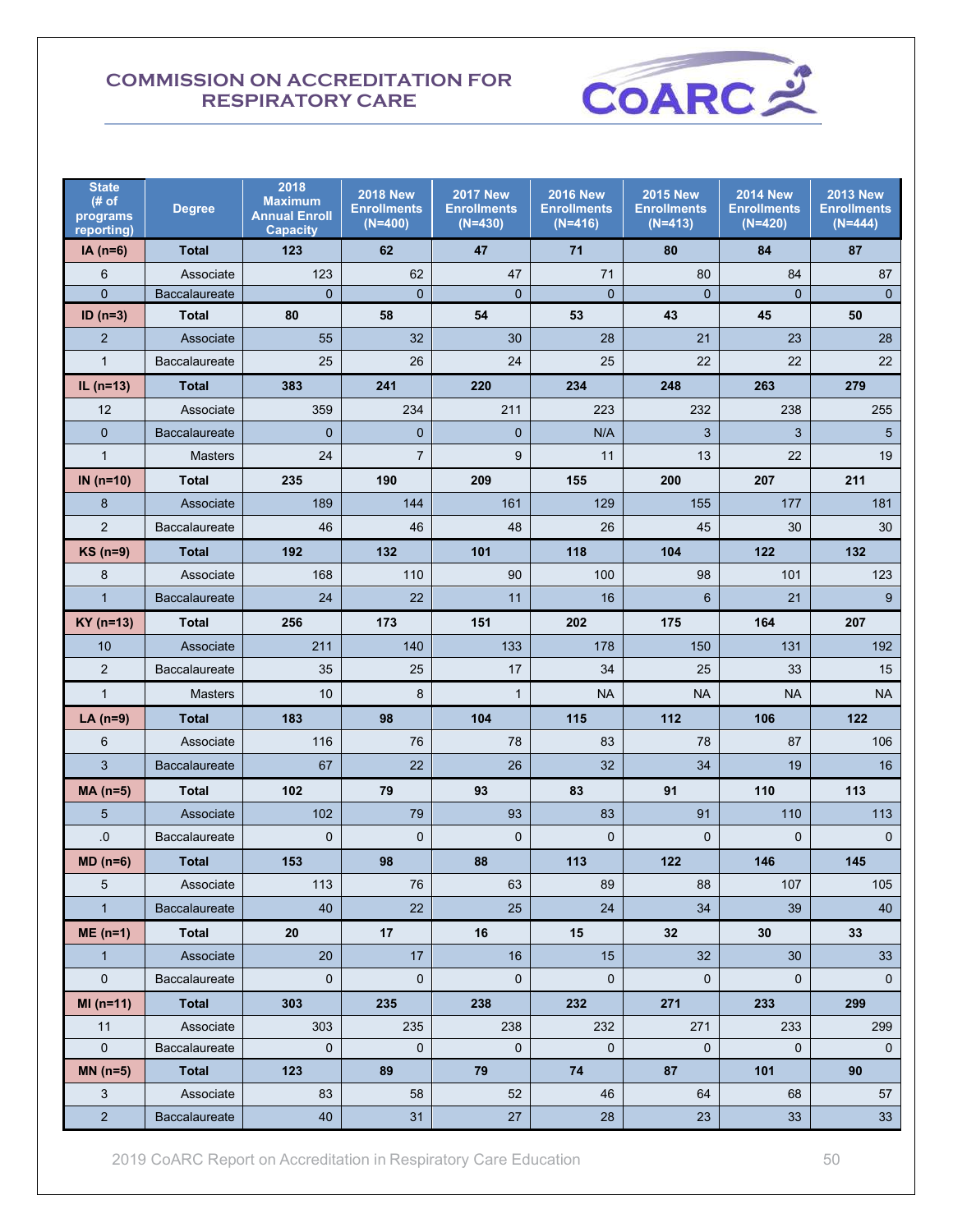

| <b>State</b><br># of<br>programs<br>reporting) | <b>Degree</b>        | 2018<br><b>Maximum</b><br><b>Annual Enroll</b><br><b>Capacity</b> | <b>2018 New</b><br><b>Enrollments</b><br>$(N=400)$ | <b>2017 New</b><br><b>Enrollments</b><br>$(N=430)$ | <b>2016 New</b><br><b>Enrollments</b><br>$(N=416)$ | <b>2015 New</b><br><b>Enrollments</b><br>$(N=413)$ | <b>2014 New</b><br><b>Enrollments</b><br>$(N=420)$ | <b>2013 New</b><br><b>Enrollments</b><br>$(N=444)$ |
|------------------------------------------------|----------------------|-------------------------------------------------------------------|----------------------------------------------------|----------------------------------------------------|----------------------------------------------------|----------------------------------------------------|----------------------------------------------------|----------------------------------------------------|
| $MO(n=8)$                                      | <b>Total</b>         | 267                                                               | 145                                                | 100                                                | 96                                                 | 141                                                | 160                                                | 160                                                |
| 6                                              | Associate            | 243                                                               | 126                                                | 78                                                 | 86                                                 | 120                                                | 145                                                | 149                                                |
| $\overline{2}$                                 | <b>Baccalaureate</b> | 24                                                                | 19                                                 | 22                                                 | 10                                                 | 21                                                 | 15                                                 | 11                                                 |
| $MS(n=9)$                                      | <b>Total</b>         | 182                                                               | 123                                                | 100                                                | 125                                                | 126                                                | 112                                                | 118                                                |
| 9                                              | Associate            | 182                                                               | 123                                                | 100                                                | 125                                                | 126                                                | 112                                                | 118                                                |
| $\overline{0}$                                 | Baccalaureate        | $\overline{0}$                                                    | $\mathbf{0}$                                       | $\mathbf{0}$                                       | $\overline{0}$                                     | $\mathbf 0$                                        | $\mathbf 0$                                        | $\mathbf{0}$                                       |
| $MT(n=2)$                                      | <b>Total</b>         | 31                                                                | 17                                                 | 21                                                 | 18                                                 | 17                                                 | 22                                                 | 25                                                 |
| $\overline{2}$                                 | Associate            | 31                                                                | 17                                                 | 21                                                 | 18                                                 | 17                                                 | 22                                                 | 25                                                 |
| $\mathbf 0$                                    | <b>Baccalaureate</b> | $\mathbf{0}$                                                      | $\mathbf 0$                                        | $\mathbf 0$                                        | 0                                                  | $\mathbf 0$                                        | $\mathbf 0$                                        | $\mathbf 0$                                        |
| $NC (n=14)$                                    | <b>Total</b>         | 299                                                               | 203                                                | 198                                                | 208                                                | 217                                                | 239                                                | 230                                                |
| 14                                             | Associate            | 299                                                               | 203                                                | 198                                                | 208                                                | 217                                                | 239                                                | 230                                                |
| $\overline{0}$                                 | <b>Baccalaureate</b> | $\overline{0}$                                                    | $\overline{0}$                                     | $\mathbf{0}$                                       | N/A                                                | $\overline{0}$                                     | $\mathbf 0$                                        | $\mathbf 0$                                        |
| $ND (n=2)$                                     | <b>Total</b>         | 24                                                                | 24                                                 | 16                                                 | 24                                                 | 20                                                 | 18                                                 | 23                                                 |
| $\overline{0}$                                 | Associate            | $\mathbf{0}$                                                      | $\overline{0}$                                     | $\overline{0}$                                     | $\overline{0}$                                     | $\overline{0}$                                     | $\overline{0}$                                     | $\mathbf 0$                                        |
| $\overline{2}$                                 | Baccalaureate        | 24                                                                | 24                                                 | 14                                                 | 23                                                 | 20                                                 | 18                                                 | 21                                                 |
| 0                                              | <b>Masters</b>       | $\mathbf 0$                                                       | $\mathbf 0$                                        | $\mathbf 2$                                        | $\mathbf{1}$                                       | $\mathbf 0$                                        | $\mathbf 0$                                        | $\overline{c}$                                     |
| $NE(n=4)$                                      | <b>Total</b>         | 98                                                                | 65                                                 | 54                                                 | 76                                                 | 51                                                 | 71                                                 | 63                                                 |
| 3                                              | Associate            | 83                                                                | 63                                                 | 50                                                 | 72                                                 | 46                                                 | 63                                                 | 56                                                 |
| $\mathbf{1}$                                   | <b>Baccalaureate</b> | 15                                                                | $\overline{2}$                                     | 4                                                  | 4                                                  | 5                                                  | 8                                                  | $\overline{7}$                                     |
| $NH (n=1)$                                     | <b>Total</b>         | 16                                                                | 9                                                  | 11                                                 | 11                                                 | 10                                                 | 16                                                 | 10                                                 |
| $\mathbf{1}$                                   | Associate            | 16                                                                | $9\,$                                              | 11                                                 | 11                                                 | 10                                                 | 16                                                 | 10                                                 |
| $\overline{0}$                                 | <b>Baccalaureate</b> | $\mathbf{0}$                                                      | $\overline{0}$                                     | $\mathbf 0$                                        | $\overline{0}$                                     | $\overline{0}$                                     | $\mathbf{0}$                                       | $\mathbf{0}$                                       |
| $NJ (n=3)$                                     | <b>Total</b>         | 130                                                               | 84                                                 | 76                                                 | 115                                                | 124                                                | 119                                                | 136                                                |
| 3                                              | Associate            | 130                                                               | 84                                                 | 76                                                 | 94                                                 | 112                                                | 108                                                | 119                                                |
| $\mathbf{0}$                                   | <b>Baccalaureate</b> | $\mathbf{0}$                                                      | $\mathbf 0$                                        | $\mathbf 0$                                        | 21                                                 | 12                                                 | 11                                                 | 17                                                 |
| $NM(n=6)$                                      | <b>Total</b>         | 171                                                               | 84                                                 | 98                                                 | 85                                                 | 112                                                | 83                                                 | 112                                                |
| 6                                              | Associate            | 171                                                               | 84                                                 | 98                                                 | 85                                                 | 112                                                | 83                                                 | 112                                                |
| $\overline{0}$                                 | Baccalaureate        | $\mathbf 0$                                                       | $\mathbf{0}$                                       | $\mathbf{0}$                                       | $\mathbf 0$                                        | $\overline{0}$                                     | $\mathbf{0}$                                       | $\mathbf{0}$                                       |
| $NV(n=2)$                                      | <b>Total</b>         | 162                                                               | 78                                                 | 87                                                 | 82                                                 | 89                                                 | 94                                                 | 104                                                |
| $\overline{2}$                                 | Associate            | 162                                                               | 78                                                 | 87                                                 | 82                                                 | 89                                                 | 94                                                 | 104                                                |
| $\mathbf 0$                                    | Baccalaureate        | $\mathbf 0$                                                       | $\mathbf 0$                                        | $\mathbf 0$                                        | $\mathbf{0}$                                       | $\mathbf 0$                                        | $\mathbf 0$                                        | $\mathbf 0$                                        |
| $NY($ n=13)                                    | <b>Total</b>         | 506                                                               | 336                                                | 311                                                | 322                                                | 327                                                | 373                                                | 351                                                |
| 10                                             | Associate            | 400                                                               | 263                                                | 249                                                | 263                                                | 266                                                | 310                                                | 286                                                |
| 3 <sup>2</sup>                                 | Baccalaureate        | 106                                                               | 73                                                 | 62                                                 | 59                                                 | 61                                                 | 63                                                 | 65                                                 |
| OH (n=22)                                      | <b>Total</b>         | 583                                                               | 358                                                | 351                                                | 366                                                | 348                                                | 388                                                | 435                                                |
| 15                                             | Associate            | 427                                                               | 265                                                | 263                                                | 285                                                | 273                                                | 295                                                | 358                                                |
| $\boldsymbol{7}$                               | Baccalaureate        | 156                                                               | 93                                                 | 88                                                 | 81                                                 | 75                                                 | 93                                                 | 77                                                 |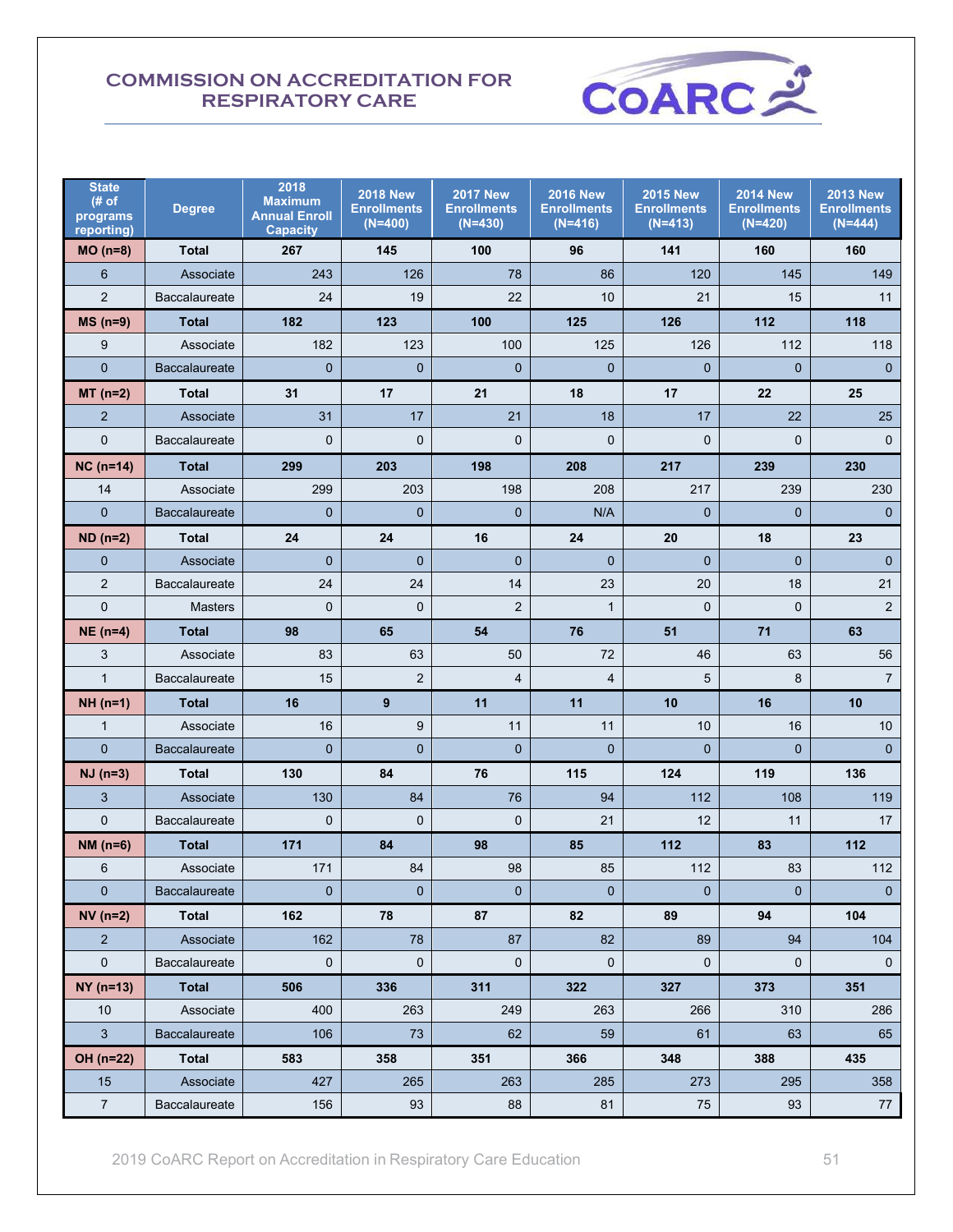

| <b>State</b><br># of<br>programs<br>reporting) | <b>Degree</b>        | 2018<br><b>Maximum</b><br><b>Annual Enroll</b><br><b>Capacity</b> | <b>2018 New</b><br><b>Enrollments</b><br>$(N=400)$ | <b>2017 New</b><br><b>Enrollments</b><br>$(N=420)$ | <b>2016 New</b><br><b>Enrollments</b><br>$(N=416)$ | <b>2015 New</b><br><b>Enrollments</b><br>$(N=413)$ | <b>2014 New</b><br><b>Enrollments</b><br>$(N=420)$ | <b>2013 New</b><br><b>Enrollments</b><br>$(N=444)$ |
|------------------------------------------------|----------------------|-------------------------------------------------------------------|----------------------------------------------------|----------------------------------------------------|----------------------------------------------------|----------------------------------------------------|----------------------------------------------------|----------------------------------------------------|
| $OK(n=7)$                                      | <b>Total</b>         | 169                                                               | 122                                                | 89                                                 | 101                                                | 71                                                 | 102                                                | 98                                                 |
| $\overline{7}$                                 | Associate            | 169                                                               | 122                                                | 89                                                 | 101                                                | 71                                                 | 102                                                | 98                                                 |
| $\mathbf{0}$                                   | <b>Baccalaureate</b> | $\Omega$                                                          | $\overline{0}$                                     | $\mathbf{0}$                                       | $\Omega$                                           | $\overline{0}$                                     | $\overline{0}$                                     | $\mathbf{0}$                                       |
| OR (n=3)                                       | <b>Total</b>         | 89                                                                | 73                                                 | 59                                                 | 74                                                 | 98                                                 | 80                                                 | 87                                                 |
| $\overline{2}$                                 | Associate            | 64                                                                | 54                                                 | 48                                                 | 58                                                 | 76                                                 | 59                                                 | 69                                                 |
| $\mathbf{1}$                                   | Baccalaureate        | 25                                                                | 19                                                 | 11                                                 | 16                                                 | 22                                                 | 21                                                 | 18                                                 |
| PA (n=22)                                      | <b>Total</b>         | 528                                                               | 326                                                | 262                                                | 310                                                | 371                                                | 434                                                | 423                                                |
| 15                                             | Associate            | 416                                                               | 236                                                | 175                                                | 223                                                | 289                                                | 347                                                | 328                                                |
| $\overline{7}$                                 | <b>Baccalaureate</b> | 112                                                               | 90                                                 | 87                                                 | 87                                                 | 82                                                 | 87                                                 | 95                                                 |
| $PR(n=1)$                                      | <b>Total</b>         | 20                                                                | 14                                                 | $\mathbf{0}$                                       | $\mathbf 0$                                        | $\mathbf{0}$                                       | $\mathbf{0}$                                       | $\mathbf 0$                                        |
| $\mathbf{0}$                                   | Associate            | $\Omega$                                                          | $\mathbf{0}$                                       | $\pmb{0}$                                          | $\mathbf{0}$                                       | $\mathbf{0}$                                       | $\mathbf{0}$                                       | $\mathbf 0$                                        |
| $\mathbf{1}$                                   | Baccalaureate        | 20                                                                | 14                                                 | $\mathbf 0$                                        | $\mathbf{0}$                                       | $\overline{0}$                                     | $\overline{0}$                                     | $\overline{0}$                                     |
| $RI(n=2)$                                      | <b>Total</b>         | 64                                                                | 47                                                 | 62                                                 | 51                                                 | 53                                                 | 55                                                 | 54                                                 |
| 2                                              | Associate            | 64                                                                | 47                                                 | 62                                                 | 51                                                 | 53                                                 | 55                                                 | 54                                                 |
| $\mathbf{0}$                                   | <b>Baccalaureate</b> | $\Omega$                                                          | $\mathbf{0}$                                       | $\mathbf{0}$                                       | $\mathbf{0}$                                       | $\overline{0}$                                     | $\mathbf{0}$                                       | $\mathbf{0}$                                       |
| $SC(n=7)$                                      | <b>Total</b>         | 161                                                               | 110                                                | 107                                                | 119                                                | 114                                                | 108                                                | 128                                                |
| $\overline{7}$                                 | Associate            | 161                                                               | 110                                                | 107                                                | 119                                                | 114                                                | 108                                                | 128                                                |
| $\Omega$                                       | <b>Baccalaureate</b> | $\Omega$                                                          | $\Omega$                                           | $\Omega$                                           | $\Omega$                                           | $\Omega$                                           | $\mathbf 0$                                        | $\mathbf{0}$                                       |
| $SD(n=2)$                                      | <b>Total</b>         | 24                                                                | 14                                                 | 14                                                 | 16                                                 | 22                                                 | 20                                                 | 23                                                 |
| $\overline{2}$                                 | Associate            | 24                                                                | 14                                                 | 14                                                 | 16                                                 | 22                                                 | 20                                                 | 23                                                 |
| $\mathbf{0}$                                   | Baccalaureate        | $\mathbf{0}$                                                      | $\mathbf{0}$                                       | $\mathbf 0$                                        |                                                    | $\mathbf{0}$                                       | $\mathbf{0}$                                       | $\mathbf 0$                                        |
| $TN($ n=10)                                    | <b>Total</b>         | 313                                                               | 207                                                | 201                                                | 228                                                | 204                                                | 212                                                | 214                                                |
| $\overline{7}$                                 | Associate            | 254                                                               | 155                                                | 143                                                | 175                                                | 147                                                | 156                                                | 158                                                |
| 3                                              | Baccalaureate        | 59                                                                | 52                                                 | 58                                                 | 53                                                 | 57                                                 | 56                                                 | 56                                                 |
| $TX$ (n=35)                                    | <b>Total</b>         | 1,225                                                             | 763                                                | 829                                                | 846                                                | 838                                                | 843                                                | 924                                                |
| 29                                             | Associate            | 1,042                                                             | 644                                                | 681                                                | 704                                                | 684                                                | 732                                                | 799                                                |
| 5                                              | <b>Baccalaureate</b> | 141                                                               | 98                                                 | 123                                                | 112                                                | 106                                                | 93                                                 | 125                                                |
| $\mathbf{1}$                                   | <b>Masters</b>       | 42                                                                | 21                                                 | 25                                                 | 30                                                 | 48                                                 | 18                                                 | 0                                                  |
| $UT (n=7)$                                     | <b>Total</b>         | 531                                                               | 270                                                | 141                                                | 217                                                | 304                                                | 284                                                | 323                                                |
| $\overline{4}$                                 | Associate            | 451                                                               | 221                                                | 105                                                | 190                                                | 259                                                | 251                                                | 274                                                |
| $\mathbf{3}$                                   | Baccalaureate        | 80                                                                | 49                                                 | 36                                                 | 27                                                 | 45                                                 | 33                                                 | 49                                                 |
| VA $(n=6)$                                     | <b>Total</b>         | 193                                                               | 126                                                | 128                                                | 134                                                | 170                                                | 164                                                | 173                                                |
| $\sqrt{5}$                                     | Associate            | 155                                                               | 114                                                | 101                                                | 109                                                | 136                                                | 121                                                | 131                                                |
| $\mathbf{1}$                                   | Baccalaureate        | 38                                                                | 12                                                 | 27                                                 | 25                                                 | 34                                                 | 43                                                 | 42                                                 |
| $VT (n=1)$                                     | <b>Total</b>         | 27                                                                | 16                                                 | 19                                                 | 16                                                 | 15                                                 | 17                                                 | $\boldsymbol{9}$                                   |
| $\mathbf{1}$                                   | Associate            | 27                                                                | 16                                                 | 19                                                 | 16                                                 | 15                                                 | 17                                                 | 9                                                  |
| $\pmb{0}$                                      | Baccalaureate        | $\pmb{0}$                                                         | 0                                                  | $\mathbf 0$                                        | $\pmb{0}$                                          | $\mathbf 0$                                        | $\mathbf 0$                                        | $\pmb{0}$                                          |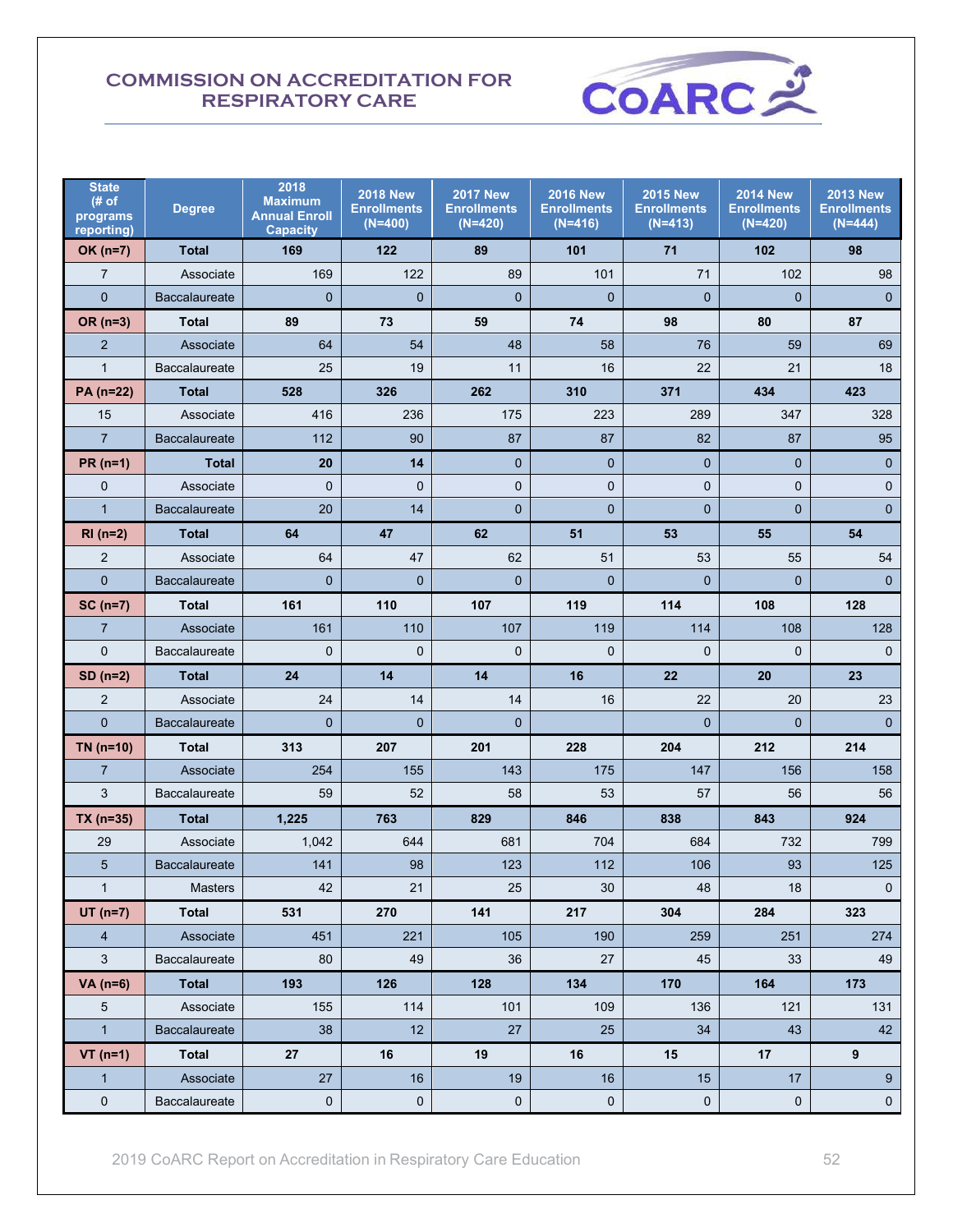

| <b>State</b><br># of<br>programs<br>reporting) | <b>Degree</b>        | 2018<br><b>Maximum</b><br><b>Annual</b><br><b>Enroll</b><br><b>Capacity</b> | <b>2018 New</b><br><b>Enrollments</b><br>$(N=400)$ | <b>2017 New</b><br><b>Enrollments</b><br>$(N=420)$ | <b>2016 New</b><br><b>Enrollments</b><br>$(N=416)$ | <b>2015 New</b><br><b>Enrollments</b><br>$(N=413)$ | <b>2014 New</b><br><b>Enrollments</b><br>$(N=420)$ | <b>2013 New</b><br><b>Enrollments</b><br>$(N=444)$ |
|------------------------------------------------|----------------------|-----------------------------------------------------------------------------|----------------------------------------------------|----------------------------------------------------|----------------------------------------------------|----------------------------------------------------|----------------------------------------------------|----------------------------------------------------|
| $WA$ (n=5)                                     | <b>Total</b>         | 152                                                                         | 108                                                | 104                                                | 106                                                | 120                                                | 93                                                 | 117                                                |
| 3                                              | Associate            | 100                                                                         | 77                                                 | 69                                                 | 91                                                 | 101                                                | 78                                                 | 90                                                 |
| 2                                              | <b>Baccalaureate</b> | 52                                                                          | 31                                                 | 35                                                 | 15                                                 | 19                                                 | 15                                                 | 27                                                 |
| $WI (n=7)$                                     | <b>Total</b>         | 156                                                                         | 134                                                | 120                                                | 154                                                | 142                                                | 136                                                | 128                                                |
| $\overline{7}$                                 | Associate            | 156                                                                         | 134                                                | 120                                                | 154                                                | 142                                                | 136                                                | 128                                                |
| $\Omega$                                       | <b>Baccalaureate</b> | $\Omega$                                                                    | $\mathbf{0}$                                       | $\mathbf{0}$                                       | $\Omega$                                           | $\mathbf 0$                                        | $\mathbf{0}$                                       | $\mathbf{0}$                                       |
| $WV(n=3)$                                      | <b>Total</b>         | 65                                                                          | 50                                                 | 43                                                 | 57                                                 | 49                                                 | 66                                                 | 72                                                 |
| 2                                              | Associate            | 45                                                                          | 40                                                 | 24                                                 | 48                                                 | 33                                                 | 49                                                 | 59                                                 |
|                                                | <b>Baccalaureate</b> | 20                                                                          | 10                                                 | 19                                                 | 9                                                  | 16                                                 | 17                                                 | 13                                                 |
| $WY(n=1)$                                      | Total                | 15                                                                          | 11                                                 | 14                                                 | 15                                                 | 15                                                 | 11                                                 | 11                                                 |
|                                                | Associate            | 15                                                                          | 11                                                 | 14                                                 | 15                                                 | 15                                                 | 11                                                 | 11                                                 |
| $\Omega$                                       | <b>Baccalaureate</b> | $\mathbf 0$                                                                 | $\mathbf{0}$                                       | $\mathbf{0}$                                       | $\mathbf 0$                                        | $\mathbf 0$                                        | 0                                                  | $\mathbf 0$                                        |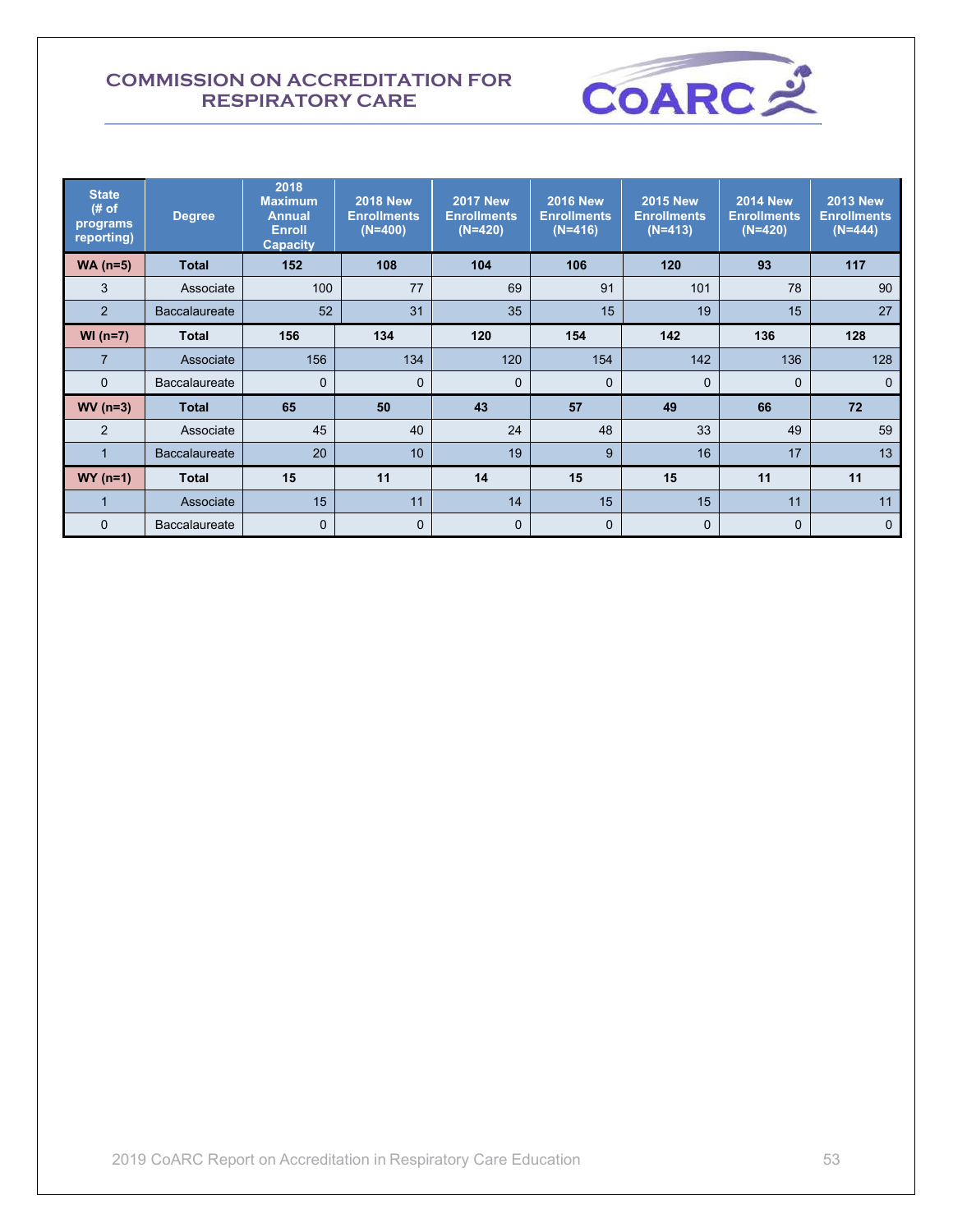

#### **Total Graduates**

**Figure 10** provides the total number of graduates during the time period reported (i.e., January 1, 2009 through December 31, 2018). Graduation numbers includes both students that graduated on-time and students graduating after their expected graduation date. CoARC defines the graduation date as the date on which the degree was conferred by the program's educational sponsor, not the date on which the student fulfilled all program requirements.

There were 6,219 graduates in 2018. This is a 1.5% decrease compared to 2017 and a 13.8% decrease compared to the 2012. The mean number of graduates per program was 16 in 2018, 15 in 2017, 16 in 2016, 17 in 2015, 18 in 2014 and 2013 through 2010, and 16 in 2009. The median number of graduates per program was 14 in 2018, 13 in 2017, 14 in 2016, 14 in 2015, 15 in 2014, 14 in 2013, 15 in 2012, 14 in 2011, 13 in 2010, and 14 in 2009.



Not included in **Figure 10** are the graduate data for 4 polysomnography certificate program options reporting data.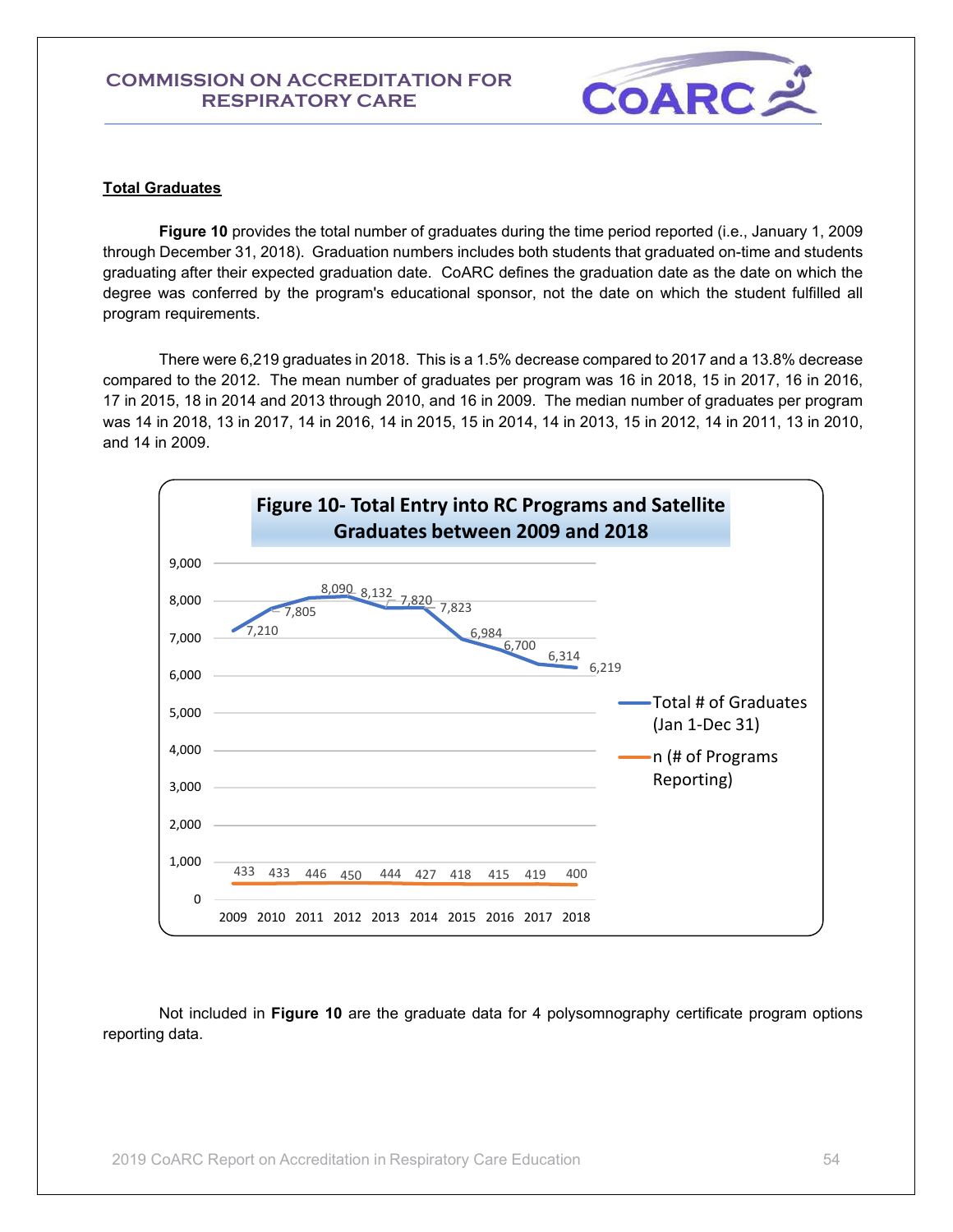

#### **RC Graduates by Degree Offered**

| Table 17 – RC Graduates by Degree Offered between 2014 and 2018 |              |                                       |              |                                       |              |                                       |              |                                       |              |                                       |  |
|-----------------------------------------------------------------|--------------|---------------------------------------|--------------|---------------------------------------|--------------|---------------------------------------|--------------|---------------------------------------|--------------|---------------------------------------|--|
| <b>Degree Offered</b>                                           |              | 2018<br><b>Graduates</b><br>$(N=400)$ |              | 2017<br><b>Graduates</b><br>$(N=419)$ |              | 2016<br><b>Graduates</b><br>$(N=415)$ |              | 2015<br><b>Graduates</b><br>$(N=418)$ |              | 2014<br><b>Graduates</b><br>$(N=427)$ |  |
|                                                                 | <b>Total</b> | <b>Mean</b>                           | <b>Total</b> | <b>Mean</b>                           | <b>Total</b> | Mean                                  | <b>Total</b> | Mean                                  | <b>Total</b> | Mean                                  |  |
| Associate                                                       | 5,396        | 16                                    | 5,457        | 16                                    | 5,839        | 17                                    | 6,123        | 17                                    | 6,912        | 19                                    |  |
| <b>Baccalaureate</b>                                            | 768          | 13                                    | 792          | 12                                    | 815          | 15                                    | 818          | 14                                    | 866          | 15                                    |  |
| <b>Masters</b>                                                  | 55           | 11                                    | 65           | 11                                    | 46           | 15                                    | 43           | 11                                    | 45           | 5                                     |  |

**Table 17** shows the number of respiratory care graduates in relation to the degree offered. There were 6,219 graduates in 2018. The 335 programs offering associate degrees is the largest category and accounted for 86.8% of the total number of graduates in 2018. This is a 1.1% decrease compared to 2017, and a 21.9% decreased compared to 2014. The mean number of graduates per program for this category was 16 in 2018, 16 in 2017, 17 in 2016 and 2015, and 19 in 2014.

The 60 programs offering baccalaureate degrees accounted for 12.3% of the total number of graduates in 2018. This is a 3% decrease compared to 2017, and an 11.3% decrease in graduates for this category compared to 2014. The mean number of graduates per program for this category was 13 in 2018, 12 in 2017, 15 in 2016, 14 in 2015, and 15 in 2014.

The 5 programs offering master's degrees accounted for 0.9% of the total number of graduates in 2018. This is a 15.4% decrease compared to 2017, and a 22% increase in graduates for this category compared to 2014. The mean number of graduates per program for this category was 11 in 2018, 11 for 2017, 15 in 2016, 11 in 2015 and 5 in 2014.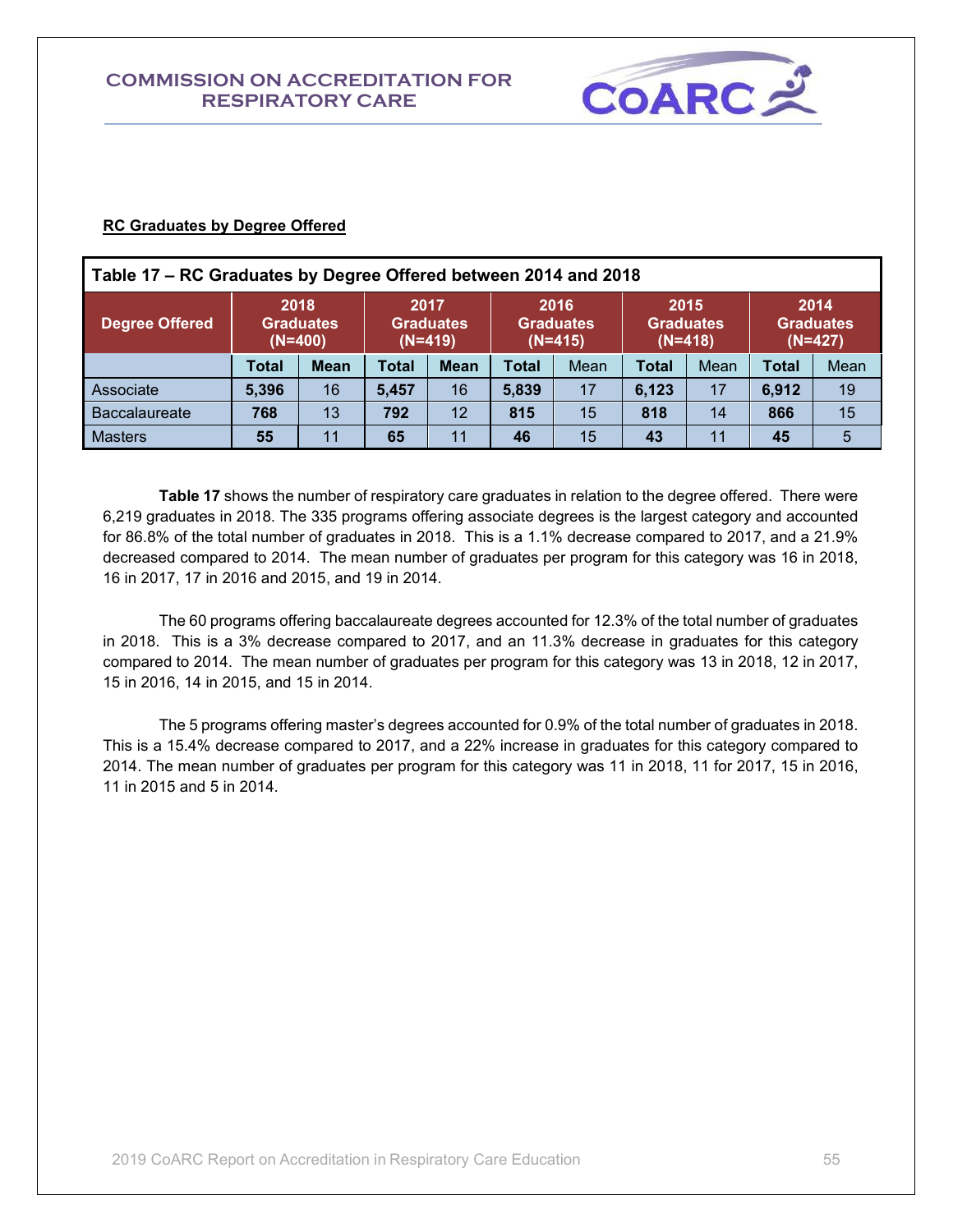

### **RC Graduates by Institutional Type**

| Table 18 - RC Graduates by Institutional Type between 2014 and 2018 |              |                                       |              |                                       |              |                                       |              |                                       |       |                                       |  |
|---------------------------------------------------------------------|--------------|---------------------------------------|--------------|---------------------------------------|--------------|---------------------------------------|--------------|---------------------------------------|-------|---------------------------------------|--|
| <b>Institutional Type</b>                                           |              | 2018<br><b>Graduates</b><br>$(N=400)$ |              | 2017<br><b>Graduates</b><br>$(N=419)$ |              | 2016<br><b>Graduates</b><br>$(N=415)$ |              | 2015<br><b>Graduates</b><br>$(N=418)$ |       | 2014<br><b>Graduates</b><br>$(N=427)$ |  |
|                                                                     | <b>Total</b> | Mean                                  | <b>Total</b> | Mean                                  | <b>Total</b> | Mean                                  | <b>Total</b> | Mean                                  | Total | Mean                                  |  |
| <b>Community or Junior College</b>                                  | 3,532        | 15                                    | 3,508        | 14                                    | 3,486        | 15                                    | 3,701        | 15                                    | 3,944 | 16                                    |  |
| Four-Year College or University                                     | 1,254        | 13                                    | 1,354        | 13                                    | 1,513        | 16                                    | 1,487        | 16                                    | 1,802 | 19                                    |  |
| Technical or Vocational School                                      | 1,034        | 20                                    | 1,041        | 19                                    | 1,226        | 21                                    | 1,338        | 22                                    | 1,699 | 24                                    |  |
| Academic HSC/Medical Center                                         | 79           | 10                                    | 96           | 11                                    | 102          | 13                                    | 116          | 10                                    | 184   | 14                                    |  |
| <b>Career or Technical College</b>                                  | 195          | 20                                    | 144          | 14                                    | 205          | 20                                    | 192          | 21                                    | 101   | 20                                    |  |
| U.S. Military                                                       | 125          | 63                                    | 171          | 85                                    | 168          | 84                                    | 150          | 75                                    | 93    | 47                                    |  |

**Table 18** shows the number of respiratory care graduates in relation to institutional type. The 233 programs offered in community or junior colleges is the largest category and accounted for 56.8% of the total number of respiratory care graduates in 2018. This is a 0.7% increase compared to 2017 and a 10.4% decrease compared to 2014. The mean number of graduates per program for this category was 15 in 2018, 14 in 2017, 15 in 2016 and 2015, and 16 in 2014.

The 94 programs offered in four-year colleges or universities accounted for 20.1% of the total number of graduates in 2018. This is a 7.4% decrease compared to 2017, and a 30.4% decrease compared to 2014. The mean number of graduates per program was 13 in 2018, 13 in 2017, 16 in 2016 and 2015, and 19 in 2014.

The 53 programs offered in technical or vocational schools accounted for 16.7% of the total number of graduates in 2018. This is a 0.7% decrease compared to 2017 and a 39.1% decrease compared to 2014. The mean number of graduates per program was 20 in 2018, 19 in 2017, 21 in 2016, 22 in 2015, and 24 in 2014.

The 8 programs offered in academic HSC/Medical Centers accounted for 1.3% of the total number of graduates in 2018. This is a 17.7% decrease compared to 2017, and a 57.1% decrease compared to 2014. The mean number of graduates per program was 10 in 2018, 11 in 2017, 13 in 2016, 10 in 2015, and 14 in 2014.

The 10 programs offered in career or technical colleges accounted for 3.1% of the total number of graduates in 2018. This is a 35.4% increase compared to 2017 and a 93.1% increase compared to 2014. The mean number of graduates per program was 20 in 2018, 14 in 2017, 20 in 2016, 21 in 2015, and 20 in 2014.

The 2 programs offered in the U.S. military accounted for 2% of the total number of graduates in 2018. This is a 26.9% decrease compared to 2017 and a 34.4% increase compared to 2014. The mean number of graduates per program was 63 in 2018, 85 for 2017, 84 in 2016, 75 in 2015, and 47 in 2014.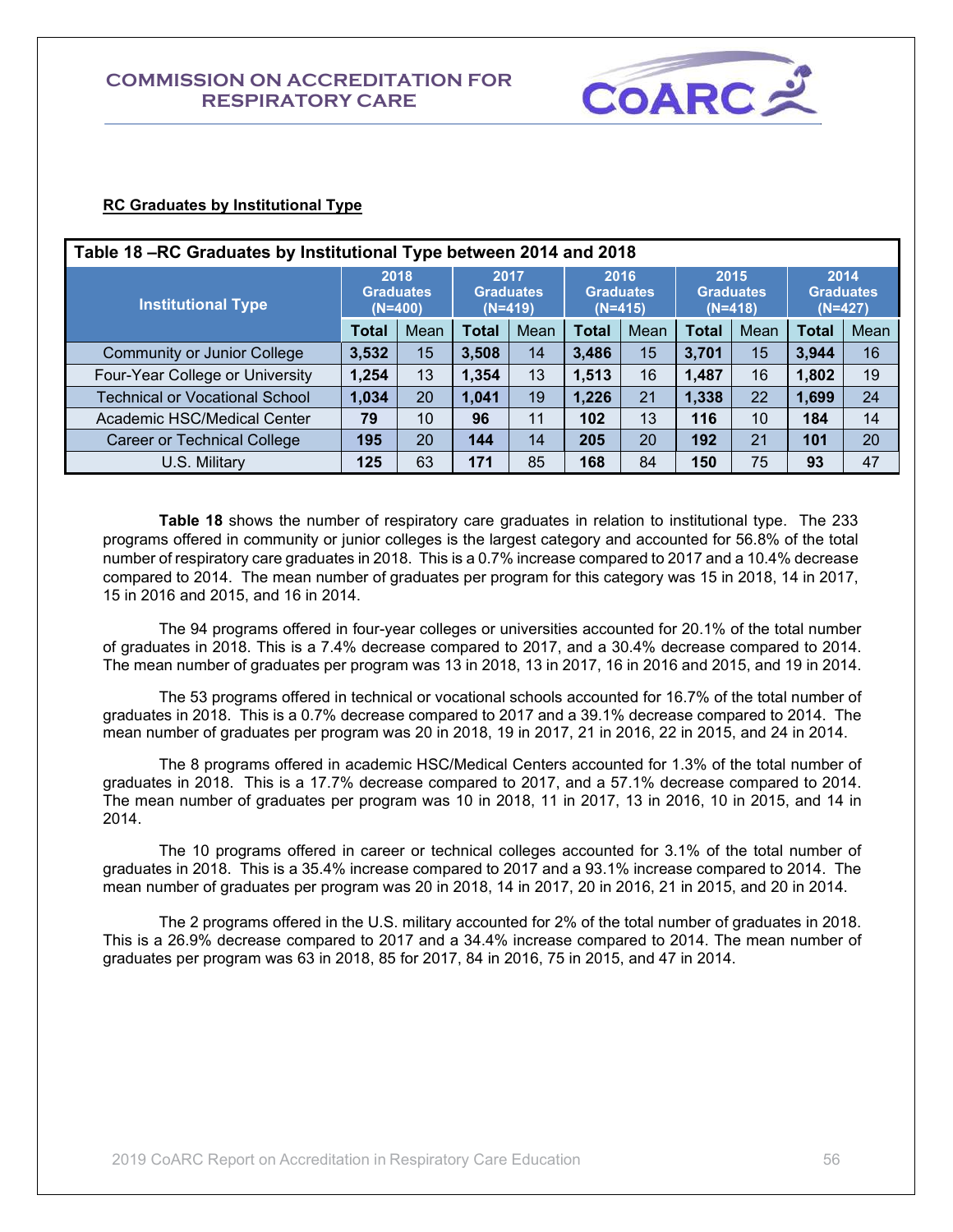

| Table 19 – RC Graduates by Institutional Control/Funding between 2014 and 2018 |                             |      |       |                             |              |                             |              |                                                            |              |      |
|--------------------------------------------------------------------------------|-----------------------------|------|-------|-----------------------------|--------------|-----------------------------|--------------|------------------------------------------------------------|--------------|------|
| <b>Institutional</b><br><b>Control/Funding</b>                                 | 2018 Graduates<br>$(N=400)$ |      |       | 2017 Graduates<br>$(N=419)$ |              | 2016 Graduates<br>$(N=415)$ |              | 2015 Graduates<br>2014 Graduates<br>$(N=418)$<br>$(N=427)$ |              |      |
|                                                                                | <b>Total</b>                | Mean | Total | Mean                        | <b>Total</b> | Mean                        | <b>Total</b> | Mean                                                       | <b>Total</b> | Mean |
| Public/Not-For-Profit                                                          | 4,471                       | 14   | 4,416 | 13                          | 4,598        | 14                          | 4,814        | 14                                                         | 5,223        | 15   |
| Private/For-Profit<br>(Proprietary)                                            | 1,063                       | 25   | 1,035 | 24                          | 1,283        | 25                          | 1,436        | 29                                                         | 2,001        | 37   |
| Private/Not-For-Profit                                                         | 560                         | 14   | 692   | 13                          | 651          | 17                          | 584          | 17                                                         | 506          | 16   |
| <b>Federal Government</b>                                                      | 125                         | 63   | 171   | 86                          | 168          | 84                          | 150          | 75                                                         | 93           | 47   |

#### **RC Graduates by Institutional Control/Funding**

**Table 19** shows the number respiratory care graduates in relation to institutional control/funding. The 315 programs controlled/ funded by public/not-for-profit institutions is the largest category and accounted for 71.9% of the total number of respiratory care graduates in 2018. This is a 1.2% increase compared to 2017 and a 14.4% decrease compared to 2014. The mean number of graduates per program was 14 in 2018, 13 in 2017, 14 in 2016 and 2015, and 15 in 2014.

The 43 programs controlled/funded by private/for-profit (proprietary) institutions accounted for 17.1% of the total number of respiratory care graduates in 2018. This is a 2.7% increase compared to 2017 and a 46.9% decrease compared to 2014. The mean number of graduates per program was 25 in 2018, 24 in 2017, 25 in 2016, 29 in 2015, and 37 in 2014.

The 40 programs controlled/funded by private/not-for-profit institutions accounted for 9% of the total number of respiratory care graduates in 2018. This is a 19.1% decrease compared to 2017, but a 10.7% increase compared to 2014. The mean number of graduates per program was 14 in 2018, 13 for 2017, 17 in 2016 and 2015, and 16 in 2014.

The 2 programs offered in the U.S. military accounted for 2% of the total number of graduates in 2018. This is a 26.9% decrease increase compared to 2017 and a 34.4% increase compared to 2014. The mean number of graduates per program was 63 in 2018, 86 in 2017, 84 in 2016, 75 in 2015, and 47 in 2014.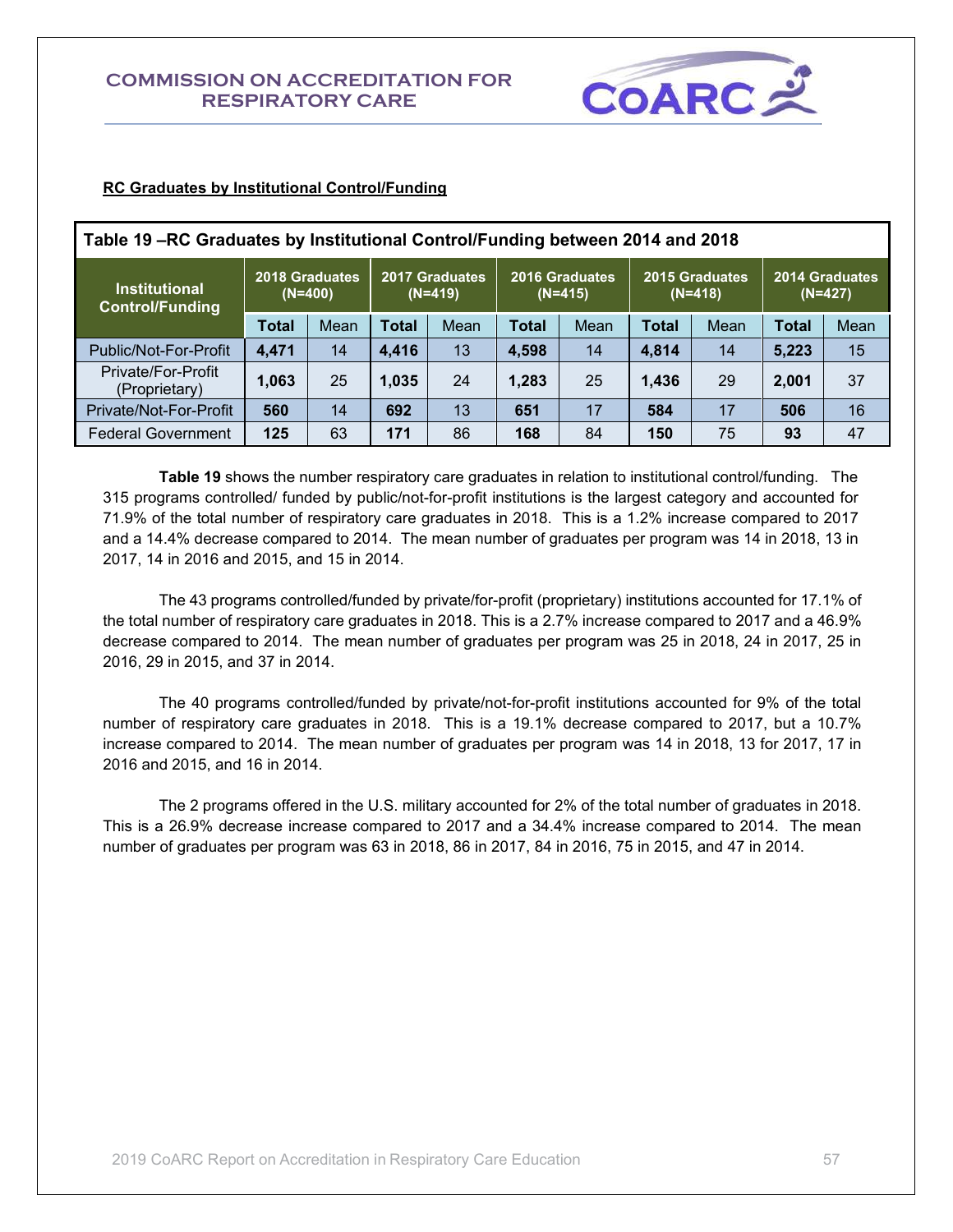

#### **RC Graduates by State (including D.C. and PR) and Degree**

**Table 20** provides data on respiratory care graduates for 2013-2018 by state and degree offered. California and Texas graduated the largest number of graduates (8.3%) in 2018.

| Table 20 -RC Graduates by State (including D.C. and PR) and Degree between 2013 and 2018 |                      |                                       |                                         |                                       |                                       |                                       |                                       |  |  |
|------------------------------------------------------------------------------------------|----------------------|---------------------------------------|-----------------------------------------|---------------------------------------|---------------------------------------|---------------------------------------|---------------------------------------|--|--|
| <b>State</b><br>(# of programs<br>reporting)                                             | <b>Degree</b>        | 2018<br><b>Graduates</b><br>$(N=400)$ | 2017<br><b>Graduates</b><br>$(N = 425)$ | 2016<br><b>Graduates</b><br>$(N=415)$ | 2015<br><b>Graduates</b><br>$(N=418)$ | 2014<br><b>Graduates</b><br>$(N=427)$ | 2013<br><b>Graduates</b><br>$(N=444)$ |  |  |
| $AL(n=5)$                                                                                | <b>Total</b>         | 86                                    | 67                                      | 83                                    | 97                                    | 107                                   | 129                                   |  |  |
| 3                                                                                        | Associate            | 71                                    | 49                                      | 68                                    | 74                                    | 53                                    | 87                                    |  |  |
| $\mathbf{1}$                                                                             | <b>Baccalaureate</b> | 14                                    | 18                                      | 15                                    | 23                                    | 54                                    | 42                                    |  |  |
| $\mathbf{1}$                                                                             | <b>Masters</b>       | $\mathbf{1}$                          | $\mathbf 0$                             | N/A                                   | N/A                                   | N/A                                   | N/A                                   |  |  |
| $AR(n=7)$                                                                                | <b>Total</b>         | 59                                    | 53                                      | 64                                    | 83                                    | 113                                   | 89                                    |  |  |
| 6                                                                                        | Associate            | 50                                    | 43                                      | 58                                    | 71                                    | 93                                    | 77                                    |  |  |
| $\mathbf{1}$                                                                             | Baccalaureate        | 9                                     | 10                                      | 6                                     | 12                                    | 20                                    | 12                                    |  |  |
| $AZ (n=5)$                                                                               | <b>Total</b>         | 163                                   | 185                                     | 150                                   | 156                                   | 201                                   | 199                                   |  |  |
| 5                                                                                        | Associate            | 163                                   | 185                                     | 150                                   | 156                                   | 201                                   | 199                                   |  |  |
| $\mathbf 0$                                                                              | <b>Baccalaureate</b> | $\mathbf 0$                           | $\mathbf 0$                             | $\mathbf 0$                           | 0                                     | $\mathbf{0}$                          | $\mathbf 0$                           |  |  |
| CA (n=35)                                                                                | <b>Total</b>         | 907                                   | 933                                     | 1,043                                 | 1,138                                 | 1,424                                 | 1,395                                 |  |  |
| 34                                                                                       | Associate            | 895                                   | 929                                     | 1,035                                 | 1,129                                 | 1,405                                 | 1,382                                 |  |  |
| $\mathbf{1}$                                                                             | Baccalaureate        | 12                                    | 4                                       | 8                                     | 9                                     | 19                                    | 13                                    |  |  |
| $CO(n=4)$                                                                                | <b>Total</b>         | 107                                   | 79                                      | 82                                    | 89                                    | 92                                    | 81                                    |  |  |
| 4                                                                                        | Associate            | 107                                   | 79                                      | 82                                    | 89                                    | 92                                    | 81                                    |  |  |
| $\overline{0}$                                                                           | Baccalaureate        | $\mathbf 0$                           | $\mathbf 0$                             | $\mathbf 0$                           | $\mathbf 0$                           | $\mathbf 0$                           | $\mathbf{0}$                          |  |  |
| $CT (n=5)$                                                                               | <b>Total</b>         | 61                                    | 63                                      | 68                                    | 50                                    | 70                                    | 79                                    |  |  |
| 4                                                                                        | Associate            | 51                                    | 55                                      | 50                                    | 40                                    | 56                                    | 68                                    |  |  |
| $\mathbf{1}$                                                                             | Baccalaureate        | 10                                    | 8                                       | 18                                    | 10                                    | 14                                    | 11                                    |  |  |
| $DC(n=1)$                                                                                | <b>Total</b>         | $\mathbf{3}$                          | $\overline{\mathbf{4}}$                 | $\overline{7}$                        | 8                                     | 12                                    | 5                                     |  |  |
| $\mathbf{1}$                                                                             | Associate            | 3                                     | 4                                       | $\overline{7}$                        | 8                                     | 12                                    | 5                                     |  |  |
| $\overline{0}$                                                                           | Baccalaureate        | $\mathbf{0}$                          | $\mathbf{0}$                            | $\overline{0}$                        | $\overline{0}$                        | $\overline{0}$                        | $\mathbf 0$                           |  |  |
| $DE(n=2)$                                                                                | <b>Total</b>         | 20                                    | 17                                      | 16                                    | 17                                    | 23                                    | 23                                    |  |  |
| $\overline{2}$                                                                           | Associate            | 20                                    | 17                                      | 16                                    | 17                                    | 23                                    | 23                                    |  |  |
| $\pmb{0}$                                                                                | Baccalaureate        | 0                                     | $\mathbf 0$                             | $\mathbf 0$                           | $\boldsymbol{0}$                      | 0                                     | 0                                     |  |  |
| $FL (n=25)$                                                                              | <b>Total</b>         | 374                                   | 397                                     | 379                                   | 434                                   | 421                                   | 421                                   |  |  |
| 23                                                                                       | Associate            | 352                                   | 373                                     | 361                                   | 409                                   | 400                                   | 400                                   |  |  |
| $\overline{2}$                                                                           | Baccalaureate        | 22                                    | 24                                      | 18                                    | 25                                    | 21                                    | 21                                    |  |  |
| GA (n=14)                                                                                | <b>Total</b>         | 210                                   | 181                                     | 220                                   | 231                                   | 228                                   | 213                                   |  |  |
| 9                                                                                        | Associate            | 125                                   | 116                                     | 145                                   | 159                                   | 153                                   | 143                                   |  |  |
| 4                                                                                        | Baccalaureate        | 73                                    | 60                                      | 65                                    | 67                                    | 71                                    | 70                                    |  |  |
| $\mathbf{1}$                                                                             | <b>Masters</b>       | 12                                    | $\sqrt{5}$                              | 10                                    | 5                                     | $\overline{\mathbf{4}}$               | N/A                                   |  |  |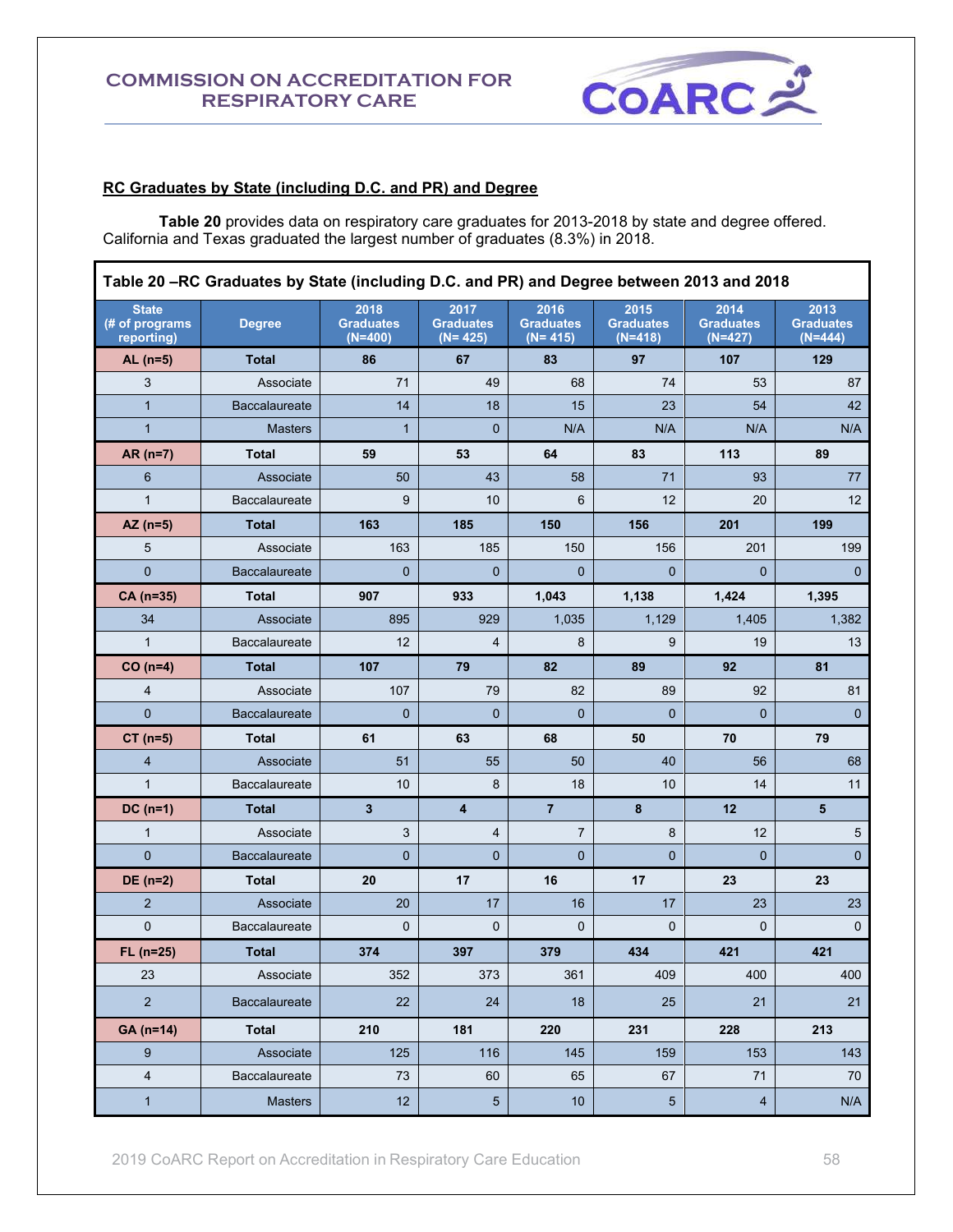

| <b>State</b><br>(# of programs<br>reporting) | <b>Degree</b>             | 2018<br><b>Graduates</b><br>$(N=400)$ | 2017<br><b>Graduates</b><br>$(N=430)$ | 2016<br><b>Graduates</b><br>$(N=415)$ | 2015<br><b>Graduates</b><br>$(N=418)$ | 2014<br><b>Graduates</b><br>$(N=427)$ | 2013<br><b>Graduates</b><br>$(N=444)$ |
|----------------------------------------------|---------------------------|---------------------------------------|---------------------------------------|---------------------------------------|---------------------------------------|---------------------------------------|---------------------------------------|
| $HI(n=1)$                                    | <b>Total</b>              | 16                                    | 13                                    | 15                                    | 13                                    | 11                                    | 13                                    |
| $\overline{1}$                               | Associate                 | 16                                    | 13                                    | 15                                    | 13                                    | 11                                    | 13                                    |
| $\pmb{0}$                                    | <b>Baccalaureate</b>      | $\mathbf 0$                           | $\mathbf 0$                           | $\mathbf{0}$                          | $\mathbf{0}$                          | $\mathbf 0$                           | $\mathbf 0$                           |
| $IA(n=6)$                                    | <b>Total</b>              | 55                                    | 39                                    | 67                                    | 67                                    | 68                                    | 69                                    |
| $\,6$                                        | Associate                 | 55                                    | 39                                    | 67                                    | 67                                    | 68                                    | 69                                    |
| $\mathbf 0$                                  | Baccalaureate             | $\mathbf{0}$                          | $\overline{0}$                        | $\Omega$                              | $\mathbf{0}$                          | $\mathbf 0$                           | $\mathbf{0}$                          |
| $ID (n=3)$                                   | <b>Total</b>              | 33                                    | 37                                    | 40                                    | 29                                    | 50                                    | 35                                    |
| $\overline{2}$                               | Associate                 | 16                                    | 20                                    | 18                                    | $6\phantom{1}$                        | 34                                    | 19                                    |
| $\mathbf{1}$                                 | <b>Baccalaureate</b>      | 17                                    | 17                                    | 22                                    | 23                                    | 16                                    | 16                                    |
| IL $(n=13)$                                  | <b>Total</b>              | 175                                   | 213                                   | 202                                   | 217                                   | 252                                   | 230                                   |
| 12                                           | Associate                 | 162                                   | 198                                   | 179                                   | 197                                   | 226                                   | 209                                   |
| $\mathbf 0$                                  | Baccalaureate             | $\mathbf{0}$                          | $\overline{2}$                        | $\overline{4}$                        | $\overline{4}$                        | 2                                     | 21                                    |
| $\mathbf{1}$                                 | <b>Masters</b>            | 13                                    | 13                                    | 19                                    | 16                                    | 24                                    | N/A                                   |
| IN $(n=10)$                                  | <b>Total</b>              | 120                                   | 153                                   | 157                                   | 164                                   | 176                                   | 175                                   |
| 8                                            | Associate                 | 99                                    | 116                                   | 117                                   | 122                                   | 153                                   | 152                                   |
| $\overline{2}$                               | <b>Baccalaureate</b>      | 21                                    | 37                                    | 40                                    | 42                                    | 23                                    | 23                                    |
| $KS$ (n=9)                                   | <b>Total</b>              | 110                                   | 62                                    | 94                                    | 100                                   | 105                                   | 118                                   |
| 8                                            | Associate                 | 94                                    | 56                                    | 73                                    | 92                                    | 87                                    | 102                                   |
| $\mathbf{1}$                                 | Baccalaureate             | 16                                    | 6                                     | 21                                    | 8                                     | 18                                    | 16                                    |
| $KY$ (n=13)                                  | <b>Total</b>              | 147                                   | 146                                   | 87                                    | 165                                   | 147                                   | 179                                   |
| 11                                           | Associate                 | 126                                   | 124                                   | 78                                    | 140                                   | 118                                   | 167                                   |
| $\overline{2}$                               | Baccalaureate             | 21                                    | 22                                    | 9                                     | 25                                    | 29                                    | 12 <sup>°</sup>                       |
| $\overline{0}$                               | <b>Masters</b>            | $\mathbf{0}$                          | $\mathbf 0$                           | N/A                                   | N/A                                   | N/A                                   | N/A                                   |
| LA $(n=9)$                                   | <b>Total</b>              | 80                                    | 90                                    | 96                                    | 96                                    | 103                                   | 95                                    |
| 6                                            | Associate                 | 61                                    | 64                                    | 61                                    | 74                                    | 83                                    | 77                                    |
| 3                                            | Baccalaureate             | 19                                    | 26                                    | 31                                    | 22                                    | 20                                    | 18                                    |
| $MA(n=6)$                                    | <b>Total</b>              | 85                                    | 73                                    | 67                                    | 69                                    | 73                                    | 84                                    |
| 6                                            | Associate                 | 85                                    | 73                                    | 67                                    | 69                                    | 73                                    | 84                                    |
| $\pmb{0}$                                    | Baccalaureate             | $\mathbf 0$                           | $\mathbf 0$                           | $\mathbf{0}$                          | $\mathbf{0}$                          | $\mathbf{0}$                          | $\overline{0}$                        |
| $MD (n=6)$                                   | <b>Total</b>              | 96                                    | 99                                    | 116                                   | 121                                   | 128                                   | 122                                   |
| 5                                            | Associate                 | 69                                    | 70                                    | 81                                    | 85                                    | 90                                    | 91                                    |
| $\mathbf{1}$                                 | Baccalaureate             | 27                                    | 29                                    | 35                                    | 36                                    | 38                                    | 31                                    |
| $ME(n=2)$                                    | <b>Total</b>              | 13                                    | 26                                    | 24                                    | 26                                    | 22                                    | 21                                    |
| $\overline{2}$                               | Associate                 | 13                                    | 26                                    | 24                                    | 26                                    | 22                                    | 21                                    |
| $\overline{0}$                               | Baccalaureate             | $\pmb{0}$<br>171                      | $\overline{0}$                        | $\mathbf{0}$                          | $\mathbf{0}$<br>184                   | $\mathbf{0}$                          | $\overline{0}$<br>204                 |
| $MI(n=11)$<br>11                             | <b>Total</b><br>Associate | 171                                   | 230<br>230                            | 171<br>171                            | 184                                   | 202<br>202                            | 204                                   |
| $\pmb{0}$                                    | Baccalaureate             | $\pmb{0}$                             | 0                                     | $\pmb{0}$                             | $\pmb{0}$                             | $\pmb{0}$                             | $\mathbf 0$                           |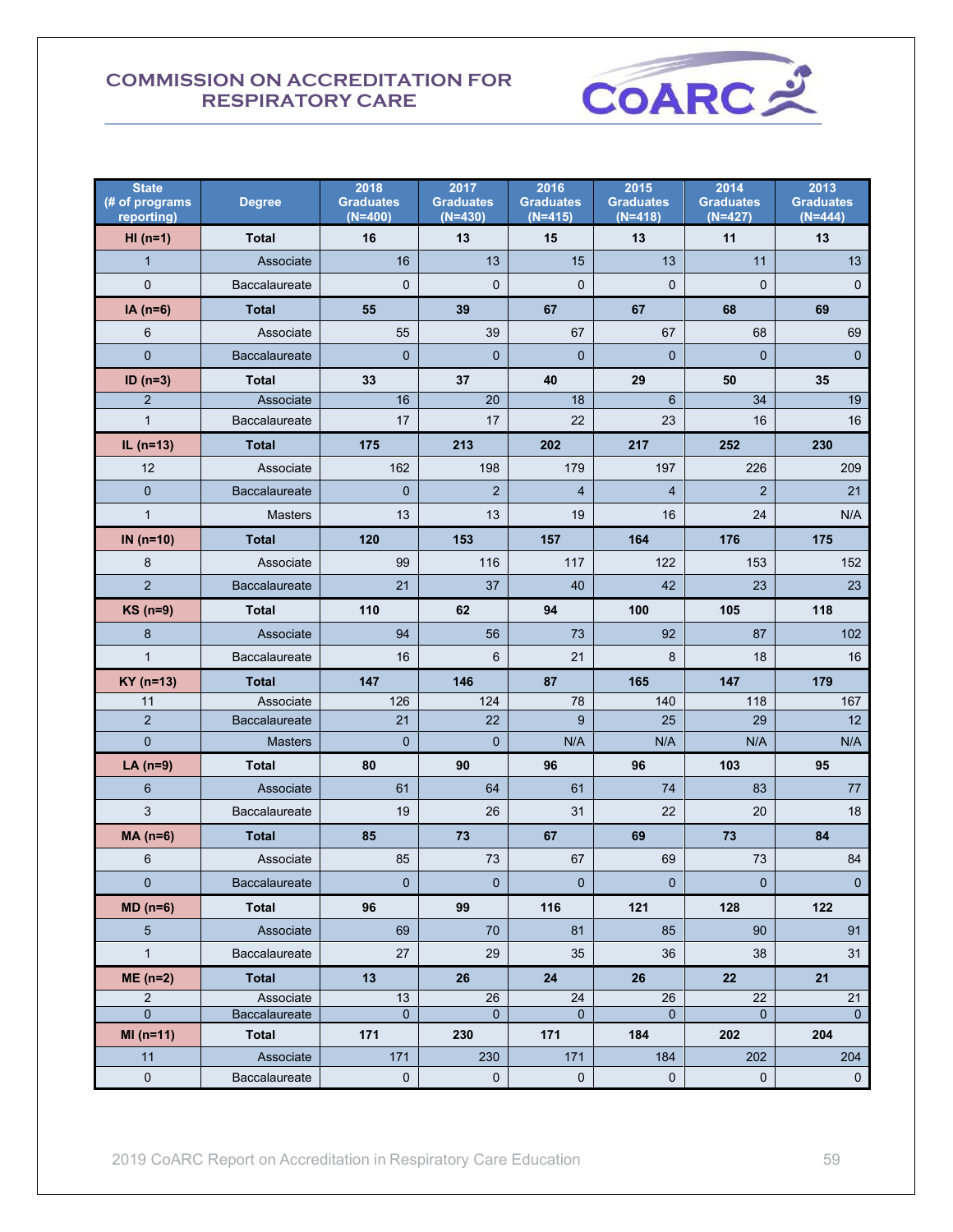

| <b>State</b><br>(# of programs<br>reporting) | <b>Degree</b>  | 2018<br><b>Graduates</b><br>$(N=400)$ | 2017<br><b>Graduates</b><br>$(N=430)$ | 2016<br><b>Graduates</b><br>$(N=415)$ | 2015<br><b>Graduates</b><br>$(N=418)$ | 2014<br><b>Graduates</b><br>$(N=427)$ | 2013<br><b>Graduates</b><br>$(N=444)$ |
|----------------------------------------------|----------------|---------------------------------------|---------------------------------------|---------------------------------------|---------------------------------------|---------------------------------------|---------------------------------------|
| $MN(n=5)$                                    | <b>Total</b>   | 64                                    | 65                                    | 69                                    | 64                                    | 75                                    | 77                                    |
| $\mathfrak{S}$                               | Associate      | 42                                    | 44                                    | 47                                    | 38                                    | 50                                    | 52                                    |
| $\overline{2}$                               | Baccalaureate  | 22                                    | 21                                    | 22                                    | 26                                    | 25                                    | 25                                    |
| $MO(n=8)$                                    | <b>Total</b>   | 106                                   | 112                                   | $111$                                 | 129                                   | 121                                   | 156                                   |
| 6                                            | Associate      | 98                                    | 92                                    | 96                                    | 118                                   | 110                                   | 146                                   |
| $\overline{2}$                               | Baccalaureate  | 8                                     | 20                                    | 15                                    | 11                                    | 11                                    | 10 <sup>°</sup>                       |
| $MS(n=8)$                                    | <b>Total</b>   | 97                                    | 89                                    | 93                                    | 81                                    | 104                                   | 106                                   |
| 8                                            | Associate      | 97                                    | 89                                    | 93                                    | 81                                    | 104                                   | 106                                   |
| $\pmb{0}$                                    | Baccalaureate  | $\mathbf 0$                           |                                       | $\mathbf{0}$                          | $\mathbf{0}$                          | $\mathbf 0$                           | $\pmb{0}$                             |
| $MT(n=2)$                                    | <b>Total</b>   | 16                                    | 14                                    | 16                                    | 16                                    | 21                                    | 18                                    |
| $\sqrt{2}$                                   | Associate      | 16                                    | 14                                    | 16                                    | 16                                    | 21                                    | 18                                    |
| $\pmb{0}$                                    | Baccalaureate  | $\mathbf{0}$                          | $\mathbf{0}$                          | $\mathbf{0}$                          | $\mathbf{0}$                          | $\mathbf{0}$                          | $\overline{0}$                        |
| $NC (n=14)$                                  | <b>Total</b>   | 164                                   | 140                                   | 167                                   | 158                                   | 179                                   | 162                                   |
| 14                                           | Associate      | 164                                   | 140                                   | 167                                   | 158                                   | 179                                   | 162                                   |
| $\mathbf 0$                                  | Baccalaureate  | $\mathbf 0$                           | $\mathbf 0$                           | $\mathbf 0$                           | $\mathbf{0}$                          | $\mathbf 0$                           | $\mathbf 0$                           |
| $ND($ n=3 $)$                                | <b>Total</b>   | 19                                    | 22                                    | 16                                    | 21                                    | 24                                    | 18                                    |
| 0                                            | Associate      | $\mathbf 0$                           | $\mathbf 0$                           | $\mathbf{0}$                          | $\mathbf{0}$                          | $\mathbf{0}$                          | $\mathbf 0$                           |
| $\overline{2}$                               | Baccalaureate  | 18                                    | $\overline{c}$                        | 16                                    | 19                                    | 24                                    | 16                                    |
| $\mathbf{1}$                                 | <b>Masters</b> | $\mathbf{1}$                          | $\mathbf{1}$                          | $\mathbf 0$                           | 2                                     | $\mathbf 0$                           | $\overline{2}$                        |
| $NE(n=4)$                                    | <b>Total</b>   | 43                                    | 44                                    | 57                                    | 51                                    | 48                                    | 58                                    |
| 3                                            | Associate      | 39                                    | 42                                    | 53                                    | 48                                    | 43                                    | 53                                    |
| $\mathbf{1}$                                 | Baccalaureate  | 4                                     | $\overline{2}$                        | $\overline{4}$                        | 3                                     | 5                                     | $5\phantom{.0}$                       |
| $NH (n=1)$                                   | <b>Total</b>   | 11                                    | 12                                    | 12                                    | $\overline{7}$                        | 5                                     | 11                                    |
| $\mathbf{1}$                                 | Associate      | 11                                    | 12                                    | 12                                    | $\overline{7}$                        | $\overline{5}$                        | 11                                    |
| $\pmb{0}$                                    | Baccalaureate  | $\mathbf 0$                           | $\mathbf 0$                           | $\mathbf 0$                           | 0                                     | $\mathbf 0$                           | $\mathsf{O}\xspace$                   |
| $NJ (n=3)$                                   | <b>Total</b>   | 67                                    | 61                                    | 98                                    | 100                                   | 114                                   | 131                                   |
| 3                                            | Associate      | 67                                    | 61                                    | 85                                    | 92                                    | 101                                   | 115                                   |
| 0                                            | Baccalaureate  | 0                                     | 0                                     | 13                                    | 8                                     | 13                                    | 16                                    |
| $NM(n=6)$                                    | <b>Total</b>   | 75                                    | 109                                   | 64                                    | 86                                    | 64                                    | 111                                   |
| $\,6$                                        | Associate      | 75                                    | 109                                   | 64                                    | 86                                    | 64                                    | 111                                   |
| $\pmb{0}$                                    | Baccalaureate  | $\pmb{0}$                             | $\mathbf 0$                           | $\pmb{0}$                             | $\mathbf 0$                           | $\pmb{0}$                             | $\pmb{0}$                             |
| $NV(n=3)$                                    | <b>Total</b>   | 79                                    | 37                                    | 71                                    | 89                                    | 61                                    | 79                                    |
| 3                                            | Associate      | 79                                    | 37                                    | 71                                    | 89                                    | 61                                    | 79                                    |
| $\pmb{0}$                                    | Baccalaureate  | $\pmb{0}$                             | $\mathbf 0$                           | $\pmb{0}$                             | $\mathbf 0$                           | $\mathsf{O}\xspace$                   | $\mathbf 0$                           |
| $NY($ n=13)                                  | Total          | 230                                   | 222                                   | 254                                   | 243                                   | 256                                   | 231                                   |
| $10$                                         | Associate      | 178                                   | 164                                   | 194                                   | 187                                   | 192                                   | 180                                   |
| 3                                            | Baccalaureate  | $52\,$                                | 58                                    | 60                                    | 56                                    | 64                                    | 51                                    |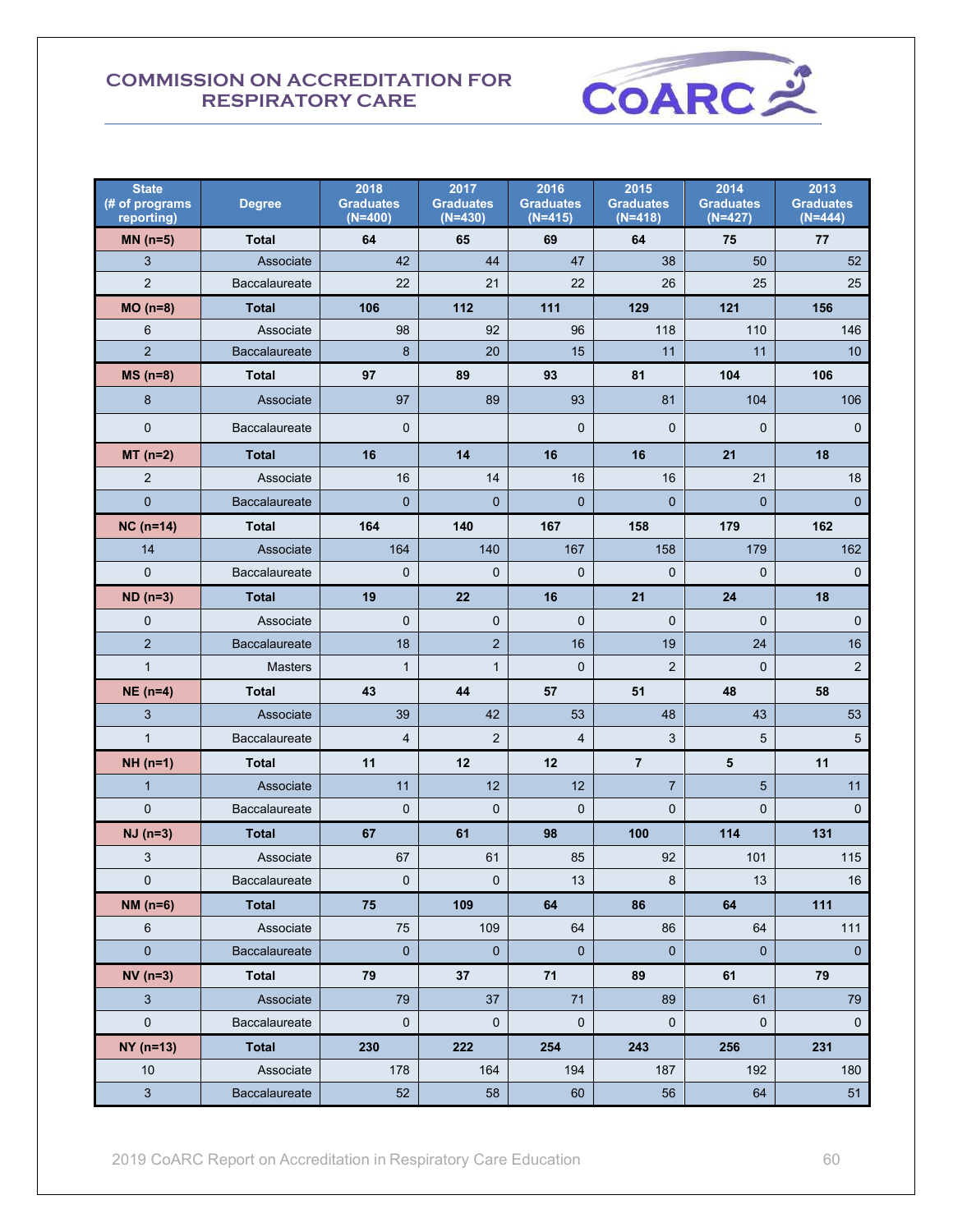

| <b>State</b><br>(# of programs<br>reporting) | <b>Degree</b>        | 2018<br><b>Graduates</b><br>$(N=400)$ | 2017<br><b>Graduates</b><br>$(N=430)$ | 2016<br><b>Graduates</b><br>$(N=415)$ | 2015<br><b>Graduates</b><br>$(N=418)$ | 2014<br><b>Graduates</b><br>$(N=427)$ | 2013<br><b>Graduates</b><br>$(N=444)$ |
|----------------------------------------------|----------------------|---------------------------------------|---------------------------------------|---------------------------------------|---------------------------------------|---------------------------------------|---------------------------------------|
| OH (n=22)                                    | <b>Total</b>         | 282                                   | 279                                   | 286                                   | 315                                   | 414                                   | 377                                   |
| 15                                           | Associate            | 195                                   | 207                                   | 200                                   | 235                                   | 321                                   | 303                                   |
| $\overline{7}$                               | Baccalaureate        | 87                                    | 72                                    | 86                                    | 80                                    | 93                                    | 74                                    |
| $OK(n=6)$                                    | <b>Total</b>         | 110                                   | 82                                    | 83                                    | 87                                    | 104                                   | 108                                   |
| 6                                            | Associate            | 110                                   | 82                                    | 83                                    | 87                                    | 104                                   | 108                                   |
| $\mathbf 0$                                  | <b>Baccalaureate</b> | $\mathbf{0}$                          | $\mathbf{0}$                          | $\mathbf{0}$                          | $\mathbf{0}$                          | $\mathbf{0}$                          | $\mathbf{0}$                          |
| OR (n=3)                                     | <b>Total</b>         | 61                                    | 73                                    | 68                                    | 85                                    | 103                                   | 83                                    |
| $\overline{2}$                               | Associate            | 46                                    | 51                                    | 53                                    | 71                                    | 90                                    | 69                                    |
| $\mathbf{1}$                                 | <b>Baccalaureate</b> | 15                                    | 22                                    | 15                                    | 14                                    | 13                                    | 14                                    |
| PA (n=22)                                    | Total                | 238                                   | 236                                   | 324                                   | 321                                   | 310                                   | 316                                   |
| 17                                           | Associate            | 173                                   | 181                                   | 258                                   | 258                                   | 251                                   | 259                                   |
| 5                                            | Baccalaureate        | 65                                    | 55                                    | 66                                    | 63                                    | 59                                    | 57                                    |
| $PR(n=1)$                                    | <b>Total</b>         | 3                                     | $\mathbf{0}$                          | N/A                                   | N/A                                   | N/A                                   | N/A                                   |
| 0                                            | Associate            | 0                                     | N/A                                   | N/A                                   | N/A                                   | N/A                                   | N/A                                   |
| $\mathbf{1}$                                 | Baccalaureate        | 3                                     | $\mathbf{0}$                          | N/A                                   | N/A                                   | N/A                                   | N/A                                   |
| $RI(n=2)$                                    | <b>Total</b>         | 42                                    | 32                                    | 44                                    | 43                                    | 37                                    | 32                                    |
| $\overline{2}$                               | Associate            | 42                                    | 32                                    | 44                                    | 43                                    | 37                                    | 32                                    |
| $\overline{0}$                               | <b>Baccalaureate</b> | $\mathbf{0}$                          | $\mathbf{0}$                          | $\overline{0}$                        | $\mathbf{0}$                          | $\mathbf{0}$                          | $\mathbf{0}$                          |
| $SC(n=6)$                                    | <b>Total</b>         | 79                                    | 66                                    | 85                                    | 87                                    | 81                                    | 78                                    |
| 6                                            | Associate            | 79                                    | 66                                    | 85                                    | 87                                    | 81                                    | 78                                    |
| 0                                            | Baccalaureate        | 0                                     | $\mathbf 0$                           | $\mathbf 0$                           | $\mathbf 0$                           | $\mathbf{0}$                          | $\mathbf{0}$                          |
| $SD(n=2)$                                    | <b>Total</b>         | 11                                    | 12                                    | 19                                    | 17                                    | 17                                    | 15                                    |
| $\overline{2}$                               | Associate            | 11                                    | 12                                    | 19                                    | 17                                    | 17                                    | 15                                    |
| $\overline{0}$                               | <b>Baccalaureate</b> | $\mathbf{0}$                          | $\mathbf{0}$                          | $\Omega$                              | 0                                     | $\mathbf{0}$                          | $\mathbf{0}$                          |
| $TN$ (n=9)                                   | <b>Total</b>         | 150                                   | 163                                   | 183                                   | 163                                   | 180                                   | 186                                   |
| 6                                            | Associate            | 99                                    | 115                                   | 137                                   | 115                                   | 135                                   | 134                                   |
| 3                                            | <b>Baccalaureate</b> | 51                                    | 48                                    | 46                                    | 48                                    | 45                                    | 52                                    |
| $TX$ (n=35)                                  | <b>Total</b>         | 660                                   | 716                                   | 691                                   | 714                                   | 662                                   | 681                                   |
| 29                                           | Associate            | 542                                   | 567                                   | 591                                   | 599                                   | 583                                   | 596                                   |
| 5 <sup>5</sup>                               | Baccalaureate        | $90\,$                                | 102                                   | 83                                    | 95                                    | 62                                    | 85                                    |
| $\mathbf{1}$                                 | Masters              | 28                                    | 47                                    | 17                                    | 20                                    | 17                                    | $\mathbf 0$                           |
| $UT (n=6)$                                   | Total                | 183                                   | 196                                   | 253                                   | 185                                   | 403                                   | 383                                   |
| $\mathbf{3}$                                 | Associate            | 148                                   | 161                                   | 221                                   | 154                                   | 356                                   | 357                                   |
| $\mathbf{3}$                                 | Baccalaureate        | 35                                    | 35                                    | 32                                    | 31                                    | 47                                    | 26                                    |
| VA $(n=6)$                                   | Total                | 91                                    | 8                                     | 113                                   | 127                                   | 130                                   | 124                                   |
| $5\phantom{.0}$                              | Associate            | 78                                    | 104                                   | 77                                    | 97                                    | 94                                    | 93                                    |
| $\mathbf{1}$                                 | Baccalaureate        | 13                                    | 28                                    | 36                                    | 30                                    | 36                                    | 31                                    |
| $VT$ (n=1)                                   | Total                | 13                                    | 9                                     | 11                                    | $\bf 6$                               | 13                                    | 14                                    |
| $\mathbf{1}$                                 | Associate            | 13                                    | 9                                     | 11                                    | 6                                     | 13                                    | 14                                    |
| $\pmb{0}$                                    | Baccalaureate        | $\pmb{0}$                             | $\pmb{0}$                             | $\pmb{0}$                             | 0                                     | $\pmb{0}$                             | $\pmb{0}$                             |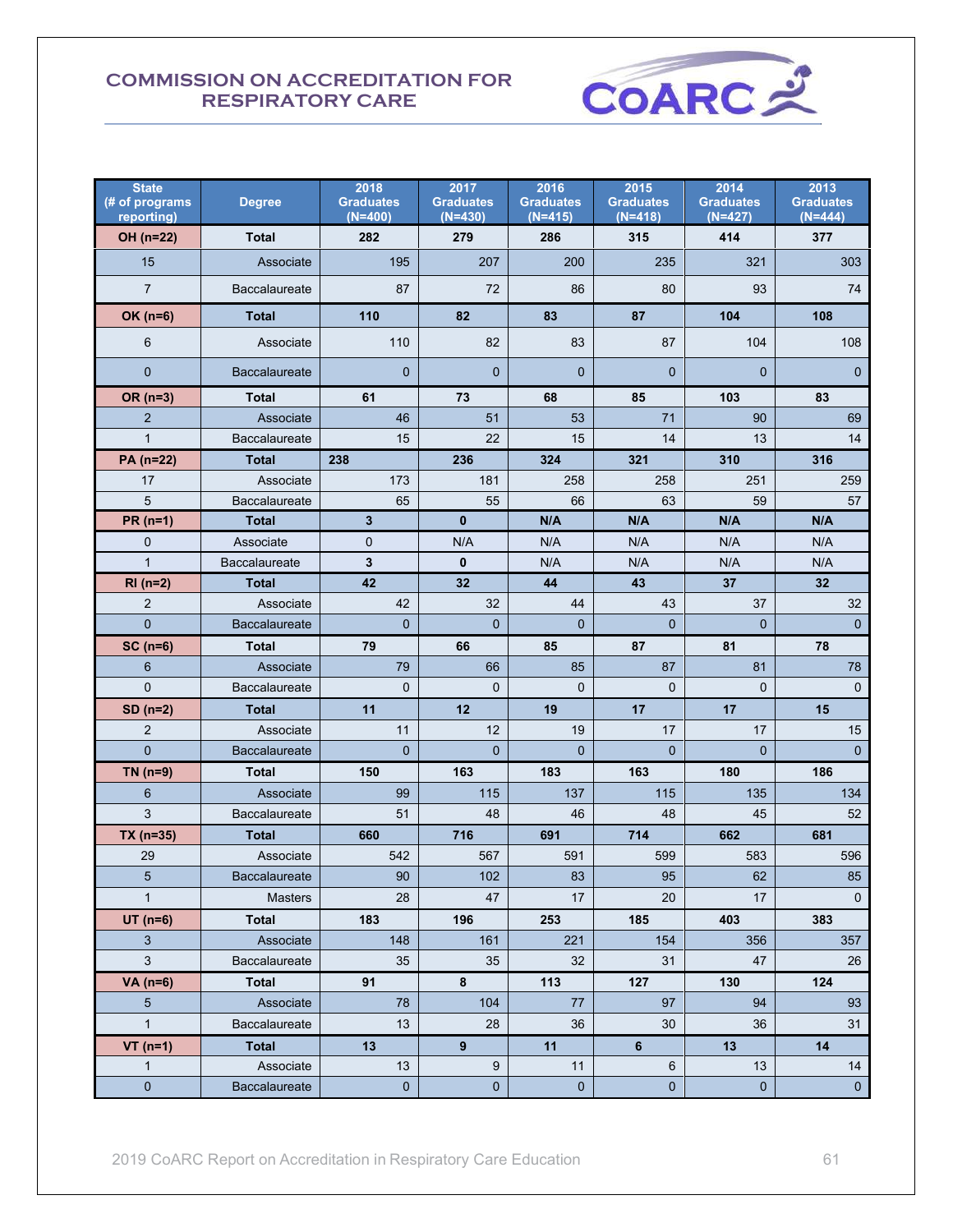

| $WA(n=5)$      | <b>Total</b>         | 73          | 95          | 92             | 84          | 89          | 102 |
|----------------|----------------------|-------------|-------------|----------------|-------------|-------------|-----|
| 3              | Associate            | 43          | 64          | 77             | 62          | 73          | 83  |
| 2              | <b>Baccalaureate</b> | 30          | 32          | 15             | 22          | 16          | 19  |
| $WI (n=7)$     | <b>Total</b>         | 107         | 102         | 121            | 103         | 97          | 106 |
| 7              | Associate            | 107         | 102         | 121            | 103         | 97          | 106 |
| $\mathbf{0}$   | <b>Baccalaureate</b> | 0           | $\mathbf 0$ | $\mathbf 0$    | 0           | $\mathbf 0$ | 0   |
| $WV(n=4)$      | <b>Total</b>         | 43          | 23          | 48             | 43          | 72          | 67  |
| $\overline{2}$ | Associate            | 29          | 11          | 34             | 28          | 64          | 53  |
| $\overline{2}$ | <b>Baccalaureate</b> | 14          | 12          | 14             | 15          | 8           | 14  |
| $WY(n=1)$      | <b>Total</b>         | 11          | 11          | 7              | 5           | 11          | 11  |
|                | Associate            | 11          | 11          | $\overline{ }$ | 5           | 11          | 11  |
| $\mathbf{0}$   | Baccalaureate        | $\mathbf 0$ | $\mathbf 0$ | $\mathbf 0$    | $\mathbf 0$ | $\mathbf 0$ | 0   |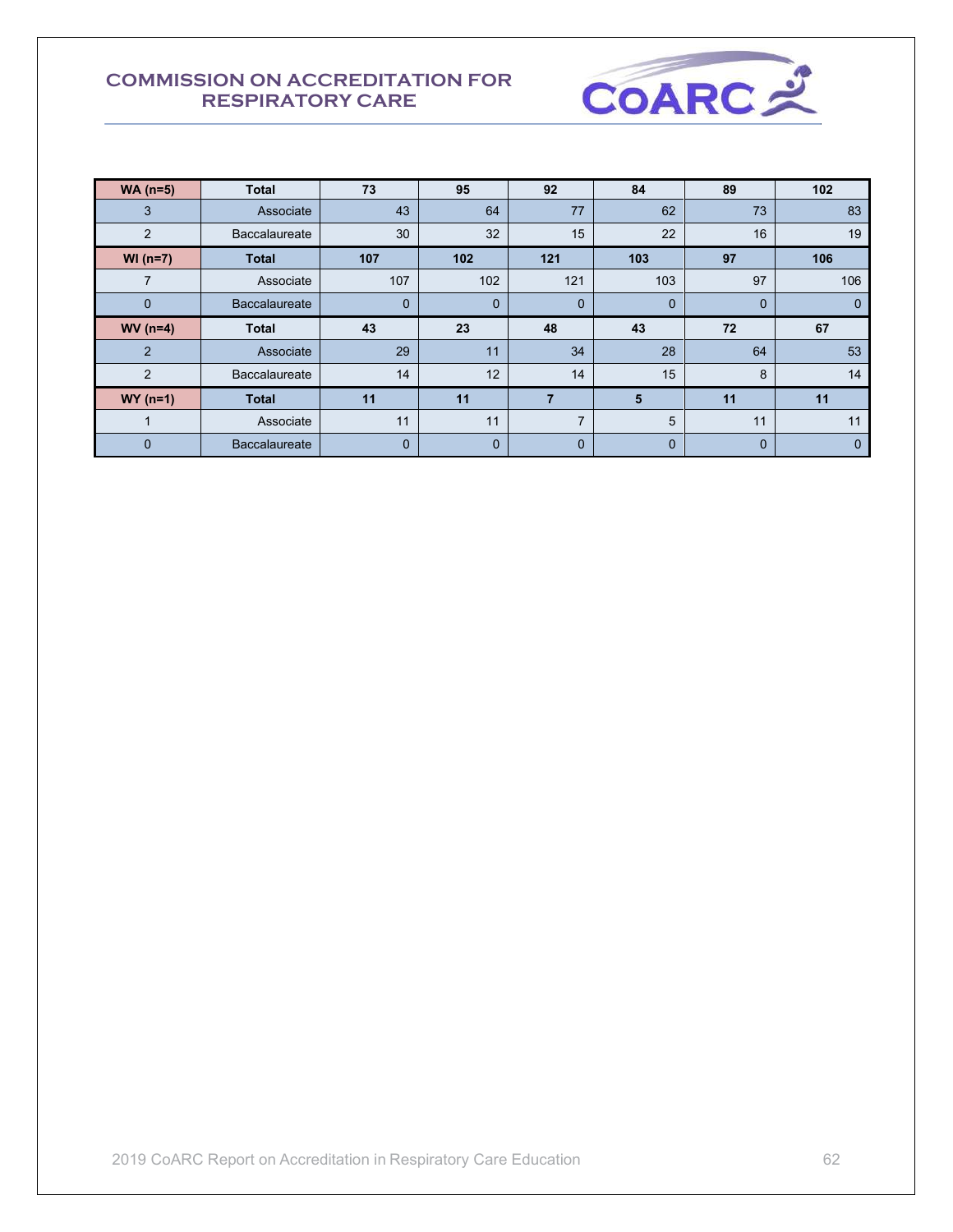

#### **Programmatic Retention**

 Programmatic enrollment, as defined by the CoARC, begins when the respiratory student enrolls in the first core respiratory care course; i.e. a course available only to students matriculated in the respiratory care program. This date may be different than the enrollment or matriculation date determined by the institution. However, it is this date, as defined by the CoARC that must be used when calculating programmatic retention, on-time graduation rates and maximum annual enrollment. *Academic attrition* is due to failure to attain grades or acquire other programmatic competencies (e.g. ethics, professionalism, behavioral), or for violation of an academic policy that results in a student's expulsion from the program. *Non-Academic* attrition is due to reasons other than those defined as academic -financial hardship, medical, family, deployment, changing course of study, relocation, etc.

Beginning January 1, 2017, the CoARC Board stopped using the term "programmatic attrition" and began using the term "programmatic retention." CoARC defines programmatic retention as the number of students formally enrolled\* in a respiratory care program during a three-year reporting period who graduated from the program after completing all programmatic and graduation requirements, calculated as a percentage of the total number of students initially enrolled in that class. The total number of students enrolled includes those who successfully completed the program as well as students who left the program for academic reasons (failure to achieve minimum grade requirements, ethical, professional or behavioral violations or violations of academic policies) that resulted in their expulsion from the program prior to graduation.

Students are not included in the retention definition who:

- 1. leave the program by the last day they are eligible for 100% tuition reimbursement within the first term of fundamental respiratory care core coursework\*\*;
- 2. are in good academic standing who leave the program due to: financial, medical, or family reasons, military deployment, a change in their course of study, relocation to a different community, or reasons other than those described under academic reasons;
- 3. are admitted to another educational program (same or different educational institution) prior to the scheduled graduation date of their RT class.

2019 RCS data on programmatic retention (**Table 21**) show a total of 412 programs reporting programmatic retention rates. The mean retention rate for the 2019 RCS was 91% with the highest rate of 100.0% (n=14) and the lowest rate of 58% (n=1). Six programs (1.5% of total) reported retention rates below the CoARCestablished threshold of 70%. As per CoARC Standard 3.11, these programs began a dialogue with the CoARC to develop an appropriate plan of action (i.e., a progress report) for program improvement.

 Not included in **Table 21** are the retention data for the 4 polysomnography program options in the 2019 RCS. For the 2017 RCS, the retention rate was 100% for all programs. For the 2016 RCS, the mean attrition rate was 5.5% (3.6% for the 2015 RCS, 5.2% for the 2014 RCS and 8.5% for the 2013 RCS) with the highest rate of 25.0% and the lowest rate of 0%. No program options reported retention rates below the CoARC-established threshold of 70% for the 2017 RCS.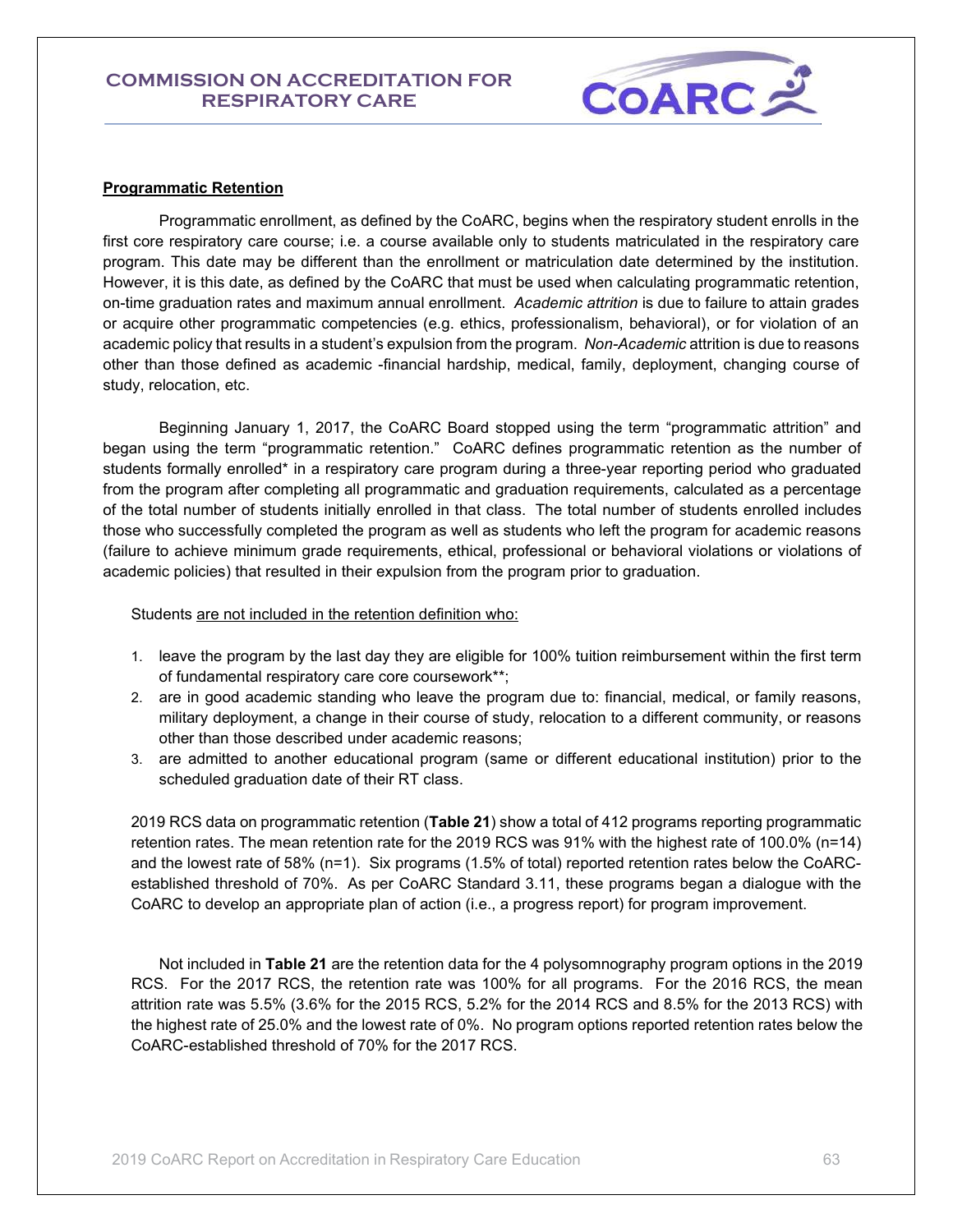

| Table 21 - RC Programmatic Retention for 2013 RCS through 2019 RCS |                     |                                |                                |                                  |                                                         |  |  |  |  |
|--------------------------------------------------------------------|---------------------|--------------------------------|--------------------------------|----------------------------------|---------------------------------------------------------|--|--|--|--|
| <b>Reporting Years</b><br>(# of programs submitting)               | <b>Mean</b><br>(SD) | <b>Maximum</b><br><b>Value</b> | <b>Minimum</b><br><b>Value</b> | <b>CoARC</b><br><b>Threshold</b> | # of Programs<br><b>Above/Below</b><br><b>Threshold</b> |  |  |  |  |
| 2013 RCS Data from<br>1/1/10 to 12/31/12 (N=442)                   | 19.1%<br>(10.9)     | 50.9%                          | $0\%$                          | 40%                              | 14                                                      |  |  |  |  |
| 2014 RCS Data from<br>1/1/11 to 12/31/13 (N=436)                   | 19.1%<br>(11.4)     | 62.5%                          | $0\%$                          | 40%                              | $12 \,$                                                 |  |  |  |  |
| 2015 RCS Data from<br>1/1/12 to 12/31/14 (N=437)                   | 18.9%<br>(10.9)     | 71.4%                          | $0\%$                          | 40%                              | 9                                                       |  |  |  |  |
| 2016 RCS Data from<br>1/1/13 to 12/31/15 (N=438)                   | 18.5%<br>(11.3)     | 75.0%                          | $0\%$                          | 40%                              | 11                                                      |  |  |  |  |
| 2017 RCS Data from<br>1/1/14 to 12/31/16 (N=420)                   | 91.0%<br>(.07)      | 100%                           | 58.5%                          | 70%                              | 4                                                       |  |  |  |  |
| 2018 RCS Data from<br>1/1/14 to 12/31/17 (N=419)                   | 87.5%<br>(16.9)     | 100%                           | 60%                            | 70%                              | 20                                                      |  |  |  |  |
| 2019 RCS Data from<br>1/1/16 to 12/31/18 (N=412)                   | 91.0%<br>(8)        | 100%                           | 58%                            | 70%                              | 6                                                       |  |  |  |  |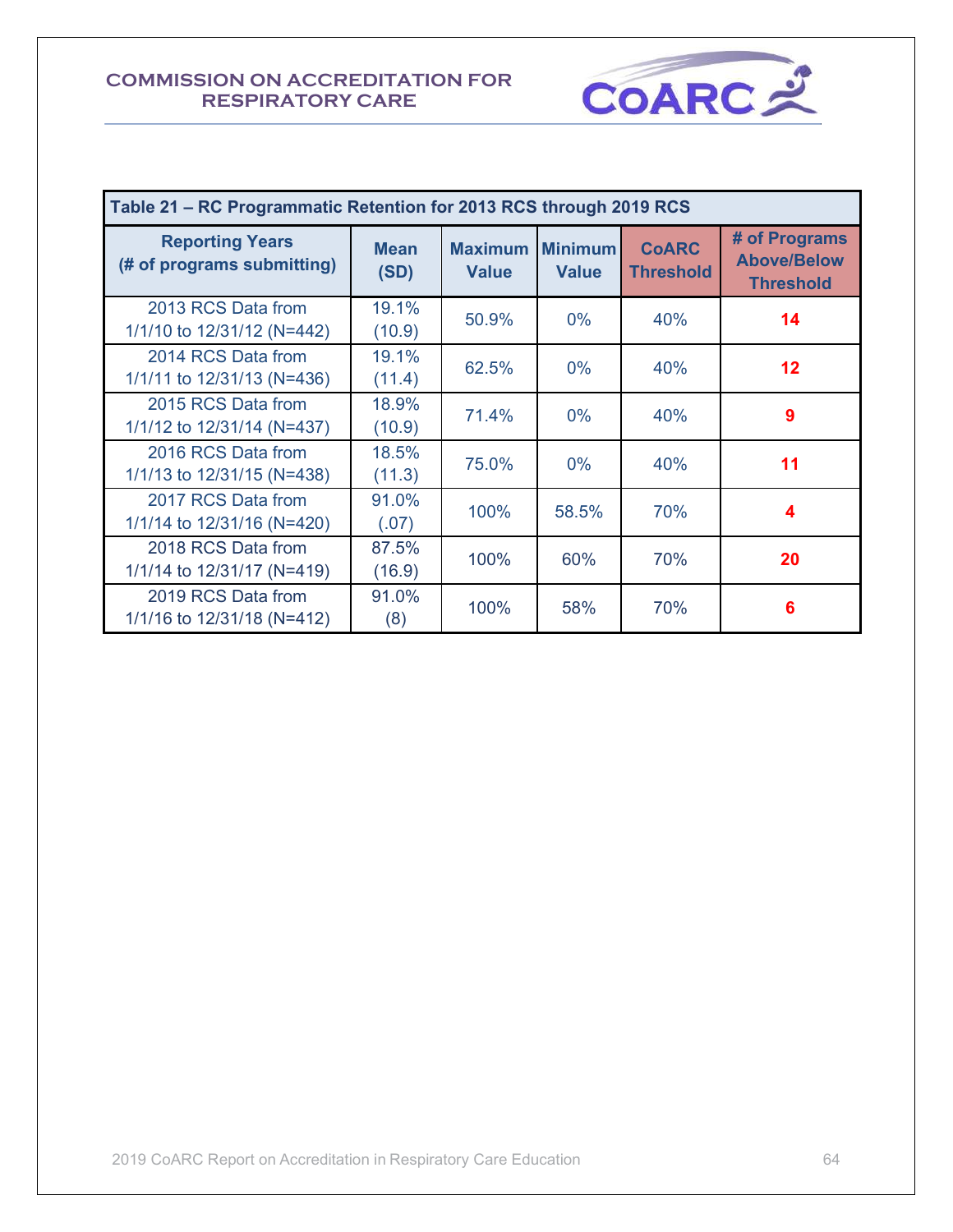

### **Retention by Degree Offered, Institutional Type, and Institutional Control/Funding**

| Table 22 - RC Programmatic Retention by Degree Offered for 2016 RCS through 2019 RCS |                                                                                           |                                              |                                                                                    |                                              |                                                                                    |                                              |                                                                                     |  |
|--------------------------------------------------------------------------------------|-------------------------------------------------------------------------------------------|----------------------------------------------|------------------------------------------------------------------------------------|----------------------------------------------|------------------------------------------------------------------------------------|----------------------------------------------|-------------------------------------------------------------------------------------|--|
|                                                                                      | <b>2019 RCS</b>                                                                           |                                              |                                                                                    | <b>2018 RCS</b>                              |                                                                                    | <b>2017 RCS</b>                              |                                                                                     |  |
| <b>Degree</b><br><b>Offered</b><br>$(N=412)$                                         | <b>Mean</b><br>Retention<br># of<br>programs<br><b>below</b><br><b>CoARC</b><br>threshold | <b>Degree</b><br><b>Offered</b><br>$(N=419)$ | Mean<br><b>Retention</b><br># of<br>programs<br>below<br><b>CoARC</b><br>threshold | <b>Degree</b><br><b>Offered</b><br>$(N=420)$ | Mean<br><b>Retention</b><br># of<br>programs<br>below<br><b>CoARC</b><br>threshold | <b>Degree</b><br><b>Offered</b><br>$(N=420)$ | Mean<br><b>Attrition</b><br># of<br>programs<br>above<br><b>CoARC</b><br>threshold) |  |
| Associate<br>$(n=342)$                                                               | 91%<br>(5)                                                                                | Associate<br>$(n=349)$                       | 87%<br>(17)                                                                        | Associate<br>$(n=354)$                       | 90.5%<br>(4)                                                                       | Associate<br>$(n=370)$                       | 19.9%<br>(10)                                                                       |  |
| <b>Baccalaureate</b><br>$(n=64)$                                                     | 91%<br>(1)                                                                                | <b>Baccalaureate</b><br>$(n=64)$             | 89.2%<br>(3)                                                                       | <b>Baccalaureate</b><br>$(n=61)$             | 93.0%                                                                              | <b>Baccalaureate</b><br>$(n=64)$             | $11.5\%$ (1)                                                                        |  |
| Masters $(n=6)$                                                                      | 98%                                                                                       | Masters $(n=6)$                              | 98%                                                                                | Masters $(n=5)$                              | 98.7%                                                                              | Masters $(n=4)$                              | 5.6%                                                                                |  |

**Table 22** compares programmatic retention data in relation to the degree offered for the 2016 through 2019 RCS. For the 2019 RCS, programs offering the associate and baccalaureate degrees both had mean retention rates of (91%) while programs offering the master's degree were at (98%).

For the 2019 RCS, 5 of the 6 programs below the CoARC threshold of 70% offered the Associate degree and the other program offered the baccalaureate degree. For the 2019 RCS, 4 of the 6 programs below the CoARC threshold of 70% offered the AAS degree, one offered the AS, and the other one offered the BS degree.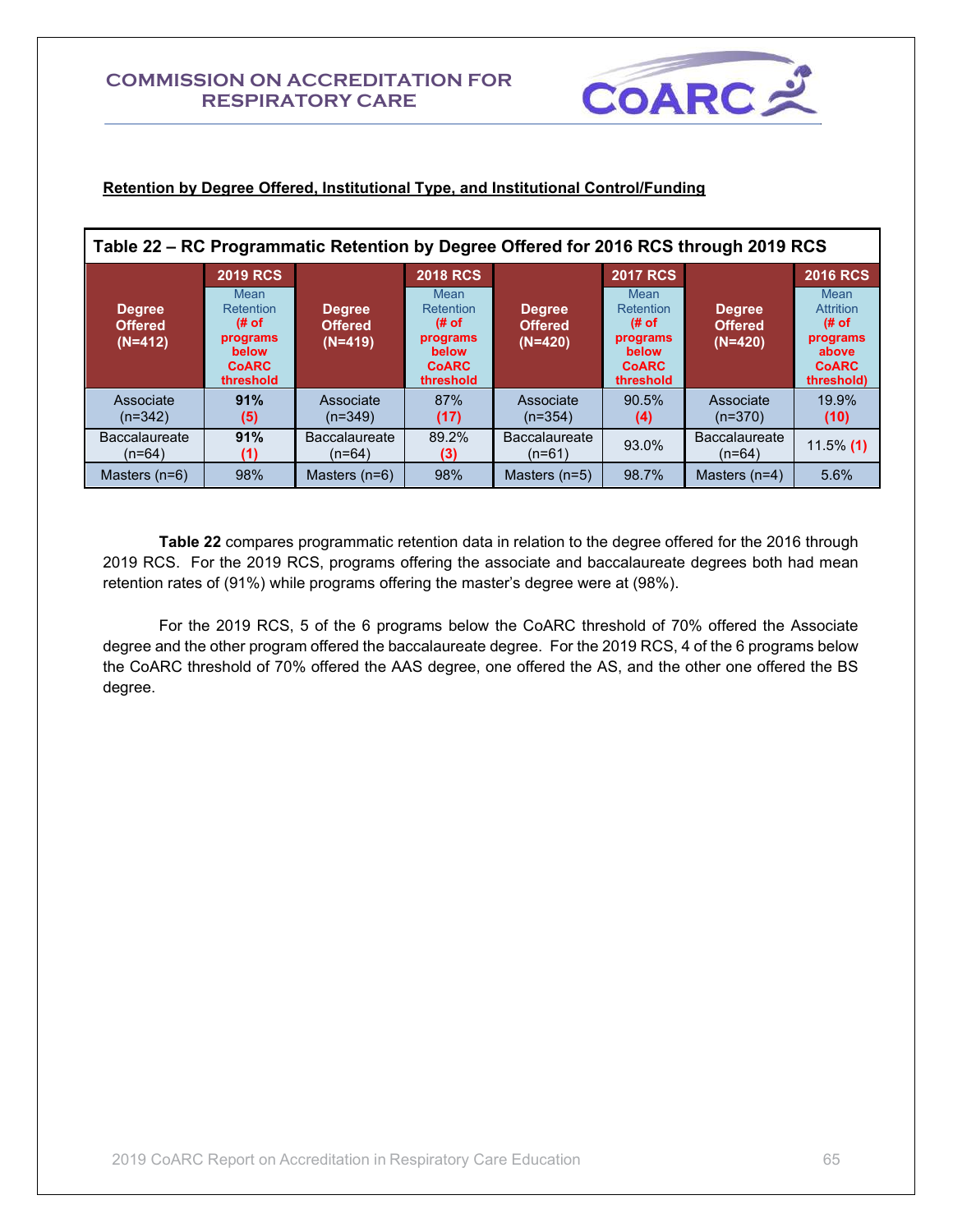

| Table 23 - RC Programmatic Retention by Institutional Type for 2016 through 2019 RCS |                                                                                     |                                                    |                                                                                     |                                                    |                                                                                     |                                                   |                                                                                     |  |
|--------------------------------------------------------------------------------------|-------------------------------------------------------------------------------------|----------------------------------------------------|-------------------------------------------------------------------------------------|----------------------------------------------------|-------------------------------------------------------------------------------------|---------------------------------------------------|-------------------------------------------------------------------------------------|--|
|                                                                                      | <b>2019 RCS</b>                                                                     |                                                    | 2018<br><b>RCS</b>                                                                  |                                                    | 2017<br><b>RCS</b>                                                                  |                                                   | <b>2016 RCS</b>                                                                     |  |
| <b>Institutional</b><br><b>Type</b><br>$(N=412)$                                     | Mean<br><b>Retention</b><br># of<br>programs<br>below<br><b>CoARC</b><br>threshold) | <b>Institutional</b><br><b>Type</b><br>$(N=419)$   | Mean<br><b>Retention</b><br># of<br>programs<br>below<br><b>CoARC</b><br>threshold) | <b>Institutional</b><br><b>Type</b><br>$(N=420)$   | Mean<br><b>Retention</b><br># of<br>programs<br>below<br><b>CoARC</b><br>threshold) | <b>Institutional</b><br><b>Type</b><br>$(N=438)$  | Mean<br><b>Attrition</b><br># of<br>programs<br>above<br><b>CoARC</b><br>threshold) |  |
| Four-Year<br>College or<br>University<br>$(n=99)$                                    | 91%<br>(2)                                                                          | Four-Year<br>College or<br>University<br>$(n=101)$ | 90%<br>(4)                                                                          | Four-Year<br>College or<br>University<br>$(n=101)$ | 13.2%                                                                               | Four-Year<br>College or<br>University<br>$(n=96)$ | 13.7%                                                                               |  |
| Career or<br>Technical<br>College<br>$(n=10)$                                        | 90%                                                                                 | Career or<br>Technical<br>College<br>$(n=10)$      | 86%                                                                                 | Career or<br><b>Technical</b><br>College (n=9)     | 19.8%                                                                               | Career or<br><b>Technical</b><br>College (n=5)    | 17.6%                                                                               |  |
| Community<br>or Junior<br>College<br>$(n=239)$                                       | 91%<br>(2)                                                                          | Community<br>or Junior<br>College<br>$(n=244)$     | 86%<br>(12)                                                                         | Community or<br><b>Junior College</b><br>$(n=248)$ | $20.3\%$ (8)                                                                        | Community or<br>Junior College<br>$(n=251)$       | $20.9\%$ (7)                                                                        |  |
| Academic<br><b>HSC/Medical</b><br>Center (n=8)                                       | 91%                                                                                 | Academic<br><b>HSC/Medical</b><br>Center (n=9)     | 87%<br>(1)                                                                          | Academic<br><b>HSC/Medical</b><br>Center (n=14)    | 15.6% (1)                                                                           | Academic<br><b>HSC/Medical</b><br>Center $(n=13)$ | $17.5\%$ (1)                                                                        |  |
| Technical or<br>Vocational<br>School<br>$(n=54)$                                     | 90%<br>(2)                                                                          | Technical or<br>Vocational<br>School<br>$(n=53)$   | 89%<br>(3)                                                                          | Technical or<br>Vocational<br>School (n=64)        | $20.4\%$ (2)                                                                        | Technical or<br>Vocational<br>School (n=70)       | $20.7\%$ (1)                                                                        |  |
| U.S. Military<br>$(n=2)$                                                             | 87%                                                                                 | U.S. Military<br>$(n=2)$                           | 89%                                                                                 | U.S. Military<br>$(n=2)$                           | 18.3%                                                                               | U.S. Military<br>$(n=2)$                          | 18.9%                                                                               |  |

**Table 23** compares programmatic retention data in relation to institutional type for the 2016 RCS, through the 2019 RCS. For the 2019 RCS, programs located in Four-Year Colleges or Universities, Community or Junior College, and Academic HSC/Medical Center all three tied for the highest retention rate (90%) followed by Technical or Vocational Schools/Career or Technical College both having (90%).The U.S. Military had the lowest mean retention rate of (87%).

For the 2019 RCS, 2 of the 6 programs below the CoARC threshold of 70% were located at a Four-Year College or University. Two programs were located a Community or Junior College. Two programs were located at the Technical or Vocational School.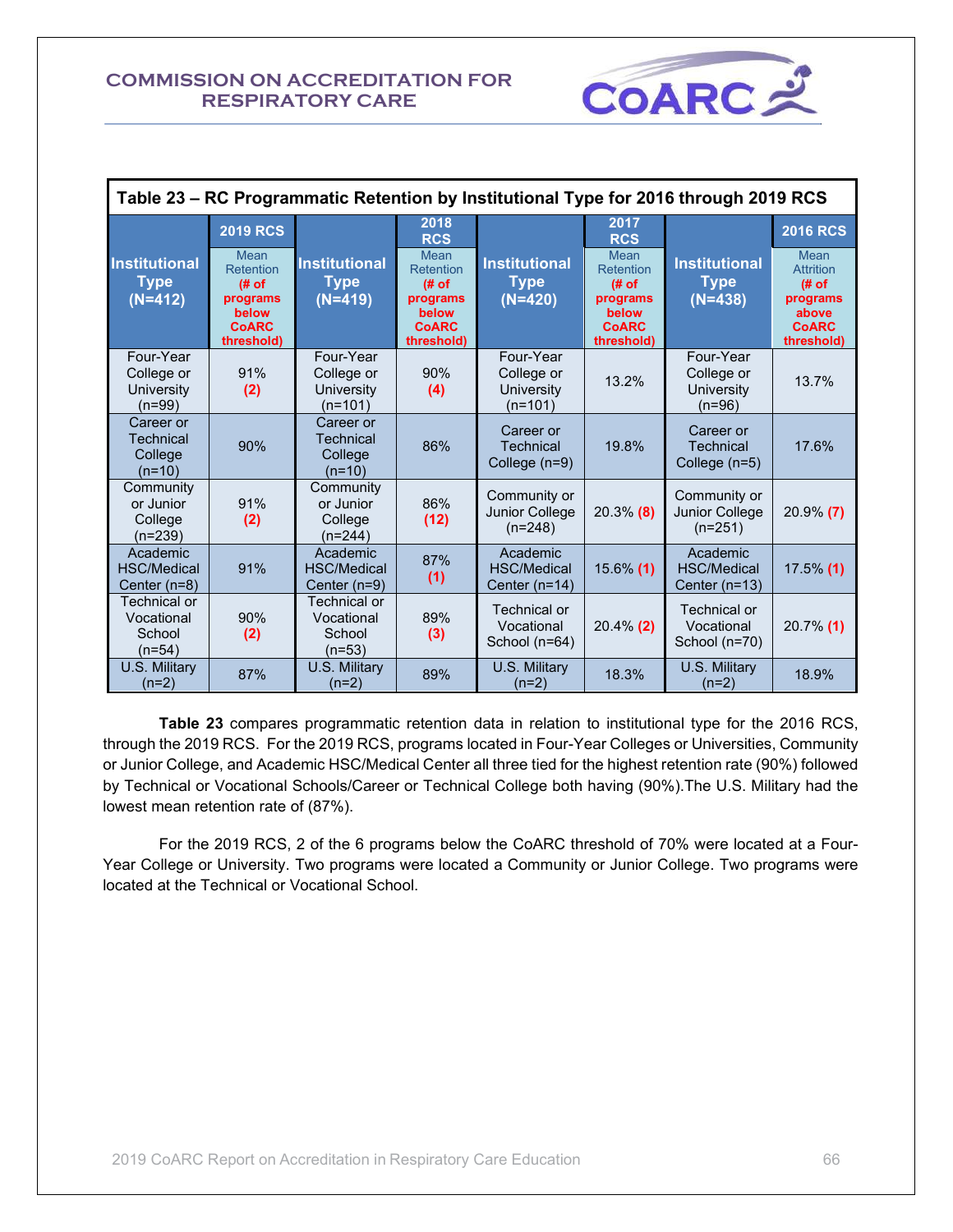

| Table 24 - RC Programmatic Retention by Institutional Control for 2016 RC through 2019 RCS |                                                                              |                                                     |                                                                              |                                                     |                                                                              |                                                     |                                                                                     |  |  |
|--------------------------------------------------------------------------------------------|------------------------------------------------------------------------------|-----------------------------------------------------|------------------------------------------------------------------------------|-----------------------------------------------------|------------------------------------------------------------------------------|-----------------------------------------------------|-------------------------------------------------------------------------------------|--|--|
|                                                                                            | <b>2019 RCS</b>                                                              |                                                     | <b>2018 RCS</b>                                                              |                                                     | <b>2017 RCS</b>                                                              |                                                     | <b>2016 RCS</b>                                                                     |  |  |
| <b>Institutional</b><br>Control<br>$(N=412)$                                               | Mean<br>Retention<br># of<br>programs<br>below<br><b>CoARC</b><br>threshold) | <b>Institutional</b><br><b>Control</b><br>$(N=419)$ | Mean<br>Retention<br># of<br>programs<br>below<br><b>CoARC</b><br>threshold) | <u>l</u> Institutional<br>Control<br>$(N=420)$      | Mean<br>Retention<br># of<br>programs<br>below<br><b>CoARC</b><br>threshold) | <b>Institutional</b><br><b>Control</b><br>$(N=438)$ | Mean<br><b>Attrition</b><br># of<br>programs<br>above<br><b>CoARC</b><br>threshold) |  |  |
| Public/Not-<br>For-Profit<br>$(n=325)$                                                     | 91%<br>(5)                                                                   | Public/Not-<br><b>For-Profit</b><br>$(n=325)$       | 87%<br>(17)                                                                  | Public/Not-<br>For-Profit<br>(n=327)                | $90.6\%$ (4)                                                                 | Public/Not-For-<br>Profit (n=346)                   | $18.7\%$ (9)                                                                        |  |  |
| Private/For-<br>Profit<br>(Proprietary)<br>$(n=43)$                                        | 92%                                                                          | Private/For-<br>Profit<br>(Proprietary)<br>$(n=41)$ | 91%                                                                          | Private/For-<br>Profit<br>(Proprietary)<br>$(n=49)$ | 92.1%                                                                        | Private/For-<br>Profit<br>(Proprietary)<br>$(n=51)$ | $18.9\%$ (1)                                                                        |  |  |
| Private/Not-<br>For-Profit<br>(n=42)                                                       | 91%<br>(1)                                                                   | Private/Not-<br>For-Profit<br>$(n=51)$              | 89%<br>(3)                                                                   | Private/Not-<br>For-Profit<br>$(n=42)$              | 92.5%                                                                        | Private/Not-<br>For-Profit<br>$(n=39)$              | $16.1\%$ (1)                                                                        |  |  |
| Federal<br>Government<br>$(n=2)$                                                           | 87%                                                                          | Federal<br>Government<br>$(n=2)$                    | 89%                                                                          | Federal<br>Government<br>$(n=2)$                    | 89.4%                                                                        | Federal<br>Government<br>$(n=2)$                    | 18.3%                                                                               |  |  |

**Table 24** compares programmatic retention data in relation to institutional control/funding for the 2016 through the 2019 RCS. For the 2019 RCS, programs controlled/funded by the private/for-profit (proprietary) sector had the highest mean retention rate, at 92%. Programs of federal government had the lowest mean retention rate at 87%.

For the 2019 RCS, 5 of the 6 programs below the CoARC threshold of 70% were controlled/funded by Public/Not-For-Profit institutions; the remaining programs was funded by the private/not-for-profit sector.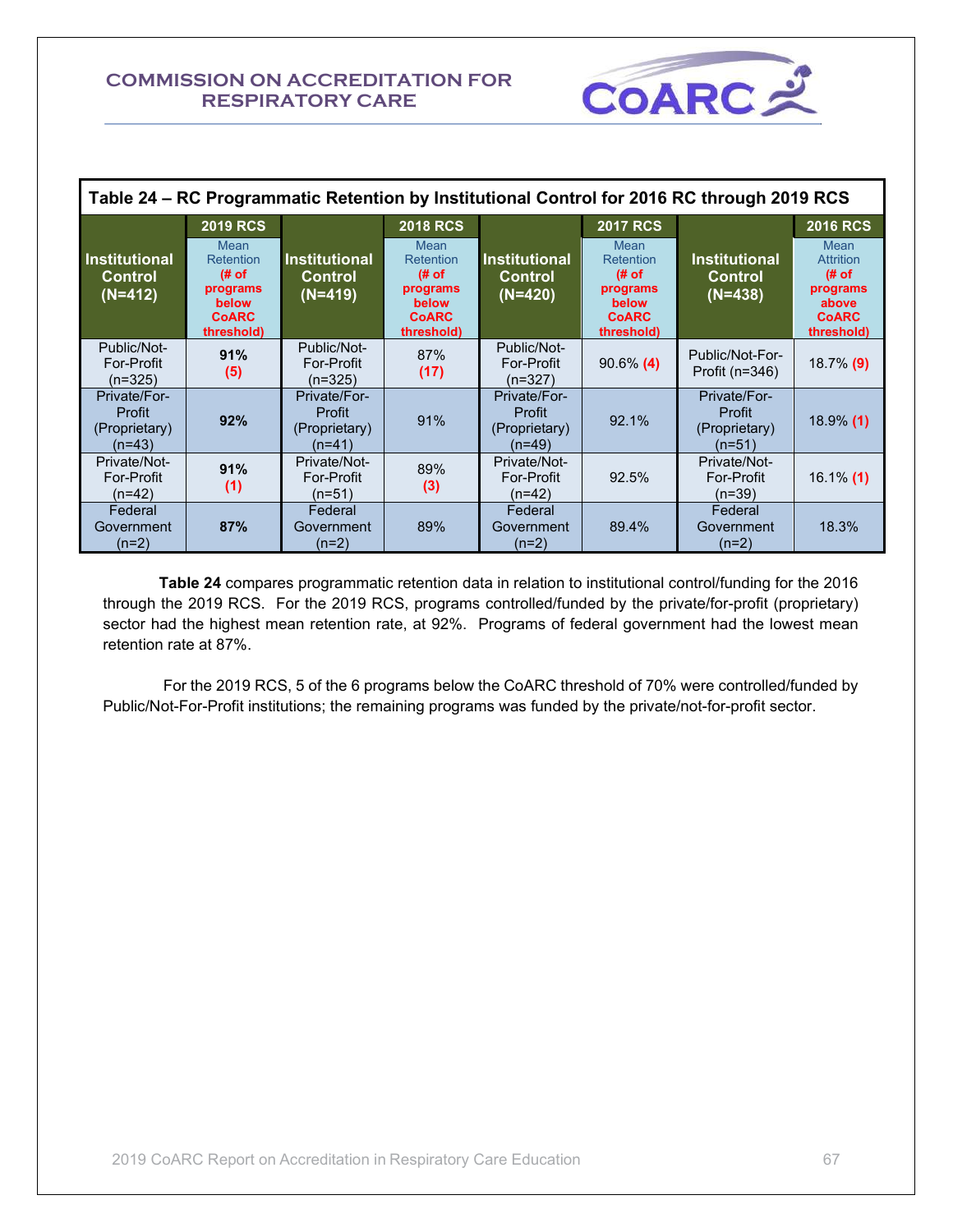

#### **Job Placement**

Prior to November 1, 2015, job placement was defined by the CoARC as *"a graduate who, within the 3-year reporting period, is employed utilizing skills within the scope of practice of the respiratory care profession (i.e. full- or part-time, or per diem).*" In 2015, the CoARC eliminated the threshold. Data submitted with the 2015 RCS and prior reporting years reflect the previous job placement calculation.<sup>2</sup>

| Table 25 - RC Job Placement for 2013 RCS through 2019 RCS |                     |                                |                                |                                  |                                                   |  |  |  |  |
|-----------------------------------------------------------|---------------------|--------------------------------|--------------------------------|----------------------------------|---------------------------------------------------|--|--|--|--|
| <b>Reporting Years</b><br>(# of programs submitting)      | <b>Mean</b><br>(SD) | <b>Maximum</b><br><b>Value</b> | <b>Minimum</b><br><b>Value</b> | <b>CoARC</b><br><b>Threshold</b> | # of Programs<br><b>Below</b><br><b>Threshold</b> |  |  |  |  |
| 2013 RCS Data from<br>1/1/10 to 12/31/12 (N=422)          | 85.3%<br>(11.7)     | 100%                           | 13.8%                          | 70%                              | 41                                                |  |  |  |  |
| 2014 RCS Data from<br>1/1/11 to 12/31/13 (N=424)          | 84.6%<br>(11.7)     | 100%                           | 20.0%                          | 70%                              | 39                                                |  |  |  |  |
| 2015 RCS Data from<br>1/1/12 to 12/31/14 (N=434)          | 85.5%<br>(10.4)     | 100%                           | 50.0%                          | N/A                              | N/A                                               |  |  |  |  |
| 2016 RCS Data from<br>1/1/13 to 12/31/15 (N=433)          | 84.3%<br>(12.7)     | 100%                           | 28.6%                          | N/A                              | N/A                                               |  |  |  |  |
| 2017 RCS Data from<br>1/1/14 to 12/31/16 (N=421)          | 86.0%<br>(11.8)     | 100%                           | 38.7%                          | N/A                              | N/A                                               |  |  |  |  |
| 2018 RCS Data from<br>1/1/15 to 12/31/17 (N=419)          | 84.8%<br>(22)       | 100%                           | $0\%$                          | N/A                              | N/A                                               |  |  |  |  |
| 2019 RCS Data from<br>1/1/16 to 12/31/18 (N=400)          | 88.0%<br>(11)       | 100%                           | 33%                            | N/A                              | N/A                                               |  |  |  |  |

2019 RCS data on job placement (**Table 25**) show a total of 400 programs reporting positive placement rates. The mean placement rate increased to 88% with the highest rate of 100% (n = 50) and the lowest rate of 33% (n=1). This is a 3.2% increase when compared to 2018 and is the highest mean placement rate recorded since at least 2013. The number of programs reporting the lowest placement was one, while the number of programs reporting the highest placement rate (100%) increased from 39 (2016 RCS) to 40 (2017 RCS) to 58 (2018 RCS) to 50 (2019 RCS). For the 2017 RCS, the mean placement rate was 88%.

<sup>&</sup>lt;sup>2</sup> The definition in use at the time of the submission of the 2011 RCS was as follows: "A graduate who within ten (10) months after graduation is: a. *employed in respiratory care (i.e. full- or part-time, per diem, etc.), or b. enrolled full- or part-time in another degree program, or c. serving in the military, or d. employed in the polysomnography field (i.e. full- or part-time, per diem, etc. for graduates of the polysomnography option of programs offering the same)."*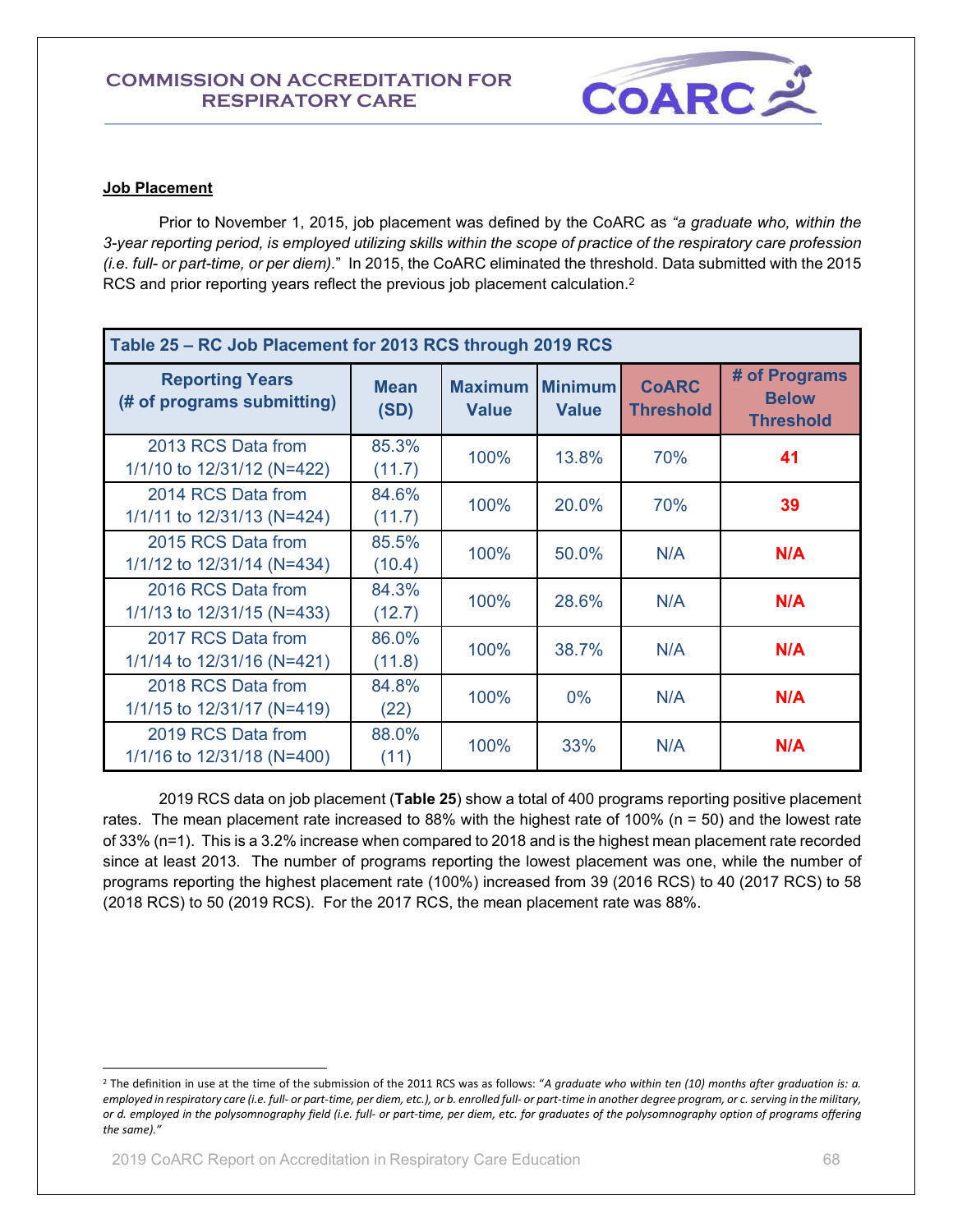

### **Placement by Degree Offered, Institutional Type, and Institutional Control/Funding**

| Table 26 - RC Job Placement by Degree Offered for 2016 RCS though 2019 RCS |                   |                                |                   |                                  |                   |                                  |                   |  |  |
|----------------------------------------------------------------------------|-------------------|--------------------------------|-------------------|----------------------------------|-------------------|----------------------------------|-------------------|--|--|
| <b>Degree</b>                                                              | <b>2019 RCS</b>   | <b>Degree</b>                  | <b>2018 RCS</b>   | <b>Degree</b>                    | <b>2017 RCS</b>   | <b>Degree</b>                    | <b>2016 RCS</b>   |  |  |
| <b>Offered</b><br>$(N=400)$                                                | Mean<br>Placement | <b>Offered</b><br>$(N=419)$    | Mean<br>Placement | <b>Offered</b><br>$(N=421)$      | Mean<br>Placement | <b>Offered</b><br>$(N=433)$      | Mean<br>Placement |  |  |
| Associate<br>$(n=335)$                                                     | 88%               | Associate<br>$(n=349)$         | 85.7%             | Associate<br>$(n=360)$           | 85.3%             | Associate<br>$(n=369)$           | 83.4%             |  |  |
| <b>Baccalaureate</b><br>$(n=60)$                                           | 89%               | <b>Baccalaureate</b><br>(n=64) | 81.9%             | <b>Baccalaureate</b><br>$(n=57)$ | $90.2\%$          | <b>Baccalaureate</b><br>$(n=60)$ | 89.5%             |  |  |
| <b>Masters</b><br>$(n=5)$                                                  | 98%               | <b>Masters</b><br>$(n=6)$      | 64.5%             | <b>Masters</b><br>$(n=4)$        | 96.0%             | <b>Masters</b><br>$(n=4)$        | 96.8%             |  |  |

**Table 26** compares job placement data in relation to the degree offered for the 2016 through 2019 RCS. For the 2019 RCS, programs offering the Master's degree have the highest mean placement rate (98%) in this category while programs offering the Associate's degree demonstrate the lowest mean placement rate at 88%. When compared to 2017 RCS data, all three categories-Associates', Baccalaureate, and Master's degree programs showed an increase in mean placement rate.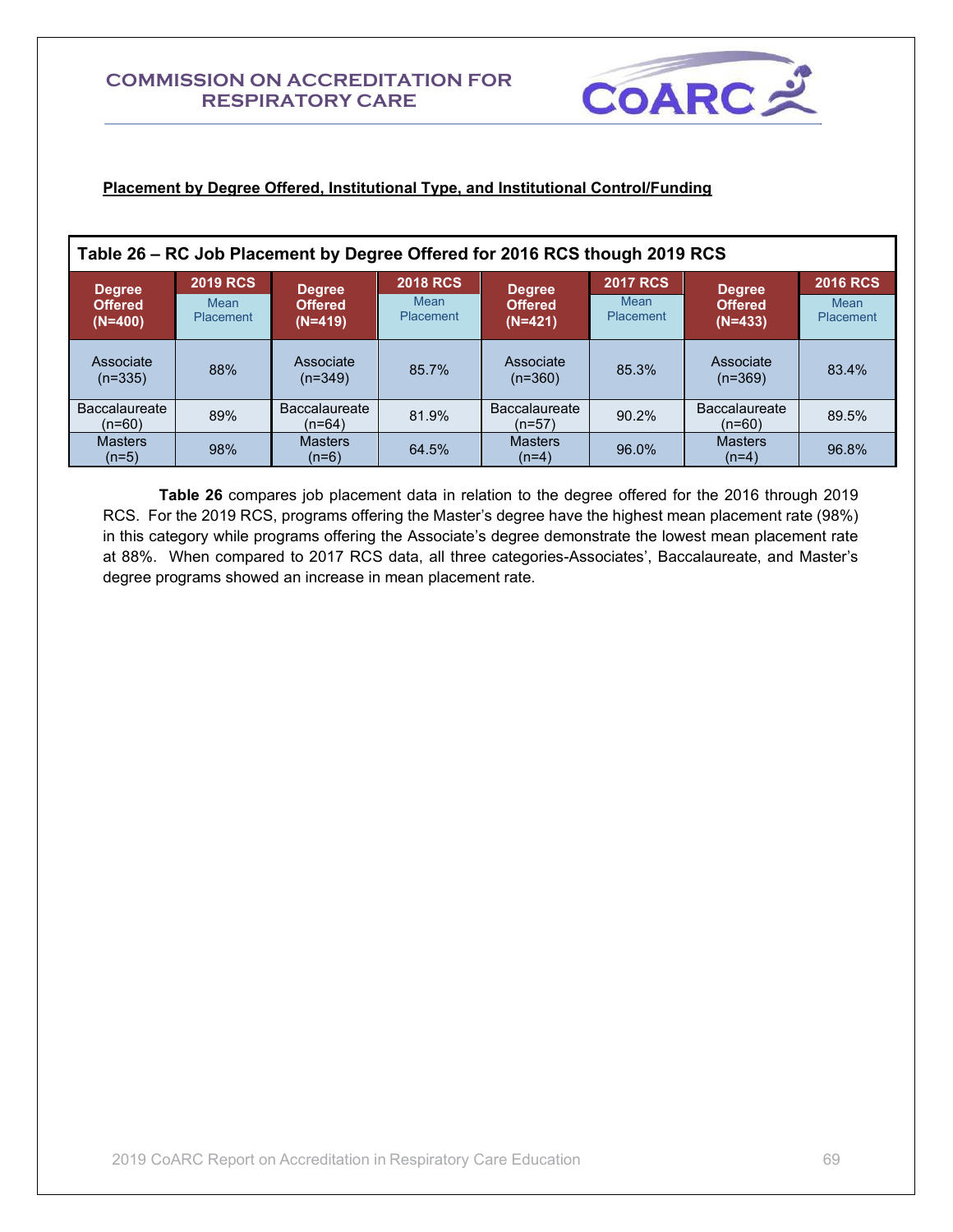$\mathsf{r}$ 



| Table 27 – RC Job Placement by Institutional Type for 2016 RCS though 2019 RCS |                   |                                                      |                   |                                                          |                   |                                                          |                   |  |
|--------------------------------------------------------------------------------|-------------------|------------------------------------------------------|-------------------|----------------------------------------------------------|-------------------|----------------------------------------------------------|-------------------|--|
| <b>Institutional</b>                                                           | <b>2019 RCS</b>   | <b>Institutional</b>                                 | <b>2018 RCS</b>   | <b>Institutional</b>                                     | <b>2017 RCS</b>   | <b>Institutional</b>                                     | <b>2016 RCS</b>   |  |
| <b>Type</b><br>(N=400)                                                         | Mean<br>Placement | <b>Type</b><br>(N=419)                               | Mean<br>Placement | <b>Type</b><br>(N=421)                                   | Mean<br>Placement | <b>Type</b><br>$(N=433)$                                 | Mean<br>Placement |  |
| Four-Year<br>College or<br>University<br>$(n=94)$                              | 88%               | Four-Year<br>College or<br>University<br>$(n=101)$   | 82.5%             | Four-Year<br>College or<br><b>University</b><br>$(n=99)$ | 85.8%             | Four-Year<br>College or<br><b>University</b><br>$(n=97)$ | 87.3%             |  |
| Career or<br>Technical<br>College<br>$(n=10)$                                  | 89%               | Career or<br><b>Technical</b><br>College<br>$(n=10)$ | 89.5%             | Career or<br><b>Technical</b><br>College $(n=10)$        | 89.5%             | Career or<br>Technical<br>College (n=9)                  | 86.8%             |  |
| Community or<br>Junior College<br>$(n=233)$                                    | 88%               | Community or<br>Junior<br>College<br>$(n=244)$       | 85.3%             | Community or<br>Junior College<br>$(n=240)$              | 86.2%             | Community or<br>Junior<br>College<br>$(n=248)$           | 84.5%             |  |
| Academic<br><b>HSC/Medical</b><br>Center $(n=8)$                               | 93%               | Academic<br><b>HSC/Medical</b><br>Center $(n=9)$     | 95.9%             | Academic<br><b>HSC/Medical</b><br>Center $(n=8)$         | 89.7%             | Academic<br><b>HSC/Medical</b><br>Center $(n=13)$        | 81.1%             |  |
| Technical or<br>Vocational<br>School (n=53)                                    | 89%               | Technical or<br>Vocational<br>School $(n=53)$        | 84.2%             | Technical or<br>Vocational<br>School (n=62)              | 80.4%             | Technical or<br>Vocational<br>School (n=64)              | 78.8%             |  |
| U.S. Military<br>$(n=2)$                                                       | 89%               | U.S. Military<br>$(n=2)$                             | 88%               | U.S. Military<br>$(n=2)$                                 | 90.8%             | U.S. Military<br>$(n=2)$                                 | 86.7%             |  |

**Table 27** compares job placement data in relation to institutional type for the 2016 RCS through 2019 RCS. For the 2019 RCS, Academic HSC/Medical Centers had the highest mean placement rate (93%). Programs located in Four-Year Colleges or Universities and Community or Junior Colleges demonstrated the lowest mean placement rate at 88%. Compared to the 2018 RCS, the Academic or HSC/Medical Centers showed a decrease in mean placement rate.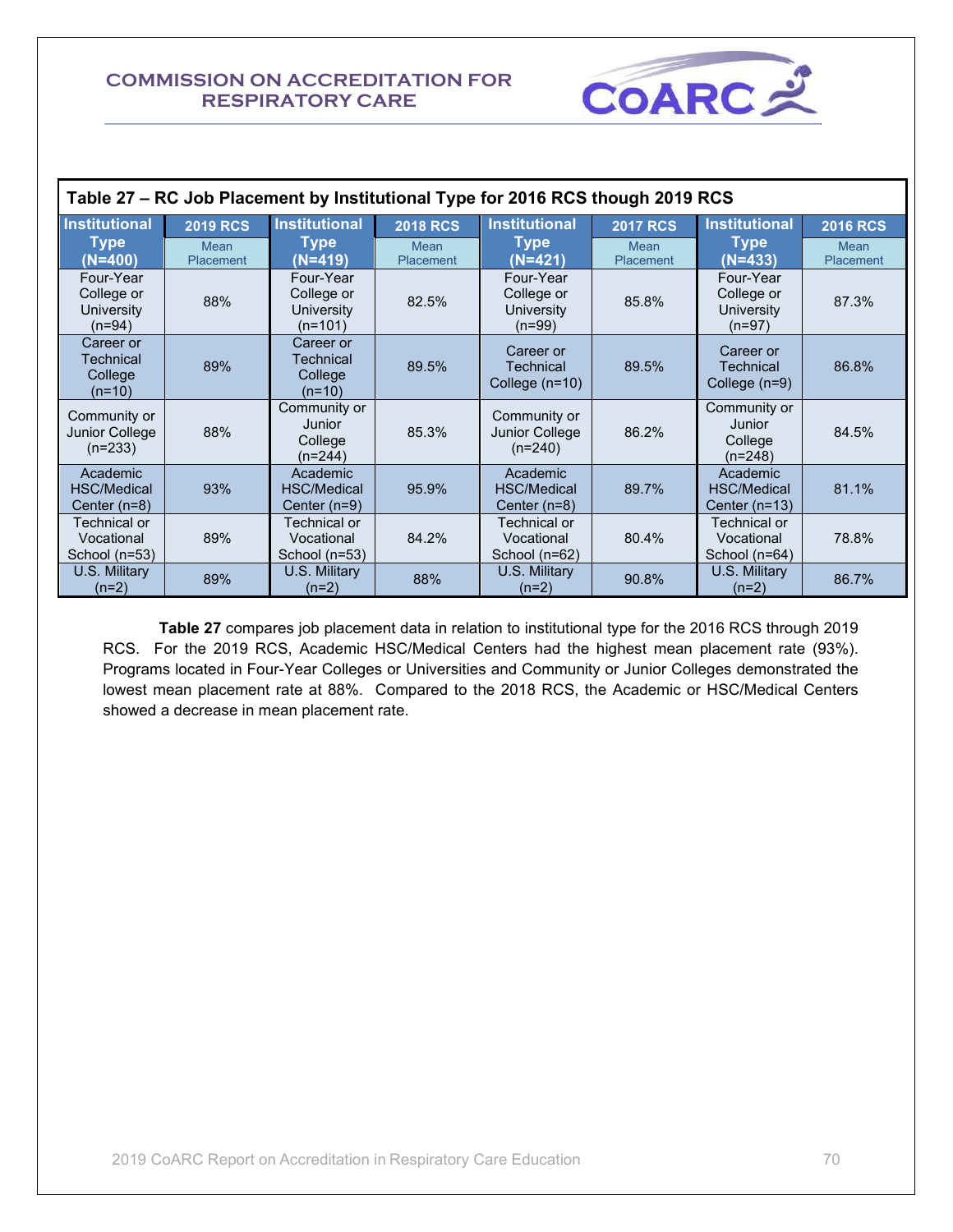

| Table 28 - RC Job Placement by Institutional Control for 2016 RCS though 2019 RCS |                   |                                                     |                          |                                                     |                   |                                                     |                          |  |
|-----------------------------------------------------------------------------------|-------------------|-----------------------------------------------------|--------------------------|-----------------------------------------------------|-------------------|-----------------------------------------------------|--------------------------|--|
| <b>Institutional</b>                                                              | <b>2019 RCS</b>   | <b>Institutional</b>                                | <b>2018 RCS</b>          | <b>Institutional</b>                                | <b>2017 RCS</b>   | <b>Institutional</b>                                | <b>2016 RCS</b>          |  |
| <b>Control</b><br>$(N=400)$                                                       | Mean<br>Placement | <b>Control</b><br>$(N=419)$                         | Mean<br><b>Placement</b> | <b>Control</b><br>$(N=421)$                         | Mean<br>Placement | <b>Control</b><br>$(N=433)$                         | <b>Mean</b><br>Placement |  |
| Public/Not-For-<br>Profit ( $n=315$ )                                             | 88%               | Public/Not-<br>For-Profit<br>$(n=325)$              | 85.9%                    | Public/Not-<br>For-Profit<br>$(n=329)$              | 87.2%             | Public/Not-<br>For-Profit<br>$(n=345)$              | 85.6%                    |  |
| Private/For-Profit<br>(Proprietary)<br>$(n=43)$                                   | 87%               | Private/For-<br>Profit<br>(Proprietary)<br>$(n=41)$ | 80.6%                    | Private/For-<br>Profit<br>(Proprietary)<br>$(n=51)$ | 77.4%             | Private/For-<br>Profit<br>(Proprietary)<br>$(n=51)$ | 75.1%                    |  |
| Private/Not-For-<br>Profit $(n=40)$                                               | 88%               | Private/Not-<br>For-Profit<br>$(n=51)$              | 81.1%                    | Private/Not-<br>For-Profit<br>$(n=39)$              | 87.0%             | Private/Not-<br>For-Profit<br>$(n=35)$              | 85.6%                    |  |
| Federal<br>Government<br>$(n=2)$                                                  | 89%               | Federal<br>Government<br>$(n=2)$                    | 85%                      | Federal<br>Government<br>$(n=2)$                    | 90.8%             | Federal<br>Government<br>$(n=2)$                    | 86.7%                    |  |

 **Table 28** compares job placement data in relation to institutional control/funding for the 2016 RCS through the 2019 RCS. Programs controlled/funded by the Federal Government demonstrated the highest mean placement rate at 89%. Programs controlled/funded by private/for-profit (proprietary) institutions continued to demonstrate the lowest mean placement rate at 87%. When compared to 2018 RCS data, all categories showed an increase in mean placement rate.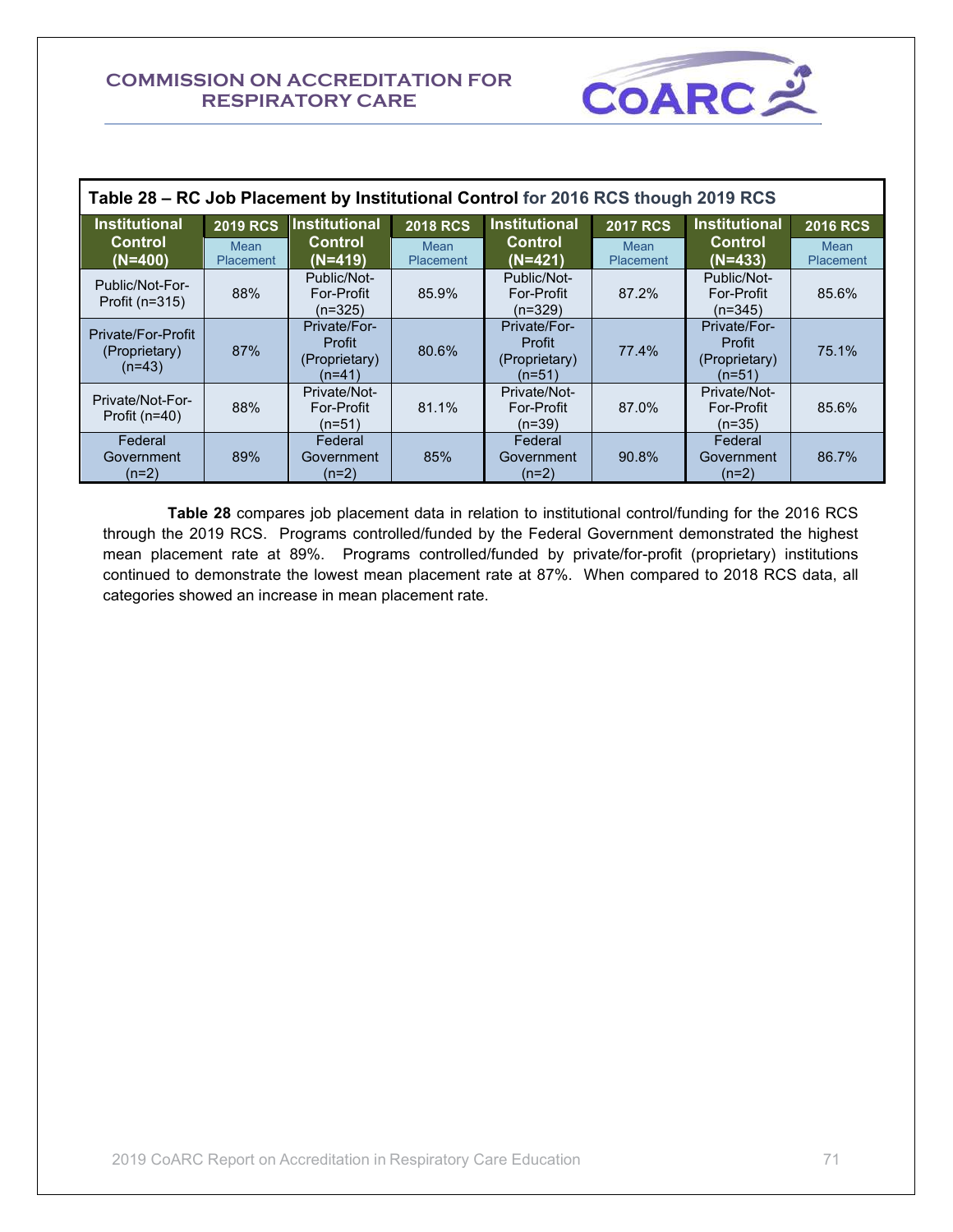

#### **CRT Credentialing Success**

 The National Board for Respiratory Care's (NBRC) Therapist Multiple Choice (TMC) Examination administered by the NBRC is designed to objectively measure essential knowledge, skills, and abilities required of entry-level respiratory therapists, as well as determine eligibility for the Clinical Simulation Examination. With the advent of the TMC Exam in January of 2015, all graduates seeking to enter the profession need only take a single written examination. The TMC exam has two cut scores; graduates attaining the lower cut score will obtain the Certified Respiratory Therapist (CRT) credential. Achieving the high cut score means that a graduate both earns the CRT credential and is eligible to take the Clinical Simulation Exam (CSE). Graduates who successfully complete the TMC at the high cut score and pass the CSE earn the RRT credential.

CRT Credentialing Success is defined by the CoARC as the percentage of program graduates who obtain the CRT credential upon successful achievement of the low-cut score on the TMC Examination, independent of the number of TMC exam attempts. The calculation is derived by dividing the total # of CRTs (numerator) by the # of graduates (denominator) in a three-year reporting period (e.g., 2016-18). Since the 2012 RCS, this calculation excludes graduates who earned the CRT credential prior to matriculation into the program (i.e., advanced placement)<sup>3</sup>. <u>Note: This metric is not the same as the NBRC CRT pass rate which</u> *measures the number of candidates passing the exam divided by the number of candidates attempting the exam.* In March 2020, the CoARC approved the elimination of CRT Credentialing Success as an outcome. CRT Credentialing Success (and its related threshold) has been replaced with an outcome for achievement of the high cut score on the TMC examination with a threshold for that outcome. Aggregate data on this new outcome metric will be reported in the 2020 Report on Accreditation (due this July  $1^{st}$ ).

| Table 29 - CRT Credentialing Success for 2013 RCS through 2019 RCS |                     |                                |                                |                                  |                                                   |  |  |  |
|--------------------------------------------------------------------|---------------------|--------------------------------|--------------------------------|----------------------------------|---------------------------------------------------|--|--|--|
| <b>Reporting Years</b><br>(# of programs submitting)               | <b>Mean</b><br>(SD) | <b>Maximum</b><br><b>Value</b> | <b>Minimum</b><br><b>Value</b> | <b>CoARC</b><br><b>Threshold</b> | # of Programs<br><b>Below</b><br><b>Threshold</b> |  |  |  |
| 2013 RCS Data from<br>1/1/10 to 12/31/12 (N=422)                   | 91.8%<br>(9.7)      | 100%                           | 45.5%                          | 80%                              | 41                                                |  |  |  |
| 2014 RCS Data from<br>1/1/11 to 12/31/13 (N=424)                   | 92.4%<br>(8.7)      | 100%                           | 52.6%                          | 80%                              | 39                                                |  |  |  |
| 2015 RCS Data from<br>1/1/12 to 12/31/14 (N=434)                   | 92.3%<br>(8.4)      | 100%                           | 55.9%                          | 80%                              | 35                                                |  |  |  |
| 2016 RCS Data from<br>1/1/13 to 12/31/15 (N=433)                   | 92.5%<br>(8.7)      | 100%                           | 46.7%                          | 80%                              | 35                                                |  |  |  |
| 2017 RCS Data from<br>1/1/14 to 12/31/16 (N=421)                   | 93.1%<br>(10.8)     | 100%                           | 45.2%                          | 80%                              | 21                                                |  |  |  |
| 2018 RCS Data from<br>1/1/15 to 12/31/17 (N=419)                   | 93.7%<br>(8)        | 100%                           | 49%                            | 80%                              | 21                                                |  |  |  |
| 2019 RCS Data from<br>1/1/16 to 12/31/18 (N=400)                   | 93.0%<br>(9)        | 100%                           | $0\%$                          | 80%                              | 26                                                |  |  |  |

<sup>3</sup> The 2011 RCS CRT credentialing success calculation did not subtract the number of students enrolling in an RC program having already earned a CRT credential prior to enrollment.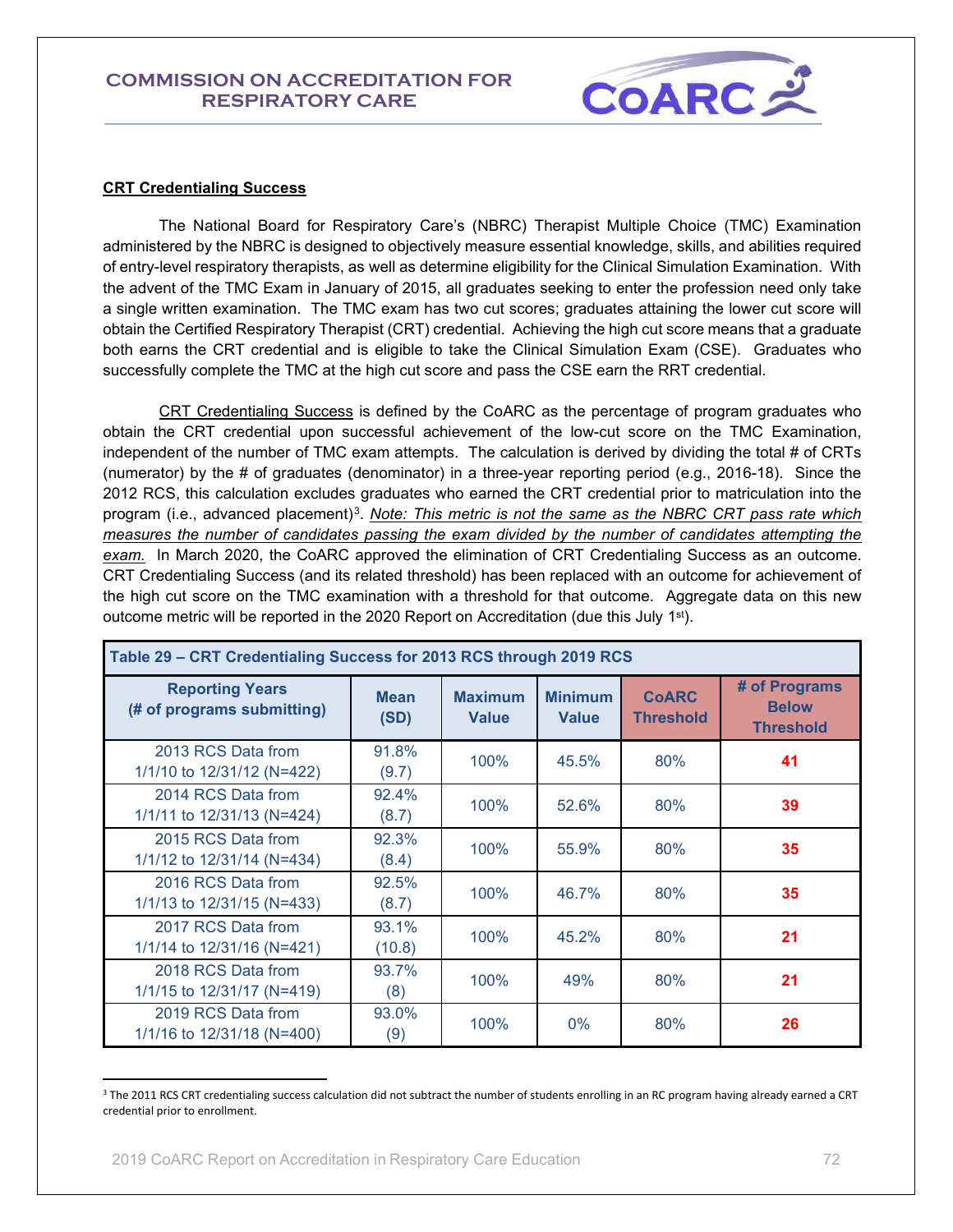

2019 RCS data on CRT credentialing success (**Table 29**) show a total of 400 programs reporting. The mean CRT credentialing success was 93% with the highest rate of 100% (n=111) and the lowest rate of 0% (n=1). A total of 26 programs (6.5% of total) reported CRT credentialing success rates below the [CoARC](http://www.coarc.com/15.html)[established threshold](http://www.coarc.com/15.html) of 80%. As per CoARC Standard 3.11, these programs began a dialogue with the CoARC to develop an appropriate plan of action (i.e., a [progress report\)](http://www.coarc.com/57.html) for program improvement.

When compared to the 2018 RCS data on CRT credentialing success rates, the 2019 RCS data shows a 0.7% decrease in the mean success rate. The program reporting the lowest mean success rate was at 0%. The number of programs reporting the highest success rate (100%) increased slightly from 104 (2013 RCS) to 109 (2014 RCS), decreased to 103 (2015 RCS) then from 110 (2016 RCS), then from 113 (2017), to 120 (2018), to 111 (2019). The number of programs reporting CRT credentialing success rates below the CoARCestablished threshold decreased from 9.7% of total programs reporting in the 2013 RCS to 9.2% in the 2014 RCS to 8.1% in the 2015 and 2016 RCS, to its lowest level of 5% with the 2017 and 2018 RCS, and 6.5% for 2019.

| Table 30 -CRT Credentialing Success by Degree Offered for 2016 RCS though 2019 RCS |                                                                                                                 |                                              |                                                                                                          |                                    |                                                                                                                 |                                              |                                                                                                                 |  |
|------------------------------------------------------------------------------------|-----------------------------------------------------------------------------------------------------------------|----------------------------------------------|----------------------------------------------------------------------------------------------------------|------------------------------------|-----------------------------------------------------------------------------------------------------------------|----------------------------------------------|-----------------------------------------------------------------------------------------------------------------|--|
| <b>Degree Offered</b><br>$(n=400)$                                                 | <b>2019 RCS</b><br>Mean CRT<br><b>Success</b><br># of<br>programs<br><b>below</b><br><b>CoARC</b><br>threshold) | <b>Degree</b><br><b>Offered</b><br>$(n=419)$ | <b>2018 RCS</b><br>Mean CRT<br><b>Success</b><br># of<br>programs<br>below<br><b>CoARC</b><br>threshold) | <b>Degree Offered</b><br>$(n=421)$ | <b>2017 RCS</b><br><b>Mean CRT</b><br><b>Success</b><br># of<br>programs<br>below<br><b>CoARC</b><br>threshold) | <b>Degree</b><br><b>Offered</b><br>$(n=433)$ | <b>2016 RCS</b><br><b>Mean CRT</b><br><b>Success</b><br># of<br>programs<br>below<br><b>CoARC</b><br>threshold) |  |
| Associate<br>$(n=335)$                                                             | 93%<br>(21)                                                                                                     | Associate<br>$(n=349)$                       | 93.3% (19)                                                                                               | Associate<br>$(n=360)$             | $92.5\%$ (21)                                                                                                   | Associate<br>$(n=369)$                       | $91.8\%$ (33)                                                                                                   |  |
| <b>Baccalaureate</b><br>$(n=60)$                                                   | 93%<br>(5)                                                                                                      | <b>Baccalaureate</b><br>$(n=64)$             | 95.8(2)                                                                                                  | <b>Baccalaureate</b><br>$(n=57)$   | 96.5%                                                                                                           | <b>Baccalaureate</b><br>$(n=60)$             | $96.1\%$ (2)                                                                                                    |  |
| Masters $(n=5)$                                                                    | 98%                                                                                                             | Masters $(n=6)$                              | 97.5                                                                                                     | Masters $(n=4)$                    | 99.1%                                                                                                           | Masters $(n=4)$                              | 100%                                                                                                            |  |

## **CRT Credentialing Success by Degree Offered, Institutional Type, and Institutional Control/Funding**

**Table 30** compares CRT credentialing success data in relation to the degree offered for the 2016 RCS through the 2019 RCS. For the 2019 RCS, RC Programs offering Master's degrees had the highest mean (98%). RC Programs offering the associate and baccalaureate degree had the lowest mean (93%).

For the 2019 RCS 21 out of the 26 programs below the CoARC threshold of 80% offered the Associate Degree (12 AAS degree programs, 8 AS degree programs, and 1 AST degree program). The remaining 5 programs offered the Baccalaureate degree. For the 2018 RCS 19 out of the 21 programs below the CoARC threshold of 80% offered the Associate Degree (13 AAS degree programs, 5 AS degree programs, and 1 AST degree program). The remaining 2 programs offered the Baccalaureate degree. For the 2017 RCS, all 21 programs below the CoARC threshold of 80% offered the Associate degree (10 AAS degree programs and 11 AS degree programs). For the 2016 RCS, 33 of the 35 programs below the CoARC threshold of 80% offered the Associate degree (18 AAS degree programs, 13 AS degree programs, and 2 AST degree programs). The remaining 2 programs offered the Baccalaureate degree.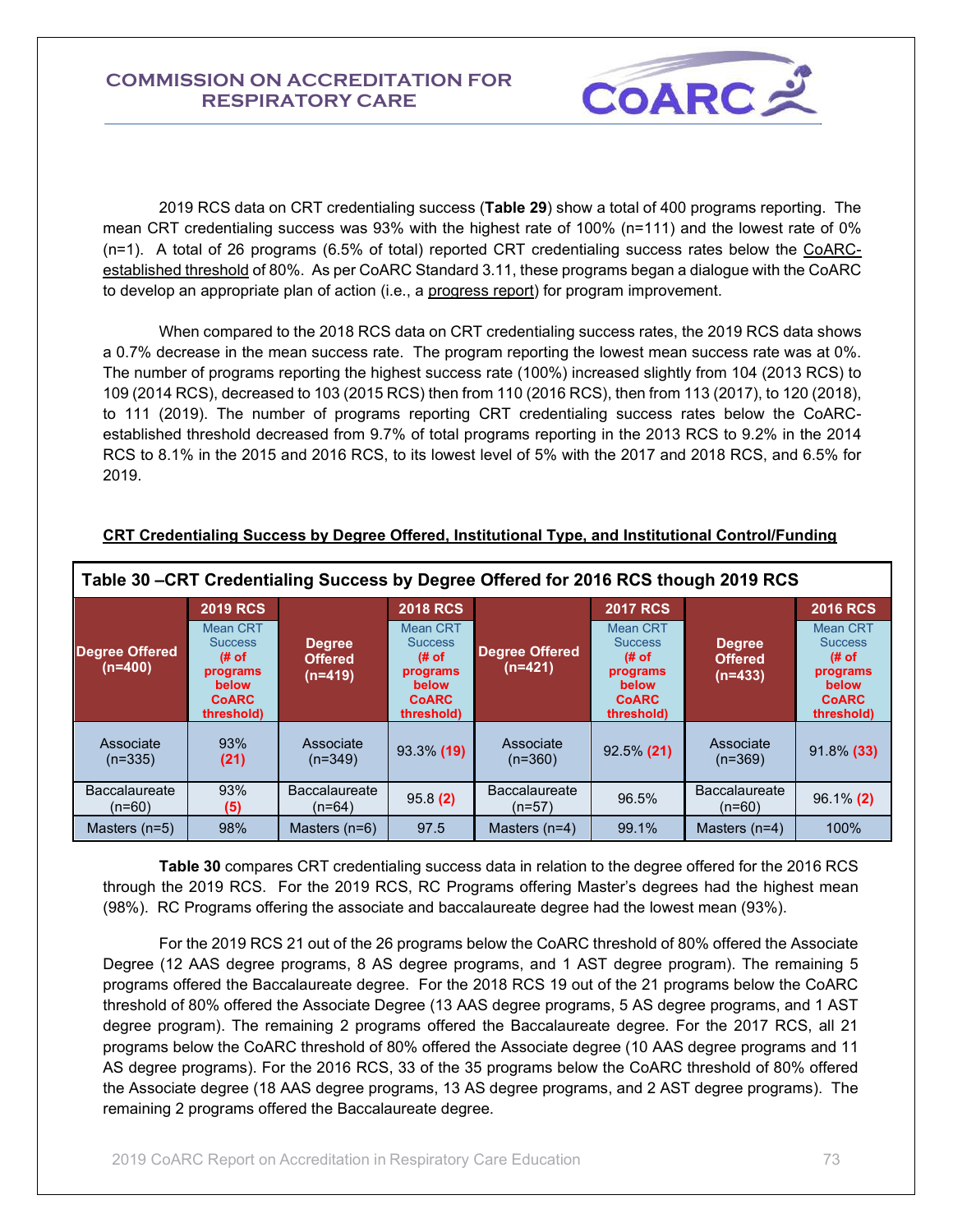| COARL |  |
|-------|--|
|       |  |

| Table 31 – CRT Credentialing Success by Institutional Type for 2016 RCS though 2019 RCS |                                                                                  |                                                      |                                                                                  |                                                   |                                                                           |                                                   |                                                                                           |  |  |  |
|-----------------------------------------------------------------------------------------|----------------------------------------------------------------------------------|------------------------------------------------------|----------------------------------------------------------------------------------|---------------------------------------------------|---------------------------------------------------------------------------|---------------------------------------------------|-------------------------------------------------------------------------------------------|--|--|--|
|                                                                                         | <b>2019 RCS</b>                                                                  |                                                      | <b>2018 RCS</b>                                                                  |                                                   | <b>2017 RCS</b>                                                           |                                                   | <b>2016 RCS</b>                                                                           |  |  |  |
| <b>Institutional</b><br><b>Type</b><br>$(N=400)$                                        | <b>Mean CRT</b><br><b>Success</b><br>(# of programs<br>below CoARC<br>threshold) | <b>Institutional</b><br><b>Type</b><br>$(N=419)$     | <b>Mean CRT</b><br><b>Success</b><br>(# of programs<br>below CoARC<br>threshold) | <b>Institutional</b><br><b>Type</b><br>$(N=421)$  | Mean CRT<br><b>Success</b><br>(# of programs<br>below CoARC<br>threshold) | <b>Institutional</b><br><b>Type</b><br>$(N=433)$  | <b>Mean CRT</b><br><b>Success</b><br># of<br>programs<br><b>below CoARC</b><br>threshold) |  |  |  |
| Four-Year<br>College or<br>University<br>$(n=94)$                                       | 93%<br>(9)                                                                       | Four-Year<br>College or<br>University<br>$(n=10)$    | $93.7\%$ (6)                                                                     | Four-Year<br>College or<br>University<br>$(n=99)$ | $94.4\%$ (3)                                                              | Four-Year<br>College or<br>University<br>$(n=97)$ | 93.7% (6)                                                                                 |  |  |  |
| Career or<br>Technical<br>College<br>$(n=10)$                                           | 96%                                                                              | Career or<br><b>Technical</b><br>College<br>$(n=10)$ | 95.6%                                                                            | Career or<br><b>Technical</b><br>College (n=10)   | 95.8%                                                                     | Career or<br><b>Technical</b><br>College (n=9)    | 93.3%                                                                                     |  |  |  |
| Community or<br>Junior College<br>$(n=233)$                                             | 93%<br>(11)                                                                      | Community or<br>Junior<br>College<br>$(n=244)$       | $94.3\%$ (8)                                                                     | Community or<br>Junior College<br>$(n=240)$       | 93.3% (14)                                                                | Community or<br>Junior<br>College<br>$(n=248)$    | $92.6\%$ (16)                                                                             |  |  |  |
| Academic<br><b>HSC/Medical</b><br>Center (n=8)                                          | 99%                                                                              | Academic<br><b>HSC/Medical</b><br>Center (n=9)       | 97.9%                                                                            | Academic<br><b>HSC/Medical</b><br>Center (n=8)    | 96.1%                                                                     | Academic<br><b>HSC/Medical</b><br>Center $(n=13)$ | $96.1\%$ (1)                                                                              |  |  |  |
| Technical or<br>Vocational<br>School (n=53)                                             | 94%<br>(6)                                                                       | Technical or<br>Vocational<br>School (n=53)          | $90\% (7)$                                                                       | Technical or<br>Vocational<br>School (n=62)       | 89.9% (4)                                                                 | Technical or<br>Vocational<br>School (n=64)       | 89.3% (11)                                                                                |  |  |  |
| U.S. Military<br>$(n=2)$                                                                | 93%                                                                              | U.S. Military<br>$(n=2)$                             | 92.5%                                                                            | U.S. Military<br>$(n=2)$                          | 88.1%                                                                     | U.S. Military<br>$(n=2)$                          | 82.4% (1)                                                                                 |  |  |  |

**Table 31** compares CRT credentialing success data in relation to institutional type for the 2016 through 2019 RCS. For the 2019 RCS, RC Programs located in Academic HSC/Medical Centers continued to demonstrate the highest mean CRT credentialing success at 99%. Four-year College or university, community or junior college, and U.S. Military have the lowest mean CRT credentialing success at 93%. When compared to the 2018 RCS, there were increases in all categories except the Community or Junior Colleges.

For the 2019 RCS, 11 of the 26 programs below the CoARC threshold of 80% were located at a Community or Junior College, 6 were at a Technical or Vocational School and 9 programs were at a Four-Year College or University. For the 2018 RCS, 8 of the 21 programs below the CoARC threshold of 80% were located at a Community or Junior College, 7 were at a Technical or Vocational School and 6 programs were at a Four-Year College or University. For the 2017 RCS, 14 of the 21 programs below the CoARC threshold of 80% were located at a Community or Junior College, 4 were at a Technical or Vocational School and 3 programs were at a Four-Year College or University. For the 2016 RCS, 16 of the 35 programs below the CoARC threshold of 80% were located at a Community or Junior College, 11 were at a Technical or Vocational School and 6 programs were at a Four-Year College or University. The two remaining programs were at a U.S. Military institution and an Academic HSC/Medical Center.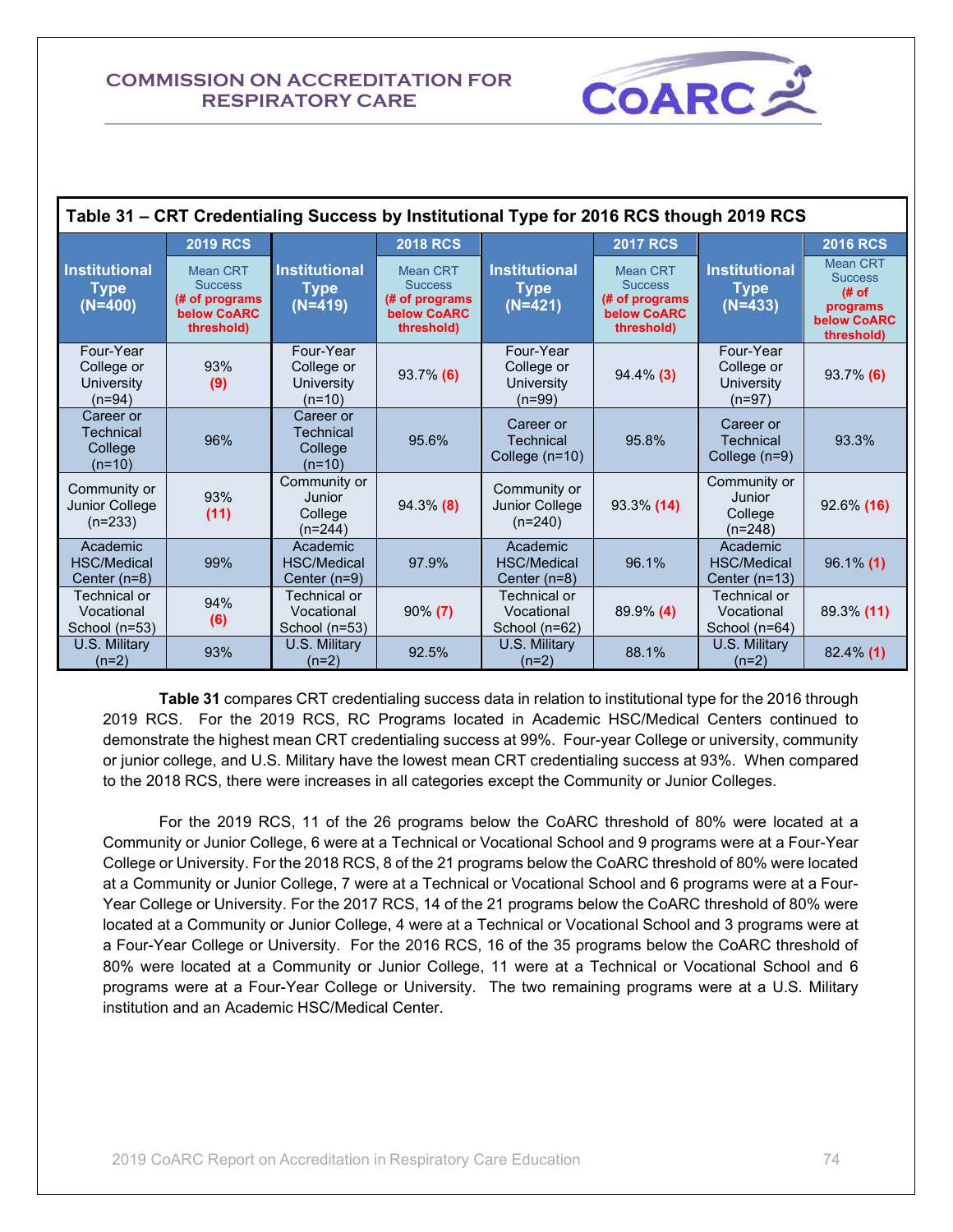| Table 32 – CRT Credentialing Success by Institutional Control for 2016 RCS though 2019 RCS |                                                                                                                  |                                                     |                                                                                                                 |                                                     |                                                                                                                 |                                                     |                                                                                                                 |
|--------------------------------------------------------------------------------------------|------------------------------------------------------------------------------------------------------------------|-----------------------------------------------------|-----------------------------------------------------------------------------------------------------------------|-----------------------------------------------------|-----------------------------------------------------------------------------------------------------------------|-----------------------------------------------------|-----------------------------------------------------------------------------------------------------------------|
| <b>Institutional</b><br><b>Control</b><br>$(N=400)$                                        | <b>2019 RCS</b><br><b>Mean CRT</b><br><b>Success</b><br>(# of<br>programs<br>below<br><b>CoARC</b><br>threshold) | <b>Institutional</b><br>Control<br>$(N=419)$        | <b>2018 RCS</b><br><b>Mean CRT</b><br><b>Success</b><br># of<br>programs<br>below<br><b>CoARC</b><br>threshold) | <b>Institutional</b><br><b>Control</b><br>$(N=421)$ | <b>2017 RCS</b><br><b>Mean CRT</b><br><b>Success</b><br># of<br>programs<br>below<br><b>CoARC</b><br>threshold) | <b>Institutional</b><br><b>Control</b><br>$(N=433)$ | <b>2016 RCS</b><br><b>Mean CRT</b><br><b>Success</b><br># of<br>programs<br>below<br><b>CoARC</b><br>threshold) |
| Public/Not-For-<br>Profit $(n=315)$                                                        | $93\%$ (15)                                                                                                      | Public/Not-For-<br>Profit ( $n=325$ )               | $94.6\%$ (11)                                                                                                   | Public/Not-For-<br>Profit (n=329)                   | 93.8% (14)                                                                                                      | Public/Not-For-<br>Profit (n=345)                   | 93.3% (17)                                                                                                      |
| Private/For-Profit<br>(Proprietary)<br>$(n=43)$                                            | $92\%$ (5)                                                                                                       | Private/For-<br>Profit<br>(Proprietary)<br>$(n=41)$ | $88.2\%$ (5)                                                                                                    | Private/For-<br>Profit<br>(Proprietary)<br>$(n=51)$ | $88.8\%$ (6)                                                                                                    | Private/For-<br>Profit<br>(Proprietary)<br>$(n=51)$ | 88.2% (11)                                                                                                      |
| Private/Not-For-<br>Profit $(n=40)$                                                        | 93%<br>(6)                                                                                                       | Private/Not-For-<br>Profit ( $n=51$ )               | $92.5\%$ (5)                                                                                                    | Private/Not-<br>For-Profit<br>$(n=39)$              | $93.3\%$ (1)                                                                                                    | Private/Not-<br>For-Profit<br>$(n=35)$              | $90.8\%$ (6)                                                                                                    |
| Federal<br>Government<br>$(n=2)$                                                           | 93%                                                                                                              | Federal<br>Government<br>(n=2)                      | 92.5%                                                                                                           | Federal<br>Government<br>$(n=2)$                    | 88.1%                                                                                                           | Federal<br>Government<br>$(n=2)$                    | $82.4\%$ (1)                                                                                                    |

**COARC** 

 **Table 32** compares CRT credentialing success data in relation to institutional control/funding for the 2016 RCS through the 2019 RCS. For the 2019 RCS, programs controlled/funded by Public/Not-For-Profit, private/not-for profit, and federal government institutions continued to demonstrate the highest mean CRT credentialing success at 93%. The private/for-profit (proprietary) demonstrated the lowest mean CRT credentialing success rate 92%. The private/for-profit (proprietary), private/not-for-profit sectors and federal government showed an increase in mean CRT credentialing success for the 2019 RCS when compared to the 2018 RCS.

For the 2019 RCS, 15 of the 26 programs below the CoARC threshold of 80% were controlled/funded by Public/Not-For-Profit institutions, five programs by Private/For-Profit (Proprietary) institutions, and six by Private/Not-For-Profit institutions. For the 2018 RCS, 11 of the 21 programs below the CoARC threshold of 80% were controlled/funded by Public/Not-For-Profit institutions, five programs by Private/For-Profit (Proprietary) institutions, and five by Private/Not-For-Profit institutions. For the 2017 RCS, 14 of the 21 programs below the CoARC threshold of 80% were controlled/funded by Public/Not-For-Profit institutions, six programs by Private/For-Profit (Proprietary) institutions and one by Private/Not-For-Profit institutions. For the 2016 RCS, 17 of the 35 programs below the CoARC threshold of 80% were controlled/funded by Public/Not-For-Profit institutions, eleven programs by Private/For-Profit (Proprietary) institutions and six by Private/Not-For-Profit institutions. The remaining program was controlled/funded by the Federal Government.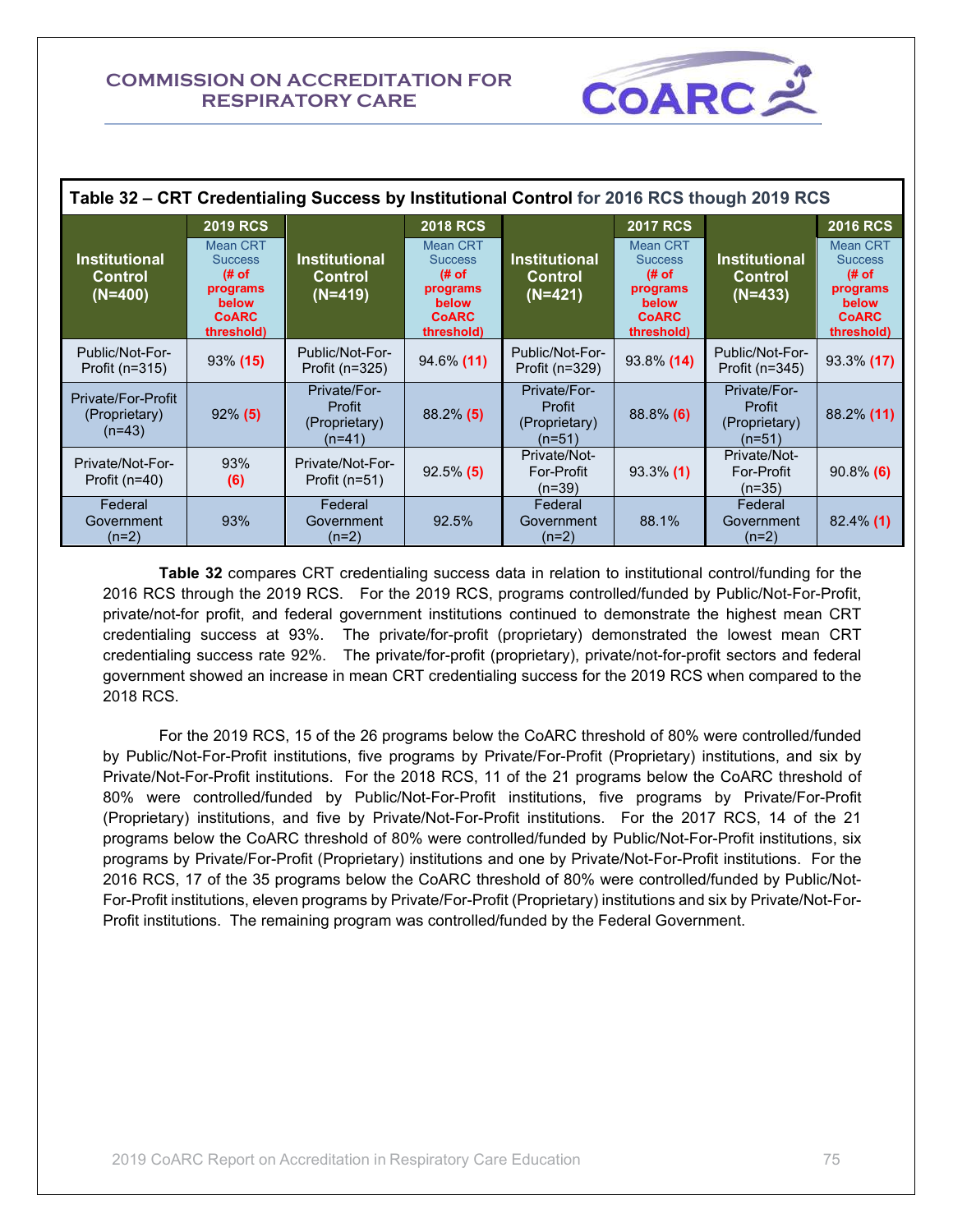

#### **RRT Credentialing Success**

RRT Credentialing Success is defined by the CoARC as the percentage of graduates who earn the RRT credential by achieving the high cut score on the Therapist Multiple-Choice Examination (TMC) and subsequently passing the Clinical Simulation Examination (CSE), regardless of the number of TMC or CSE exam attempts. RRT credentialing success is derived by dividing the total number of those achieving the RRT (numerator) by the # of graduates (denominator) in each three-year reporting period. Note: This metric is not the same as the NBRC RRT pass rate, which measures the number of candidates passing the exam divided by the number of candidates attempting the exam. The Therapist Multiple-Choice (TMC) Examination administered by the NBRC is designed to measure the essential knowledge, skills, and abilities acquired by graduates of entry-level respiratory therapy educational programs and determine their eligibility for the Clinical Simulation Examination. The RRT credential is required in certain states such as Ohio, California, Oregon, Arizona, New Jersey, and New Mexico to enter practice. Accordingly, graduates of CoARC-accredited programs in other states can choose to forego the CSE examination after earning the CRT credential and still obtain a license to practice. While programs are required to provide RRT outcomes data on the RCS, no threshold for this outcome has been established by the CoARC and, accordingly, no accreditation actions are taken based on RRT credentialing success. For more information related to this outcome measure, download the *CoARC's Position Statement Regarding Exam-based Outcome Measures* available at www.coarc.com.

| Table 33 - RRT Credentialing Success for 2013 RCS through 2019 RCS |                     |                                |                                |                        |  |  |  |
|--------------------------------------------------------------------|---------------------|--------------------------------|--------------------------------|------------------------|--|--|--|
| <b>Reporting Years</b><br>(# of programs submitting)               | <b>Mean</b><br>(SD) | <b>Maximum</b><br><b>Value</b> | <b>Minimum</b><br><b>Value</b> | <b>COARC Threshold</b> |  |  |  |
| 2013 RCS Data from<br>1/1/10 to 12/31/12 (N=422)                   | 63.4%<br>(22.1)     | 100%                           | $0\%$                          | N/A                    |  |  |  |
| 2014 RCS Data from<br>1/1/11 to 12/31/13 (N=424)                   | 67.9%<br>(21.3)     | 100%                           | $0\%$                          | N/A                    |  |  |  |
| 2015 RCS Data from<br>1/1/12 to $12/31/14$ (N=434)                 | 70.5%<br>(20.4)     | 100%                           | 11.1%                          | N/A                    |  |  |  |
| 2016 RCS Data from<br>1/1/13 to 12/31/15 (N=433)                   | 72.7%<br>(20.0)     | 100%                           | 15.6%                          | N/A                    |  |  |  |
| 2017 RCS Data from<br>$1/1/14$ to $12/31/16$ (N=420)               | 75.1%<br>(19.0)     | 100%                           | 13.8%                          | N/A                    |  |  |  |
| 2018 RCS Data from<br>1/1/15 to 12/31/17 (N=419)                   | 80.2%<br>(17.6)     | 100%                           | $0\%$                          | N/A                    |  |  |  |
| 2019 RCS Data from<br>1/1/16 to 12/31/18 (N=400)                   | 80.0%<br>(18)       | 100%                           | 0%                             | N/A                    |  |  |  |

2019 RCS data on RRT credentialing success (**Table 33**) show a total of 400 programs reporting data. The mean RRT credentialing success was 80% with the highest rate (100%) achieved by 32 programs and the lowest rate of 0% (n=2). When compared to the 2018 RCS data, the 2018 data continued to show a decrease (0.2%), with an overall increase of 16.6% since the 2013 RCS. The number of programs reporting the highest RRT credentialing success rate (100%) increased from 7 for the 2012 RCS, to 13 for the 2013 RCS, to 19 for the 2014 RCS, to 23 for the 2015 RCS, to 28 for the 2016 RCS, to 19 for the 2017 RCS, to 34 for 2018 RCS, to 32 in 2019.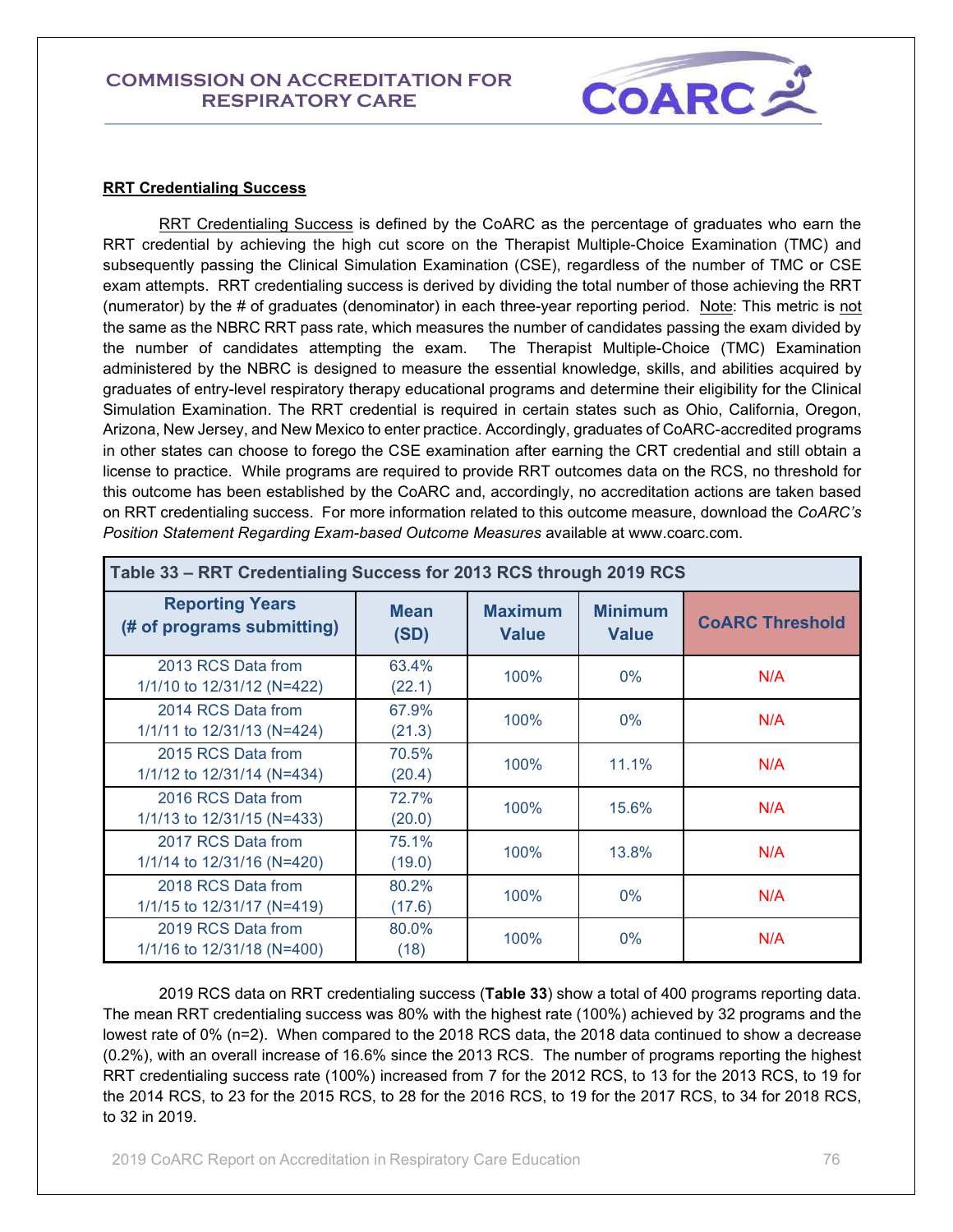Г



## **RRT Credentialing Success by Degree Offered, Institutional Type, and Institutional Control/Funding**

| Table 34 – RRT Credentialing Success by Degree Offered for 2016 RCS though 2019 RCS |                            |                                |                                   |                                  |                                   |                                  |                                   |  |
|-------------------------------------------------------------------------------------|----------------------------|--------------------------------|-----------------------------------|----------------------------------|-----------------------------------|----------------------------------|-----------------------------------|--|
| <b>Degree Offered</b>                                                               | <b>2019 RCS</b>            | <b>Degree Offered</b>          | <b>2018 RCS</b>                   | <b>Degree Offered</b>            | <b>2017 RCS</b>                   | <b>Degree Offered</b>            | <b>2016 RCS</b>                   |  |
| $(N=400)$                                                                           | Mean RRT<br><b>Success</b> | $(N=419)$                      | <b>Mean RRT</b><br><b>Success</b> | $(N=421)$                        | <b>Mean RRT</b><br><b>Success</b> | $(N=433)$                        | <b>Mean RRT</b><br><b>Success</b> |  |
| Associate<br>$(n=335)$                                                              | 80%                        | Associate<br>$(n=349)$         | 78.8%                             | Associate<br>$(n=369)$           | 70.5%                             | Associate<br>$(n=372)$           | 67.8%                             |  |
| <b>Baccalaureate</b><br>$(n=60)$                                                    | 80%                        | <b>Baccalaureate</b><br>(n=64) | 87.6%                             | <b>Baccalaureate</b><br>$(n=60)$ | 84.9%                             | <b>Baccalaureate</b><br>$(n=58)$ | 85.5%                             |  |
| Masters $(n=5)$                                                                     | 78%                        | Masters $(n=6)$                | 93%                               | Masters (n=4)                    | 96.9%                             | Masters $(n=4)$                  | 97.0%                             |  |

**Table 34** compares RRT credentialing success data in relation to the degree offered for the 2015 RCS through the 2018 RCS. For the 2018 RCS, RC programs offering Associate and Baccalaureate degrees had the highest mean RRT credentialing success (80%). RC programs offering Masters degrees had the lowest mean RRT credentialing success (78%). The Associate degree category continued to demonstrate an increase in mean RRT credentialing success when compared to previous RCS data.

| Table 35 - RRT Credentialing Success by Institutional Type for 2016 RCS though 2019 RCS |                                                                                                                                                  |                                                           |                                   |                                                       |                                   |                                                    |                                   |  |
|-----------------------------------------------------------------------------------------|--------------------------------------------------------------------------------------------------------------------------------------------------|-----------------------------------------------------------|-----------------------------------|-------------------------------------------------------|-----------------------------------|----------------------------------------------------|-----------------------------------|--|
| <b>Institutional</b>                                                                    | <b>Institutional</b><br><b>Institutional</b><br><b>Institutional</b><br><b>2019 RCS</b><br><b>2018 RCS</b><br><b>2017 RCS</b><br><b>2016 RCS</b> |                                                           |                                   |                                                       |                                   |                                                    |                                   |  |
| <b>Type</b><br>$(N=400)$                                                                | <b>Mean RRT</b><br><b>Success</b>                                                                                                                | <b>Type</b><br>$(N=421)$                                  | <b>Mean RRT</b><br><b>Success</b> | <b>Type</b><br>$(N=421)$                              | <b>Mean RRT</b><br><b>Success</b> | <b>Type</b><br>$(N=433)$                           | <b>Mean RRT</b><br><b>Success</b> |  |
| Four-Year<br>College or<br>University<br>$(n=94)$                                       | 78%                                                                                                                                              | Four-Year<br>College or<br><b>University</b><br>$(n=101)$ | 80.2%                             | Four-Year<br>College or<br>University<br>$(n=98)$     | 81.0%                             | Four-Year<br>College or<br>University<br>$(n=97)$  | 78.5%                             |  |
| Career or<br><b>Technical</b><br>College<br>$(n=10)$                                    | 80%                                                                                                                                              | Career or<br><b>Technical</b><br>College<br>$(n=10)$      | 79.4%                             | Career or<br>Technical<br>College<br>$(n=10)$         | 72.4%                             | Career or<br><b>Technical</b><br>College (n=9)     | 69.1%                             |  |
| Community or<br>Junior College<br>$(n=233)$                                             | 80%                                                                                                                                              | Community or<br>Junior<br>College<br>$(n=244)$            | 72%                               | Community or<br><b>Junior</b><br>College<br>$(n=241)$ | 74.7%                             | Community or<br><b>Junior College</b><br>$(n=248)$ | 72.3%                             |  |
| Academic<br><b>HSC/Medical</b><br>Center $(n=8)$                                        | 87%                                                                                                                                              | Academic<br><b>HSC/Medical</b><br>Center $(n=9)$          | 88.3%                             | Academic<br><b>HSC/Medical</b><br>Center $(n=8)$      | 83.8%                             | Academic<br><b>HSC/Medical</b><br>Center $(n=13)$  | 89.4%                             |  |
| Technical or<br>Vocational<br>School (n=53)                                             | 79%                                                                                                                                              | Technical or<br>Vocational<br>School (n=53)               | 71.5%                             | Technical or<br>Vocational<br>School (n=62)           | 67.6%                             | Technical or<br>Vocational<br>School (n=64)        | 64.0%                             |  |
| U.S. Military<br>$(n=2)$                                                                | 46%                                                                                                                                              | U.S. Military<br>$(n=2)$                                  | 40.5%                             | U.S. Military<br>$(n=2)$                              | 36.9%                             | U.S. Military<br>$(n=2)$                           | 30.1%                             |  |

**Table 35** compares RRT credentialing success data in relation to institutional type for the 2016 RCS through the 2019 RCS. For the 2019 RCS, RC programs located in Academic HSC/Medical Centers continued to have the highest mean RRT credentialing success at 87%. RC programs located at U.S. Military facilities continued to the lowest mean RRT credentialing success at 46%. Increases in mean RRT credentialing success occurred for all categories except Four-Year Colleges or Universities and Academic HSC/Medical Center facilities when compared to 2018 RCS data.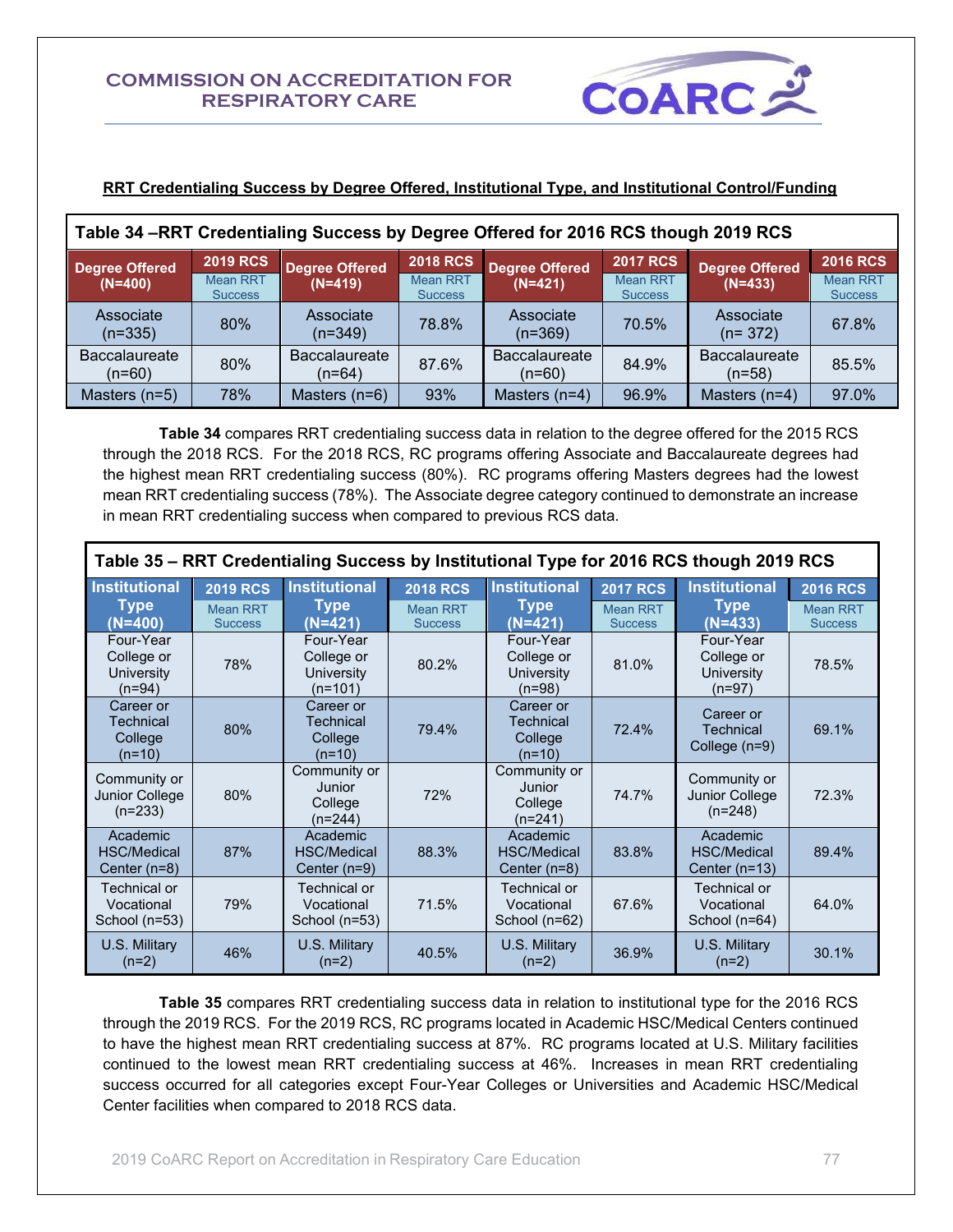

| Table 36 - RRT Credentialing Success by Institutional Control for 2016 RCS though 2019 RCS |                                   |                                                   |                                   |                                                     |                                   |                                                   |                                   |  |
|--------------------------------------------------------------------------------------------|-----------------------------------|---------------------------------------------------|-----------------------------------|-----------------------------------------------------|-----------------------------------|---------------------------------------------------|-----------------------------------|--|
| <b>Institutional</b>                                                                       | <b>2019 RCS</b>                   | <b>Institutional</b>                              | <b>2018 RCS</b>                   | <b>Institutional</b>                                | <b>2017 RCS</b>                   | <b>Institutional</b>                              | <b>2016 RCS</b>                   |  |
| <b>Control</b><br>$(N=400)$                                                                | <b>Mean RRT</b><br><b>Success</b> | <b>Control</b><br>$(N=419)$                       | <b>Mean RRT</b><br><b>Success</b> | Control<br>$(N=421)$                                | <b>Mean RRT</b><br><b>Success</b> | <b>Control</b><br>$(N=433)$                       | <b>Mean RRT</b><br><b>Success</b> |  |
| Public/Not-For-<br>Profit ( $n=315$ )                                                      | 80%                               | Public/Not-For-<br>Profit (n=325)                 | 81.8%                             | Public/Not-For-<br>Profit $(n=324)$                 | 77.1%                             | Public/Not-For-<br>Profit ( $n=345$ )             | 74.8%                             |  |
| Private/For-<br>Profit<br>(Proprietary)<br>$(n=43)$                                        | 78%                               | Private/For-<br>Profit<br>(Proprietary)<br>(n=41) | 70%                               | Private/For-<br>Profit<br>(Proprietary)<br>$(n=51)$ | 64.8%                             | Private/For-<br>Profit<br>(Proprietary)<br>(n=51) | 62.3%                             |  |
| Private/Not-For-<br>Profit $(n=40)$                                                        | 79%                               | Private/Not-<br>For-Profit<br>(n=51)              | 80.3%                             | Private/Not-<br>For-Profit<br>$(n=44)$              | 73.1%                             | Private/Not-<br>For-Profit<br>$(n=35)$            | 69.9%                             |  |
| Federal<br>Government<br>$(n=2)$                                                           | 46%                               | Federal<br>Government<br>(n=2)                    | 40.5%                             | Federal<br>Government<br>(n=2)                      | 36.9%                             | Federal<br>Government<br>$(n=2)$                  | 30.1%                             |  |

 **Table 36** compares RRT credentialing success data in relation to institutional control/funding for the 2016 RCS through the 2019 RCS. For the 2019 RCS, RC Programs controlled/funded by public/not-for-profit institutions continued to demonstrate the highest mean RRT credentialing success (80%). RC Programs controlled/funded by the federal government continued to demonstrate the lowest mean RRT credentialing success rate (46%). Increases in mean RRT credentialing success occurred for RC programs in all except public/not for profit and private/not-for-profit categories when compared to 2018 RCS data.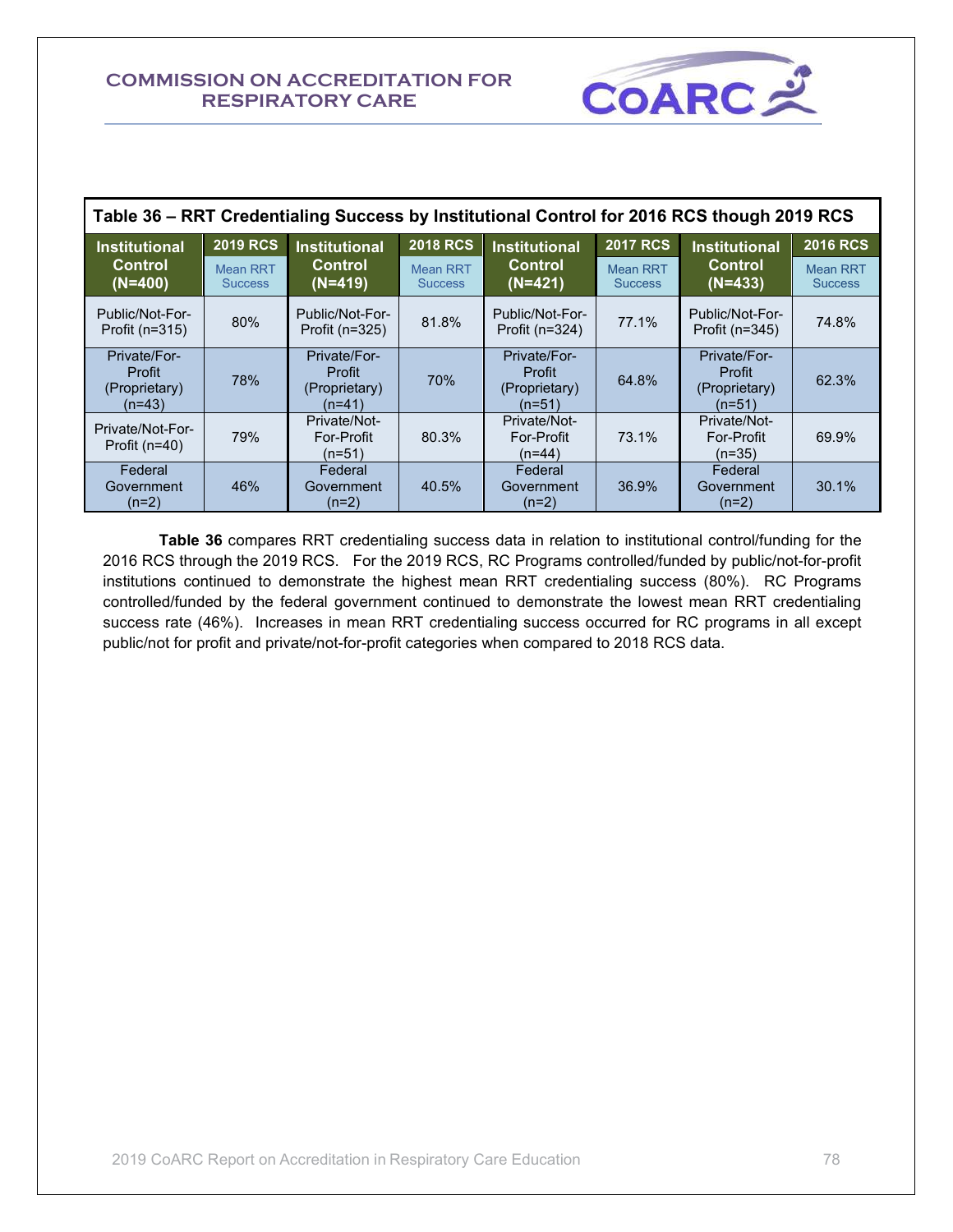

#### **Overall Graduate Satisfaction**

The CoARC evaluates overall graduate satisfaction based on a CoARC developed survey which uses a 5-point Likert scale. Programs administer the survey to employed program graduates six (6) to twelve (12) months after graduation. The CoARC-established threshold for this outcome is 80%, meaning that, for the question specifically assessing the subject, 80% of returned graduate surveys must rate overall satisfaction at 3 or higher on a 5-point Likert scale. A copy of the survey template can be accessed at [https://www.coarc.com/Accreditation-Resources/Annual-Reporting-Tool.aspx.](https://www.coarc.com/Accreditation-Resources/Annual-Reporting-Tool.aspx) CoARC sent a notification on November 16<sup>th</sup>, 2018 explaining that shortly after the release of its 2018 Annual RCS in late October, the CoARC was informed that graduate and employer survey data from prior years could not be transferred into the new RCS format. As a result, programs were only able to submit survey data for 2017 in their 2018 RCS. Accordingly, at its November 2018 meeting, the CoARC Board determined that no accreditation decisions based on subthreshold results in graduate and employer surveys would be taken until three years of data are available, which will occur with the submission of the RCS due July 1, 2020.

### **Overall Employer Satisfaction**

The CoARC evaluates overall employer satisfaction based on a CoARC-developed survey which uses a 5-point Likert scale. Programs administer the survey to employers of their graduates six (6) to twelve (12) months after graduation. A copy of the survey template can be accessed at [https://www.coarc.com/Accreditation-](https://www.coarc.com/Accreditation-Resources/Annual-Reporting-Tool.aspx)[Resources/Annual-Reporting-Tool.aspx.](https://www.coarc.com/Accreditation-Resources/Annual-Reporting-Tool.aspx) The CoARC-established threshold for this outcome is 80%, meaning that, for the question specifically assessing this subject, 80% of returned surveys must rate overall employer satisfaction with program graduates at 3 or higher on a 5-point Likert scale. A copy of the survey template can be accessed at www.coarc.com. CoARC sent a notification on November 16<sup>th</sup>, 2018 explaining that shortly after the release of its 2018 Annual RCS in late October, the CoARC was informed that graduate and employer survey data from prior years could not be transferred into the new RCS format. As a result, programs were only able to submit survey data for 2017 in their 2018 RCS. Accordingly, at its November 2018 meeting, the CoARC Board determined that no accreditation decisions based on subthreshold results in graduate and employer surveys would be taken until three years of data are available, which will occur with the submission of the RCS due July 1, 2020.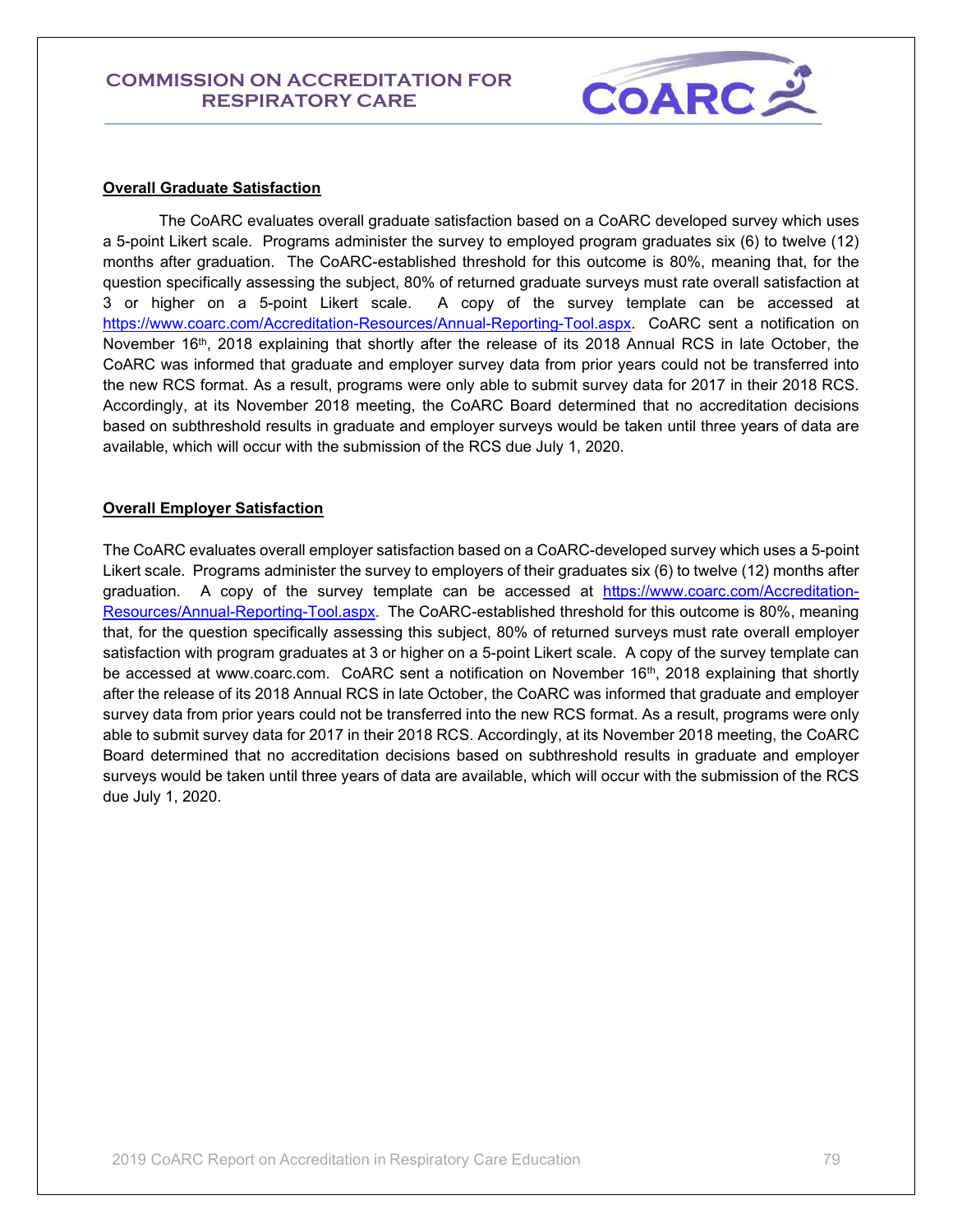

## **PROGRAMMATIC DATA RELATED TO THE AARC 2015 AND BEYOND PROJECT**

This intent of this section is to provide the CoARC's communities of interest with additional programmatic data related to the American Association for Respiratory Care's (AARC's) *[2015 and Beyond](http://www.aarc.org/resources/programs-projects/2015-beyond/)* project. These data should be particularly useful in addressing the following issues: (1) Maintaining an adequate respiratory therapy workforce; (2) Increasing access to baccalaureate degrees for respiratory therapy students enrolled in associate degree granting programs; and (3) Helping associate degree programs that wish to align with bachelor degree granting institutions develop consortial and/or cooperative agreements.

#### **Baccalaureate Degree Eligibility Categories**

**Table 50 – Baccalaureate Degree Eligibility-Number of Programs for 2015 (N=427), 2016 (N=428), 2017 (N=431), 2018 (N=424), and 2019 (N=420)**

|                 | <b>Baccalaureate Degree</b><br><b>Eligibility Category</b>                                                                                                         | # of<br><b>Programs</b><br>as of<br>12/31/15 | $#$ of<br><b>Programs</b><br>as of<br>12/31/16 | # of<br><b>Programs</b><br>as of<br>12/31/17 | $#$ of<br><b>Programs</b><br>as of<br>12/31/18 | $#$ of<br><b>Programs</b><br>as of<br>12/31/19 |
|-----------------|--------------------------------------------------------------------------------------------------------------------------------------------------------------------|----------------------------------------------|------------------------------------------------|----------------------------------------------|------------------------------------------------|------------------------------------------------|
|                 | Sponsoring institution offers a<br>baccalaureate degree RC<br>program                                                                                              | 65                                           | 69                                             | 72                                           | 68                                             | 67                                             |
| $\mathbf{II}$ . | Sponsoring institution offers<br>baccalaureate degrees in<br>other disciplines                                                                                     | 88                                           | 87                                             | 85                                           | 86                                             | 79                                             |
|                 | III. Sponsoring institution located<br>in a state that authorizes<br>community colleges to award<br>bachelor's degrees under<br>certain circumstances <sup>4</sup> | 108                                          | 106                                            | 107                                          | <b>108</b>                                     | 132                                            |
| IV.             | Sponsoring institution cannot<br>offer a baccalaureate degree                                                                                                      | 166                                          | 166                                            | 167                                          | 162                                            | 142                                            |

**Table 50** assigns RC programs and satellite options, based on data from the end of each calendar year to one of four baccalaureate degree eligibility categories.

 Category I includes sponsoring institutions that offer an Entry into RC Professional Practice baccalaureate degree or higher upon graduation. As of 12/31/2019, 67 of the 420 (16% of total) RC programs and satellites fall under Category I.

Category II includes sponsoring institutions that can offer both the associate degree and baccalaureate degree or can transition their associate degree to a baccalaureate degree. As of 12/31/2019, 79 (19% of total) RC programs and satellites fall under Category II.

Category III includes sponsoring institutions offering an Entry into RC Professional Practice associate degree upon graduation, that are located in states that authorize community colleges to award bachelor's degrees under certain circumstances. According to the Community College Baccalaureate Association, 24

<sup>4</sup> Source: Community College Baccalaureate Association http://www.accbd.org

<sup>2019</sup> CoARC Report on Accreditation in Respiratory Care Education 80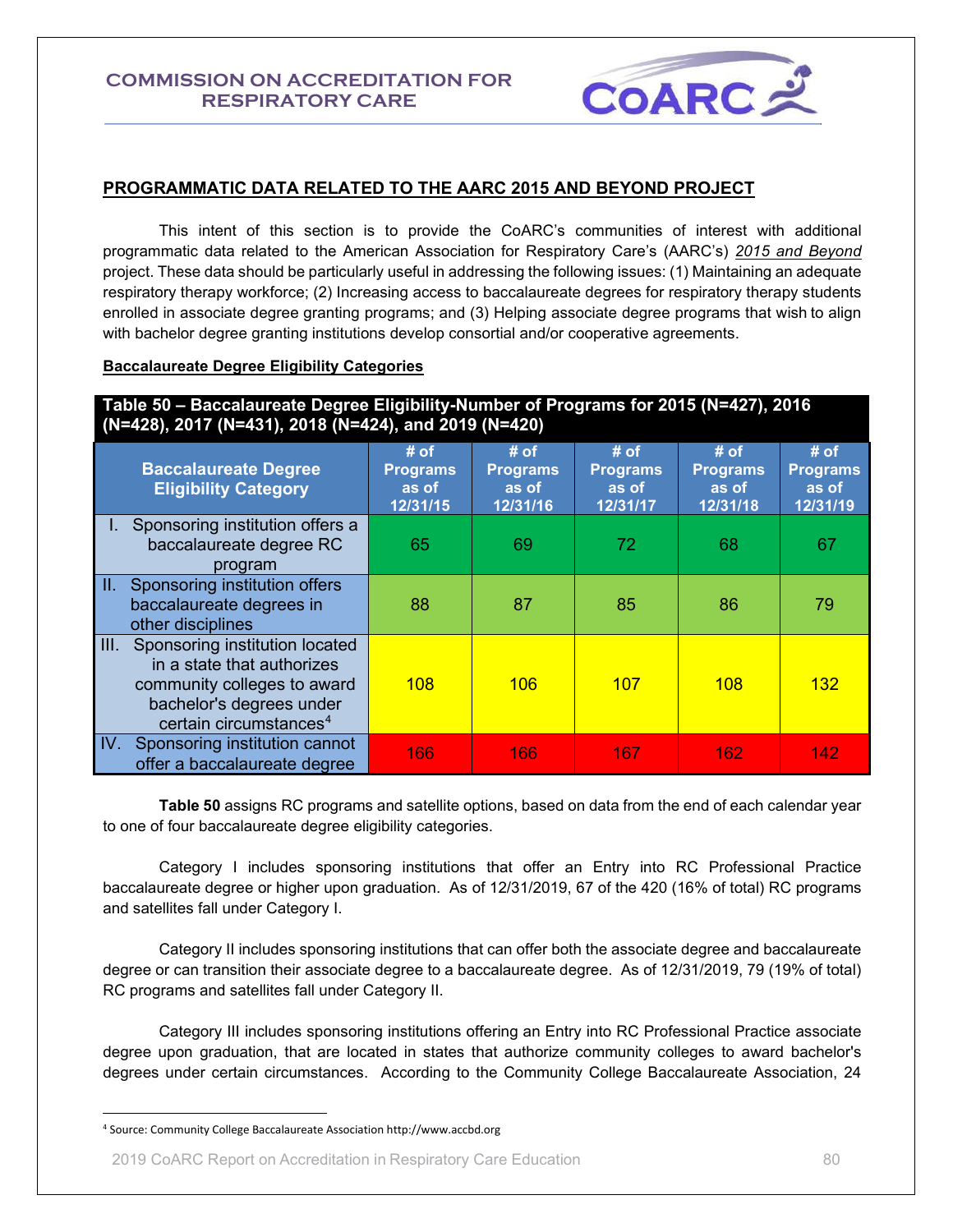

states have legislation allowing community colleges to award bachelor's degrees. The 132 sponsoring institutions in this category may have the capability of offering both the associate degree and baccalaureate degree or may be able to transition their associate degree to a baccalaureate degree. However, because of differences in the applicable legislation the extent of this capability varies greatly from state to state. As of 12/31/2019, 132 of the 420 (31% of total) RC programs and satellites fall under Category III.

Category IV includes sponsoring institutions offering an Entry into RC Professional Practice associate degree upon graduation that do not have the authority to award a baccalaureate degree. However, depending on applicable state rules and regulations, sponsoring institutions in this category may be capable of articulating with, or participating in a consortial partnership with, a 4-year degree-granting institution. As of 12/31/2019, 142 of the 420 (34% of total) RC programs and satellites fall under Category IV.

## **Baccalaureate Degree Eligibility – Enrollment Capacity and Graduation Rates**

**Table 51 – Baccalaureate Degree Eligibility- Enrollment Capacity and Graduates for 2016 (N=431), 2017 (N=424), and 2018 (N=420)**

|      | ZUTI (N-424), dhu zuto (N-420)                                                                                                                                   |                                                                          |                                                       |                                                                          |                                                       |                                                                          |                                                       |  |
|------|------------------------------------------------------------------------------------------------------------------------------------------------------------------|--------------------------------------------------------------------------|-------------------------------------------------------|--------------------------------------------------------------------------|-------------------------------------------------------|--------------------------------------------------------------------------|-------------------------------------------------------|--|
|      | <b>Baccalaureate Degree</b><br><b>Eligibility Category</b>                                                                                                       | <b>Maximum</b><br><b>Enrollment</b><br><b>Capacity as</b><br>of 12/31/16 | <b>Total</b><br><b>Graduates</b><br>as of<br>12/31/16 | <b>Maximum</b><br><b>Enrollment</b><br><b>Capacity as</b><br>of 12/31/17 | <b>Total</b><br><b>Graduates</b><br>as of<br>12/31/17 | <b>Maximum</b><br><b>Enrollment</b><br><b>Capacity as</b><br>of 12/31/18 | <b>Total</b><br><b>Graduates</b><br>as of<br>12/31/18 |  |
| ь.   | Sponsoring institution<br>currently offers a<br>baccalaureate degree RC<br>program                                                                               | 1,546                                                                    | 875                                                   | 1,491                                                                    | 792                                                   | 1,612                                                                    | 766                                                   |  |
| Ш.   | Sponsoring institution<br>offers baccalaureate<br>degrees in other<br>disciplines                                                                                | 3,241                                                                    | 1,615                                                 | 3,422                                                                    | 1,538                                                 | 3,167                                                                    | 1,350                                                 |  |
| III. | Sponsoring institution<br>located in a state that<br>authorizes community<br>colleges to award<br>bachelor's degrees under<br>certain circumstances <sup>7</sup> | 3.029                                                                    | 1,676                                                 | 3.283                                                                    | 1,874                                                 | 3.728                                                                    | 1,997                                                 |  |
| IV.  | Sponsoring institution<br>cannot offer a<br>baccalaureate degree                                                                                                 | 5,224                                                                    | 2,497                                                 | 4,434                                                                    | 2,110                                                 | 4,400                                                                    | 2,060                                                 |  |

**Table 51** provides an assessment of the maximum annual enrollment capacity and the total number of graduates for each calendar year (based on assignment of RC programs and satellite options to these four baccalaureate degree eligibility categories

As of December 31, 2018, the 67 programs in Category I produced 766 graduates (12.4% of the total of the 6,173 graduates from all 4 categories in 2018). The 79 programs in Category II produced 1,350 graduates (21.9% of the total graduates). The 132 programs in Category III produced 1,997 graduates (32.4% of the total graduates). The 142 programs in Category IV produced 2,060 graduates (33.4% of the total graduates).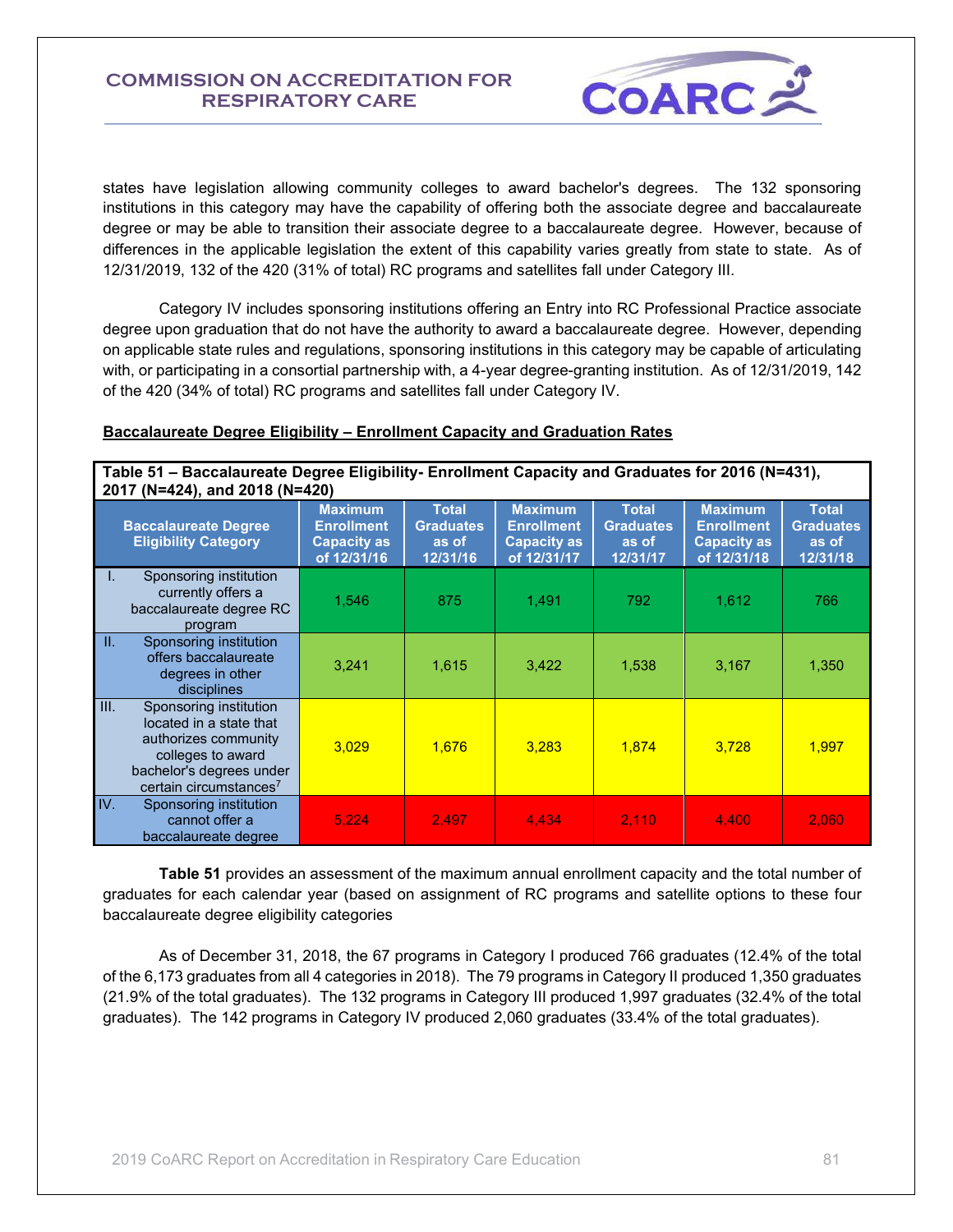

#### **RC Program Consortia**

In its accreditation *Standards,* the CoARC defines a consortium as *"a legally binding contractual partnership of two or more sponsoring institutions (at least one of which is a duly accredited degree-granting institution of higher education) that come together to offer a program. Consortia must be structured to recognize and perform the responsibilities and functions of a sponsoring institution." CoARC Entry Standard 1.02 and DA Standard 1.2* state that "the responsibilities of the consortium and of each member must be clearly documented in a formal affiliation agreement or memorandum of understanding, which delineates instruction, supervision of students, resources, reporting, governance and lines of authority." **Table 53** provides a listing of 35 consortium programs as of December 31, 2019 according to the CoARC's database.

|               | Table 53 - RC Program Consortia as of December 31, 2019 |                       |              |               |
|---------------|---------------------------------------------------------|-----------------------|--------------|---------------|
| Program#      | <b>Consortium Name</b>                                  | <b>City</b>           | <b>State</b> | <b>Degree</b> |
| 200014        | <b>Millersville University</b>                          | <b>Millersville</b>   | <b>PA</b>    | <b>BS</b>     |
| 200019        | <b>Mansfield University</b>                             | <b>Mansfield</b>      | <b>PA</b>    | <b>AAS</b>    |
| 200039        | Indiana Respiratory Therapy Ed Consortium               | Indianapolis          | IN           | <b>BS</b>     |
| 200088        | Delaware Co CC/Crozer-Chester Med Ctr.                  | Upland                | PA           | <b>AAS</b>    |
| 200102        | East Los Angeles College/Santa Monica                   | <b>Monterey Park</b>  | <b>CA</b>    | <b>AS</b>     |
| 200133/220133 | St. Alexius Medical Center/University of Mary           | <b>Bismarck</b>       | <b>ND</b>    | <b>BS/MS</b>  |
| 200138        | <b>Hudson Valley Community College</b>                  | <b>Troy</b>           | <b>NY</b>    | <b>AAS</b>    |
| 200143        | <b>CHI Health/Midland University</b>                    | Omaha                 | <b>NE</b>    | <b>BS</b>     |
| 200172        | Mayo Clinic College of Medicine School                  | Rochester             | <b>MN</b>    | <b>BS</b>     |
| 200260        | <b>Cincinnati State Tech-Community College</b>          | Cincinnati            | OH           | <b>AAS</b>    |
| 200299        | <b>Delaware Technical and Community College</b>         | Wilmington            | <b>DE</b>    | <b>AAS</b>    |
| 200313        | West Chester University/Bryn Mawr Hospital              | <b>Bryn Mawr</b>      | <b>PA</b>    | <b>BS</b>     |
| 200367        | North Dakota State University/Sanford                   | Fargo                 | <b>ND</b>    | <b>BS</b>     |
| 200392        | <b>Bossier Parish Community College</b>                 | <b>Bossier City</b>   | LA           | <b>AAS</b>    |
| 200397        | <b>Frederick Community College</b>                      | Frederick             | <b>MD</b>    | <b>AAS</b>    |
| 200430        | Carver Career Center/Bridge Valley CTC                  | Charleston            | <b>WV</b>    | <b>AS</b>     |
| 200431        | <b>Pickens Technical College</b>                        | Aurora                | CO           | <b>AAS</b>    |
| 200432        | <b>Missouri Southern State University</b>               | <b>Joplin</b>         | <b>MO</b>    | <b>AS</b>     |
| 200450        | <b>Collins Career Technical Center</b>                  | Chesapeake            | OH           | <b>AAS</b>    |
| 200454        | <b>Francis Tuttle</b>                                   | <b>Oklahoma City</b>  | <b>OK</b>    | <b>AS</b>     |
| 200461        | Northeast Kentucky Consortium                           | Morehead              | <b>KY</b>    | <b>AAS</b>    |
| 200463        | Autry Technology Ctr/Northern OK College                | Enid                  | OK           | <b>AAS</b>    |
| 200490        | <b>Stevens-Henager College</b>                          | <b>Salt Lake City</b> | UT           | <b>AAS</b>    |
| 200497        | Cape Girardeau Career & Technology Center               | Cape Girardeau        | <b>MO</b>    | <b>AS</b>     |
| 200504        | University of Rio Grande/Rio Grande CC                  | <b>Rio Grande</b>     | OH           | <b>AS</b>     |
| 200506        | Marshall University/St. Mary's Med Ctr.                 | Huntington            | <b>WV</b>    | <b>BS</b>     |

2019 CoARC Report on Accreditation in Respiratory Care Education 82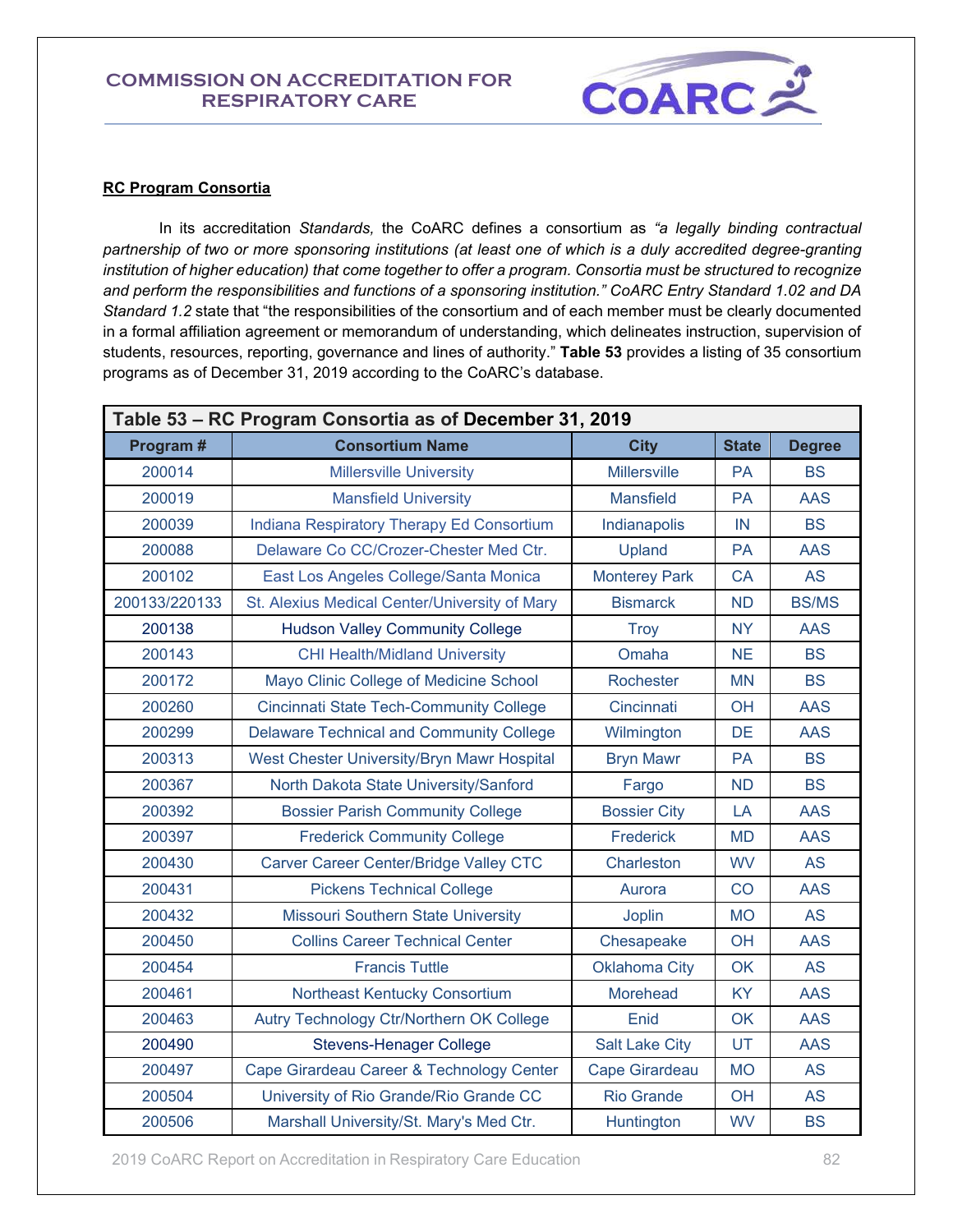

| 200531 | <b>Cameron University</b>                   | Lawton                  | ΟK        | AAS        |
|--------|---------------------------------------------|-------------------------|-----------|------------|
| 200585 | US Army Med Ed & Training Campus            | <b>Fort Sam Houston</b> | ТX        | AAS        |
| 200586 | Simi Institute/Excelsior                    | <b>Simi Valley</b>      | СA        | AS         |
| 200600 | <b>Sullivan Respiratory Care Consortium</b> | <b>Loch Sheldrake</b>   | <b>NY</b> | <b>AAS</b> |
| 210273 | <b>York College of PA</b>                   | York                    | PA        | <b>BS</b>  |
| 300025 | <b>Monroe City Hall Annex</b>               | <b>West Monroe</b>      | LA.       | AAS        |

Inquiries regarding this report should be addressed to:

Tom Smalling, PhD, RRT, RRT-SDS, RPFT, RPSGT, FAARC Chief Executive Officer [tom@coarc.com](mailto:tom@coarc.com)

2019 CoARC Report on Accreditation in Respiratory Care Education 83